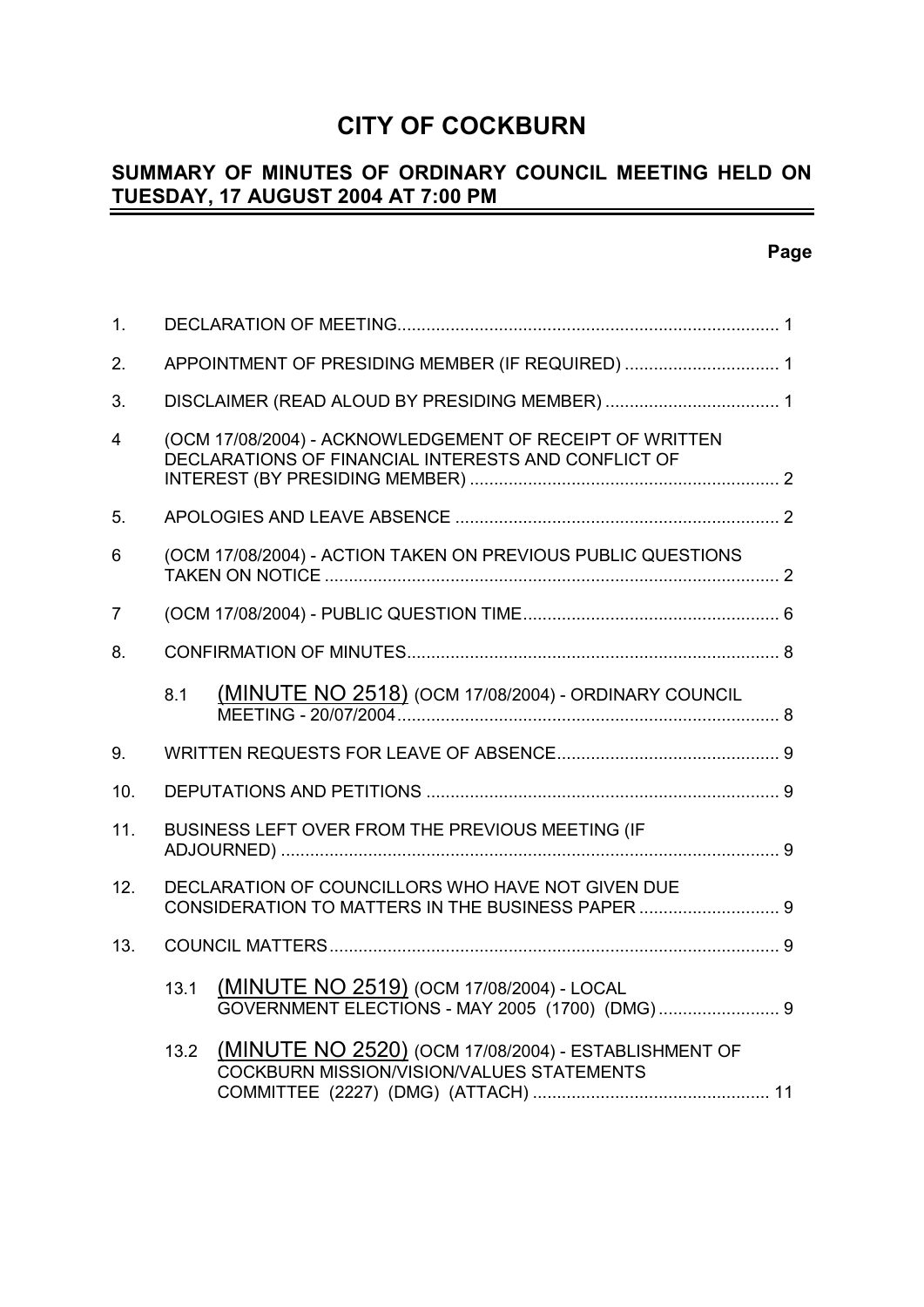# **Page**

| 14. |      |                                                                                                                                                                                                                                                                       |  |
|-----|------|-----------------------------------------------------------------------------------------------------------------------------------------------------------------------------------------------------------------------------------------------------------------------|--|
|     | 14.1 | (MINUTE NO 2521) (OCM 17/08/2004) - COOGEE BEACH<br>CAFE/KIOSK - RESERVE 46664R POWELL ROAD, COOGEE -<br>OWNER: CITY OF COCKBURN (3319158) (CP) (ATTACH)  14                                                                                                          |  |
|     |      | 14.2 (MINUTE NO 2522) (OCM 17/08/2004) - PROPOSED<br>STRUCTURE PLAN - LYON ROAD, AUBIN GROVE - PT LOTS 3, 4,<br>5, 6, 7 AND LOTS 25 AND 26 LYON ROAD - OWNER:<br>CONTRACTED TO BELLCROSS PTY LTD (LWP PROPERTY<br>GROUP ARE MANAGING THE PROJECT) - APPLICANT: TAYLOR |  |
|     | 14.3 | (MINUTE NO 2523) (OCM 17/08/2004) - SINGLE HOUSE -<br>OVERHEIGHT OUTBUILDING - LOT 85; 25 CARRELLO CIRCUIT,<br>COOGEE - OWNER/APPLICANT: Z & M TABAIN (3317659) (MD)                                                                                                  |  |
|     | 14.4 | (MINUTE NO 2524) (OCM 17/08/2004) - GABLE SHED (305<br>SQM) - LOT 3; 32 HOLMES ROAD, MUNSTER - OWNER: G<br>SEPAROVICH - APPLICANT: HIGHLINE WATER TANKS (4411084)                                                                                                     |  |
|     | 14.5 | (MINUTE NO 2525) (OCM 17/08/2004) - RESIDENTIAL<br>BUILDING - RESPITE ACCOMMODATION FOR DISABLED<br>YOUTHS - LOT 200; 110 YANGEBUP ROAD, YANGEBUP -<br>OWNER: HOMESWEST - APPLICANT: G SANSOM (4414192) (MD)<br>35                                                    |  |
|     | 14.6 | (MINUTE NO 2526) (OCM 17/08/2004) - PROPOSED<br>CLOSURE OF PORTION OF PRINSEP ROAD, JANDAKOT                                                                                                                                                                          |  |
|     | 14.7 | (MINUTE NO 2527) (OCM 17/08/2004) - DANGEROUS<br>BUILDING - LOT 301; NO. 1 ROCKINGHAM ROAD, HAMILTON<br>HILL - NEWMARKET HOTEL SITE (2212274) (JW) 41                                                                                                                 |  |
|     | 14.8 | (MINUTE NO 2528) (OCM 17/08/2004) - CONSENT TO<br>MORTGAGE - LEASE OF COOGEE CARAVAN PARK -                                                                                                                                                                           |  |
|     |      | 14.9 (MINUTE NO 2529) (OCM 17/08/2004) - AMENDMENT NO. 3<br>TO TOWN PLANNING SCHEME NO. 3 - PORT COOGEE (93003;                                                                                                                                                       |  |
|     |      | 14.10 (MINUTE NO 2530) (OCM 17/08/2004) - SOUTHERN<br>METROPOLITAN REGIONAL COUNCIL COMMUNITY<br>GREENHOUSE GASES PROJECT (9132) (PS) (ATTACH)  52                                                                                                                    |  |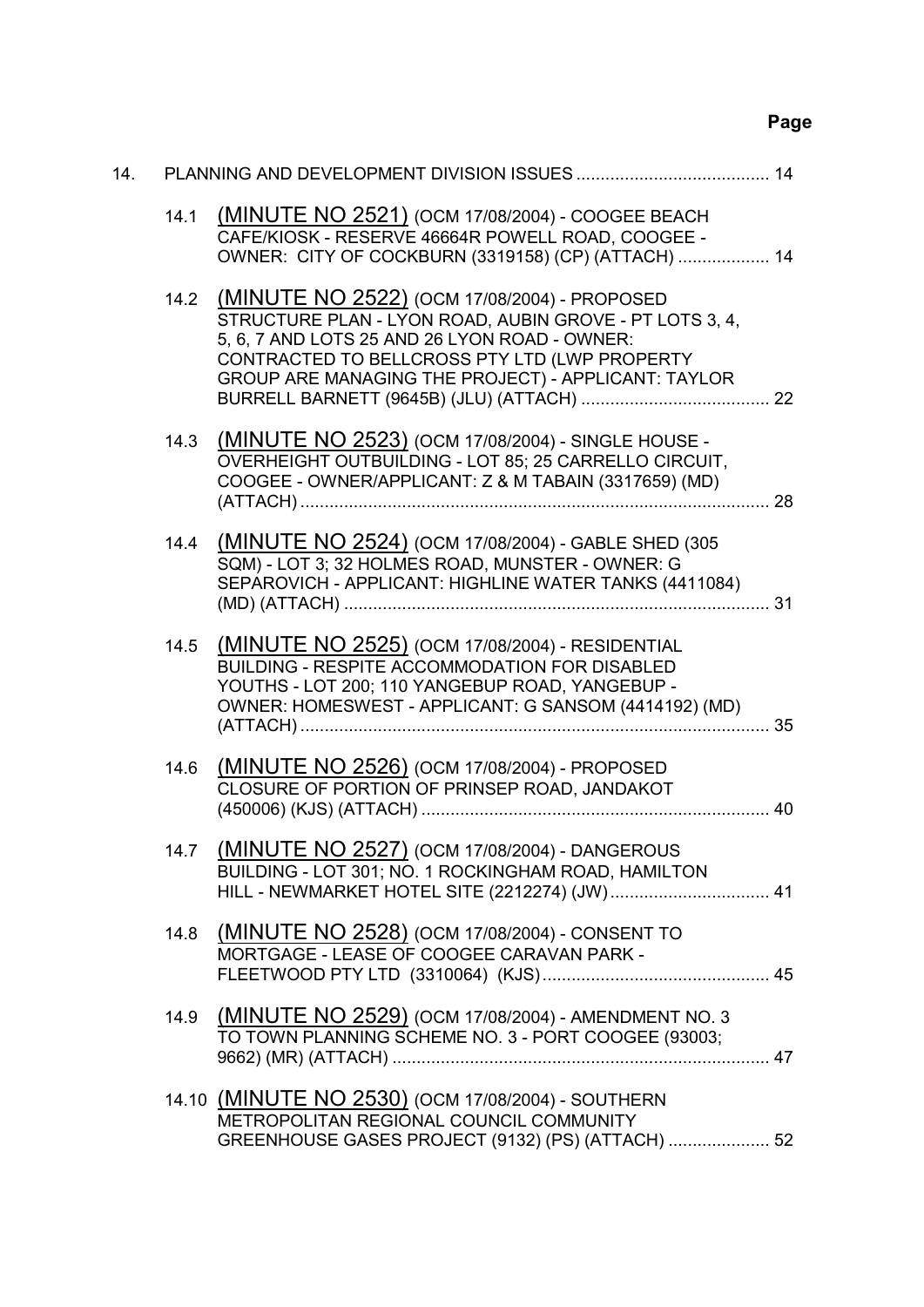|     | 14.11 (MINUTE NO 2531) (OCM 17/08/2004) - PHOENIX SHOPPING<br>CENTRE - TWO STAGE EXTENSIONS - LOT 63; NO. 254<br>ROCKINGHAM ROAD, SPEARWOOD - OWNER: VOLLEY<br><b>INVESTMENTS PTY LTD - APPLICANT: CAMERON CHILSHOLM &amp;</b> |  |
|-----|--------------------------------------------------------------------------------------------------------------------------------------------------------------------------------------------------------------------------------|--|
|     | 14.12 (MINUTE NO 2532) (OCM 17/08/2004) - PORT COOGEE<br>MARINA - RELATED ISSUES (3209006) (SMH) (ATTACH) 68                                                                                                                   |  |
|     | 14.13 (MINUTE NO 2533) (OCM 17/08/2004) - PROPOSED<br>STRUCTURE PLAN - LOTS 14 AND 15 HAMMOND ROAD,<br>SUCCESS - OWNER: VARIOUS (9656A) (JW) (ATTACH) 84                                                                       |  |
|     | 14.14 (MINUTE NO 2534) (OCM 17/08/2004) - PROPOSED<br>STRUCTURE PLAN - LOT 5; 234 LYON ROAD, BANJUP - OWNER:<br>CARMEL PTY LTD - APPLICANT: BSD CONSULTANTS PTY LTD                                                            |  |
|     | 14.15 (MINUTE NO 2535) (OCM 17/08/2004) - FRANKLAND<br>SPRINGS NEIGHBOURHOOD CENTRE PLAN - APPLICANT:<br>TAYLOR BURRELL BARNETT - OWNER: AUSTRALAND (9643A)                                                                    |  |
|     | 14.16 (MINUTE NO 2536) (OCM 17/08/2004) - INCOMPLETE<br>RESIDENCE - LOT 812; NO. 4 KEPPEL PLACE, COOGEE -<br>OWNER: M & R ROUCCO (3300395) (JW/MW) (ATTACH) 98                                                                 |  |
|     | 14.17 (MINUTE NO 2537) (OCM 17/08/2004) - OMNIBUS<br>AMENDMENT - TOWN PLANNING SCHEME NO. 3 (93006) (MR)                                                                                                                       |  |
|     | 14.18 (MINUTE NO 2538) (OCM 17/08/2004) - LEGAL ACTION<br>RECONSIDERATION - NEWMARKET HOTEL - LOT 301; 1<br>ROCKINGHAM ROAD, HAMILTON HILL - OWNER: KEE VEE                                                                    |  |
|     | 14.19 (MINUTE NO 2539) (OCM 17/08/2004) - REGISTER OF<br>HERITAGE PLACES - PERMANENT ENTRY - SOUTH FREMANTLE                                                                                                                   |  |
|     | 14.20 (MINUTE NO 2540) (OCM 17/08/2004) -<br>RENEWAL/MODIFICATION OF DEVELOPMENT APPROVAL -<br>PROPOSED GROUPED DWELLING - LOT 719; 5 AIRLIE PLACE,<br>COOGEE - OWNER/APPLICANT: D A & G L NORMAN (3300331)                    |  |
| 15. | FINANCE AND CORPORATE SERVICES DIVISION ISSUES  122                                                                                                                                                                            |  |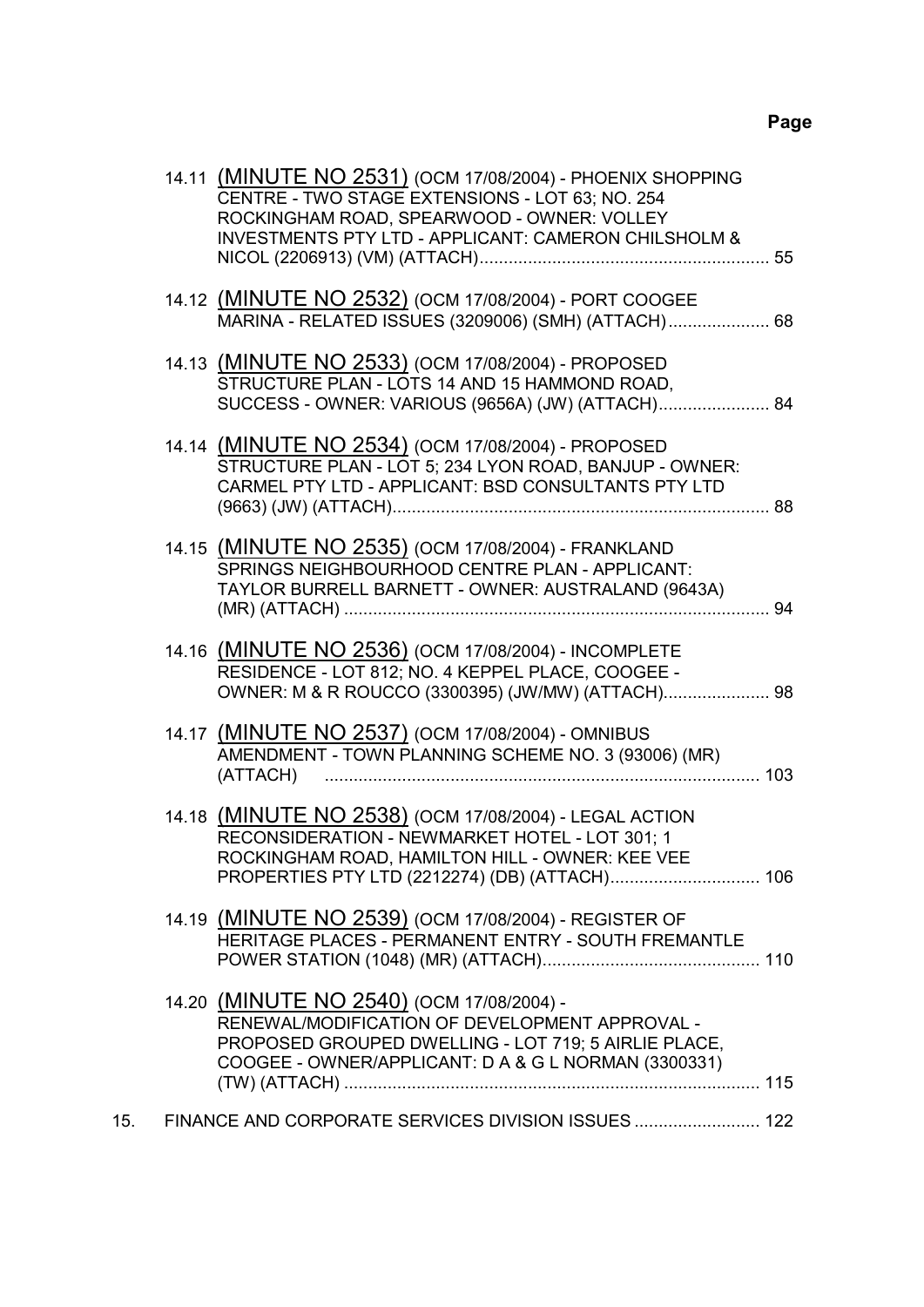# **Page**

|     | 15.1 | (MINUTE NO 2541) (OCM 17/08/2004) - LIST OF CREDITORS                                                                                                         |  |
|-----|------|---------------------------------------------------------------------------------------------------------------------------------------------------------------|--|
| 16. |      |                                                                                                                                                               |  |
|     |      |                                                                                                                                                               |  |
|     | 16.1 | (MINUTE NO 2542) (OCM 17/08/2004) - OFFICE<br>ACCOMMODATION FOR THE SOUTHERN METROPOLITAN                                                                     |  |
| 17. |      |                                                                                                                                                               |  |
|     | 17.1 | (MINUTE NO 2543) (OCM 17/08/2004) - W.A. CROATIAN<br>ASSOCIATION (INC.) REQUEST FOR LOT 21 PROGRESS DRIVE,<br>BIBRA LAKE TO BE REVALUED BY THE VALUER GENERAL |  |
|     | 17.2 | (MINUTE NO 2544) (OCM 17/08/2004) - LOCATION OF                                                                                                               |  |
|     | 17.3 | (MINUTE NO 2545) (OCM 17/08/2004) - COOGEE BEACH<br>SURF LIFE SAVING CLUB (8004) (RA) (ATTACH)  134                                                           |  |
|     | 17.4 | (MINUTE NO 2546) (OCM 17/08/2004) - PROPOSAL TO OPEN<br>SPEARWOOD LIBRARY ON WEDNESDAYS (710400) (DMG)                                                        |  |
| 18. |      |                                                                                                                                                               |  |
|     | 18.1 | (MINUTE NO 2547) (OCM 17/08/2004) - APPOINTMENT OF<br>ACTING CHIEF EXECUTIVE OFFICER (2612) (RWB) 140                                                         |  |
| 19. |      | MOTIONS OF WHICH PREVIOUS NOTICE HAS BEEN GIVEN  142                                                                                                          |  |
| 20. |      | NOTICES OF MOTION GIVEN AT THE MEETING FOR CONSIDERATION                                                                                                      |  |
| 21. |      | NEW BUSINESS OF AN URGENT NATURE INTRODUCED BY                                                                                                                |  |
| 22. |      | MATTERS TO BE NOTED FOR INVESTIGATION, WITHOUT DEBATE 142                                                                                                     |  |
| 23. |      |                                                                                                                                                               |  |
| 24. |      | (MINUTE NO 2548) (OCM 17/08/2004) - RESOLUTION OF<br>COMPLIANCE (SECTION 3.18(3), LOCAL GOVERNMENT ACT 1995)  142                                             |  |
| 25  |      |                                                                                                                                                               |  |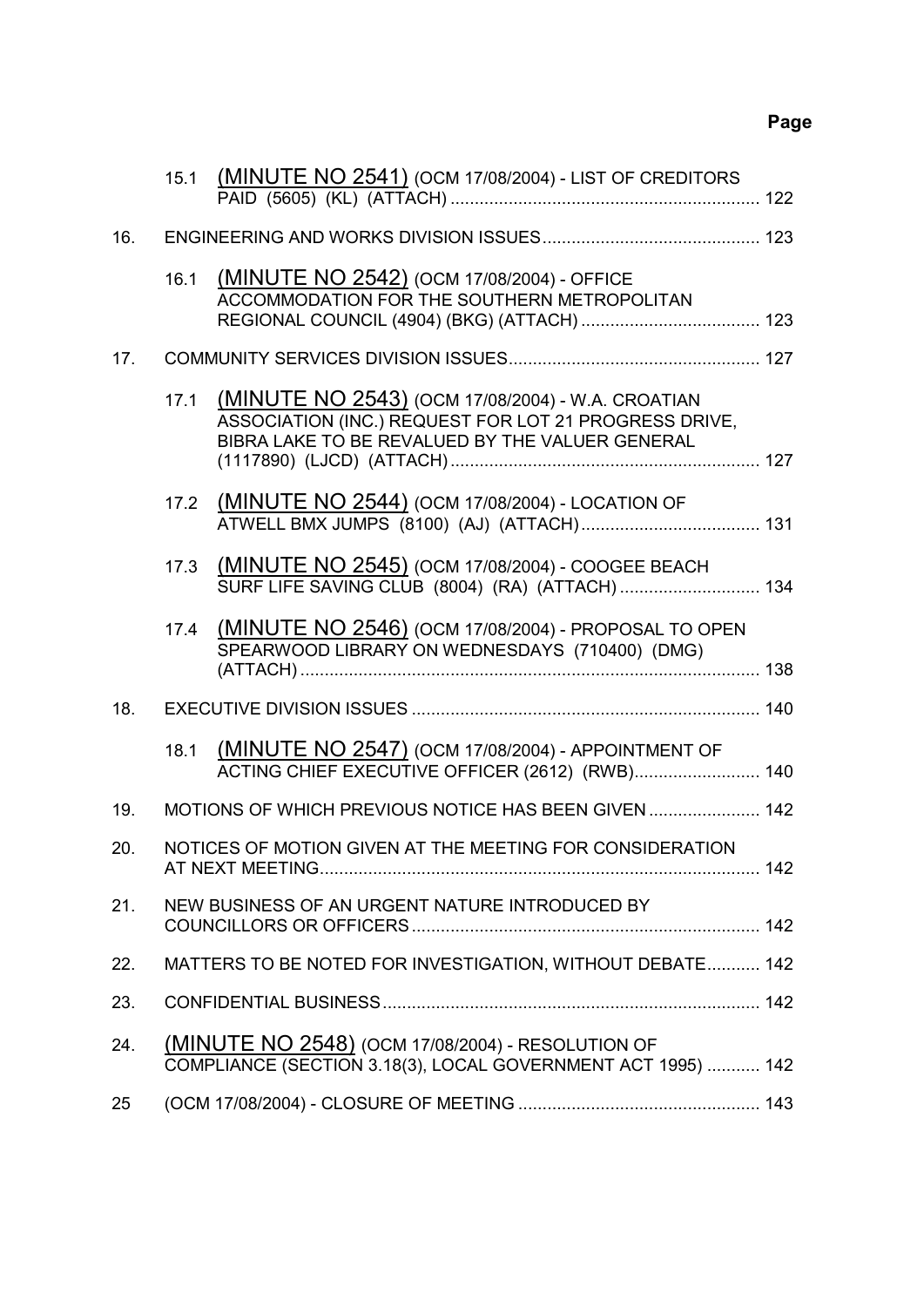# **CITY OF COCKBURN**

### **MINUTES OF ORDINARY COUNCIL MEETING HELD ON TUESDAY, 17 AUGUST 2004 AT 7:00 PM**

#### **PRESENT:**

#### **ELECTED MEMBERS**

|                     | Mayor        |
|---------------------|--------------|
|                     | Deputy Mayor |
|                     | Councillor   |
|                     | Councillor   |
|                     | Councillor   |
|                     | Councillor   |
|                     | Councillor   |
|                     | Councillor   |
| Mr M Reeve-Fowkes - | Councillor   |
|                     | Councillor   |
|                     |              |

#### **IN ATTENDANCE**

| Mr R. Brown    | $\sim$ 100 $\mu$         | <b>Chief Executive Officer</b>                |
|----------------|--------------------------|-----------------------------------------------|
| Mr D. Green    | $\sim$ 10 $\pm$          | Director, Administration & Community Services |
| Mr A. Crothers | $\overline{\phantom{0}}$ | Director, Finance & Corporate Services        |
| Mr S. Hiller   |                          | Director, Planning & Development              |
| Mr B. Greay    |                          | Director, Engineering & Works                 |
| Mrs B. Pinto   | $\sim$                   | Secretary/PA, Finance & Corporate Services    |
| Mr C. Ellis    | $\sim$ $-$               | <b>Communications Manager</b>                 |

#### **1. DECLARATION OF MEETING**

The Presiding Member declared the meeting open at 7.00 pm.

#### **2. APPOINTMENT OF PRESIDING MEMBER (If required)**

Nil

#### **3. DISCLAIMER (Read aloud by Presiding Member)**

Members of the public, who attend Council Meetings, should not act immediately on anything they hear at the Meetings, without first seeking clarification of Council's position. Persons are advised to wait for written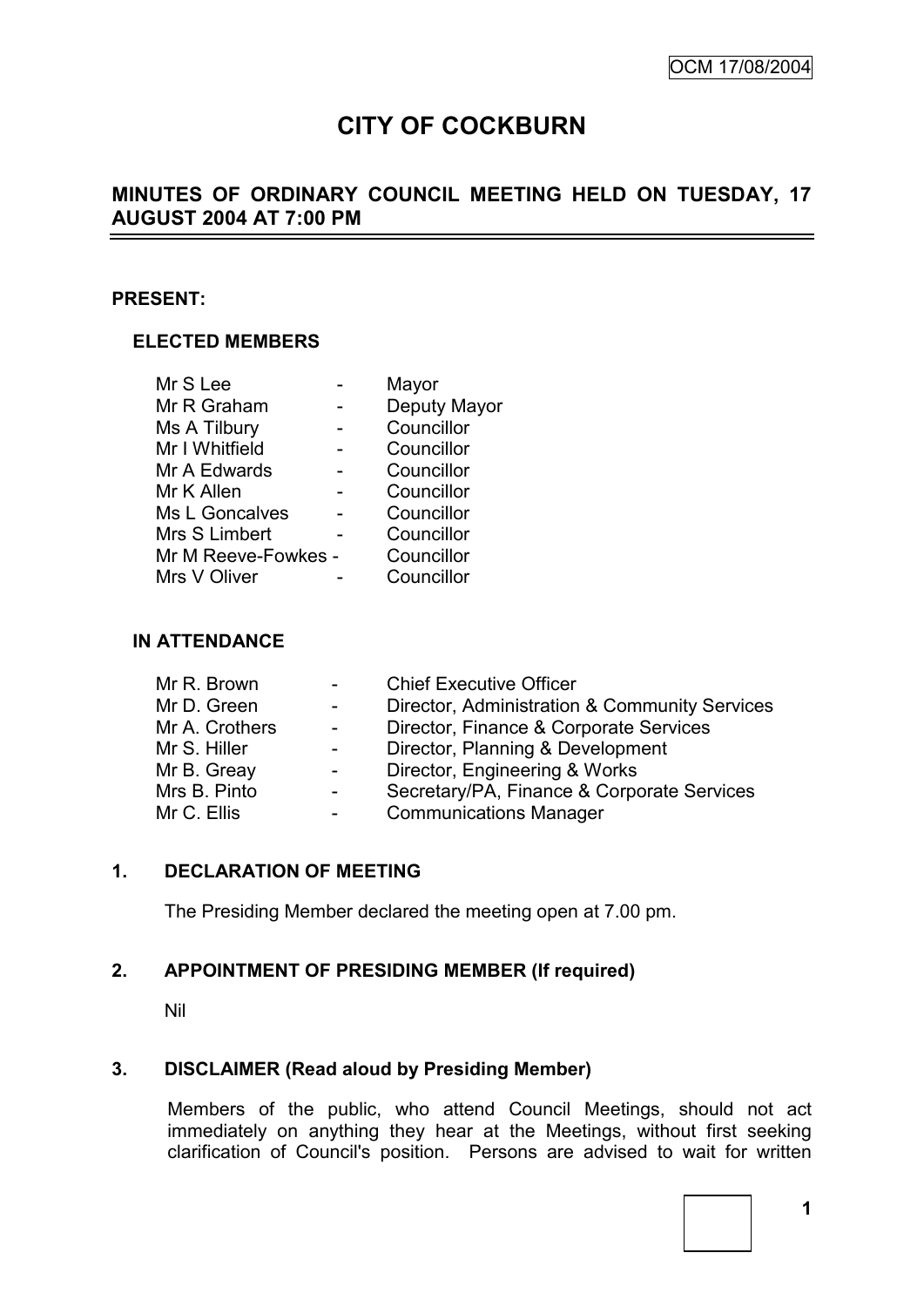advice from the Council prior to taking action on any matter that they may have before Council.

#### **4 (OCM 17/08/2004) - ACKNOWLEDGEMENT OF RECEIPT OF WRITTEN DECLARATIONS OF FINANCIAL INTERESTS AND CONFLICT OF INTEREST (BY PRESIDING MEMBER)**

The Presiding Member advised that he had received written declarations of financial interest from Clr Allen, and conflict of interest from Clr Reeve-Fowkes, in relation to Item 14.12, which would be read at the appropriate time.

#### **5. APOLOGIES AND LEAVE ABSENCE**

Nil

#### **6 (OCM 17/08/2004) - ACTION TAKEN ON PREVIOUS PUBLIC QUESTIONS TAKEN ON NOTICE**

**Mr L. Howlett – Public Question Time – Ordinary Council Meeting 20 July 2004 –** asked what Council resources had been used to promote the Community Rail Alliance Public Meeting. In addition to the responses given at the meeting, the following information was provided in a letter dated 28 July 2004:

- Approximately 50 photocopies were made of the leaflet advertising the public meeting and distributed at the Cockburn Regional Development Group meeting on 30 June.
- A press release was faxed from the Records Department advising the media of the meeting.
- The Mayor's office phone number was displayed as a point of contact on documents.
- Approximately 40 photocopies of the program for the meeting were made on the day.

**Mr P. Thompson – Public Question Time – Ordinary Council Meeting 20 July 2004 –** asked for the cost of the Aged Persons (Seniors) Consultant Survey. The response dated 22 July 2004 advised that the cost of the Senior Plan was \$21,800.

**Mr L. Howlett – Public Question Time – Ordinary Council Meeting 20 July 2004 –** in a letter dated 4 August 2004, was provided answers to the following questions:

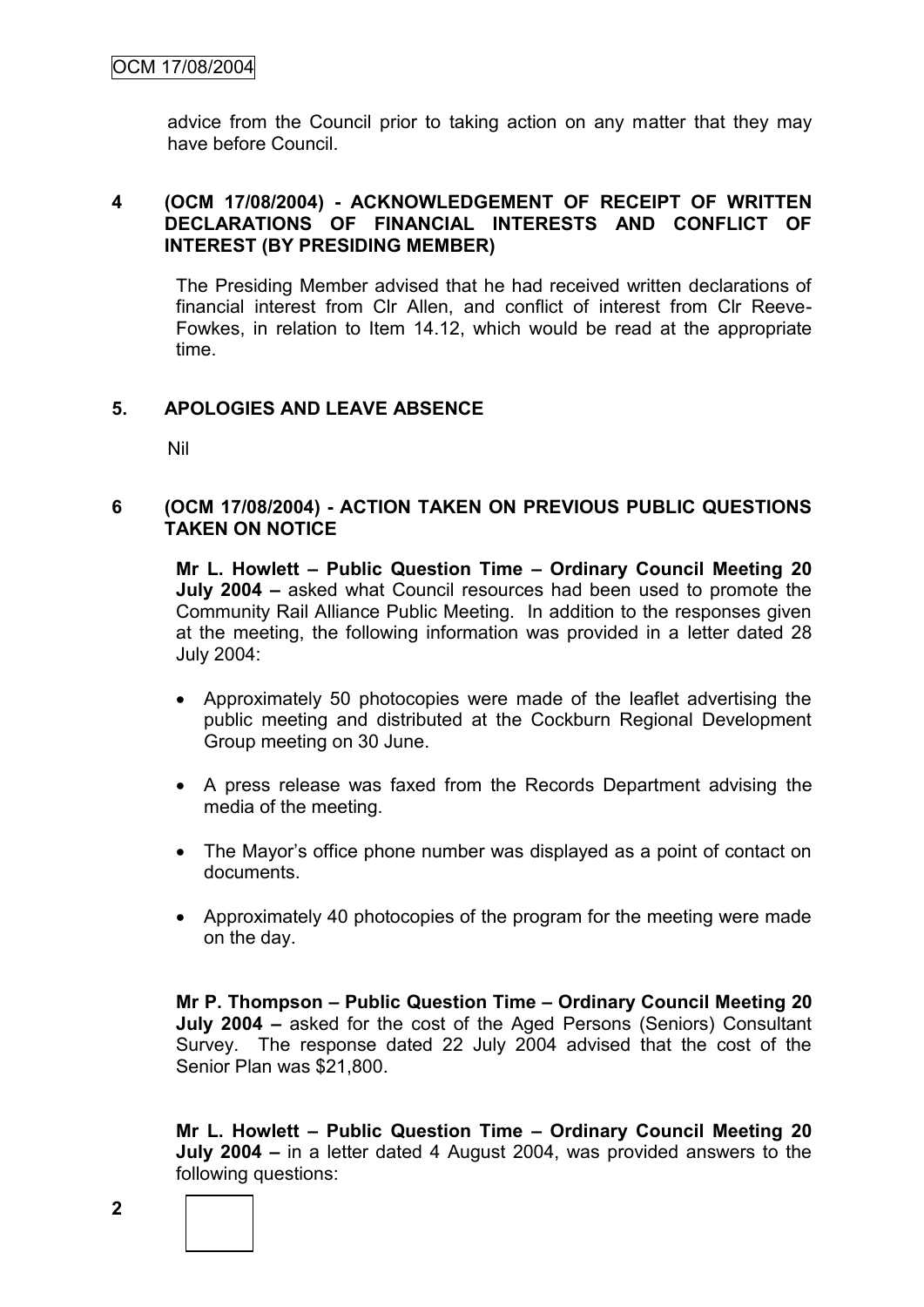- Q2. *Does the Council intend to conduct information workshops for the community in regard to the Coogee Beach Structure Plan and if not, why not?*
- A. At this stage, the Council has not decided to conduct community information workshops in relation to the Coogee Beach Structure Plan. The public comment period closes on 23 August 2004.

The Structure Plan has been circulated in letter form to 1800 Coogee residents, it is published on the Council"s web site, displays have been erected in all the Council libraries and in the administration centre and it has been published in both the Cockburn Gazette and Cockburn Soundings. To date, there has been a strong public response.

The Council believes that this form of public consultation is adequate for it to gauge public opinion about the proposal contained in the plan, when it considers the matter further.

- Q2. *Has Council or its administration prepared any draft plans or held any discussions regarding the duplication of Bibra Drive in Bibra Lake?*
	- A. No.

**Mr A. Sullivan – Public Question Time – Ordinary Council Meeting 20 July 2004** – in a letter dated 4 August 2004, was provided answers to the following questions:

- Q1. *Submissions to that have to be made by 25th July and CCAC was surprised that it was not listed on this Agenda. Is Council making a submission and will it come before Council?*
- A. Acting Director Planning & Development advised that a technical submission had been made. Given time constraints, it was not put to Council.
- Q2. *Shouldn"t an issue of such importance as Council deciding if it is going to become the Waterways Manager, come before Council?*
- A. Council"s position is that subject to a number of conditions being the Waterways Environmental Management Program prepared to the requirements of the WAPC and being referred by the Council to an independent party for review and advice prior to making a final decision and many more conditions.
- Q3. *Shouldn"t Council be looking at this issue to make a submission?*
- A. Yes, it will in accordance with its decision.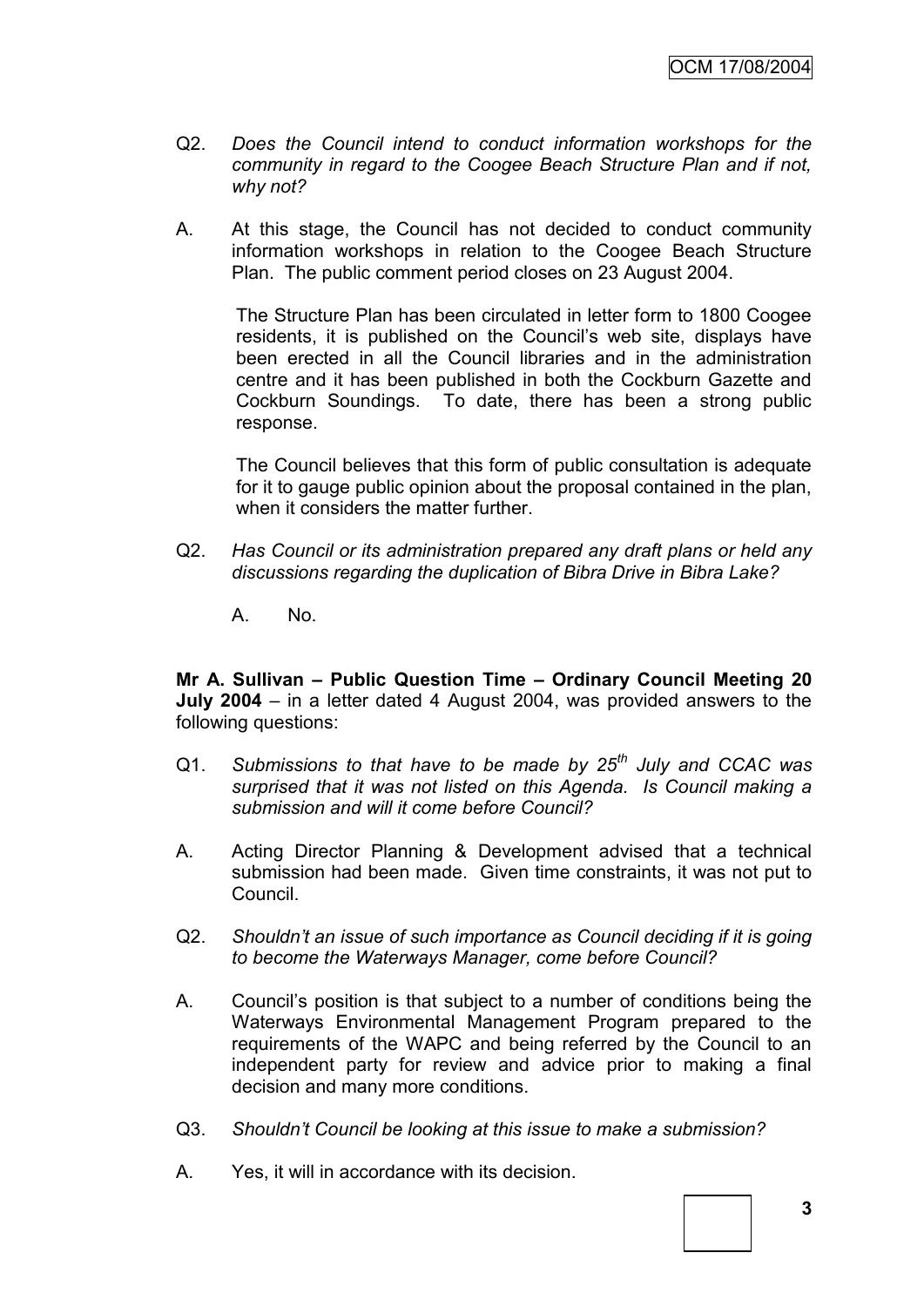- Q4. *Is Council aware that the Coastal Assets Branch of the Department for Planning and Infrastructure made a submission on the Port Coogee issue and actually suggested that much more than 5,000 cubic metres per year would be the amount that the developer would need to allow for in the sand bypassing operation?*
- A. No.
- Q5. *Given that the developer cannot predict with any reasonable accuracy, just how much sand is needed, will Council insist that the Management Plan be reworked to allow for a much greater amount of sand than similar to the Government Coastal Engineer"s suggestion so that the community can actually see the full extent of what this sand bypassing proposal will be?*
- A. The City has no expertise in this area. The City relies on the expert advice and recommendations of the EPA. No doubt when considering the matter, the EPA has sought the views of the government's coastal engineers in determining the validity and acceptability of the sand bypassing proposal.
- Q6. *And isn"t it true that if the developer had to move an average of 15,000 cubic metres of sand per year compared to the 5,000 cubic metres allowed for by the developer, that the sand bypassing would probably need to occur every year and that would mean beaches would be closed every spring.*
- A. Should this occur, then this may be the case. However, the City will rely on the estimates and the by-passing methods accepted by the EPA. Never-the-less, it is understood that the accumulation of sand may not necessarily mean that it needs to be by-passed, it is the depletion of sand from the public beach that will require replacement, through by-passing.
- Q7. *In this day where we have a principle of polluter pays and because there is a chance that the development could cause erosion at Coogee, and could turn the water turbit for months at a time and could destroy the Omeo Shipwreck as the popular snorkelling spot and could kill the very last near shore seagrass that is just off Coogee Beach, will Council require the developer to put up a substantial monetary bond to cover the cost of the removal of the breakwaters and canal estate.*
- A. The Council will seek bonds to ensure works are completed according to any local government approvals issued and make other financial arrangements as considered necessary to minimise any future liabilities on Council and the community. However, it is unlikely that any monetary bond would be sought from the developer by either the State Government or the Council to cover the cost of the removal of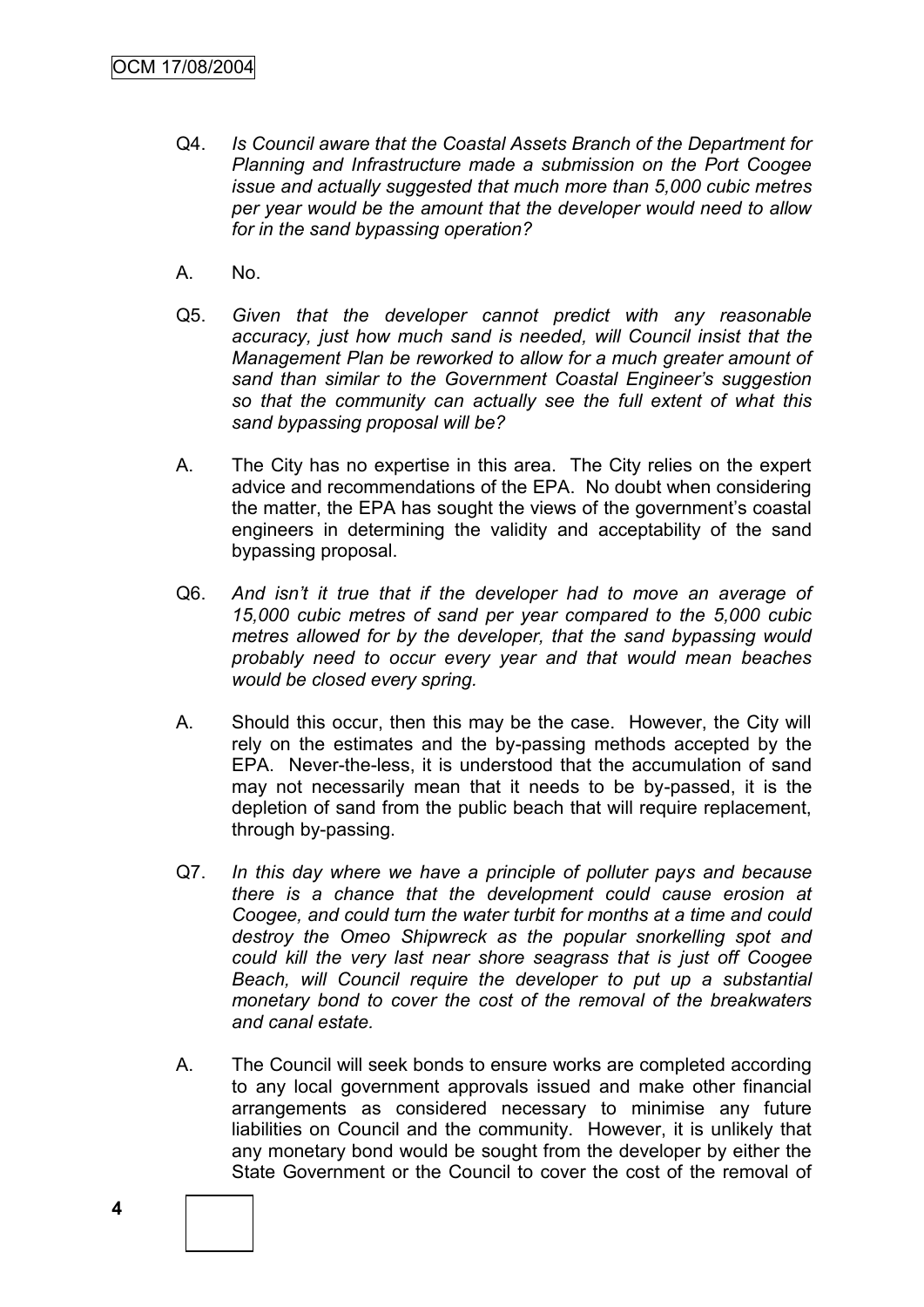the breakwaters and canal estate as you suggest.

It would be expected however, that once the developer receives all the necessary approvals to proceed with the project and the developer complies with all and any conditions imposed by the approving authorities, then the developer would have no further obligations in respect to the performance of the project, when satisfactorily completed and responsibility for it passed on to the relevant maintenance and management authorities.

**Ms R. O'Brien – Public Question Time – Ordinary Council Meeting 20 July 2004** – in a letter dated 4 August 2004, was provided answers to the following questions:

- Q1. *The plant was issued with a new licence on 2nd July 2004 from the Department of Environment with a lower level of statutory control on odour emissions. Has the Council made an appeal against the leniency of the licence to the Appeals Convenor?*
- A. The City"s Environmental Health Service did not lodge an appeal against the licence issued for the Wastewater Treatment Plant.
- Q2. *Will Council write to the Minister for Government Enterprises, Minister for Planning & Infrastructure and Minister for Environment, asking for Ministerial support in requesting the Water Corporation commit to install immediately, the odour measures identified as urgent in their odour survey and undertake whatever odour control measures are necessary in line with the EPA standards so as not to impact on the existing residents.*
- A. This is a decision that would have to be made by the Council by way of a resolution and therefore, is unable to be answered by an officer. For this to be considered, a formal request would need to be submitted to the City for inclusion on the Council Agenda. It is pointed out that private citizens can write to the Corporation seeking a formal response to this question.
- Q3. *Will Council write to the Minister for Government Enterprises, Minister for Planning & Infrastructure and Minister for Environment, asking for Ministerial support in requesting the Water Corporation commit to install immediately, the odour measures identified as urgent in their odour survey and undertake whatever odour control measures are necessary in line with the EPA standards so as not to impact on the existing residents.*
- A. This is the same response as for Q2.
- Q3. *Will Council request on our behalf to these same Ministers, for an appointment for us to meet with them?*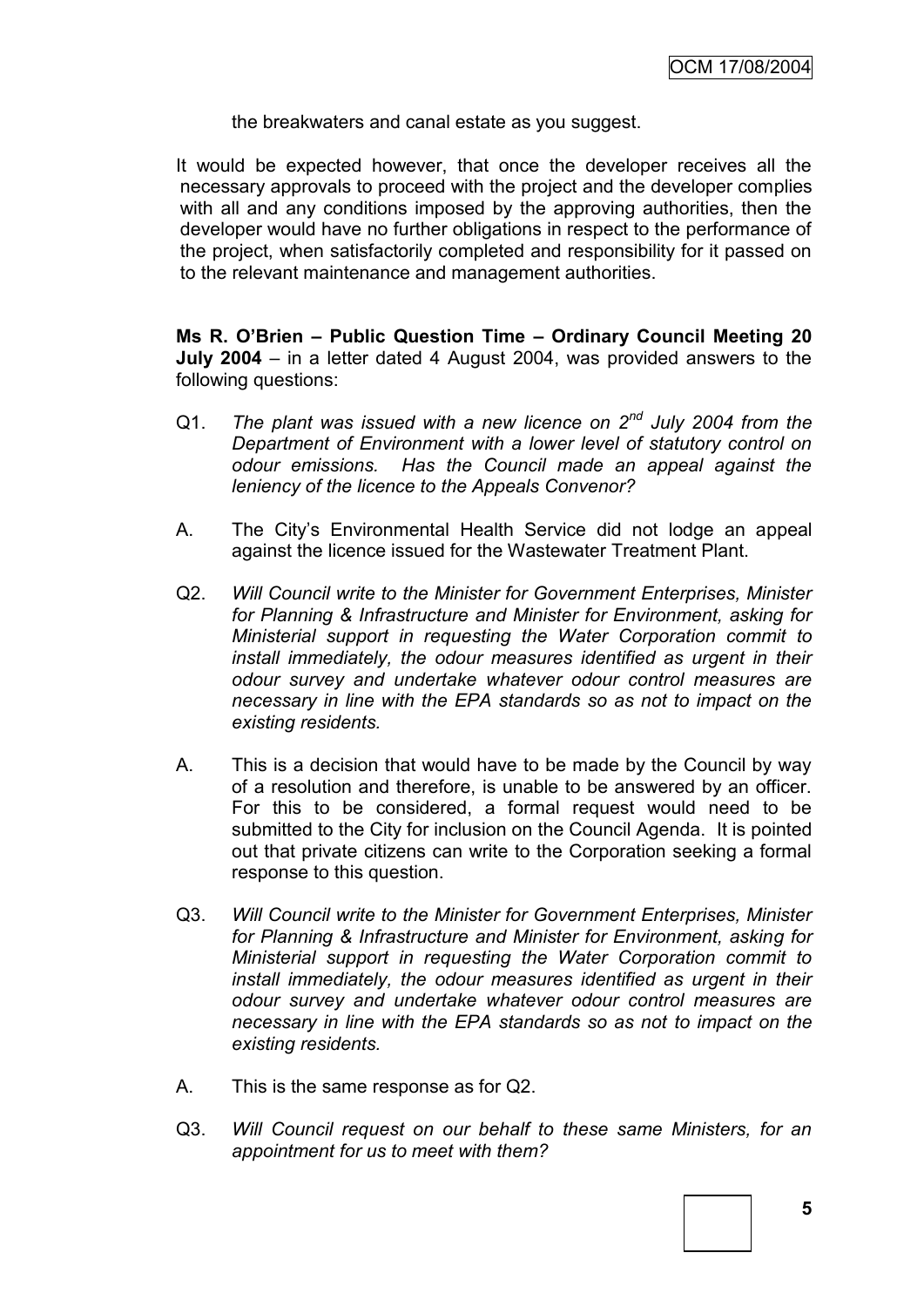- A. To arrange a meeting with the various State Ministers associated with the planning and operation of the Wastewater Treatment Plant, Mayor Lee advised at the meeting that the Local Member of Parliament, Mr Fran Logan MLA, should be approached for assistance in arranging meetings with the respective Ministers.
- Q5. *Will Council request input into the EPA assessments currently being carried out separately by Victor Talbo on environmental policy for odour buffers around all Water Corporation plants in WA, and the separate assessment with Melissa Bromley, who is assessing the section 16(e) request by the Minister specifically on the buffer around the Woodman Point Plant.*
- A. The City has no role in the assessments being undertaken by the EPA or others in relation to the environmental policy for odour buffers around all Water Corporation plants. The EPA is the expert around all Water Corporation plants. environmental agency charged with the responsibility of determining environmental standards.

At this point of the meeting, Mayor Lee made a presentation of a cheque for \$5,000 to Grant Boxall towards the cost of a new wheel-chair specifically designed to meet the needs of Olympic competitions. Mr Boxall who is a resident of Success, is representing Australia as a Para-Olympian in Rugby at the Athens 2004 Olympics. Mayor Lee wished him the best of luck in Athens and future competitions.

Mr Boxall expressed his sincere thanks for the generous contribution Council has made, which would enable him to purchase a wheel-chair for his sport and elevate his standing in the national team. His ultimate aim is to perform in future Olympics.

### **7 (OCM 17/08/2004) - PUBLIC QUESTION TIME**

**Ken Hynes**, Yangebup spoke in relation to the planned closure of the railway crossing in Miguel Road, Bibra Lake. His main concern was the increase in traffic using Yangebup Road between the intersections of Miguel Road and Spearwood Avenue. He mentioned that residents of Yangebup Road expressed concerns of fears for their future well being and added safety risks, as a result of the increase in traffic figures. The consequence of this closure will force passenger vehicles to interact with heavy haulage and general cargo trucks carrying all types of hazardous material. Mr Hynes urged Council not to close the railway crossing at Miguel Road. He requested further community consultation to hear the views of all the affected residents including the Yangebup ratepayers.

Mayor Lee responded saying that community consultation had taken place over 20 years on the same matter and thanked Mr Hynes for his input.

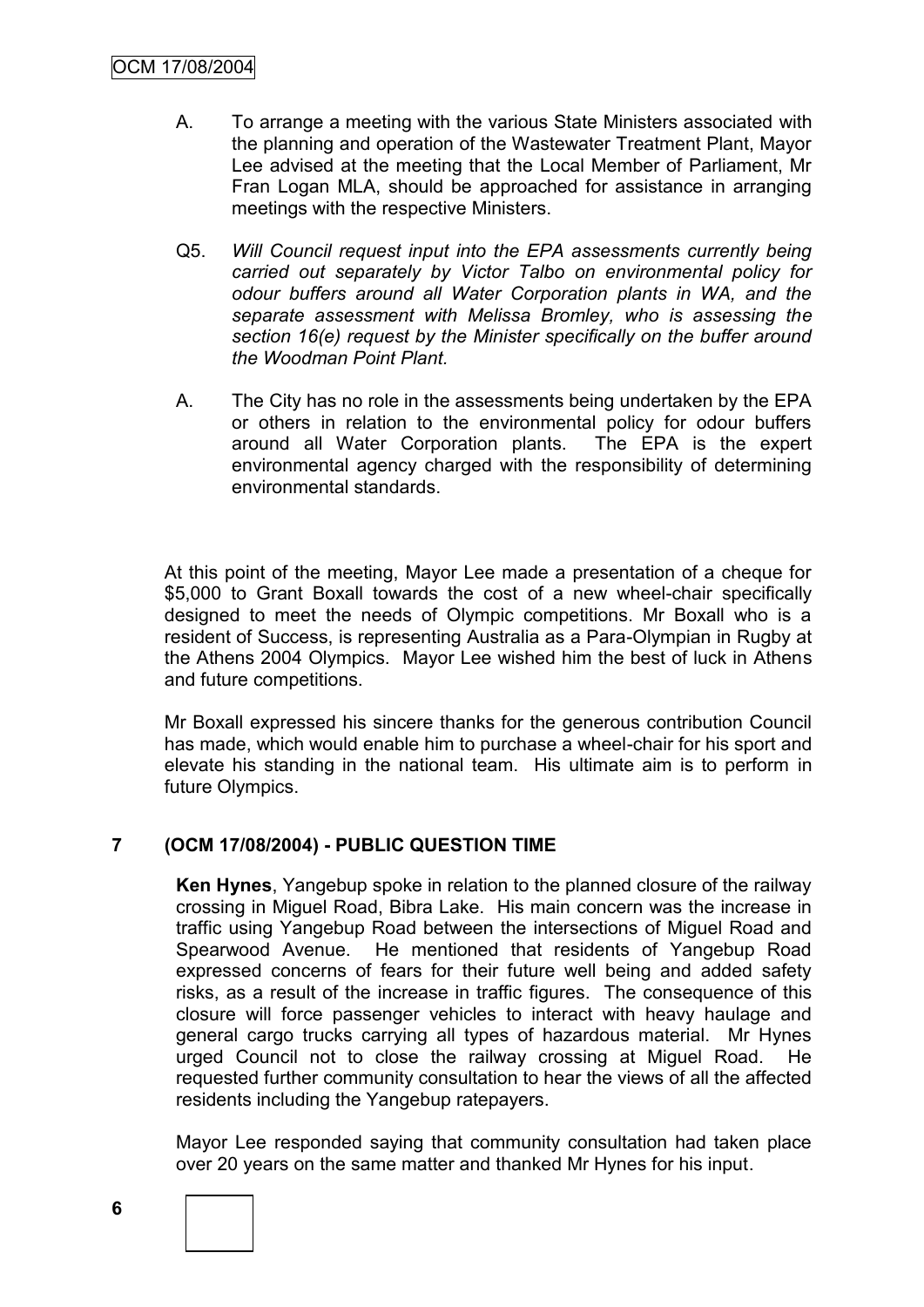**Rowley Marlow, ratepayer of Cockburn spoke regarding Council's clamp** down on unauthorised buildings. He expressed concerned that the Building Department had no record of any approvals being given by the City in relation to his land. Mayor Lee requested Director, Planning and Development to respond to which he replied, he had no knowledge of the details. Perhaps there has been an error made, but he will have to investigate the matter further.

Mr Marlow asked the Mayor when he visited Brisbane to investigate the facilities in relation to the different types of marinas, did he advise the Councillors that these marinas were banned 7 years ago? Mayor Lee replied, he wasn't aware that they were banned, and the claim had not been supported by the Mayor of Brisbane when asked the question.

Mayor Lee thanked Mr Marlow for his input.

**Logan Howlett**, North Lake tabled a series of questions relating to:

- Introduction of Private Security Patrols
- Proposed duplication of Farrington Road

both of which were taken on notice.

Mr Howlett also asked the following questions, which were responded to by the Mayor:

#### Elected Members Code of Conduct

- Q1. Does the City of Cockburn have a Code of Conduct for its Elected Members and if so, who administers that code of conduct?
- A1. Yes, Elected Members do have a Code of Conduct and it is selfadministered.
- Q2. What action takes place and by whom if there is a breach of that code of conduct?
- A2. There is no action for breach of Code of Conduct. At the present time the Code of Conduct is non-enforceable.

#### Community Development Strategy Funding

- Q.1 By suburb, what community development strategy projects have been funded by the City of Cockburn and what are the budget allocations for each project?
- A1. The Budget is available in the Library. The CDS projects are listed in a separate column in the schedules attached to the Budget.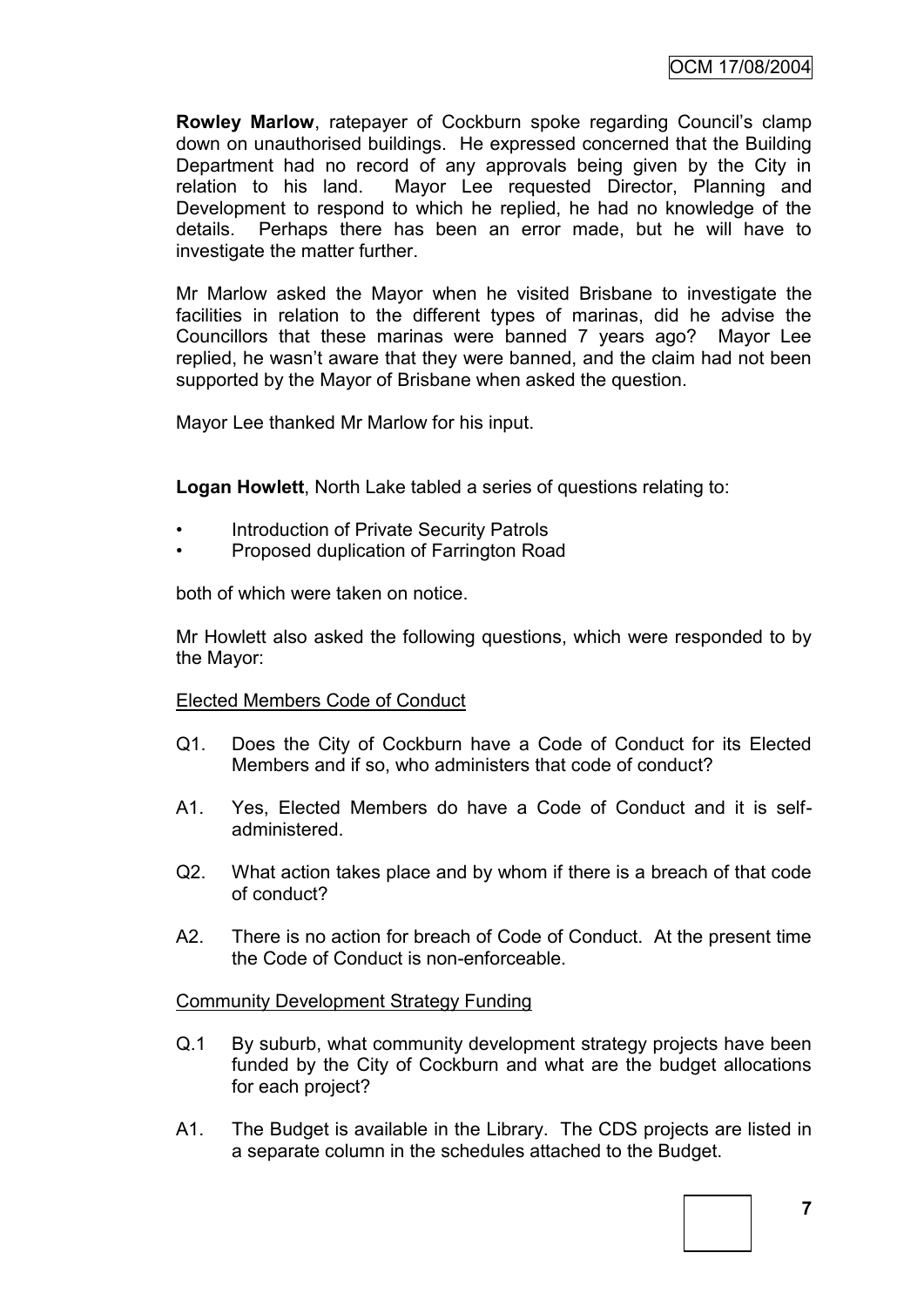- Q2. When were the decisions made on each of these projects and the respective community representative(s) advised?
- A2. Decisions were made when the budget was adopted on 3 August 2004.

#### Council Correspondence

- Q1. Does Council have a policy in regard to responding to correspondence from the community and if so, what is the time requirement contained therein? Mr Howlett said that he had not as yet received a reply to his query.
- A1. No, Council does not have a policy. Mayor Lee apologised for the delay in not receiving the correspondence and will follow-up the matter.

**Daryl Smith**, President of the Coogee Beach Surf Life Saving Club spoke in relation to Agenda Item 17.3. He gave a brief of the how the Club evolved since its inception and the activities that take place within the Club. He said initially the Club comprised of only juniors, but over the years seniors have joined the Club as well. Year by year the Club is growing with more senior members joining the Club. Therefore the Club would like to lease the facilities at Powell Road and also to provide a social amenity for its members. Mr Smith requested Council to support the leasing of the Club and support the Club"s application for a Restricted Club Liquor Licence.

Mayor Lee thanked Mr Smith for his input.

#### **8. CONFIRMATION OF MINUTES**

#### **8.1 (MINUTE NO 2518) (OCM 17/08/2004) - ORDINARY COUNCIL MEETING - 20/07/2004**

#### **RECOMMENDATION**

That the Minutes of the Ordinary Council Meeting held on Tuesday, 20 July 2004, be confirmed as a true and accurate record.

#### **COUNCIL DECISION**

MOVED Clr K Allen SECONDED Clr L Goncalves that the recommendation be adopted.

**CARRIED 10/0**

**8**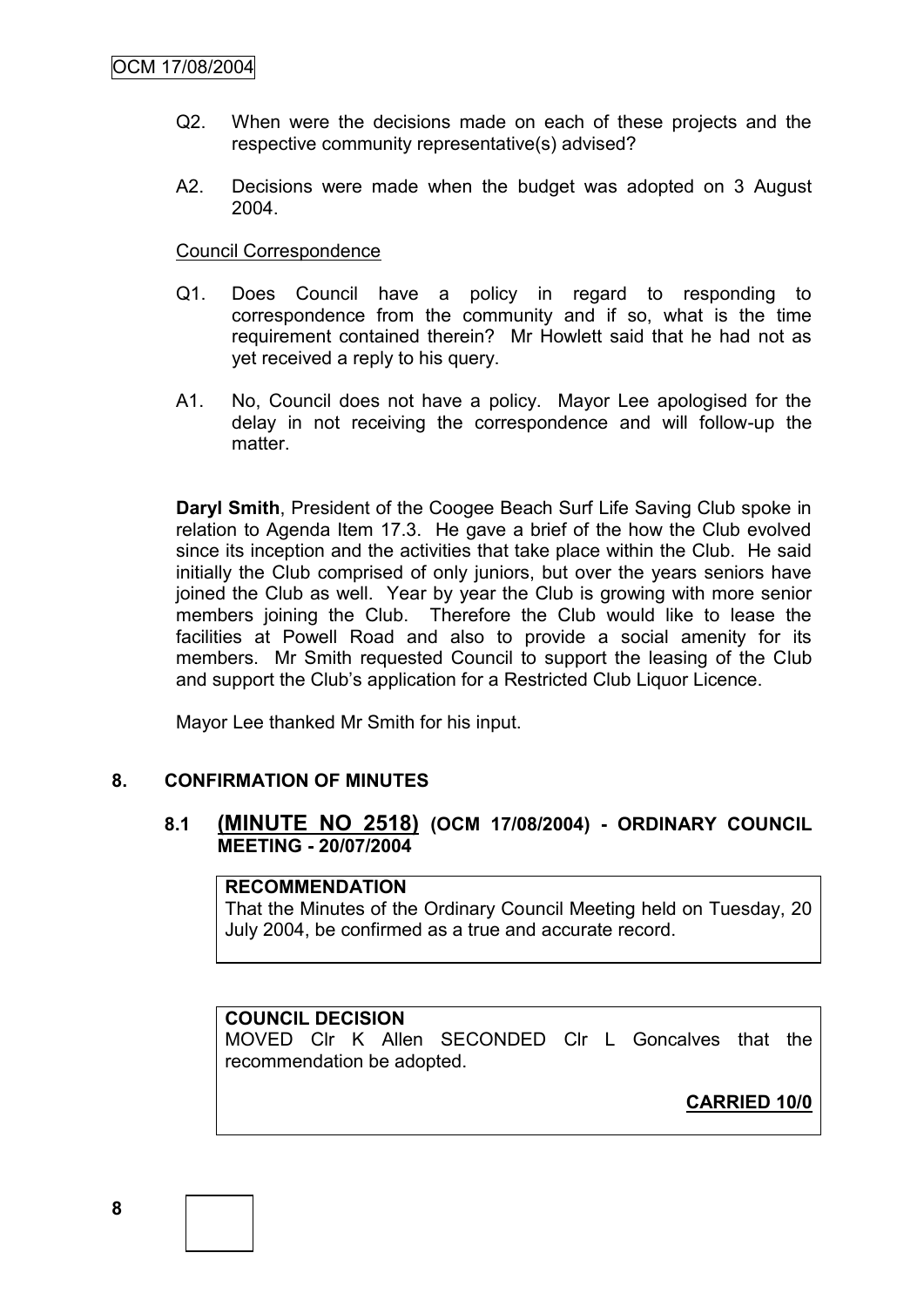#### **9. WRITTEN REQUESTS FOR LEAVE OF ABSENCE**

Nil

#### **10. DEPUTATIONS AND PETITIONS**

Nil

### **11. BUSINESS LEFT OVER FROM THE PREVIOUS MEETING (If adjourned)**

Nil

### **12. DECLARATION OF COUNCILLORS WHO HAVE NOT GIVEN DUE CONSIDERATION TO MATTERS IN THE BUSINESS PAPER**

Nil

#### **13. COUNCIL MATTERS**

**13.1 (MINUTE NO 2519) (OCM 17/08/2004) - LOCAL GOVERNMENT ELECTIONS - MAY 2005 (1700) (DMG)**

**RECOMMENDATION** That Council:

- (1) declare, in accordance with section 4.20(4) of the Local Government Act 1995, the Electoral Commissioner to be responsible for the conduct of the May 2005 elections; and
- (2) decide, in accordance with section 4.61(2) of the Local Government Act 1995, that the method of conducting the elections be as postal elections.

### **TO BE CARRIED BY AN ABSOLUTE MAJORITY OF COUNCIL**

#### **COUNCIL DECISION**

MOVED Clr S Limbert SECONDED Clr M Reeve-Fowkes that the recommendation be adopted.

### **CARRIED BY ABSOLUTE MAJORITY OF COUNCIL 10/0**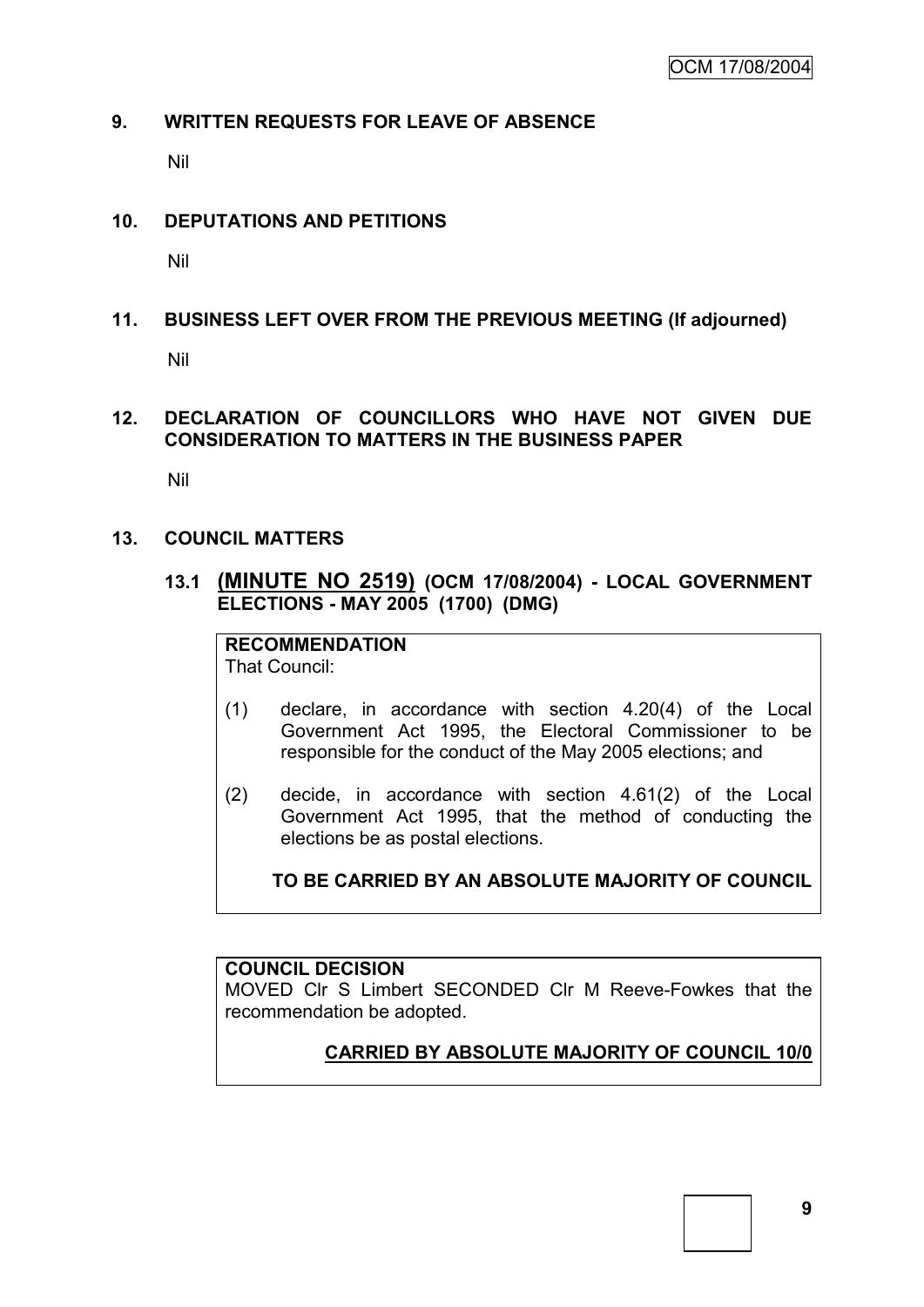#### **Background**

Council is required to conform with legislation procedures prior to each ordinary election day, if it wishes to undertake its elections by postal voting. This relates to declaring the Electoral Commissioner to be responsible for the elections and that the method of voting be by postal vote.

#### **Submission**

N/A

#### **Report**

There will be six (6) vacancies on Council for the May, 2005 Elections, being the Mayor, two Councillors each in West and Central Wards and one in East Ward.

In addition to Mayor Lee, retiring Councillors are Councillors Edwards and Allen (West), Councillors Oliver and Reeve-Fowkes (Central) and Councillor Graham (East).

Council has recently received correspondence from the Western Australian Electoral Commissioner advising of its agreement to be responsible for the conduct of these elections.

The correspondence also contains an implied invitation for Council to utilise the Commissioner's services to undertake the elections on Council's behalf.

To comply with the provisions of the Act, Council is required to adopt the recommendations relative to the decisions to utilise the Commissioner to conduct the elections and to conduct them by postal vote.

Council first used this method at the inaugural elections of a new Council (Mayor and 9 Councillors) in December, 2000, following the dismissal of the previous Council.

The resultant voter turnout of over 43% was a vast improvement on previous "in person" elections held by Council, which typically attract about 10% voter participation.

Even the more than 32% participation rate in the 2003 elections was encouraging, given that there were only four (4) vacancies contested.

As Council's budget has accommodated estimated costs of conducting the elections by post, it is recommended that Council continue with this method which should guarantee healthy community input to these elections.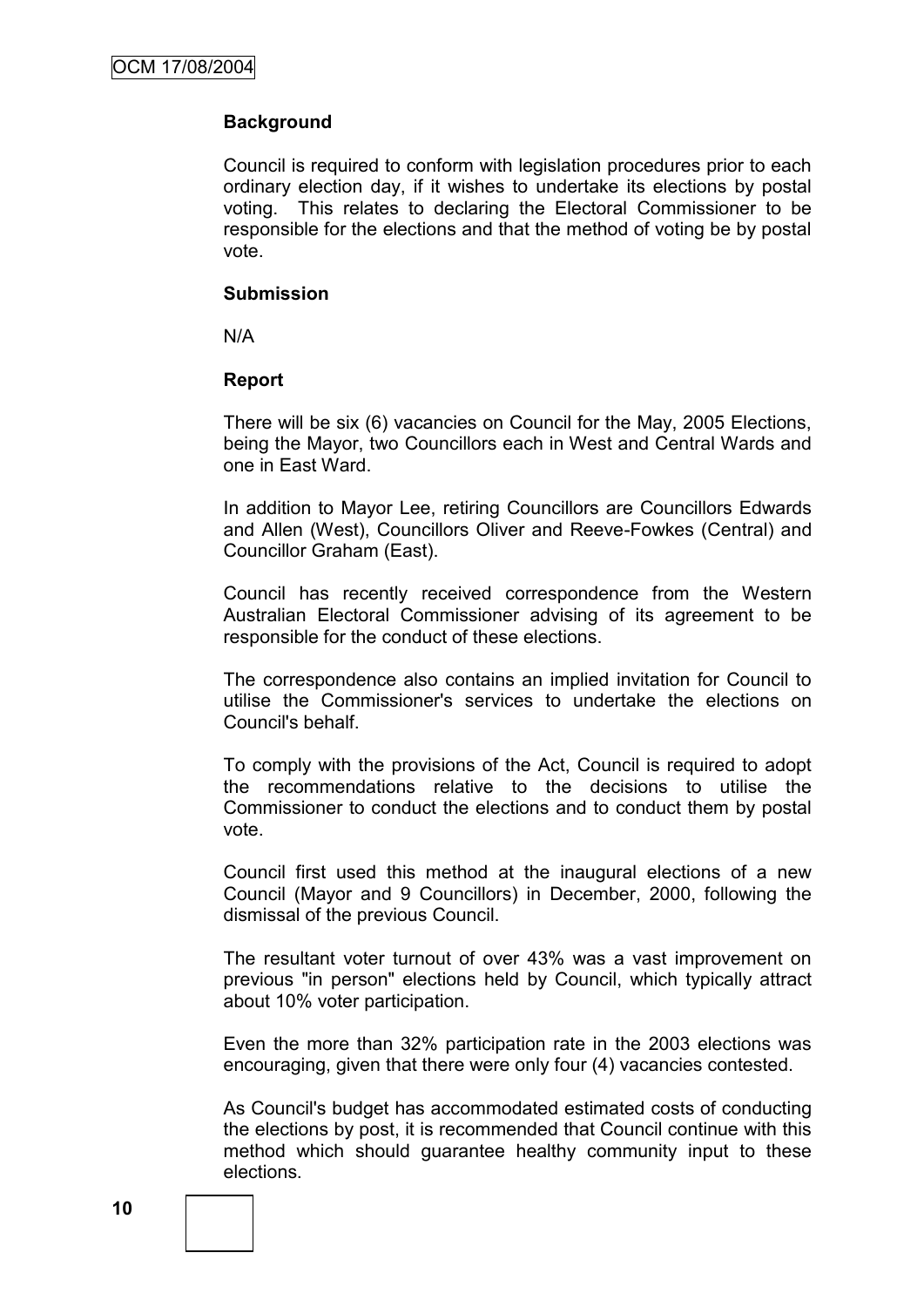#### **Strategic Plan/Policy Implications**

Key Result Area "Managing Your City" refers.

#### **Budget/Financial Implications**

\$100,000 available within the Governance (elections) Account to cover costs associated with the election.

#### **Legal Implications**

Part 4 of the Local Government Act, 1995, and the Local Government (Elections) Regulations, 1997 (as amended) refer.

#### **Community Consultation**

N/A

#### **Implications of Section 3.18(3) Local Government Act, 1995**

The Western Australian Electoral Commission is the only organisation empowered under the Local Government Act, 1995, to conduct Council elections by the postal vote method.

#### **13.2 (MINUTE NO 2520) (OCM 17/08/2004) - ESTABLISHMENT OF COCKBURN MISSION/VISION/VALUES STATEMENTS COMMITTEE (2227) (DMG) (ATTACH)**

## **RECOMMENDATION**

\_\_\_\_\_\_\_\_\_\_\_\_\_\_\_;

That Council:

- (1) pursuant to section 5.8 of the Local Government Act, 1995, establish the "Cockburn Mission/Vision/Values Statements Committee;
- (2) pursuant to section 5.10 of the Act, appoint the following Elected Members to the Committee:-

\_\_\_\_\_\_\_\_\_\_\_\_\_\_\_, \_\_\_\_\_\_\_\_\_\_\_\_\_\_\_, \_\_\_\_\_\_\_\_\_\_\_\_\_\_\_,

- (3) require the Chief Executive Officer, or his delegate, to provide the necessary administrative support for the purposes of the Committee;
- (4) establish the following Terms of Reference for the Committee:-
	- 1. to consider the format, content and purpose of a document containing Mission, Vision and Values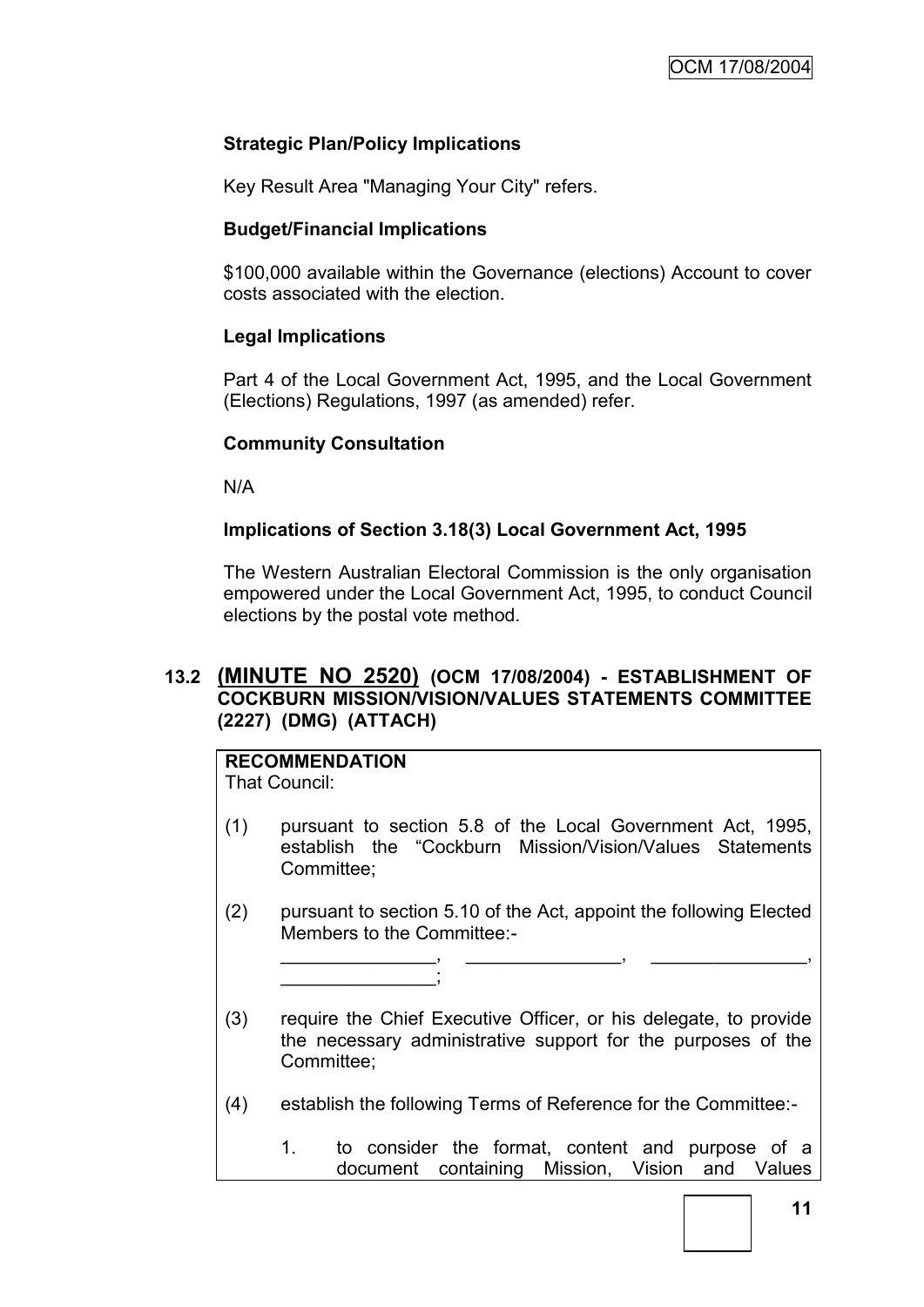Statements appropriate to the City of Cockburn;

- 2. recommend a Draft document for endorsement by Council in September, 2004; and
- (5) disband the Committee upon the adoption of a document by Council.

**TO BE CARRIED BY AN ABSOLUTE MAJORITY OF COUNCIL**

#### **COUNCIL DECISION**

MOVED Deputy Mayor R Graham SECONDED Clr V Oliver that Council:

- (1) pursuant to section 5.8 of the Local Government Act 1995 (WA) ("the Act"), establish the "Corporate Strategic Plan Committee" ("the Committee");
- (2) pursuant to section 5.10 of the Act, appoint Mayor Lee, Deputy Mayor Graham, Clr Allen, Clr Reeve-Fowkes and Clr Limbert to the Committee;
- (3) require the Chief Executive Officer, or his delegate, to provide the necessary administrative support for the purposes of the Committee;
- (4) establish the following Terms of Reference for the Committee:
	- 1. to consider the format, content and purpose of Council"s Corporate Strategic Plan, as it applies to both Council"s Elected Members and Staff.
	- 2. recommend a revised Corporate Strategic Plan for adoption by Council at a future Council Meeting.
- (5) disband the Committee upon the adoption of a revised Corporate Strategic Plan by Council.

### **CARRIED BY ABSOLUTE MAJORITY OF COUNCIL 10/0**

#### **Explanation**

The term 'Corporate Strategic Plan' more accurately describes the document referred to in the recommendation. It should be clarified that the Committee will consider the Plan as it applies to the entire Council organisation, rather than only to Elected Members. The further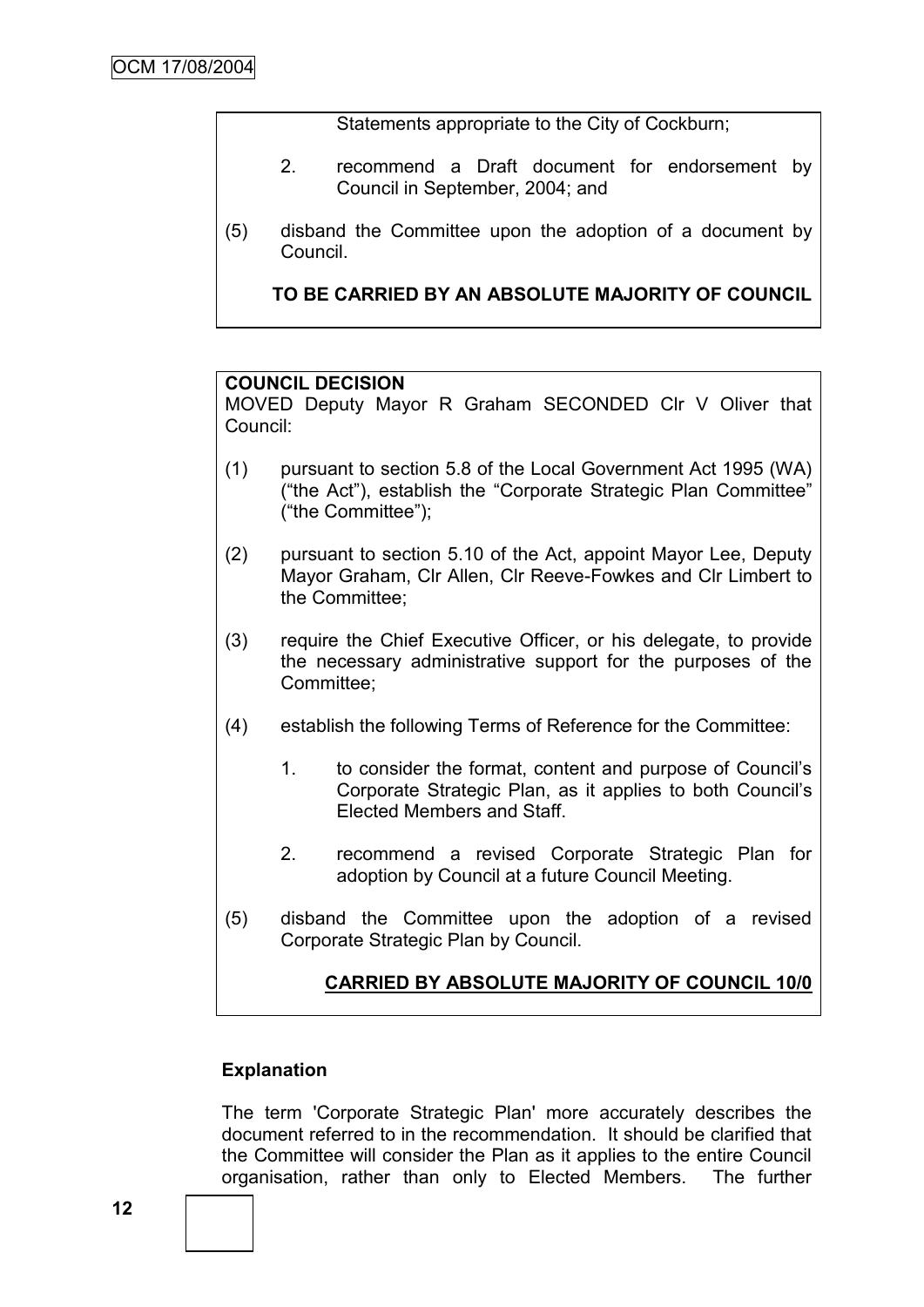development of the Plan to a final stage for adoption would be unlikely to occur before the September Council Meeting.

#### **Background**

In October, 2003, Elected Members and Executive Staff attended a workshop to review Council"s Strategic Plan document.

An outcome of that exercise was the production of a series of statements which were intended to reflect the City of Cockburn's vision for the District.

Of added significance was the development of a revamped Mission Statement for which a subsequent modified version was agreed by consensus of Elected Members.

By formulating the outcomes of the workshop into a written form, a series of guiding principles (values) and statements on the role of Council were identified.

These were condensed into individual statements to act as guidelines for Council to follow in the future.

These have since been documented and produced in a simple printed format, a draft of which was provided for Elected Members perusal.

At a pre-Budget forum convened on 3 August, 2004, to further consider the matter, it was agreed by consensus that the issue would be best resolved by forming a Committee of Elected Members to address the document and present a final Draft for Council consideration in September, 2004.

#### **Submission**

To establish a Committee to prepare a Draft document for Council consideration.

#### **Report**

It is understood that the intention of the document is to broadly represent the Council"s vision for the future of the Cockburn District. The attached Draft was produced with this in mind.

The retention of the Key Result Areas ensures a linkage between the Guiding Principles (Values) and Council"s functional areas through the individual Service Unit Plans.

It is important for the responsible Committee to ensure the document is appropriately domiciled, is produced for a specific purpose and, if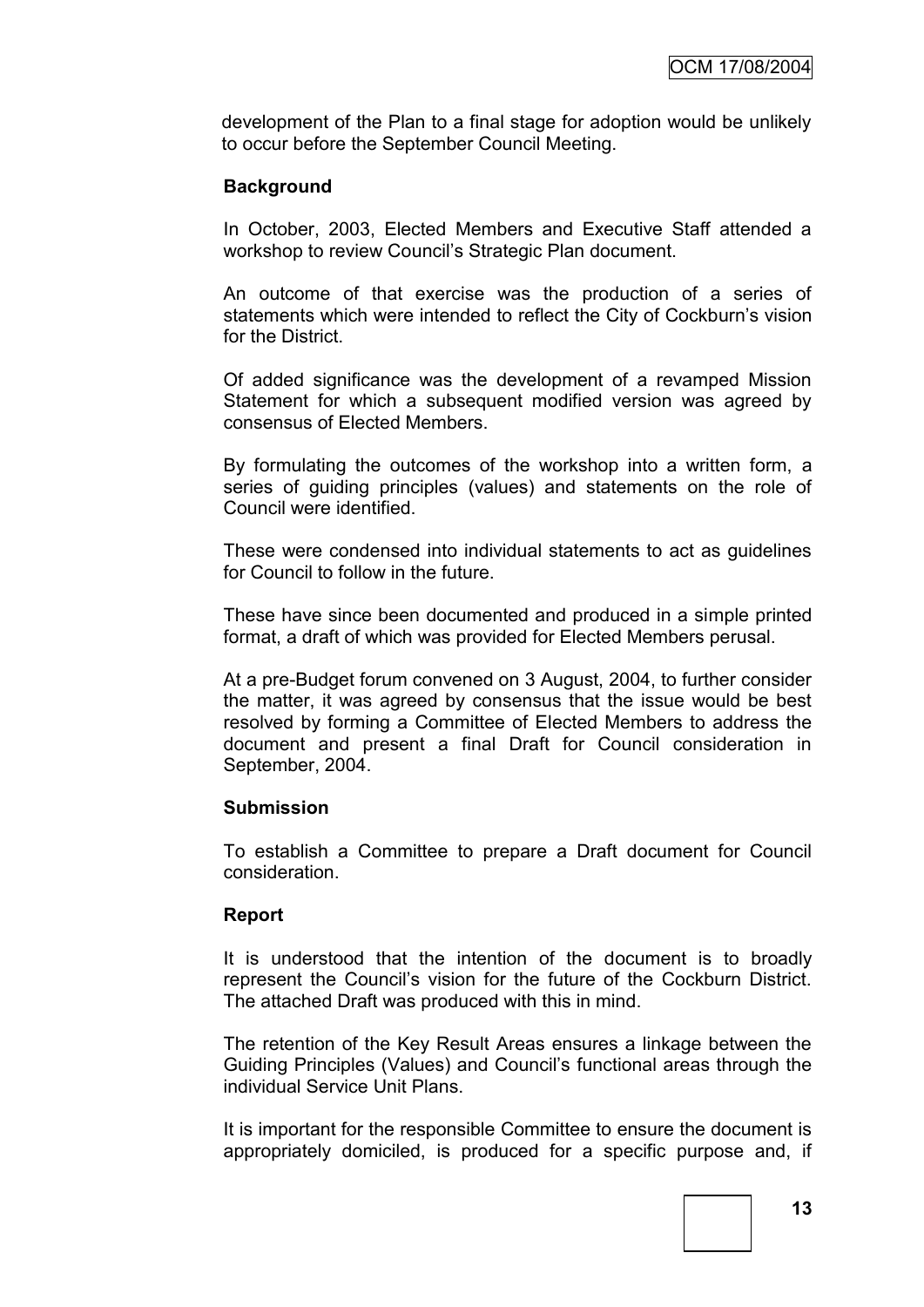necessary, marketed in a manner which has a positive impression on its specific target audience.

A distribution strategy is also important to maximise the intended impact and to ensure its effect is not merely diluted by saturation circulation.

In order to meet the projected launch date of the document in October, 2004, it is important that the established Committee act quickly to address these matters and provide the necessary advice to Council in a timely manner.

#### **Strategic Plan/Policy Implications**

Key Result Area "Managing Your City" refers.

#### **Budget/Financial Implications**

Production costs required can be accommodated within the Governance area of the Municipal Budget.

#### **Legal Implications**

N/A

**Community Consultation**

N/A

#### **Implications of Section 3.18(3) Local Government Act, 1995**

Nil.

### **14. PLANNING AND DEVELOPMENT DIVISION ISSUES**

**14.1 (MINUTE NO 2521) (OCM 17/08/2004) - COOGEE BEACH CAFE/KIOSK - RESERVE 46664R POWELL ROAD, COOGEE - OWNER: CITY OF COCKBURN (3319158) (CP) (ATTACH)**

## **RECOMMENDATION**

That Council:

- (1) commission APP and McGees to examine costs, timeframe, and building design required to redevelop the existing shop to provide for a shop, kiosk and café (alfresco) as an upgraded interim facility to serve the community and beach-goers;
- (2) require the redevelopment and refurbishment of the existing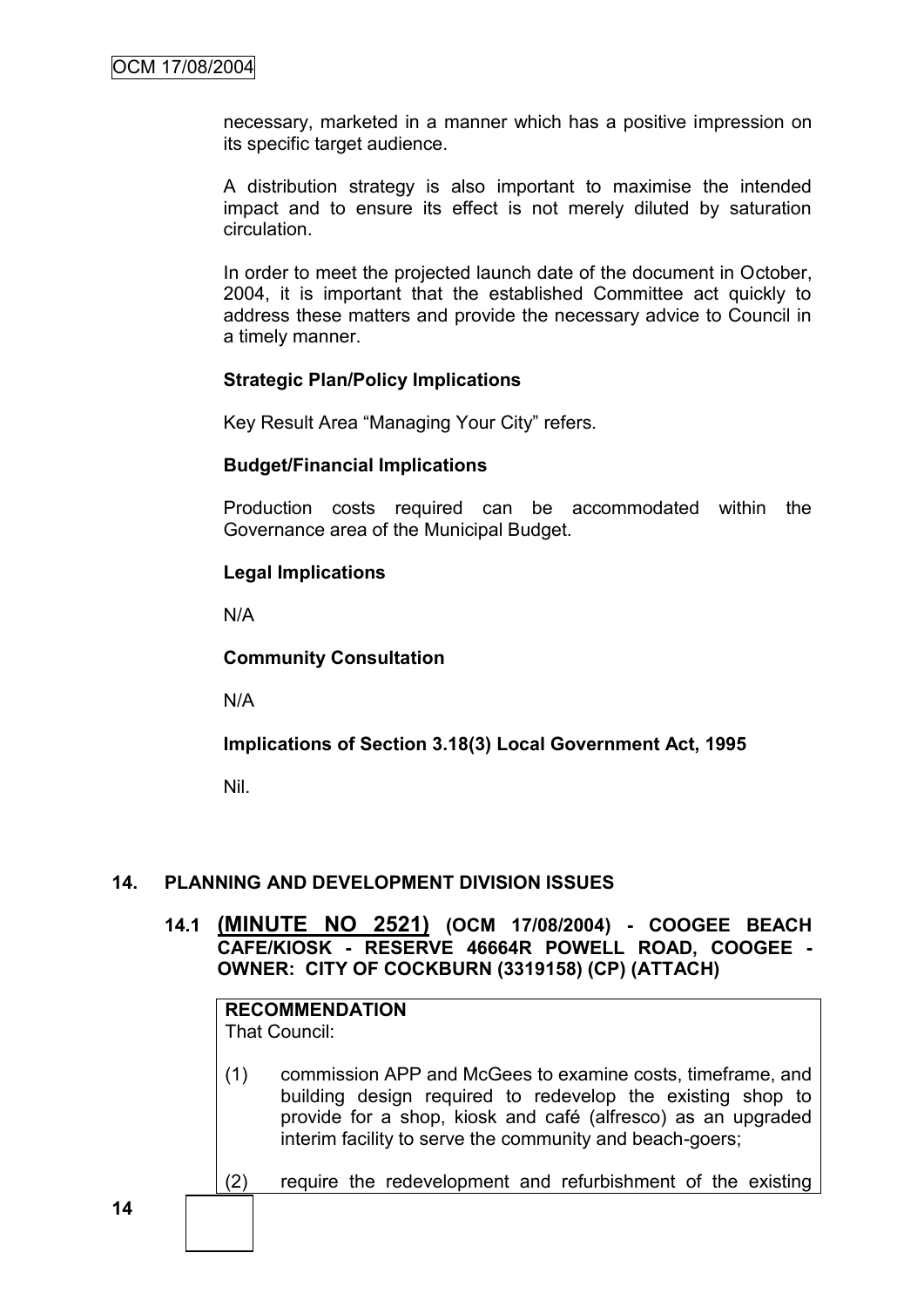shop to comply with all necessary health standards;

- (3) commission McGees to review the current lease of the Coogee Beach Store to determine appropriate lease arrangements for the future management and operation of the redeveloped and refurbished shop, kiosk and café;
- (4) investigate the issue of a stallholder"s licence to operate a food vending van near the site to provide a service to the public while the redevelopment and refurbishment of the shop, kiosk and café is being undertaken, to the satisfaction of the Principal Environmental Health Officer;
- (5) engage Stephen Hoffman, Architect to review the plans prepared for the proposed café/kiosk located within the Powell Road Reserve, with a view to determining how the kiosk component can be developed as the first stage of the overall project, with a floor area of say 50 sq.m., together with the likely cost;
- (6) subject to (5) above, and the implementation of the Port Coogee Marina development and the Coogee Beach Structure Plan, the Council Review the situation at a later date to determine the future of the redeveloped and refurbished Coogee Beach shop, kiosk and café and the future of the café/kiosk proposed within the Powell Road reserve which is the subject of a current application with the Western Australian Planning Commission; and
- (7) require a report to be prepared for Council consideration, following the advice being received from APP, McGees and Stephen Hoffman, Architect, as required in (1), (2) and (5) above, in order to confirm the approach to the development to the café/kiosk at Coogee Beach.

#### **COUNCIL DECISION**

MOVED Clr K Allen SECONDED Deputy Mayor R Graham that Council

- (1) commission APP and McGees to examine costs, timeframe, and building design required to redevelop the existing shop to provide for a shop, kiosk and café (alfresco) as an upgraded interim facility to serve the community and beach-goers;
- (2) require the redevelopment and refurbishment of the existing shop to comply with all necessary health standards;
- (3) commission McGees to review the current lease of the Coogee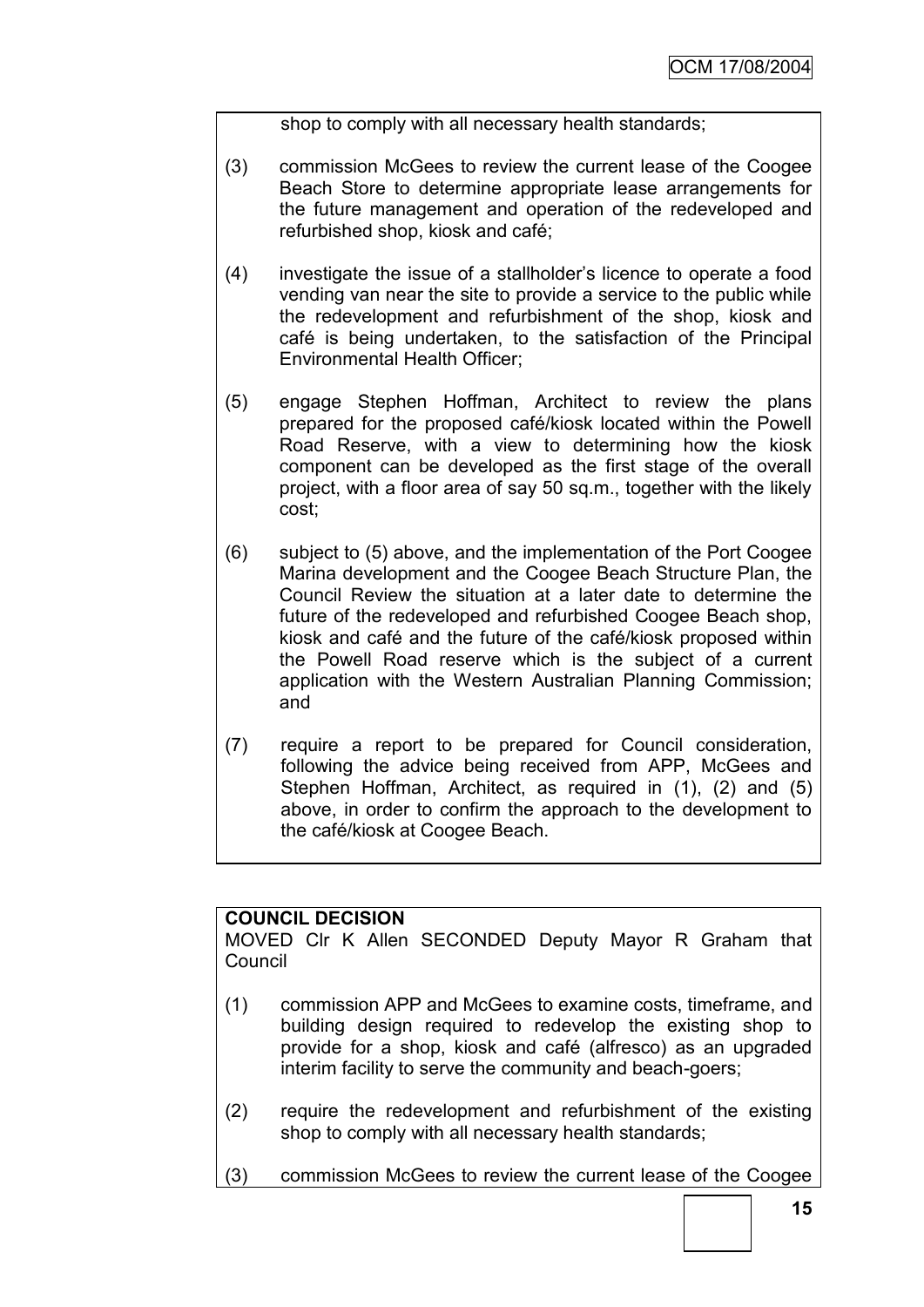Beach Store to determine appropriate lease arrangements for the future management and operation of the redeveloped and refurbished shop, kiosk and café;

- (4) investigate the issue of a stallholder"s licence to operate a food vending van near the site to provide a service to the public while the redevelopment and refurbishment of the shop, kiosk and café is being undertaken, to the satisfaction of the Principal Environmental Health Officer; and
- (5) engage Stephen Hoffman, Architect to review the plans prepared for the proposed café/kiosk located within the Powell Road Reserve, with a view to determining how the kiosk component can be developed as the first stage of the overall project, with a floor area of at least 50 sq.m., together with the likely cost;

**CARRIED 10/0**

#### **Explanation**

At a recent workshop, the consensus was that the future direction and end use of the refurbished shop was agreed and also confirmed that the location within the Powell Road Reserve to be the preferred site for the new café/kiosk.

#### **Background**

Investigations were undertaken last year into the possibility of establishing a café/kiosk at Coogee Beach. In November 2003, it was decided by Council not to accept the expression of interest that was lodged and instead, to investigate the potential and options for the upgrading of the existing shop.

In June 2004, a report was presented to Council that proposed that three options for the site be considered, these were:

**Option 1.** Upgrade the shop to satisfy building and health standards and call for tenders to operate it on a short-term renewable lease basis

**Option 2.** Upgrade the existing Coogee beach store building with a view to providing higher quality, wider range of services, possibly even extending outside the lease area, such as for alfresco dining and café services.

**Option 3.** Invite tenders for the complete redevelopment of the shop building as a café/kiosk, facility, leased for the maximum period of 21 years.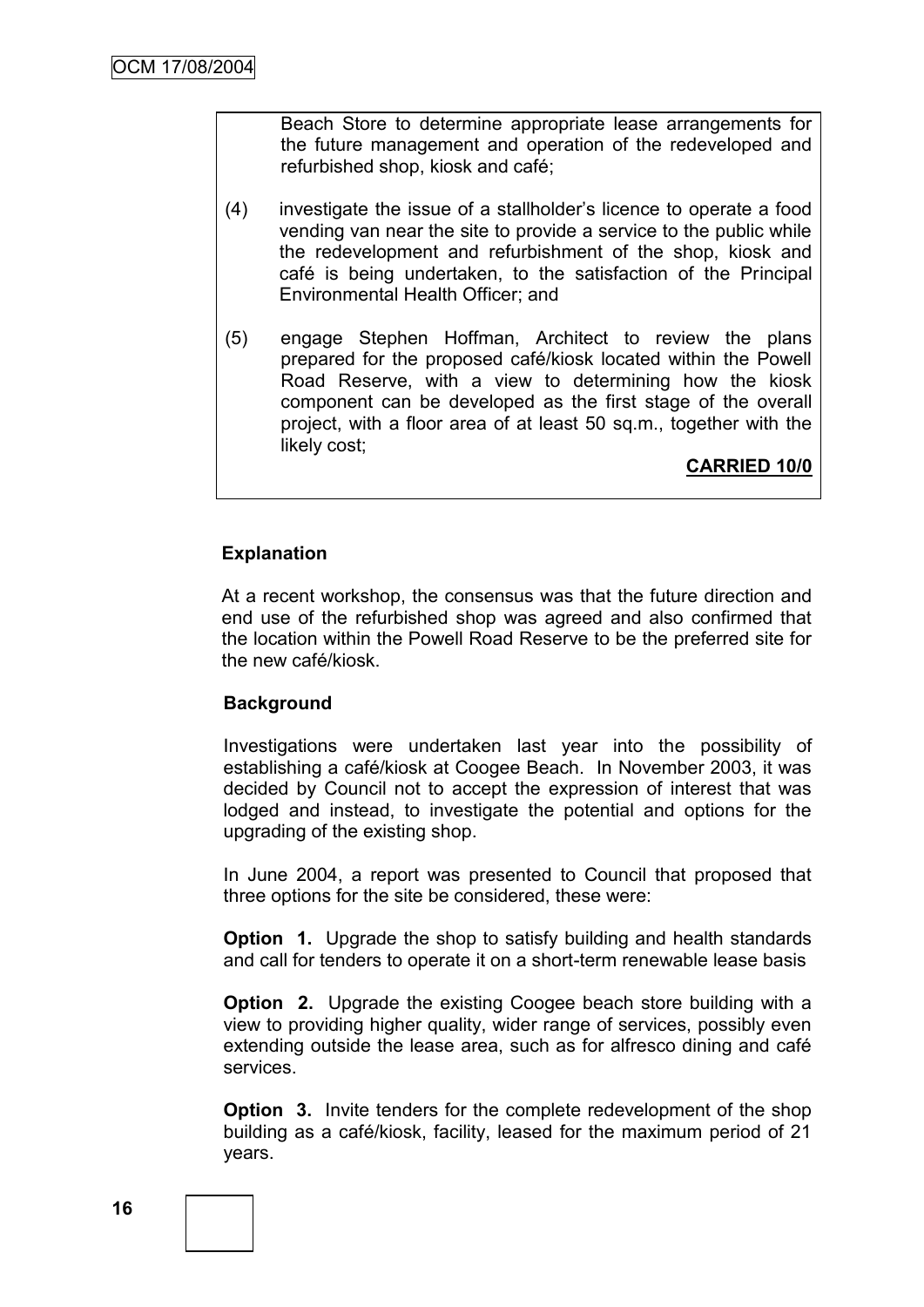At the Ordinary Meeting on 15 June 2004, the following was resolved:

"*That Council:*

- *(1) receive the report.*
- *(2) discuss the options with Department of Planning and Infrastructure Land Asset Management Services to determine statutory constraints given the reserve class and purpose.*
- *(3) engage APP (WA) Pty Ltd to undertake a preliminary feasibility investigation on the implications of proceeding with Option 3 contained in the report, but expanded to include a second storey, and for the report to be completed for Council to consider at its meeting on 20 July 2004.*
- *(4) reallocate \$470,000 from account CW 4088 "Coogee Beach Café/Kiosk Design and Construct" to a new account "Coogee Beach Store Upgrade".*
- *(5) continue to pursue necessary planning approval from the Western Australian Planning Commission for the proposed café/kiosk and instruct APP(WA) Pty Ltd accordingly to follow up.*"

Following this meeting, project managers APP have held discussions with the Department of Planning and Infrastructure regarding acceptable uses on the subject land and reviewed the options for the site.

Due to the complexity of the issues associated with Option 3 it was decided, following discussions with Elected Members, to not report back to the 20 July Council meeting. Instead it was agreed to have a concept forum with Elected Members, consultants and staff to examine the preferred option.

#### Discussion with the DPI"s Land Management Branch

APP have undertaken discussions with the Department of Planning and Infrastructure's land management Branch. They report that:

*" It is important to note that the existing shop is located within a Crown A Class reserve……This essentially restricts the use of the land to specific purposes that must be approved by the Department for Planning & Infrastructure"s Land Asset Management Services branch."*

*"…while existing uses are acceptable in a renovated or new structure, it would be unlikely that the DPI would support a development that would incorporate a liquor licence being issued or any development that becomes of a significantly commercial nature. While the*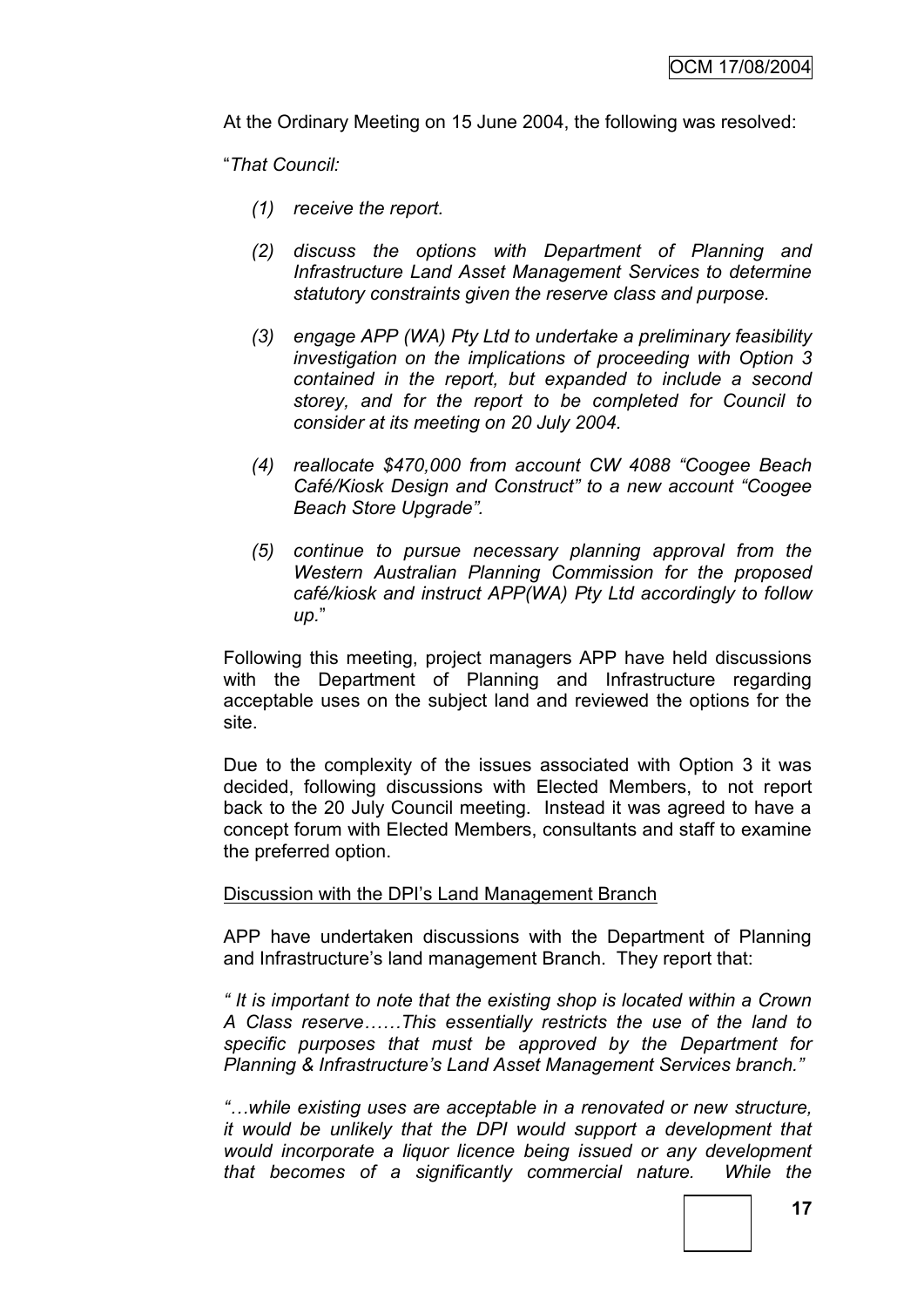*description of allowable uses is somewhat non-specific, examples of other facilities that would be supported include "Deep Water Point Cafe" and those that wouldn"t include "Point Walter Café". "*

*" Should the City wish to pursue a facility similar to the concept developed that includes a restaurant/ café/ kiosk, the land would probably require excision from the A Class reserve. The process to undertake such an excision is lengthy with no guarantee for success. The excision would require significant public consultation, be passed through both houses of parliament and would typically take between 1 and 2 years."*

#### Planning Approval for the Alternative "top of sand dune" Café/Kiosk Site

Item 5 of the June 2004 Council resolution stated that the necessary planning approvals for this site be pursued. APP has reported that:

*" In discussions with Mr. Patrick Schmit of the DPI, the planning application that was lodged in July 2003 for the café/kiosk development located within the closed road reserve is nearing determination. The application is currently being considered by the Bushforever branch and some preliminary feedback is expected late July 2004. Notwithstanding any issues that may be raised by Bushforever, it appears that the DPI is generally supportive of the development. "*

#### **Submission**

#### Health Services Report

The City of Cockburn"s Health Services Department has reported that the Coogee Beach Store does not comply with a number of current requirements for a food premises. These include insufficient food storage and preparation areas, rundown surfaces and structural appliances requiring upgrading. A number of the issues are outstanding due to the uncertain future of the premises and the lease agreements.

In order to address the outstanding food hygiene issues an entire refit of the store will be required to ensure compliance with current standards.

#### **Elected Members' Concept Forum**

On Tuesday 27 July a Concept Forum was held with Elected Members, representatives from project managers APP, McGees Property Consultants and Council officers.

At the forum an update was given of the investigations undertaken and an overview of the implications associated with Option 3. This was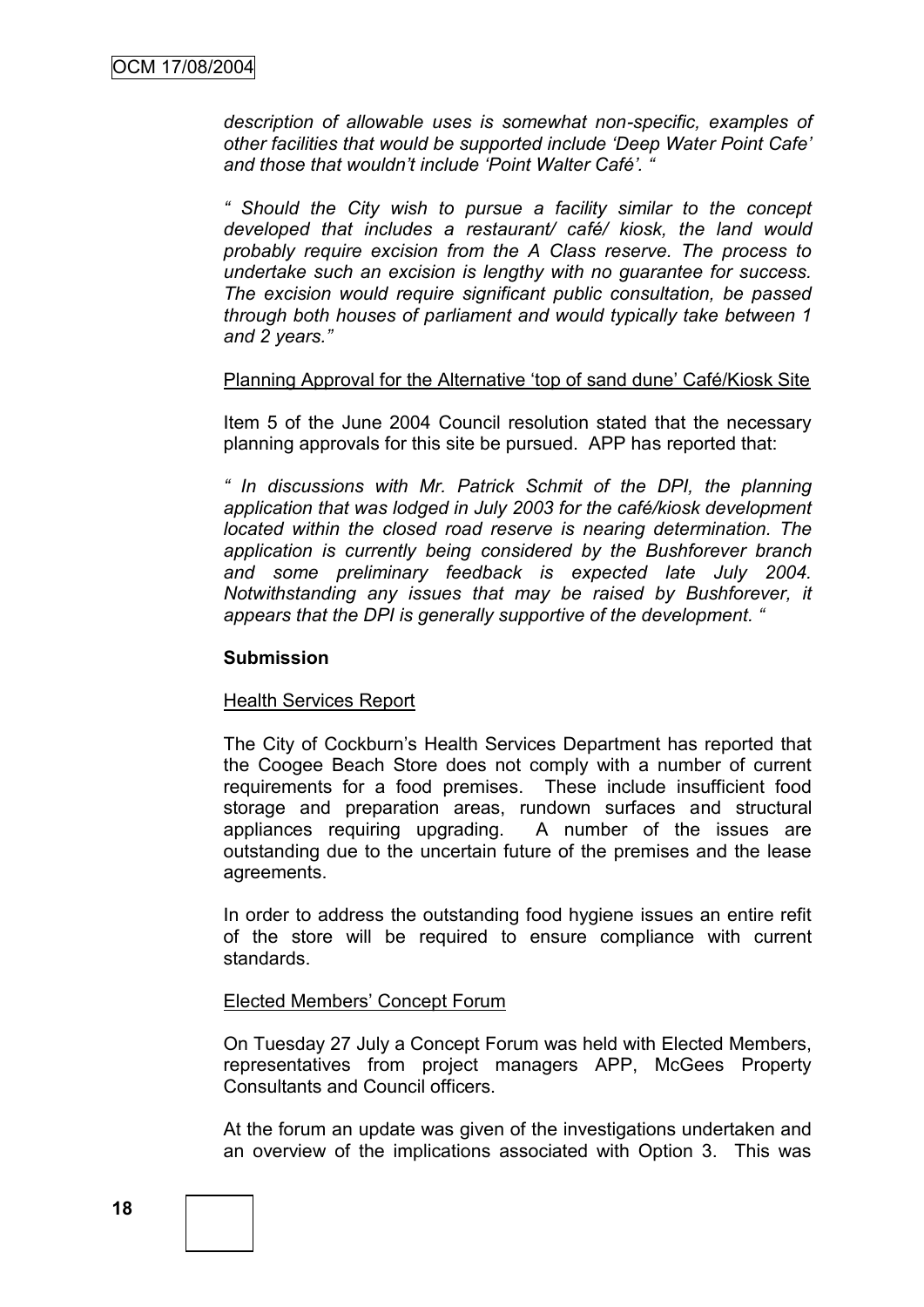followed by a discussion of a number of variations on this option. In regards to Option 3. the following issues were identified:

- 1. Advice from DPI LAMS is that a development of this magnitude would be inconsistent with the purpose of Reserve 24306 and therefore would not be supported.
- 2. The solution would be to excise the area containing the proposal from the Reserve.
- 3. Reserve 24306 is an A class reserve and any change to the boundary would require significant community consultation followed by a successful passage through both houses of Parliament.
- 4. The estimated time for this process given by DPI is from 1 to 2 years.
- 5. The return on the capital outlay in the form of rent is not expected to be high.
- 6. The proposal removes the current shop function.
- 7. A second storey does not afford a clear view of the ocean.
- 8. A second storey raises issues with disabled access, additional building costs and loss of floor space (stairs).
- 9. Proper analysis of the proposal is difficult without an indicative building plan.

It was noted during the course of these discussions that if the leaseholder of the current Coogee Beach Shop was to change a minimum of a five year lease would have to be offered to the new lessee.

Following on from the discussion of these issues the forum then examined a number of possible variations from this option. These included:

Variation 1. Redeveloping the existing shop and replacing it with a kiosk/café with an area of 120 sqm.

Variation 2. Developing a café/kiosk building of approximately 240 sqm within the road reserve immediately south of the existing shop.

Variation 3. Developing a two storey café/kiosk building of approximately 200 sqm within the road reserve at the foot of the sand dune.

#### Concept Forum Outcomes

As discussions progressed it was apparent that none of the outcomes suggested to date met all of the stakeholder expectations. It was also apparent that until the proposals for the Port Coogee Marina were finalised there would considerable uncertainty about the potential for a Café/Kiosk at Coogee Beach.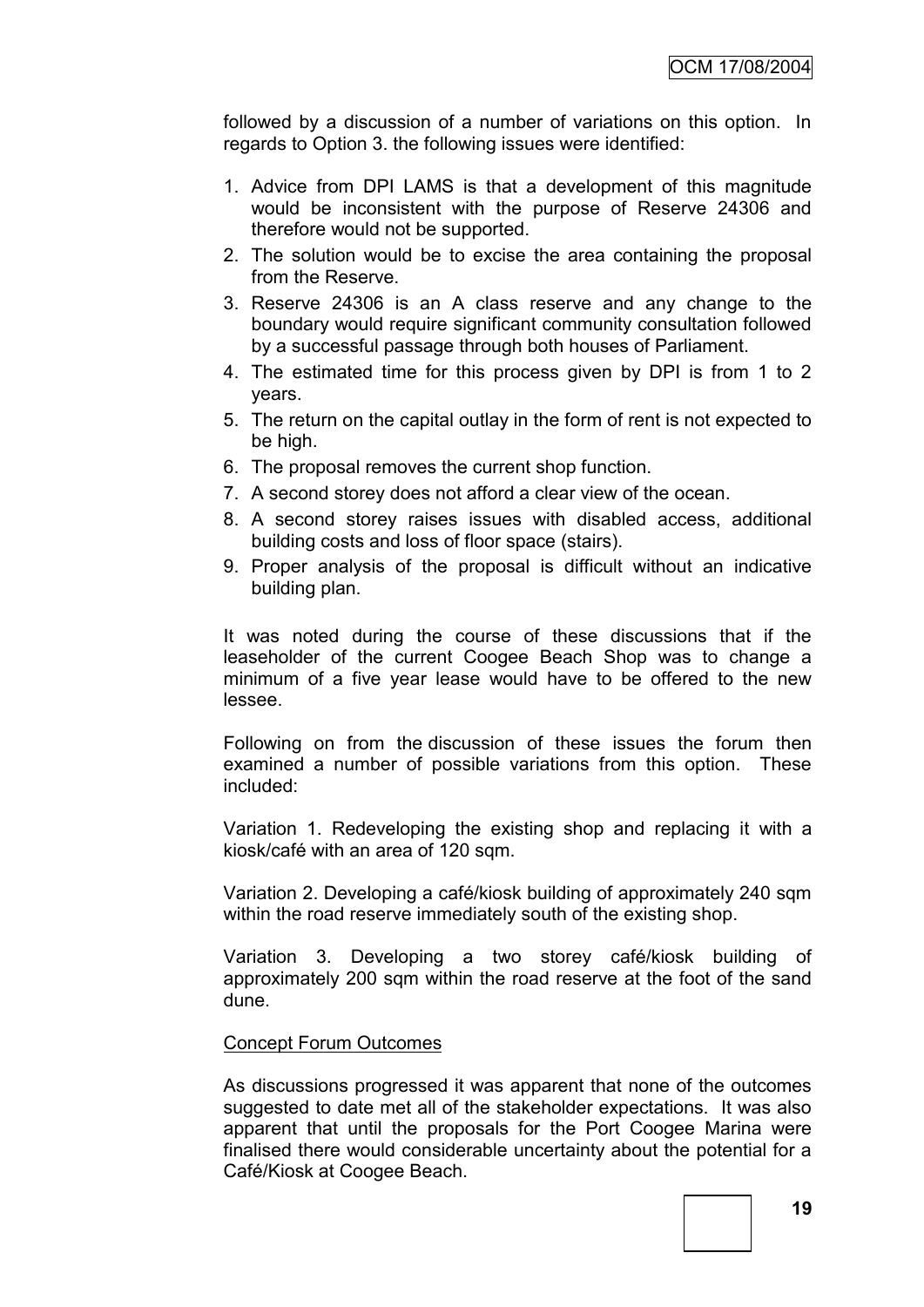The conclusion of the Forum was to address the proposals for the development at Coogee Beach in a step-by-step manner that would allow some incremental improvements to take place. This approach could also allow for a first stage development of the café kiosk to occur in its preferred location on top of the dune.

The steps are:

- 1. Evaluate the redevelopment of the existing shop into a shop, kiosk and alfresco café together with the associated costs of the proposed refurbishment works.
- 2. Close the shop for redevelopment, fit-out and upgrading of the facilities to meet health standards.
- 3. Locate a temporary food vending van near the shop while the refurbishment is taking place.
- 4. Re-open the shop, kiosk and café as an interim arrangement to improve the services to the community and beach-goers.
- 5. Assess the possibility of developing the "original" café/kiosk proposal on the foredune in the vacant Powell Road Reserve, with a view to progressing with the development in stages, with the first stage being the kiosk (say 50 sq.m).
- 6. Operate the refurbished shop, kiosk and café until such time as it is known what commercial and beach side facilities are to be provided within the Port Coogee Marina development, particularly the proposed southern neighbourhood centre.
- 7. Review the situation at an appropriate time when the Port Coogee Marina development and the Coogee Beach Structure plan have been implemented to a stage that will provide a basis for considering the matter further.

While the forum provided an opportunity to explore the opportunities available at the site a further examination of the costs and building options will need to be explored before the Council would be in a position to make a decision on the approach to be taken.

In the meantime the Council continue to pursue all the necessary approvals for the proposed Café/Kiosk located in the Powell Road Reserve adjacent to the jetty.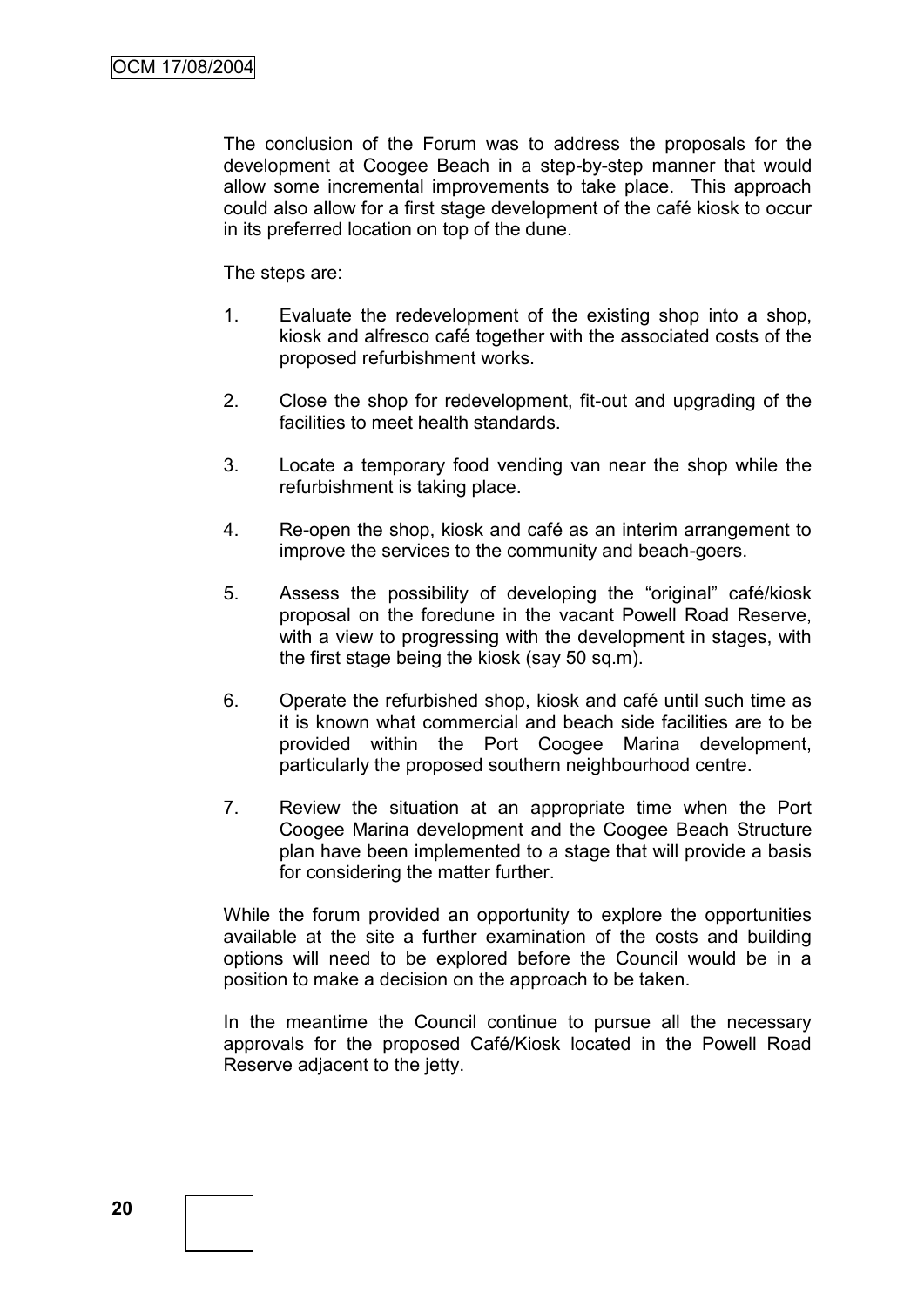#### **Report**

It is proposed that the project managers APP and McGees property valuers be requested to examine the costs, and timeframe and provide an update on the approval process for the proposed initiatives.

The first step is to examine the opportunity to establish a small café/kiosk within the road reserve on the sand dune as the first stage of the large Café/Kiosk project, following receipt of all the necessary approvals for the proposed overall development. It is proposed that the services of an architect be sought to develop the layout plan, if possible utilizing the existing design that has been prepared for the site.

The design is to provide for the development to occur over time with the first phase to be a small café kiosk that could accommodate approximately 35 people (50 sq.m.). The larger restaurant component would be developed at a later date depending on the how the Port Coogee development progresses.

Improvements need to be initiated at the Coogee Beach Store to bring the building up to current Health Department standards and to also allow some outdoor café style seating in the short term.

The Council"s Health Services have undertaken an inspection of the building and have prepared a detailed report on the improvements required. Following this the services of a draftsman will be required to prepare a design illustrating how the modifications can be achieved, after which detailed costings can be sought.

#### **Strategic Plan/Policy Implications**

The Corporate Strategic Plan Key Result Areas which apply to this item are:-

- 1. Managing Your City
	- *"To deliver services and to manage resources in a way that is cost competitive without compromising quality."*
	- *"To conduct Council business in open public forums and to manage Council affairs by employing publicly accountable practices."*
- 2. Planning Your City
	- *"To ensure that the development will enhance the levels of amenity currently enjoyed by the community."*
- 3. Conserving and Improving Your Environment
	- *"To ensure that the development of the district is undertaken in such a way that the balance between the natural and human environment is maintained."*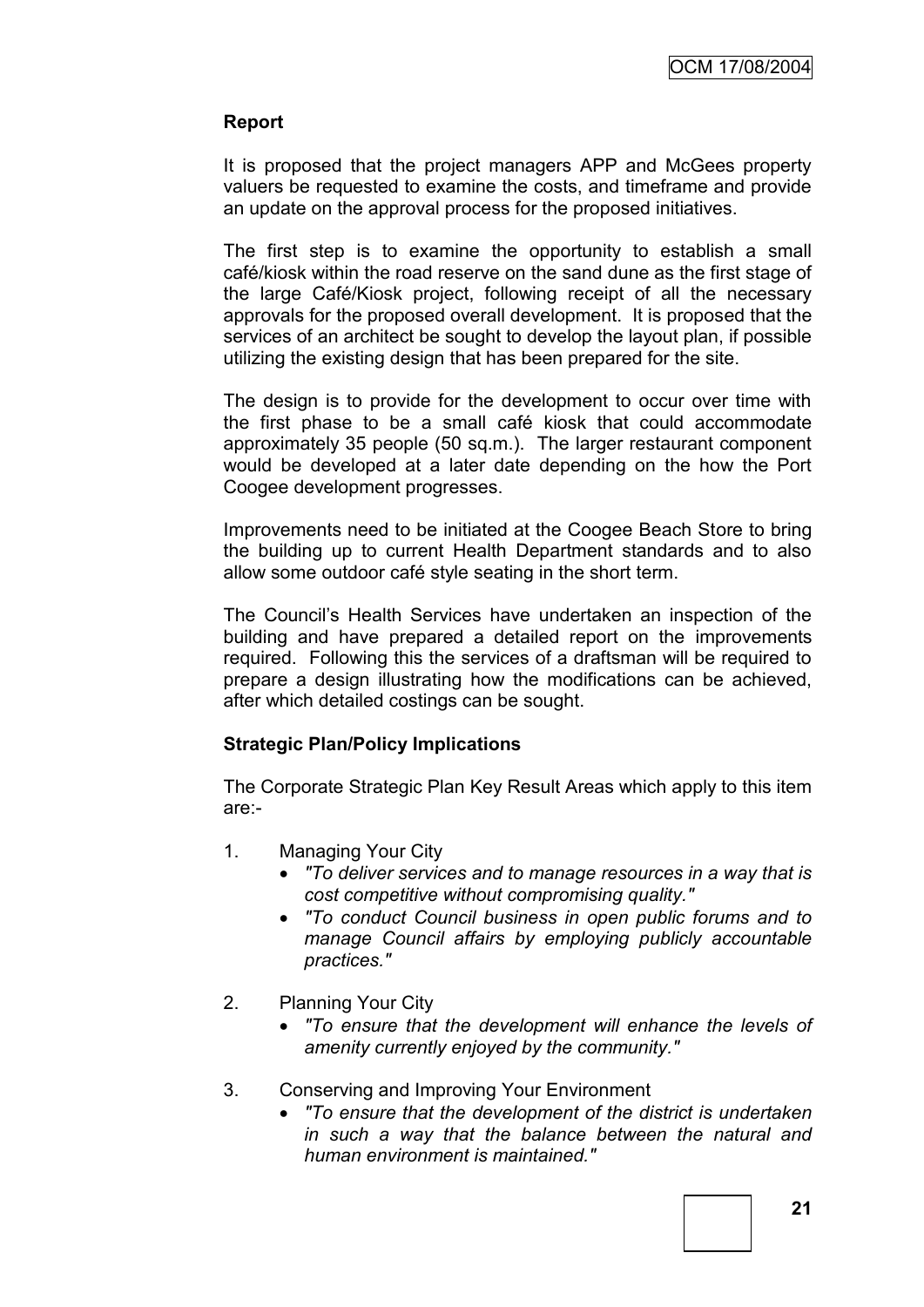- 4. Facilitating the needs of Your Community
	- *"To facilitate and provide an optimum range of community services."*
	- *"To identify current community needs, aspirations, expectations and priorities of the services provided by the Council."*

#### **Budget/Financial Implications**

The 2004/05 Budget has set aside \$470,000 for the Coogee Beach Store Upgrade.

#### **Legal Implications**

N/A

#### **Community Consultation**

Consultation occurred as part of the Structure Plan process.

#### **Implications of Section 3.18(3) Local Government Act, 1995**

Nil.

**14.2 (MINUTE NO 2522) (OCM 17/08/2004) - PROPOSED STRUCTURE PLAN - LYON ROAD, AUBIN GROVE - PT LOTS 3, 4, 5, 6, 7 AND LOTS 25 AND 26 LYON ROAD - OWNER: CONTRACTED TO BELLCROSS PTY LTD (LWP PROPERTY GROUP ARE MANAGING THE PROJECT) - APPLICANT: TAYLOR BURRELL BARNETT (9645B) (JLU) (ATTACH)**

#### **RECOMMENDATION** That Council:

- (1) adopt the Structure Plan for Pt Lots 5, 6, 7 and Lots 25 and 26 Lyon Road, Aubin Grove as Stage 1 as shown in the agenda attachments subject to:
	- 1. This approval being limited to portion of Pt Lot 5, Pt Lots 6, 7 and Lots 25 and 26 Lyon Road (Stage 1) and that portion of Pt Lot 5, 3 and 3 (Stage 2) will be subject to further consideration upon the location of the passenger railway station being confirmed, and is to be reflected in the Structure Plan Report;
	- 2. The northern roundabout being relocated to the northern boundary of the future Primary School Site;
	- 3. Visitor parking being provided at the eastern and western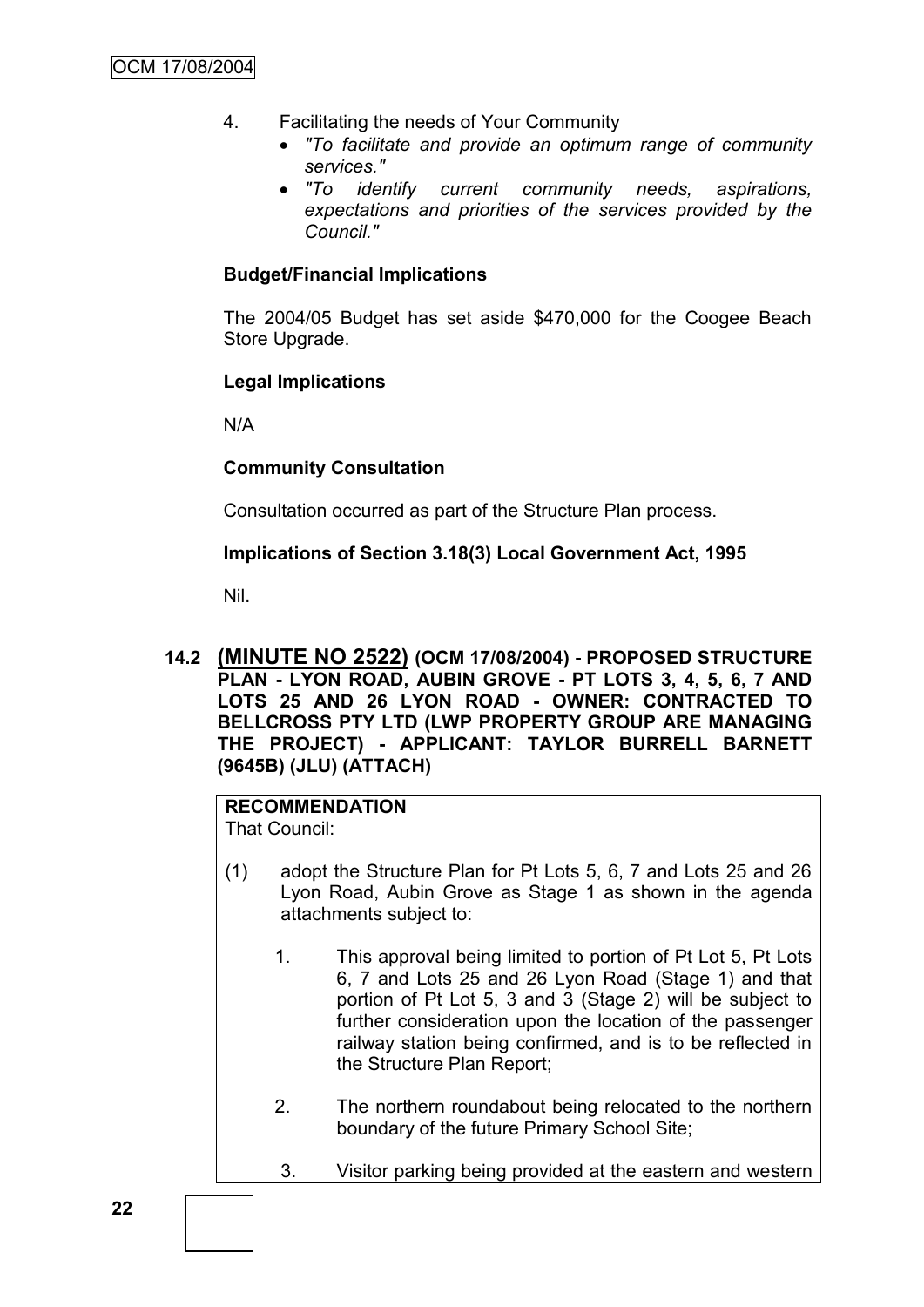ends of the Public Open Space that straddles Pt Lots 6 and 7;

- (2) advise the applicant of the following:
	- 1. Following the location of the passenger railway station being confirmed, the residential densities on the Structure Plan (Stage 2) being reviewed in the context of medium density lots;
	- 2. Detailed Area Plans being prepared for all lots within Stage 2 in accordance with Town Planning Scheme No. 3 and where possible facilitate robust building designs around the train station that will cater for residential densities being increased if the station is to be located on the northern side of Rowley Road;
	- 3. Potential traffic speed concerns along Lyon Road and internal roads within subdivision are to be addressed at the subdivision stage of the Structure Plan area;
- (3) adopt the Schedule of Submissions as contained in the Agenda attachment;
- (4) advise those persons who made a submission of Council"s decision and forward a copy of the Structure Plan (revised) to the Western Australian Planning Commission for its endorsement pursuant to Clause 6.2.10 of Town Planning Scheme No. 3;
- (5) advise the owners of Lot 21 Lyon Road (submission no. 7) to contact the Western Australian Planning Commission in relation to the rezoning of Lot 21 from 'Rural-Water Protection' to 'Urban' zone under the Metropolitan Region Scheme; and
- (6) write to the Chairman of the Western Australian Planning Commission requesting a response to its letter dated 16 June 2004 urgently regarding the location of the passenger railway station.

### **COUNCIL DECISION**

MOVED Clr V Oliver SECONDED Clr M Reeve-Fowkes that the recommendation be adopted.

## **CARRIED 10/0**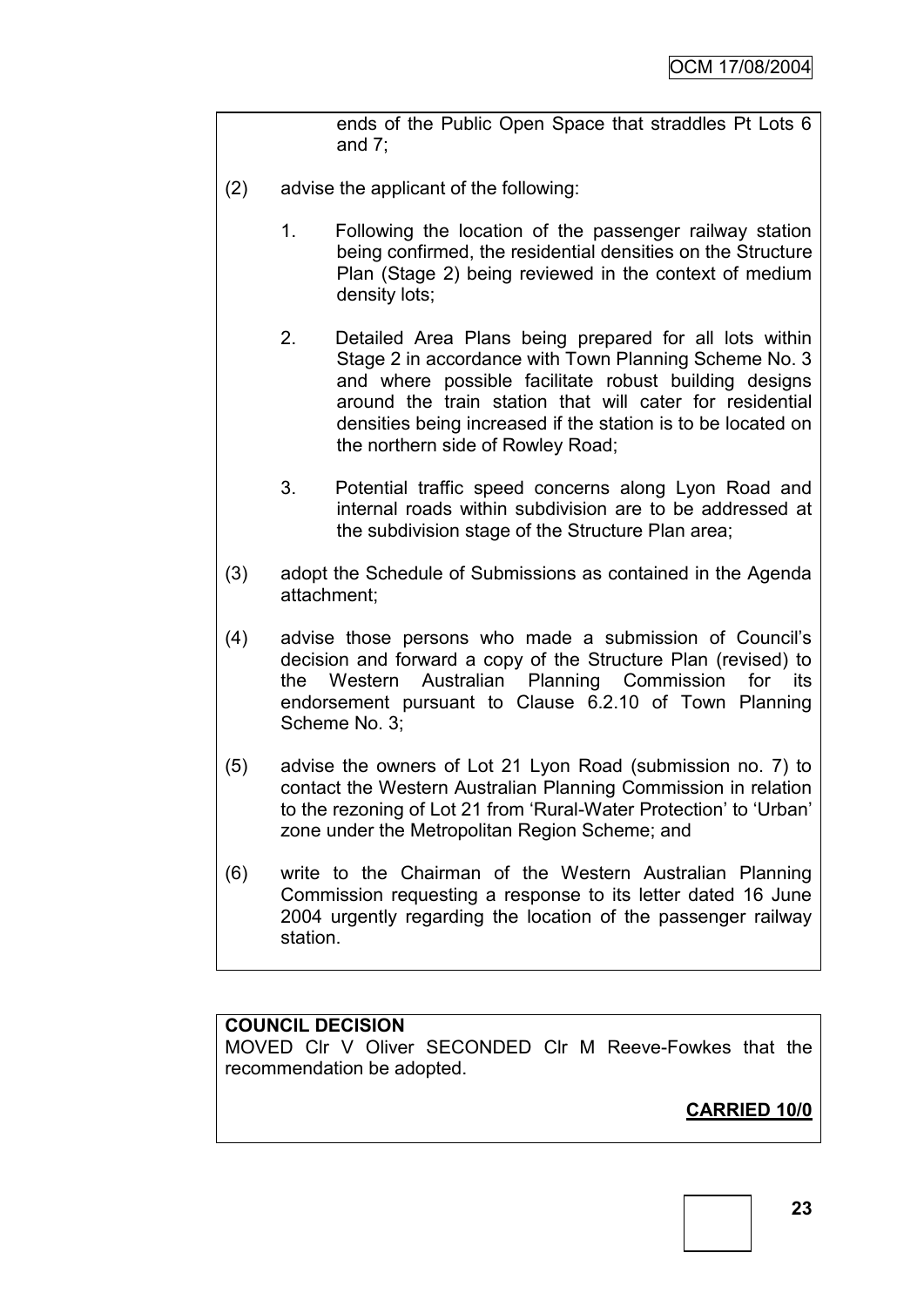#### **Background**

| ZONING:                                     | MRS:                                                 | Urban              |  |  |
|---------------------------------------------|------------------------------------------------------|--------------------|--|--|
|                                             | TPS:                                                 | Development (DA11) |  |  |
| LAND USE:<br>Market garden and rural-living |                                                      |                    |  |  |
| AREA:                                       | Lots subject to Structure Plan total an area 25.97ha |                    |  |  |

#### **Submission**

The City received a Structure Plan on the 24 March 2004 for the land between Gaebler Road to Rowley Road, east of the Kwinana Freeway. A locality plan and the Structure Plan are shown in the agenda attachments. The development of Pt Lots 1, 2 and Lots 10, 11 and 27 has been shown on the Structure Plan indicatively to illustrate the integration of these lots into the development in the future.

The proposed Structure Plan area is likely to yield approximately 470 lots, with 320 of these within the Bellcross landholdings (a copy of the Structure Plan is contained in the agenda attachments). A range of densities from R20 to R40 are proposed. R30 and R40 development is proposed around the rail station and local public open space, with a base coding of R20 across the remainder of the area. The Structure Plan also proposes four Public Open Space areas, with 11.36% of the site being given up of the land owned by Bellcross.

#### **Report**

The Plan was advertised from the 15 May to 3 June 2004. Seven submissions were received during the advertising period and one other outside the period. Five of these submissions object to the proposal, two provide comments and one supports the proposal. The Schedule of Submissions is contained in the agenda attachments. The concerns raised in the submissions have been addressed by the applicant and could be dealt with at the stage of subdivision. The main points raised in the submissions were:

1. Location of the passenger railway station – The Town of Kwinana objects to the proposed Structure Plan suggesting that the station should be located to the south of Rowley Road rather than the north. Kwinana is currently in the process of preparing a Local Planning Strategy that proposes a district shopping centre on the southern corner of Rowley Road and the Kwinana Freeway and therefore argue that the station would be better located to integrate with the proposed centre in the Kwinana district. However this land is still zoned "Rural" under the Metropolitan Region Scheme and will need to undergo significant planning investigations prior to the land being available for urban development. The Jandakot Structure Plan also shows the location of the train station on the northern side of Rowley Road.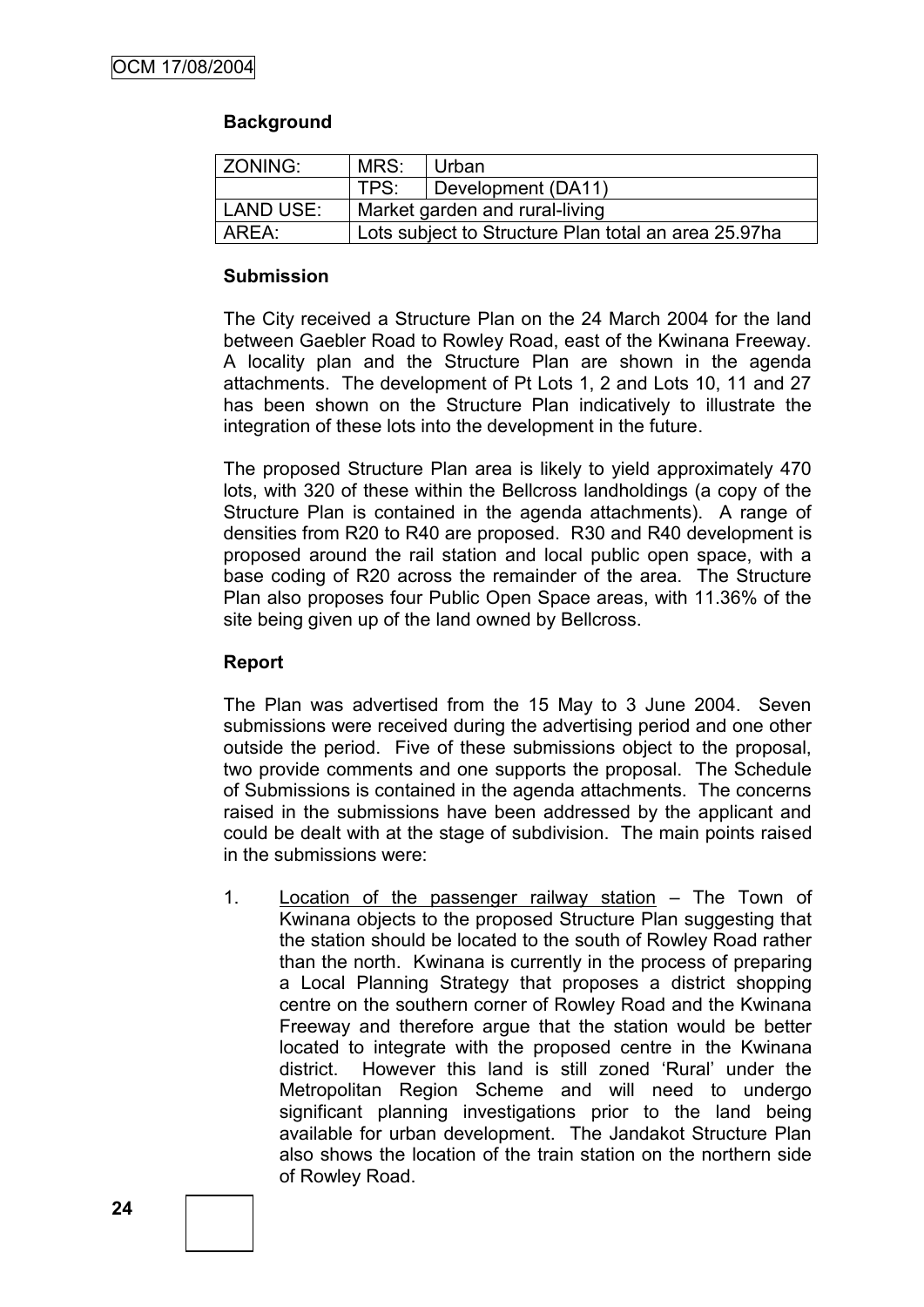The advice received from the Department for Planning and Infrastructure (DPI) to date and the City"s Southern Suburbs District Structure Plan – Stage 2 Banjup show the station on the northern side of Rowley Road. Following the submission from the Town of Kwinana Council Officer"s contacted the Public Transport Authority and received the following advice on the location of the station:

*" Mandogalup station is currently planned to be located in the north west quadrant of the intersection of Rowley Road and the Kwinana Freeway in the current SWMR Railways MRS Omnibus Amendment. It is a long term station.*

*However, its location is still flexible. Originally the station was planned on the southern side of Rowley Road in the Town of Kwinana. It was moved to the north side of Rowley Road, into the City of Cockburn, prior to Bush Forever, in the belief that the intended site was to be included in Bush Forever.*

*This did not eventuate and the original site was not included in Bush Forever. However, being a long term station, and given that up till now no urbanisation was planned for the locality, the question of the best location for the station has never been revisited.*

*Our view therefore is that the Department for Planning and Infrastructure in conjunction with the Public Transport Authority, the City of Cockburn and the Town of Kwinana should review the location of the station in the context of the regional and district level structure planning that is occurring either side of the Cockburn/Kwinana municipal boundaries."*

Following the receipt of this advice the City wrote to DPI on the 16 June 2004 requesting advice of the final location of the station. At the time of writing this report the City had not received any advice from DPI. Given the considerable investigations undertaken and agreements already reached on the location of the station it would appear that the arguments put forward for a change of location do not warrant a review. It is recommended Council write to the Chairman of the WA Planning Commission and request an urgent response to its letter dated 16 June 2004.

City Officer"s met with the developer and their consultants on 20 July to discuss the Structure Plan. At this meeting it was agreed that the Structure Plan could be staged to exclude the southern section of the Plan until the issue of the location of the station had been resolved (A staging plan is contained in the agenda attachments).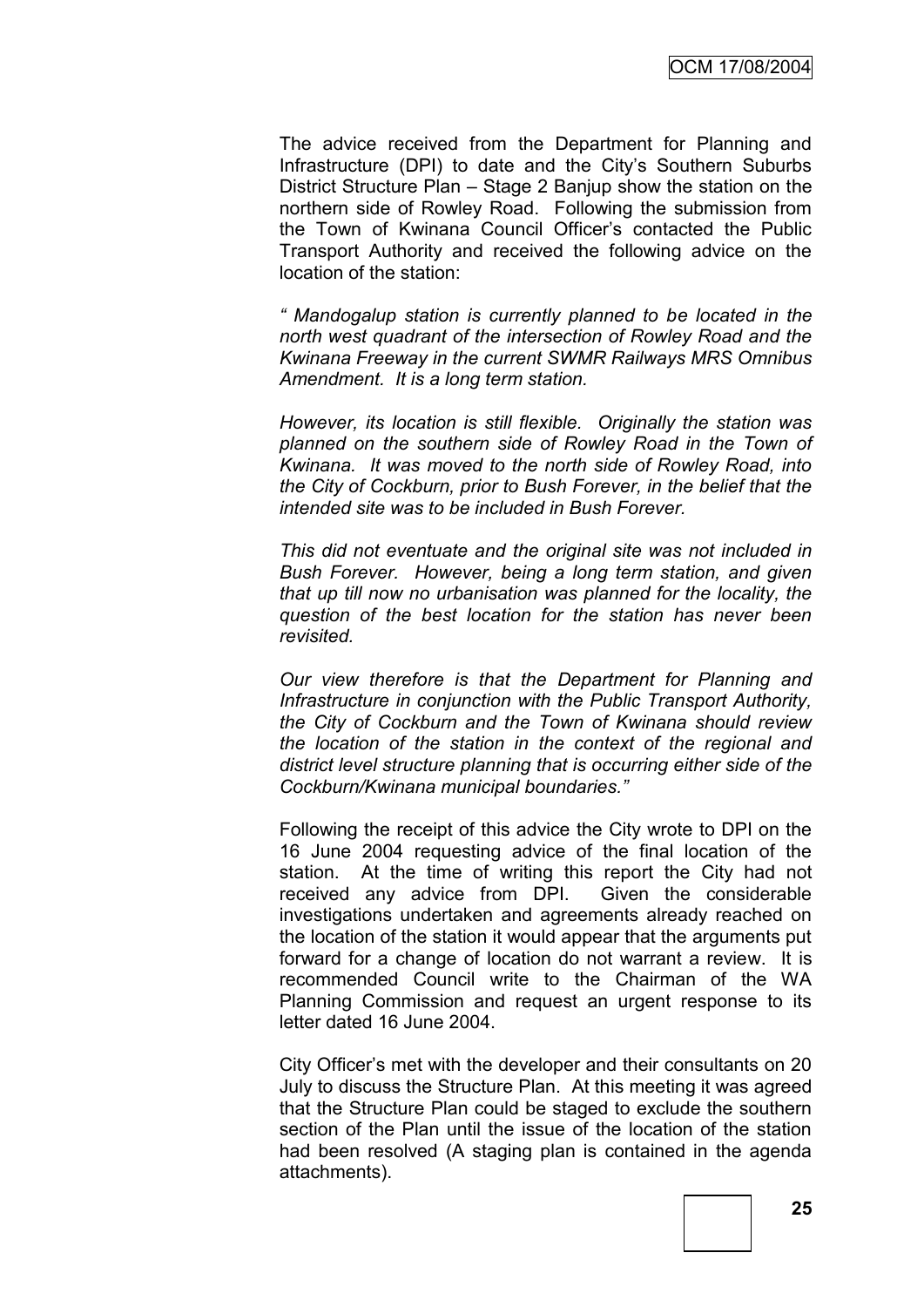The staging of the Structure Plan will allow the developers to commence development of the land and will not prejudice the southern section of the Plan whilst the issue of the location of the station is being resolved. There is also opportunity to reconsider the residential density around the station to a higher density to take advantage of the location of the station if it is located on the northern side of Rowley Road.

2. Main northern entry point to development and road layout – The Plan shows two roundabouts to enter the development. City Officer"s agree with the location of the southern roundabout towards Rowley Road. The City also requested that the northern roundabout be relocated to the south to form a fourway intersection with the access road to Lot 446 (directly to the east of the subject land). The reason for the requested change is to ensure a safe and defined access road on the northern side of the future primary school site on Lot 448. Attachment in the agenda shows the future school site.

The Plan was advertised with a notation stating "Intersection treatment subject to detailed investigation during advertising process". The City has continued to negotiate with Taylor Burrell Barnett on the issue and have resolved that the intersection will become a four way roundabout. This modification is reflected in the changes requested to the Structure Plan.

3. Other comments – The City"s Engineering Services have raised concern about the likely speed along Lyon Road and on some of the internal subdivision roads given the straightness and length of the roads. This issue has been raised with the developers engineers on a number of occasions and will be addressed through traffic management devices (slow points in the road pavement) at the earthworks and engineering design stage. A condition will be required to be placed on the subdivision to ensure this matter is addressed.

Visitor parking will be an issue for those laneway lots that directly abut the southern public open space (straddling Pt Lot 6 and 7). This has been raised with the applicant, who have agreed that parking is to be provided at the eastern and western ends of the public open space. This modification has been reflected in the recommendations.

The City has initiated Amendment No. 17 to Town Planning Scheme No. 3 to introduce "Development Contribution Area No. 7" which will facilitate the collection of contributions towards a district drainage network for the area. The land within the Structure Plan is affected by this Amendment. The developer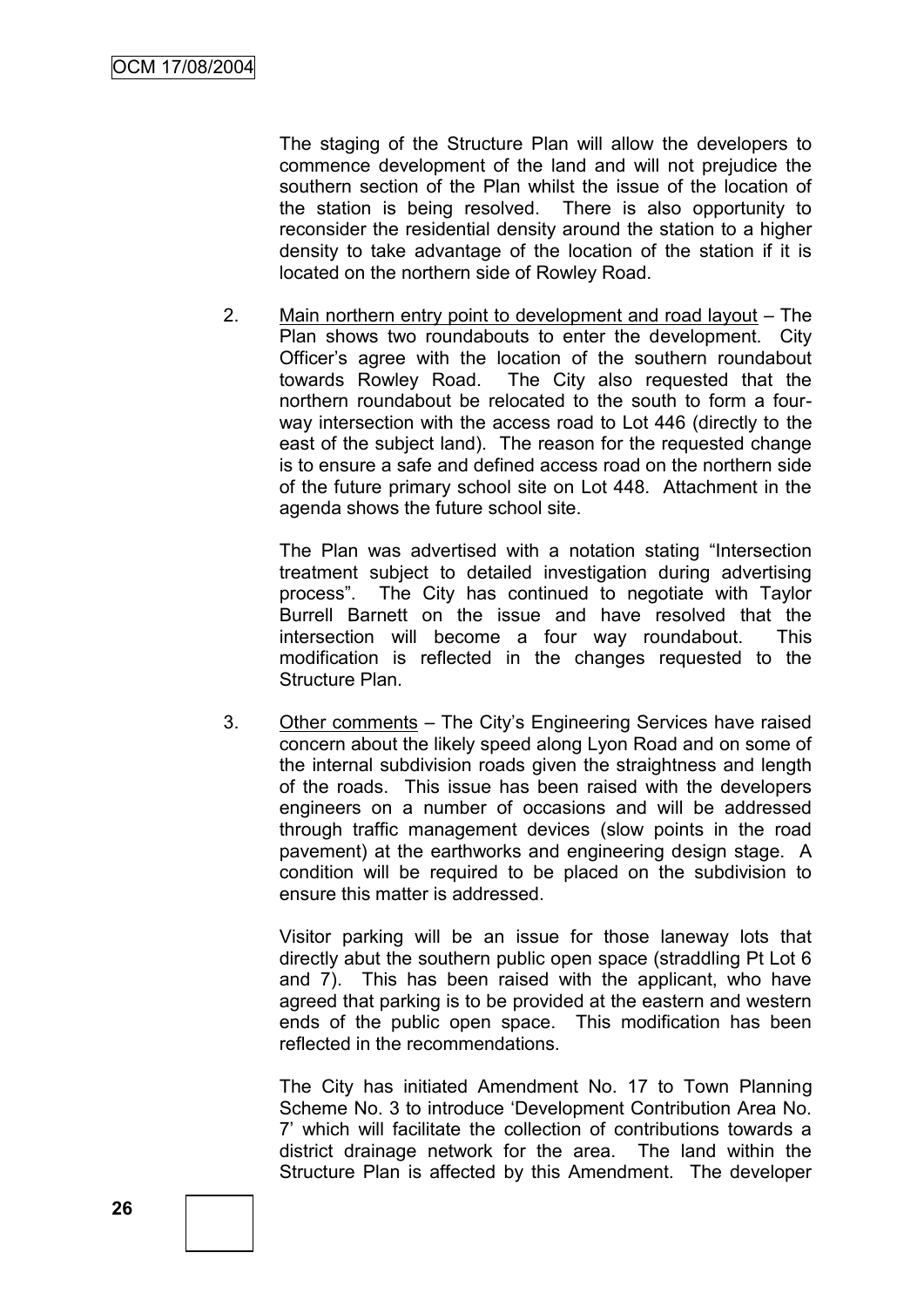has been notified of the requirement to contribute towards the network however it is recommended that Council formally notify the developer through the Structure Plan process.

#### **Conclusion**

The location of the passenger railway station will have an impact on the residential densities in the southern section of the Structure Plan, however, it is considered that the robust road layout and proposed public open space locations can be supported for the northern section of the Plan. As the Structure Plan is generally in accordance with the Southern Suburbs District Structure Plan – Stage 2 it is recommended that Council endorse the northern section of the Plan shown as Stage 1 in the agenda attachments.

#### **Strategic Plan/Policy Implications**

The Corporate Strategic Plan Key Result Areas which apply to this item are:-

- 1. Planning Your City
	- *"To ensure that the planning of the City is based on an approach which has the potential to achieve high levels of convenience for its citizens."*
	- *"To ensure that the development will enhance the levels of amenity currently enjoyed by the community."*
	- *"To foster a sense of community within the district generally and neighbourhoods in particular."*
- 2. Conserving and Improving Your Environment
	- *"To conserve the quality, extent and uniqueness of the natural environment that exists within the district."*
	- *"To ensure that the development of the district is undertaken in such a way that the balance between the natural and human environment is maintained."*

The Planning Policies which apply to this item are:-

| SPD4   | 'Liveable Neighbourhoods'                           |
|--------|-----------------------------------------------------|
| APD4   | <b>Public Open Space</b>                            |
| APD28  | <b>Public Open Space Credit Calculations</b>        |
| APD30. | Access Street - Road Reserve and Pavement Standards |
| APD31  | Detailed Area Plans                                 |

#### **Budget/Financial Implications**

N/A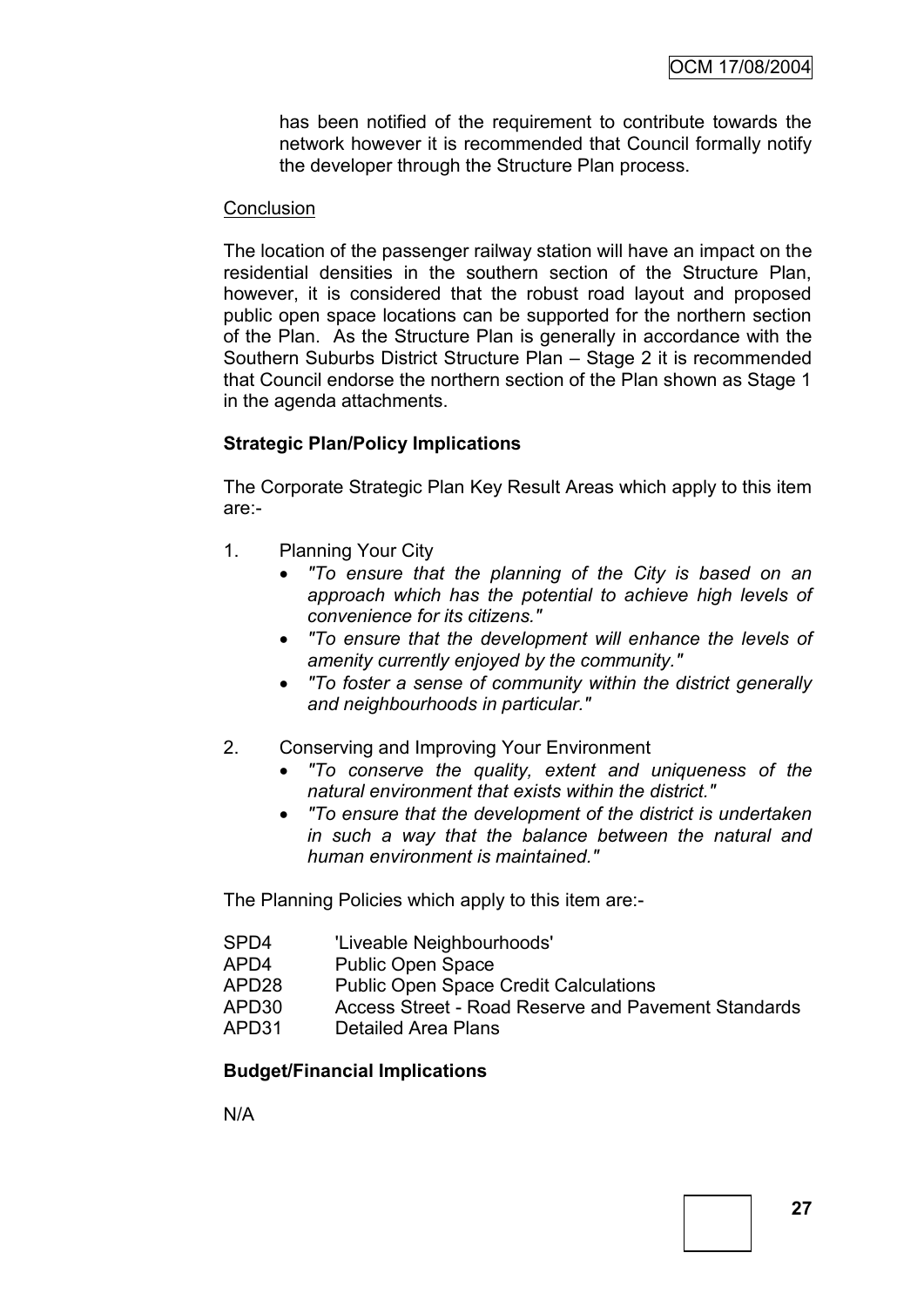#### **Community Consultation**

The Structure Plan was advertised for 21 days from 15 May to 3 June 2004 in accordance with Town Planning Scheme No. 3. An advertisement was placed in the Cockburn Herald on the 15 May 2004 advising of the Plan. Eight government agencies and 25 adjoining and affected owners were notified of the proposal. Eight submissions were received, 5 objections, 1 support and 2 submissions providing comments.

#### **Legal Implications**

N/A

#### **Implications of Section 3.18(3) Local Government Act, 1995**

Nil.

**14.3 (MINUTE NO 2523) (OCM 17/08/2004) - SINGLE HOUSE - OVERHEIGHT OUTBUILDING - LOT 85; 25 CARRELLO CIRCUIT, COOGEE - OWNER/APPLICANT: Z & M TABAIN (3317659) (MD) (ATTACH)**

# **RECOMMENDATION**

That Council:

(1) grant approval to an outbuilding on Lot 85 (No. 25) Carrello Circuit, Coogee, subject to the following conditions:

#### STANDARD CONDITIONS

- 1. Development may be carried out only in accordance with the terms of the application as approved herein and any approved plan.
- 2. Nothing in the approval or these conditions shall excuse compliance with all relevant written laws in the commencement and carrying out of the development.
- 3. All stormwater being contained and disposed of on-site to the satisfaction of the Council.
- 4. No activities causing noise and/or inconvenience to neighbours being carried out after 7.00pm or before 7.00am, Monday to Saturday, and not at all on Sunday or Public Holidays.
- 5. Retaining wall(s) being constructed in accordance with a suitably qualified Structural Engineer's design and a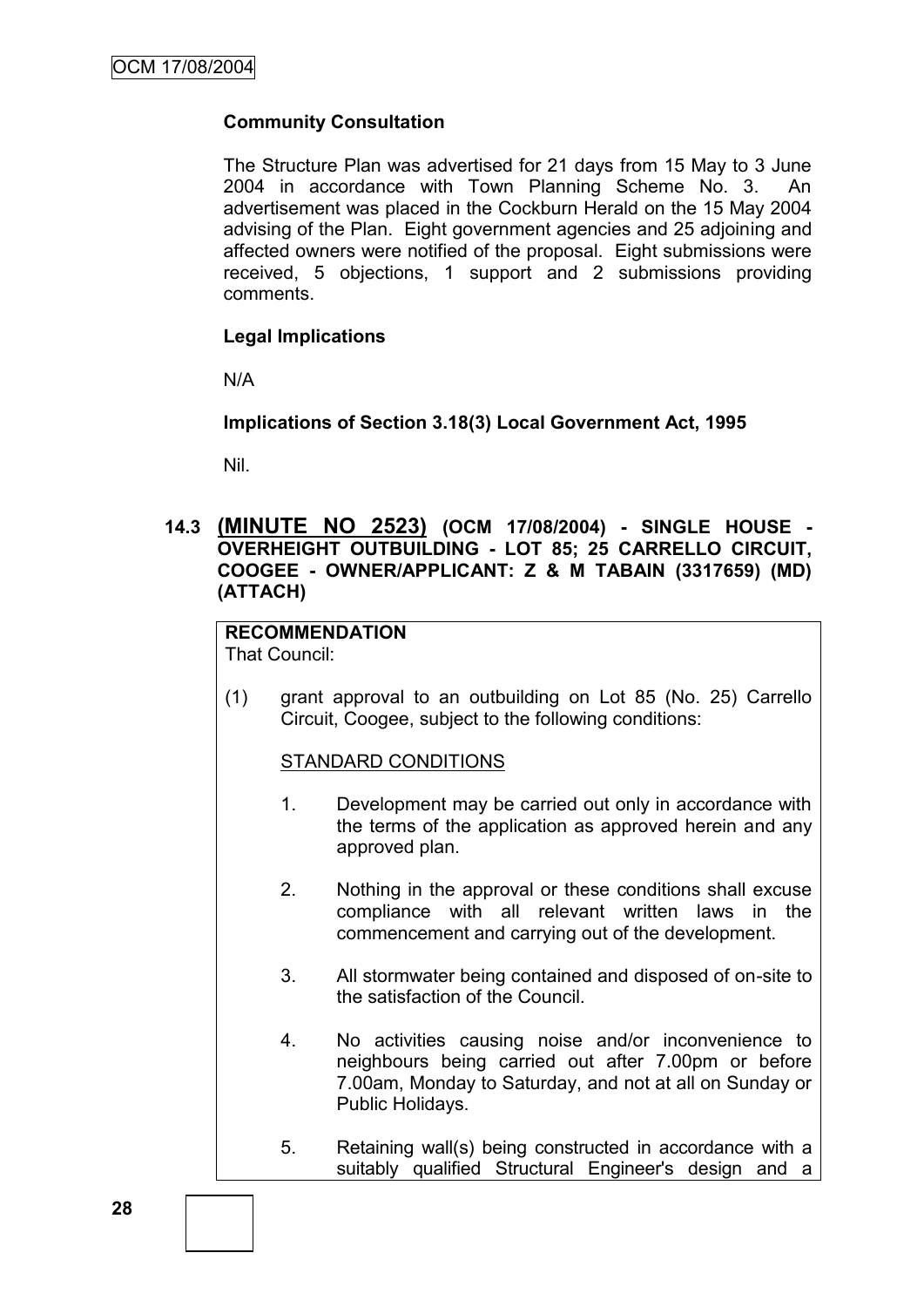building licence being obtained prior to construction.

6. The outbuilding shall be used for domestic purposes only associated with the property, and not for human habitation.

#### SPECIAL CONDITIONS

7. The surface finish of the boundary wall abutting the adjoining lot shall be constructed to the satisfaction of the Council.

#### FOOTNOTES

- 1. The development is to comply with the requirements of the Building Code of Australia.
- 2. In regards to Condition 7, the surface finish of the boundary wall of the adjoining lot should be to the satisfaction of the adjoining landowner and to be completed as part of the building licence. In the event of a dispute the boundary wall must be constructed with a clean or rendered finish to the satisfaction of the Council.
- (2) issue a Schedule 9 Notice of Determination on Application for Planning Approval to the applicant accordingly.

#### **COUNCIL DECISION**

MOVED Clr V Oliver SECONDED Clr M Reeve-Fowkes that the recommendation be adopted.

**CARRIED 10/0**

#### **Background**

| ZONING:      |     | MRS:                              | Urban                 |  |
|--------------|-----|-----------------------------------|-----------------------|--|
|              |     | TPS3:                             | Residential R30 (DA1) |  |
| LAND USE:    |     | House                             |                       |  |
| LOT SIZE:    |     | 701 m <sub>2</sub>                |                       |  |
| l AREA       | OF. | 41 m <sub>2</sub>                 |                       |  |
| WORKSHOP:    |     |                                   |                       |  |
| ∣ USE CLASS: |     | Single (R-Code) House – ("P" Use) |                       |  |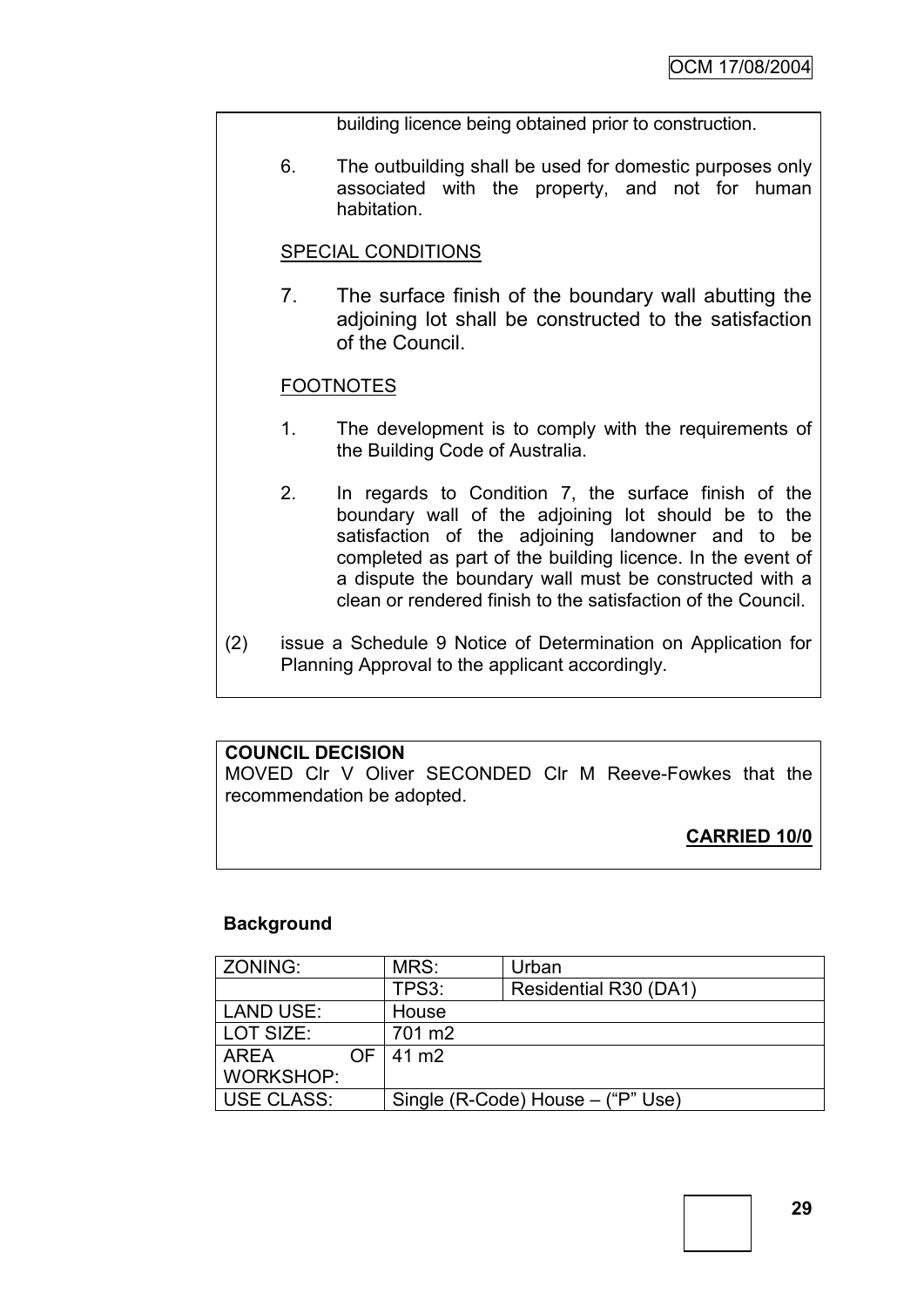### **Submission**

The application proposes: -

- Over-height retaining wall;
- Over-height outbuilding with a wall height of 3.05m (boundary wall); and
- Over-height workshop boundary wall (3.58m).

The applicant did not provide reasons for the over-height workshop.

Refer to Plan with the Agenda Attachments.

#### **Report**

The application was referred to the adjoining landowner in accordance with Clause 9.4.3 of the City's Scheme. The adioining landowner has not objected to the height of the retaining wall, over-height outbuilding or the over-height workshop boundary wall. The retaining wall is considered appropriate given the sloping nature of the block and it is considered the workshop boundary wall will not have a significant impact on the amenity of the adjoining landowner.

It is pointed out that the over-height measurement results from measuring the height of the wall from the natural ground level on the adjoining lot. The difference in levels is due to a common boundary retraining wall.

#### APD18 Outbuildings Policy

The application proposes an outbuilding with a maximum wall height of 3.25m taken from natural ground level. This exceeds Council"s policy by 0.85m (35%).

Council officers do not have delegated authority to deal with an application for a proposed outbuilding that has a wall height which exceeds that allowed under Council's APD18 Outbuildings policy by more than 10%.

With respect to the above, it is recommended that the application is acceptable for the following reasons:-

The proposed outbuilding is has a maximum ridge height of 4.2m, which complies with Council's policy;

No objections were received from the adjoining landowner;

The outbuilding will not have any overshadowing impact on the adjoining landowner.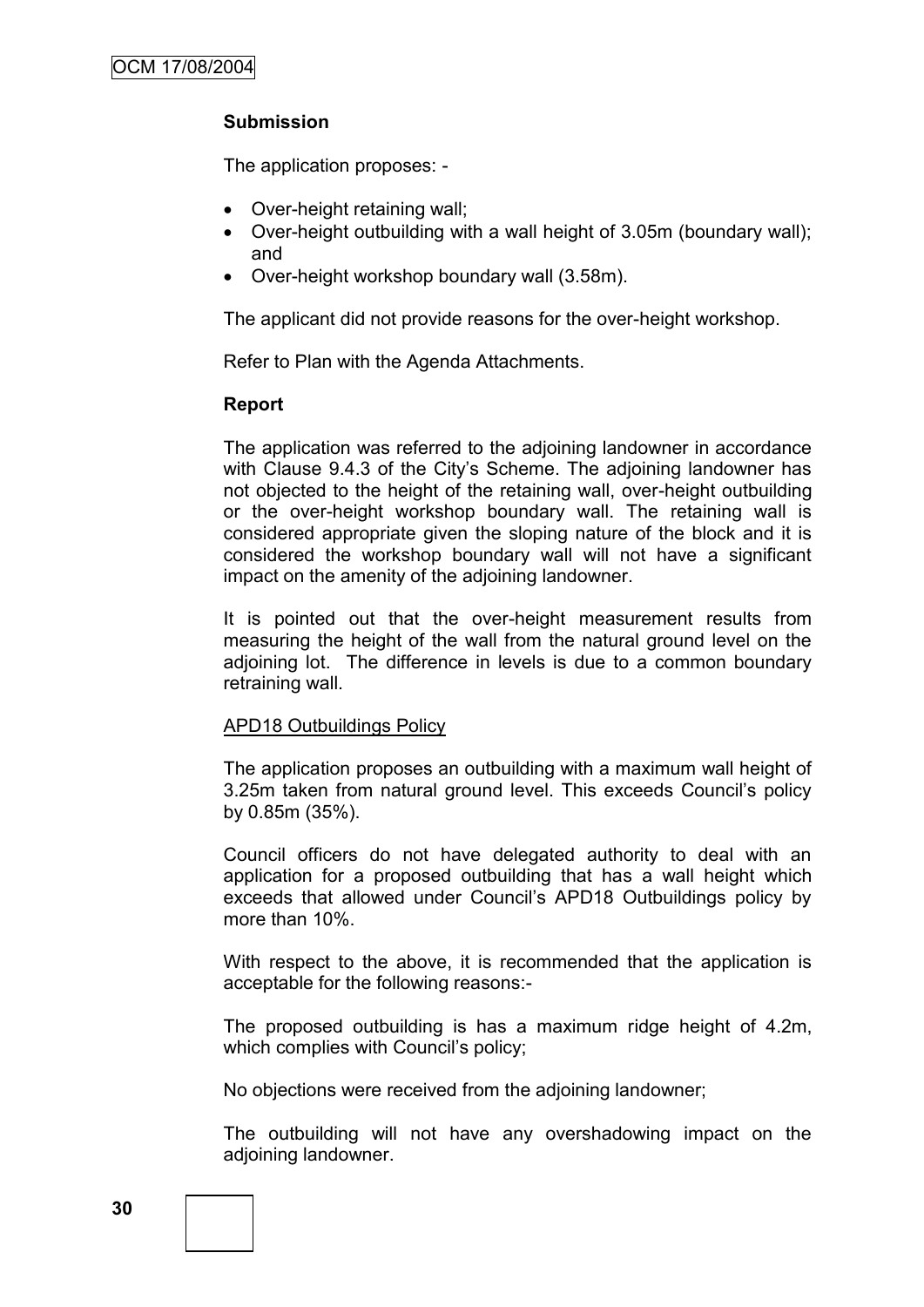The proposed outbuilding is only 41m2 in area and will not detract from the amenity of adjoining properties with respect to building bulk.

It is recommended that the application be conditionally approved for reasons outlined above.

### **Strategic Plan/Policy Implications**

The Corporate Strategic Plan Key Result Areas which apply to this item are:-

- 2. Planning Your City
	- *"To ensure that the planning of the City is based on an approach which has the potential to achieve high levels of convenience for its citizens."*
	- *"To ensure that the development will enhance the levels of amenity currently enjoyed by the community."*
	- *"To foster a sense of community within the district generally and neighbourhoods in particular."*

APD18 Outbuildings

#### **Budget/Financial Implications**

N/A

#### **Legal Implications**

N/A.

#### **Community Consultation**

The application was referred to the adjoining landowner in accordance with Clause 9.4.3 of the City's Scheme. No objections were received.

#### **Implications of Section 3.18(3) Local Government Act, 1995**

Nil.

#### **14.4 (MINUTE NO 2524) (OCM 17/08/2004) - GABLE SHED (305 SQM) - LOT 3; 32 HOLMES ROAD, MUNSTER - OWNER: G SEPAROVICH - APPLICANT: HIGHLINE WATER TANKS (4411084) (MD) (ATTACH)**

#### **RECOMMENDATION** That Council:

(1) grant approval to an Outbuilding on Lot 3 (No. 32) Holmes Road, Munster subject to the following conditions: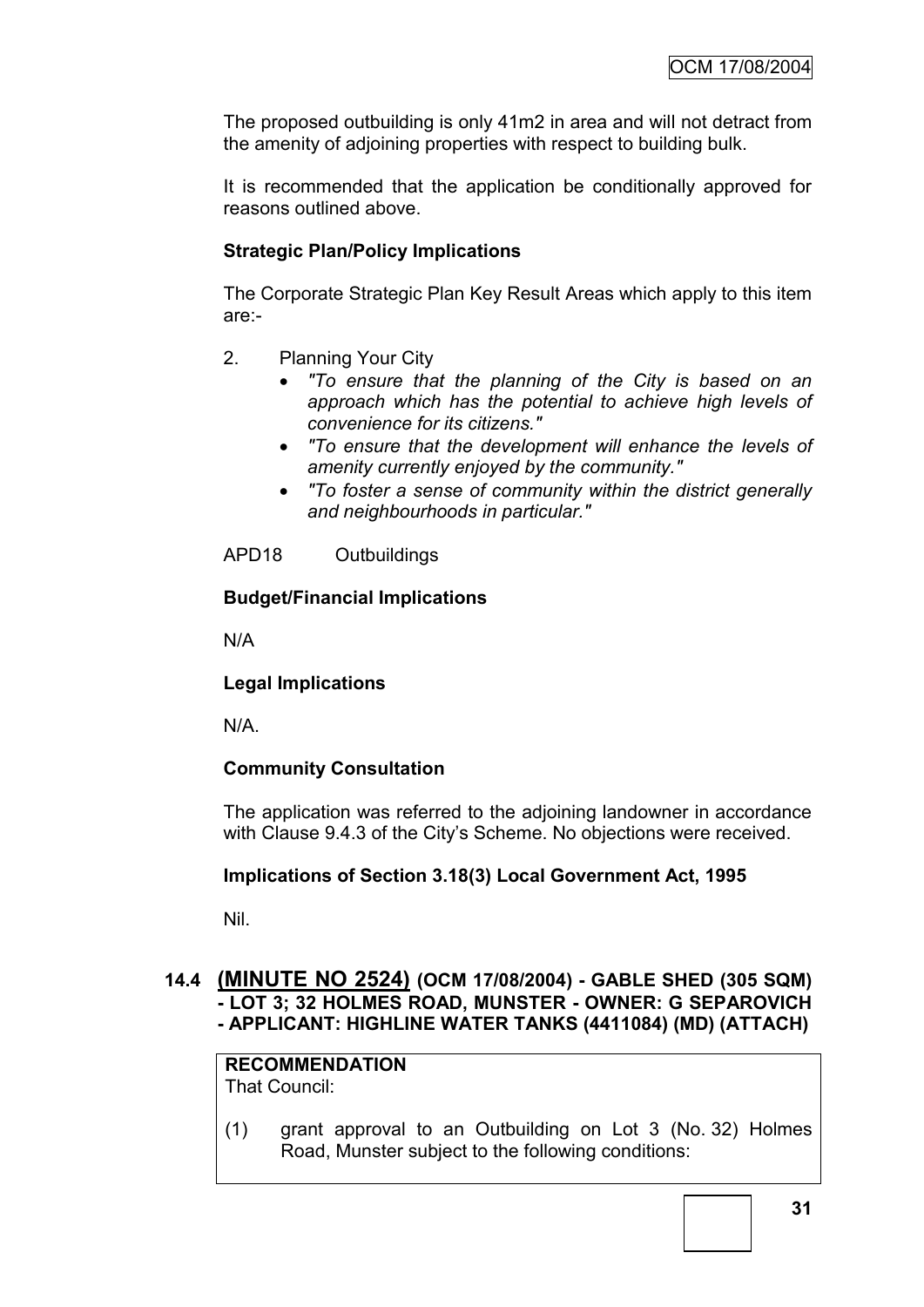#### STANDARD CONDITIONS

- 1. Development may be carried out only in accordance with the terms of the application as approved herein and any approved plan.
- 2. Nothing in the approval or these conditions shall excuse compliance with all relevant written laws in the commencement and carrying out of the development.
- 3. This approval relates to the revised attached plan.
- 4. All stormwater being contained and disposed of on-site to the satisfaction of the Council.
- 5. No activities causing noise and/or inconvenience to neighbours being carried out after 7.00pm or before 7.00am, Monday to Saturday, and not at all on Sunday or Public Holidays.
- 6. The shed shall be used for domestic and/or rural purposes only associated with the property, and not for human habitation.

#### SPECIAL CONDITIONS

7. The proposed development shall be clad or coloured to complement the surroundings, and/or adjoining developments, in which it is located, and walls shall use non-reflective materials (not zincalume).

### FOOTNOTES

- 1. The development is to comply with the requirements of the Building Code of Australia.
- 2. This approval is for a shed for domestic and/or rural purposes only. Any industrial or commercial use of the shed may require separate approval from the Council.
- (2) issue a Schedule 9 Notice of Determination on Application for Planning Approval to the applicant.

**32**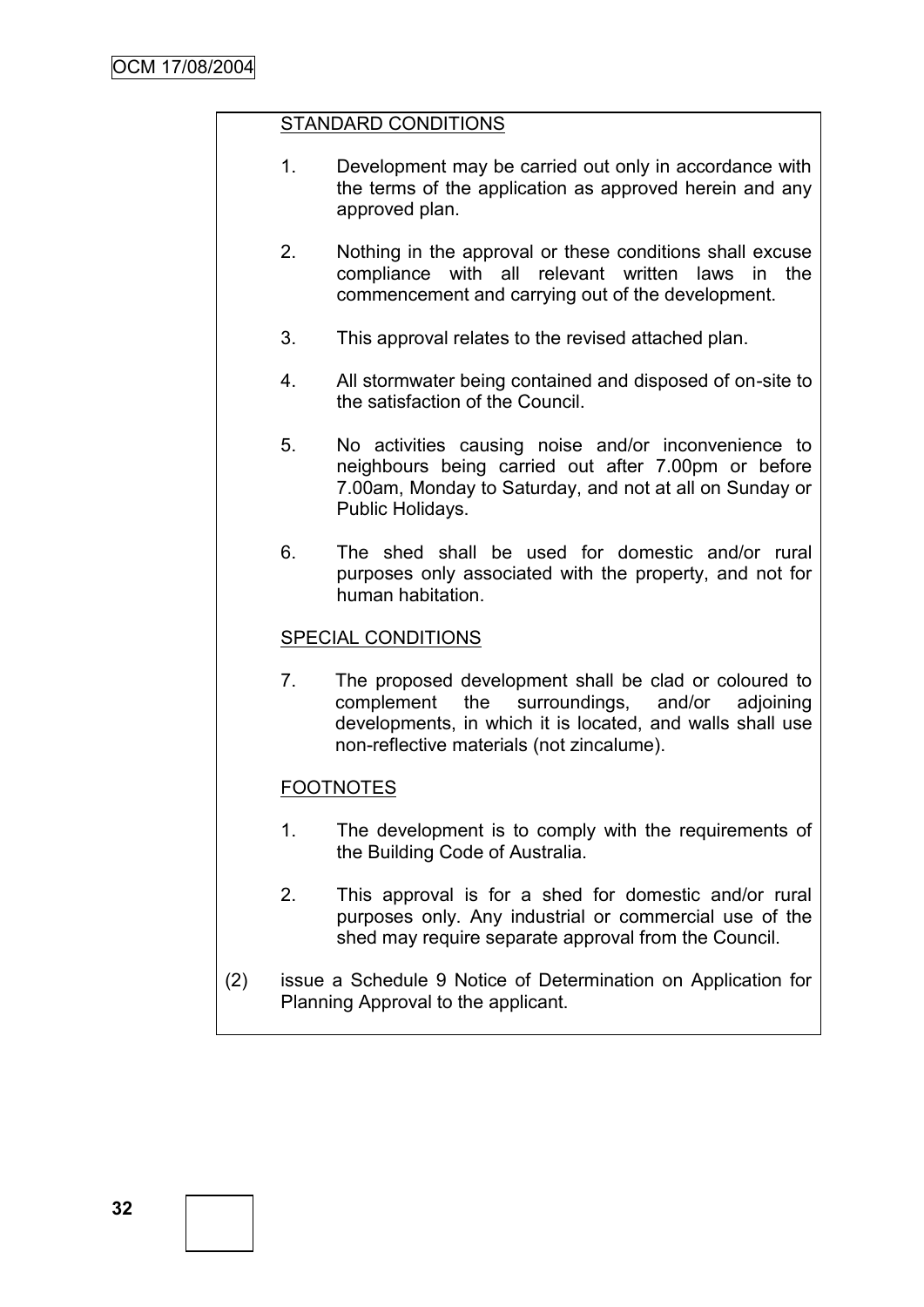#### **COUNCIL DECISION**

MOVED Clr V Oliver SECONDED Clr M Reeve-Fowkes that the recommendation be adopted.

## **CARRIED 10/0**

## **Background**

| ZONING:              | MRS:                              | Rural |  |
|----------------------|-----------------------------------|-------|--|
|                      | TPS3:                             | Rural |  |
| <b>LAND USE:</b>     | <b>Rural/Residential</b>          |       |  |
| LOT SIZE:            | 2.0285 ha.                        |       |  |
| AREA OF              | Existing: 85m2; Proposed: 305m2   |       |  |
| <b>OUTBUILDINGS:</b> |                                   |       |  |
| USE CLASS:           | Single (R-Code) House - Permitted |       |  |

#### **Submission**

The application proposes an additional outbuilding with a floor area of  $305m<sup>2</sup>$  with the following dimensions:-

- 25.4m in length:
- $\bullet$  12.0m in width;
- 4.8m wall height; and
- 6.1m ridge height.

The application proposes an additional outbuilding to store the following:-

- Race car transporter/light truck (commercial vehicle);
- 2x drag racing cars;
- 4x show car collection:
- 4x dirt bike motorcycles;
- Jet ski; and
- General household storage.

The existing open barn outbuilding is currently being used to house the owners ride on lawn mower, tractor, van, jeep and motorcycle trailer, hence the reason for requiring another, more secure shed to store the collection of cars and bikes.

Plans are with the Agenda Attachments.

#### **Report**

The parking of one commercial vehicle is permitted "as of right" in accordance with Clause 5.10.8(a) of the City"s Scheme.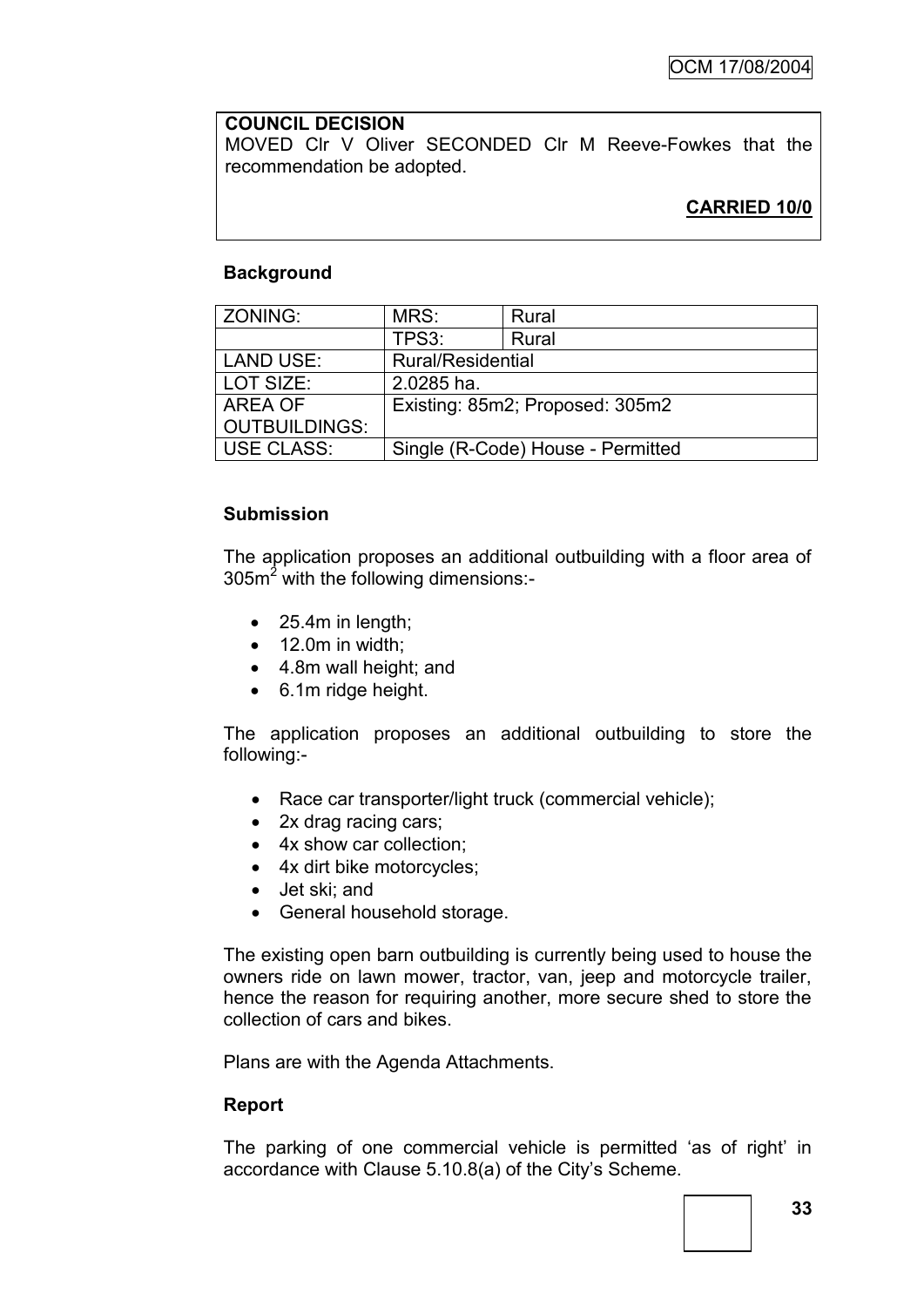## APD18 Outbuildings Policy

The proposed outbuilding fails to comply with Council"s Outbuildings policy in the following respect:-

• The combined floor area of the existing and proposed outbuildings is 390 $m^2$ , which exceeds the maximum floor area of 300 $m^2$  by 90m<sup>2</sup> set under Council policy.

With respect to the above, it is recommended that the application is acceptable for the following reasons:-

- The proposed outbuilding is setback 10 metres from the side boundary in accordance with Council's Scheme and will not have a negative impact on the amenity of the adjoining residence;
- The proposed outbuilding is setback behind the existing residence and outbuildings and will not have an impact on the streetscape;
- The outbuilding will house a truck and other vehicles, which will reduce the visual impact than if the truck and vehicles were parked in an uncovered area on-site;
- The site is located next to a poultry farm and in close proximity to the future Hope Valley-Wattleup Industrial Area. It is considered the size and bulk of the proposed shed is in keeping with the existing rural and future industrial uses within the locality.

It is recommended that the application be conditionally approved for reasons outlined above.

#### **Strategic Plan/Policy Implications**

The Corporate Strategic Plan Key Result Areas which apply to this item are:-

- 2. Planning Your City
	- *"To ensure that the planning of the City is based on an approach which has the potential to achieve high levels of convenience for its citizens."*
	- *"To ensure that the development will enhance the levels of amenity currently enjoyed by the community."*
- 3. Conserving and Improving Your Environment
	- *"To conserve the quality, extent and uniqueness of the natural environment that exists within the district."*

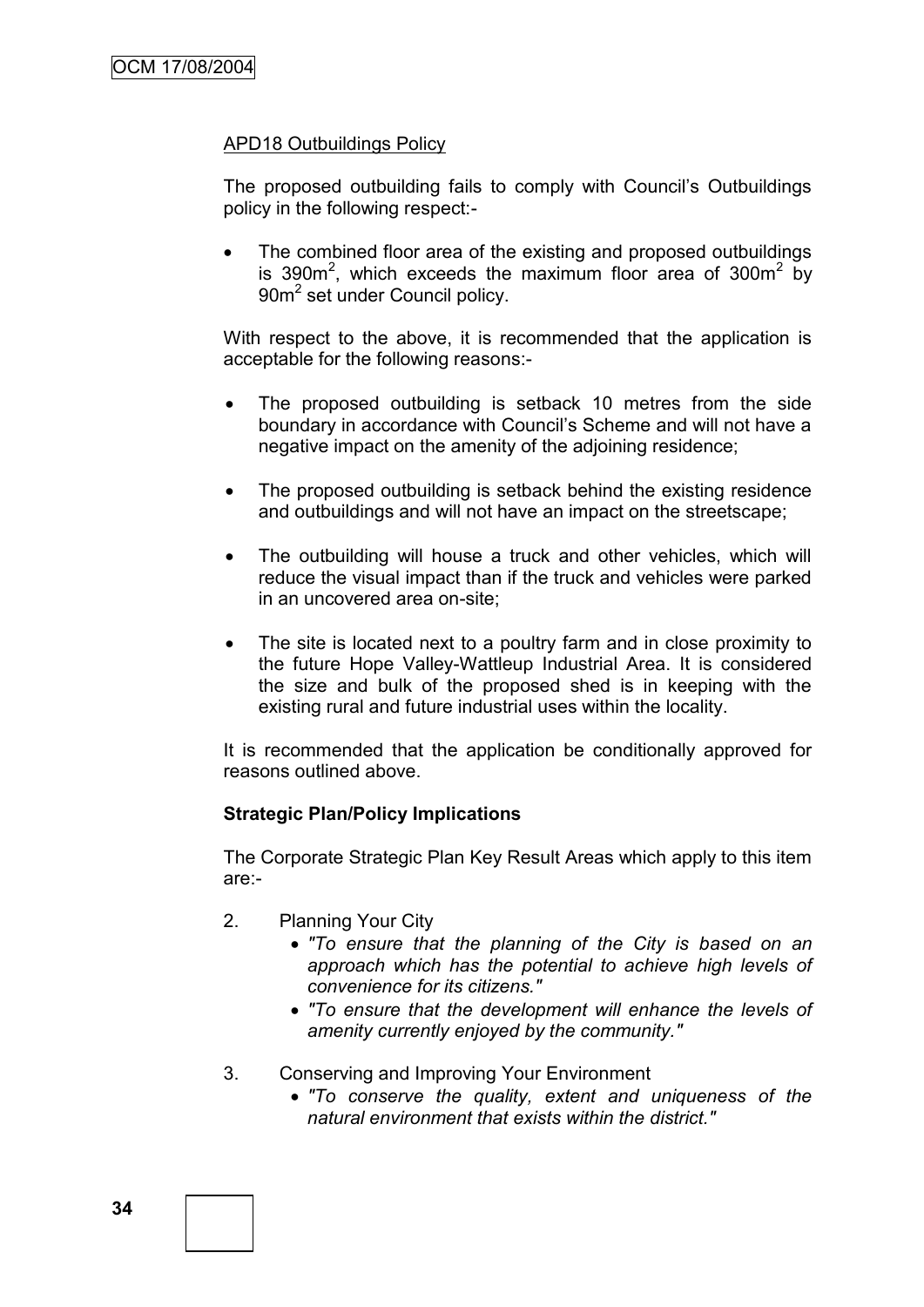- *"To conserve the character and historic value of the human and built environment."*
- *"To ensure that the development of the district is undertaken in such a way that the balance between the natural and human environment is maintained."*

The Planning Policies which apply to this item are:-

APD18 Outbuildings

## **Budget/Financial Implications**

N/A

## **Legal Implications**

N/A

**Community Consultation**

N/A

**Implications of Section 3.18(3) Local Government Act, 1995**

Nil.

## **14.5 (MINUTE NO 2525) (OCM 17/08/2004) - RESIDENTIAL BUILDING - RESPITE ACCOMMODATION FOR DISABLED YOUTHS - LOT 200; 110 YANGEBUP ROAD, YANGEBUP - OWNER: HOMESWEST - APPLICANT: G SANSOM (4414192) (MD) (ATTACH)**

# **RECOMMENDATION**

That Council:

(1) grant approval to the Residential Building – Respite Accommodation for Disabled Youths on Lot 200 (No. 110) Yangebup Road, Yangebup, subject to the following conditions:

STANDARD CONDITIONS

- 1. Development may be carried out only in accordance with the terms of the application as approved herein and any approved plan.
- 2. Nothing in the approval or these conditions shall excuse compliance with all relevant written laws in the commencement and carrying out of the development.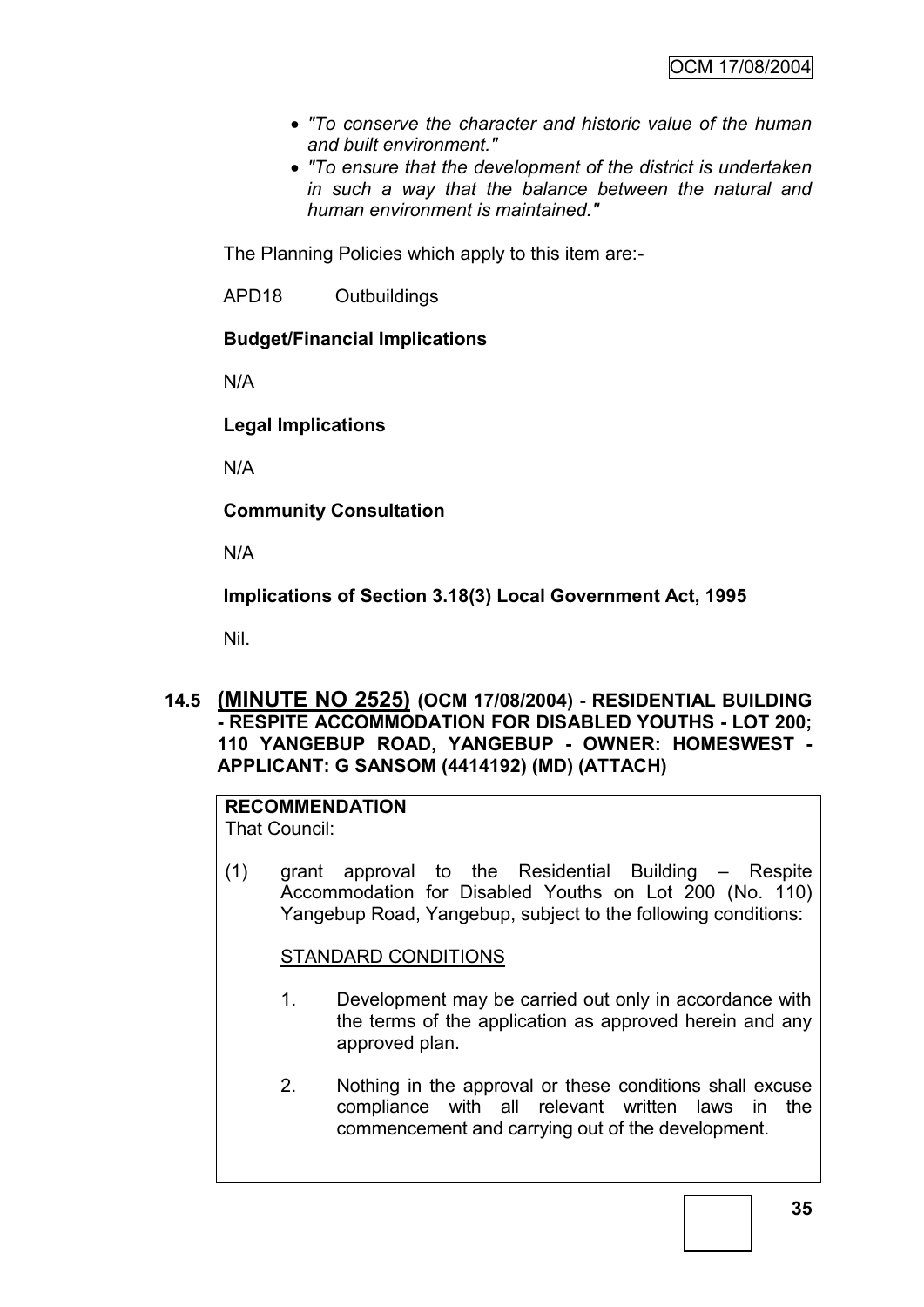- 3. All stormwater being contained and disposed of on-site to the satisfaction of the Council.
- 4. This approval relates to the attached revised plan with amendments marked in red.
- 5. No activities causing noise and/or inconvenience to neighbours being carried out after 7.00pm or before 7.00am, Monday to Saturday, and not at all on Sunday or Public Holidays.
- 6. Retaining wall(s) being constructed in accordance with a suitably qualified Structural Engineer's design and a building licence being obtained prior to construction.
- 7. Landscaping and tree planting to be undertaken in accordance with the approved plan prior to the occupation of the site.
- 8. The landscaping installed in accordance with the approved detailed landscape plan, must be reticulated or irrigated and maintained to the satisfaction of the Council.
- 9. No development or building work covered by this approval shall be commenced until the landscape plan has been submitted and approved, by the Council.
- 10. The front fence shall be constructed with a 2.1 metre truncation (1.5m x 1.5m), as depicted on the approved plan marked in red.
- 11. Earthworks over the site and batters must be stabilised to prevent sand or dust blowing, and appropriate measures shall be implemented within the time and in the manner directed by the Council in the event that sand or dust is blown from the site.
- 12. Landscaping is to be undertaken in the street verge adjacent to the Lot(s) in accordance with the approved plans and be established prior to the occupation of the building; and thereafter maintained to the Council's satisfaction.

## CONDITIONS TO BE COMPLIED WITH PRIOR TO APPLYING FOR A BUILDING LICENCE

13. All stormwater drainage shall be designed in accordance with the document entitled "Australian Rainfall and Runoff" 1987 (where amended) produced by the Institute of Engineers, Australia, and the design is to be certified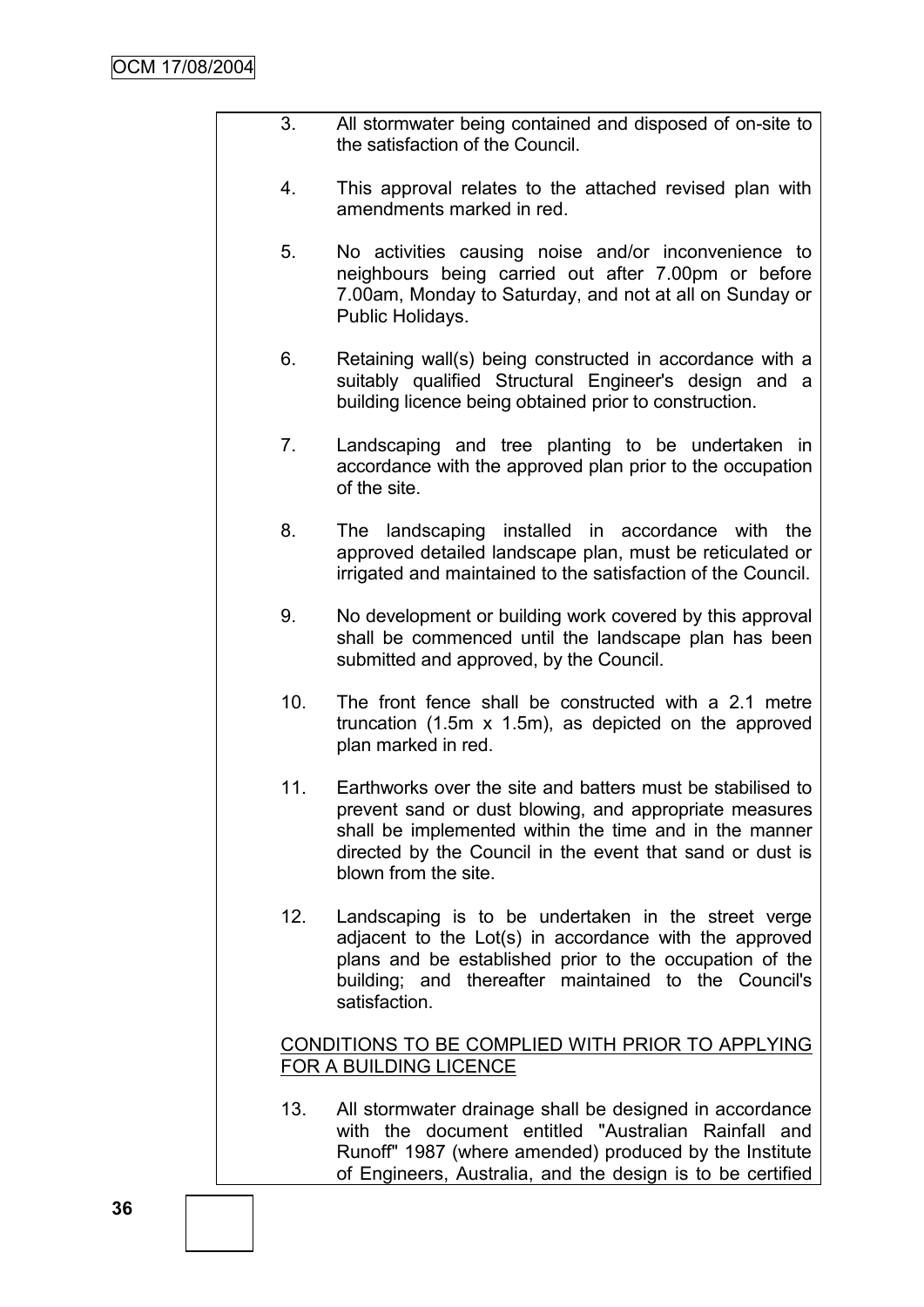by a suitably qualified practicing Engineer, and designed on the basis of a 1:10 year storm event.

- 14. A landscape plan must be submitted to the Council and approved, prior to applying for building licence and shall include the following:-
	- (1) the location, number and type of existing and proposed trees and shrubs, including calculations for the landscaping area being in conformity with the City of Cockburn Greening Plan;
	- (2) any lawns to be established;
	- (3) any natural landscape areas to be retained;
	- (4) those areas to be reticulated or irrigated; and
	- (5) verge treatments.

#### SPECIAL CONDITIONS

- 15. The proposed use is restricted to the care of a maximum number of seven (7) persons (including primary carers and clients) unless otherwise approved in writing by the Council.
- 16. The type of care service provided on site shall be restricted to that defined in the applicant's letter dated 13 June 2004 as received by Council on the 15 June 2004.
- 17. No vehicles are permitted to park on the road and verge adjacent to the subject property. All parking associated with the use shall be contained on-site at all times.
- 18. No signage is permitted to be erected on the property.
- 19. All medication associated with the respite accommodation shall be kept in a locked cabinet or locked room to the satisfaction of the Council.

#### **FOOTNOTES**

- 1. The building is classified as a Class 3 building under the Building Code of Australia.
- 2. The development is to comply with the requirements of the Building Code of Australia.
- 3. Access and facilities for disabled persons is to be provided in accordance with the requirements of the Building Code of Australia.
- 4. Until the City has issued a Certificate of

**37**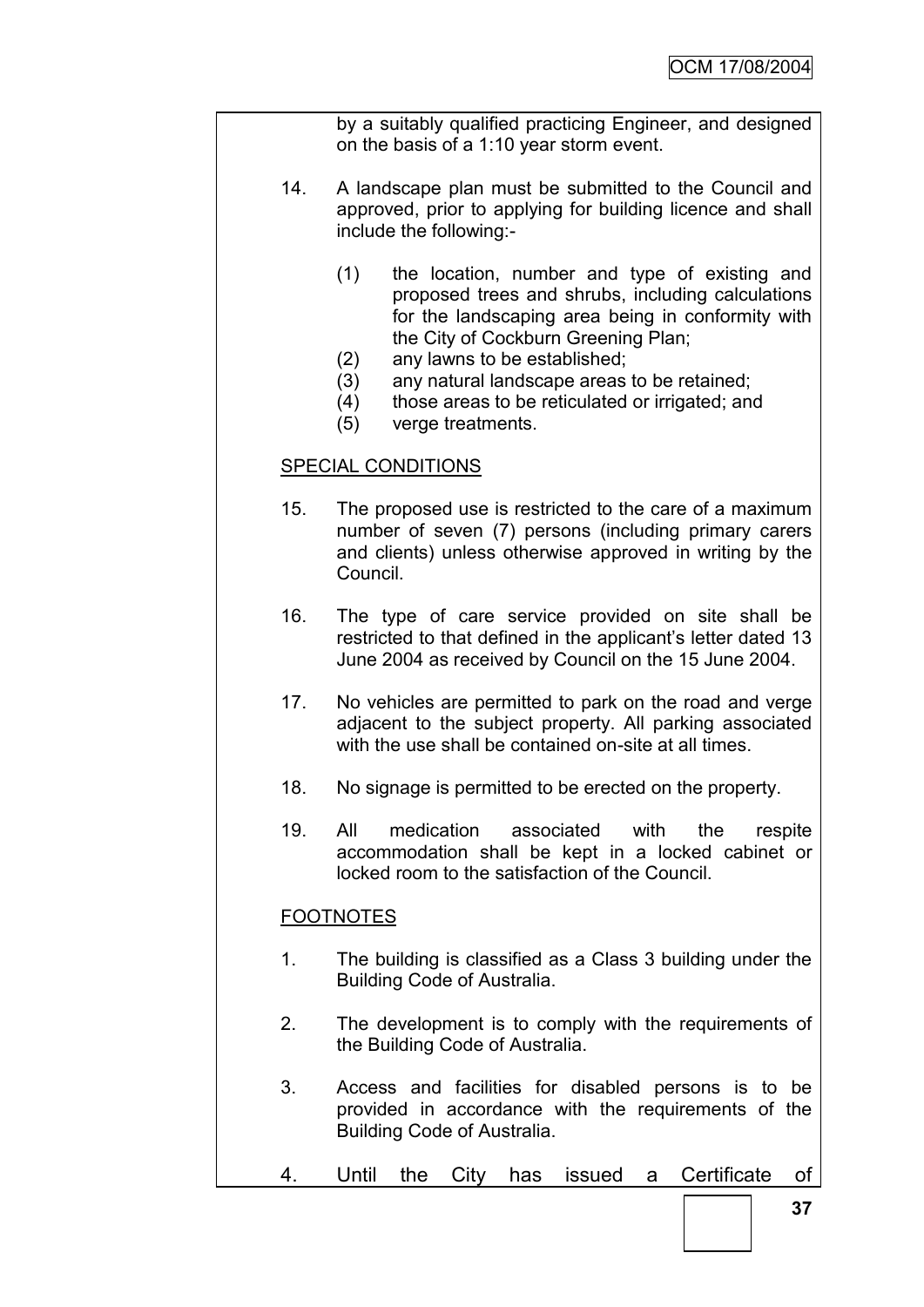Classification under Regulation 20 of the Building Regulations 1989, there shall be no approval to use the building for the purposes of the development herein conditionally approved and the land shall not be used for any such purpose.

- (2) issue a Schedule 9 Notice of Determination on Application for Planning Approval to the applicant; and
- (3) advise the complainant of Council"s decision.

#### **COUNCIL DECISION**

MOVED Clr V Oliver SECONDED Clr M Reeve-Fowkes that the recommendation be adopted.

**CARRIED 10/0**

#### **Background**

| ZONING:             | MRS:              | Urban                                      |
|---------------------|-------------------|--------------------------------------------|
|                     |                   | TPS3:   Development Zone                   |
| <b>LAND USE:</b>    | Vacant            |                                            |
| LOT SIZE:           | 900 <sup>m²</sup> |                                            |
| AREA OF PROPOSED    | $\sqrt{431m^2}$   |                                            |
| <b>DEVELOPMENT:</b> |                   |                                            |
| <b>USE CLASS:</b>   |                   | Residential Building 'D" Discretionary Use |

#### **Submission**

The application proposes the following:-

- The two units are intended for the accommodation of young persons with physical and intellectual disabilities under the constant care and supervision of part and full time carers.
- The maximum number of persons living in the two units at any one time will be seven.

A plan of the proposed development is with the Agenda attachments.

#### **Report**

One letter of objection was received from a nearby resident in relation to the application and as such the application has been referred to Council for determination, as no delegation to officers exists to determine the application where an objection has been received.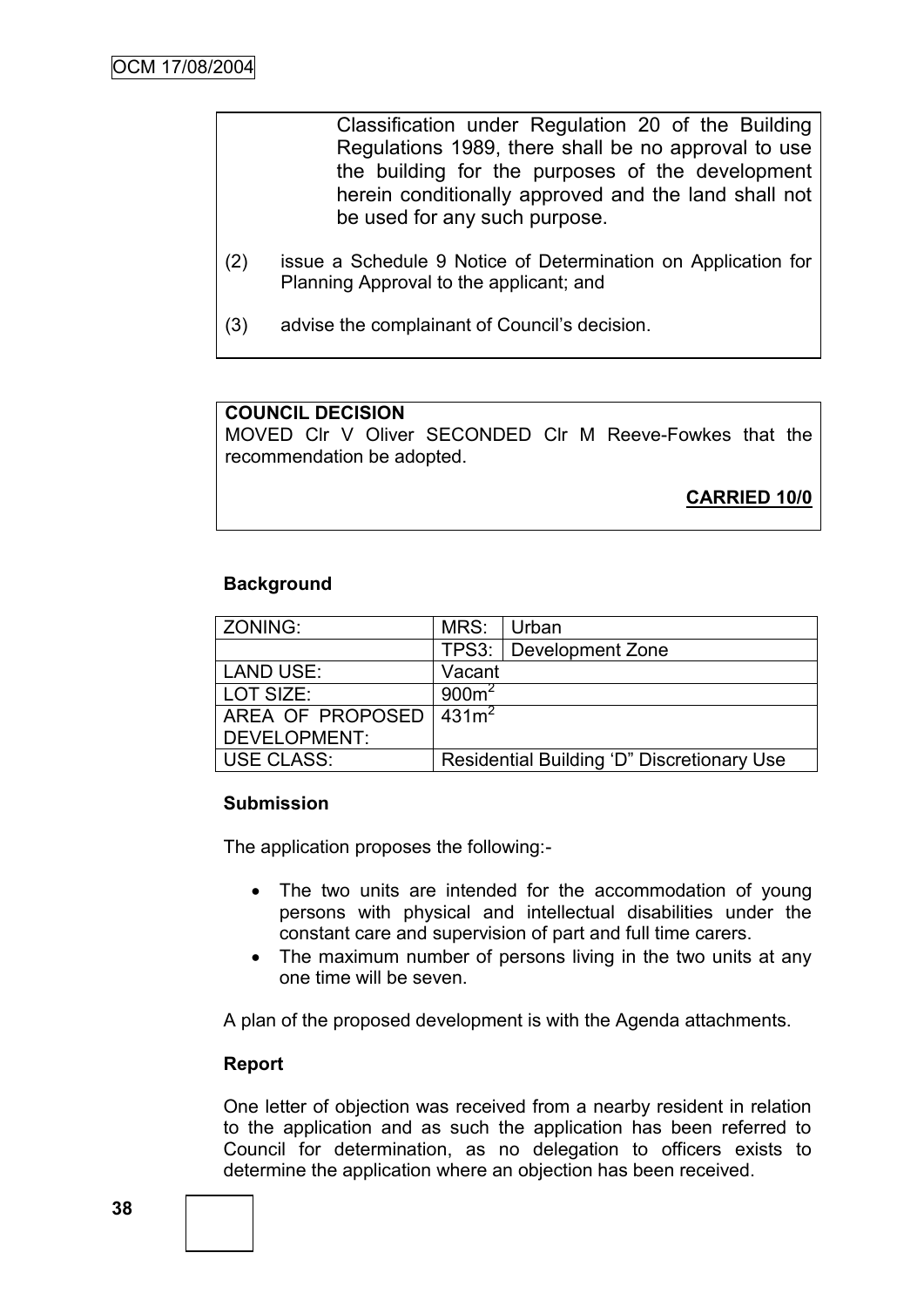## Community Consultation

An objection was received from a nearby resident concerned that disabled persons may wander from the premises into neighbouring properties. The applicant has addressed this objection by stating that the disabled persons will be under the constant care and supervision of part and full time carers.

The City has recently completed a comprehensive community consultation as part of the development of a Senior"s Plan. One of the key issues identified in the draft Seniors Plan was the inadequate number of Respite facilities within the City of Cockburn district. There are currently only 3 beds available (6 additional beds approved) within the district for Respite, and this is inadequate for the number of people with disabilities and seniors. More respite facilities for youth accommodation are needed.

#### **Conclusion**

The application has merit in that it provides an essential service to the community. The use will not have detrimental impact on the amenity of the area and therefore, it is recommended that the application be approved.

#### **Strategic Plan/Policy Implications**

The Corporate Strategic Plan Key Result Areas which apply to this item are:-

- 2. Planning Your City
	- *"To ensure that the planning of the City is based on an approach which has the potential to achieve high levels of convenience for its citizens."*
	- *"To ensure that the development will enhance the levels of amenity currently enjoyed by the community."*
	- *"To foster a sense of community within the district generally and neighbourhoods in particular."*
- 4. Facilitating the needs of Your Community
	- *"To facilitate and provide an optimum range of community services."*

#### **Budget/Financial Implications**

N/A

#### **Legal Implications**

N/A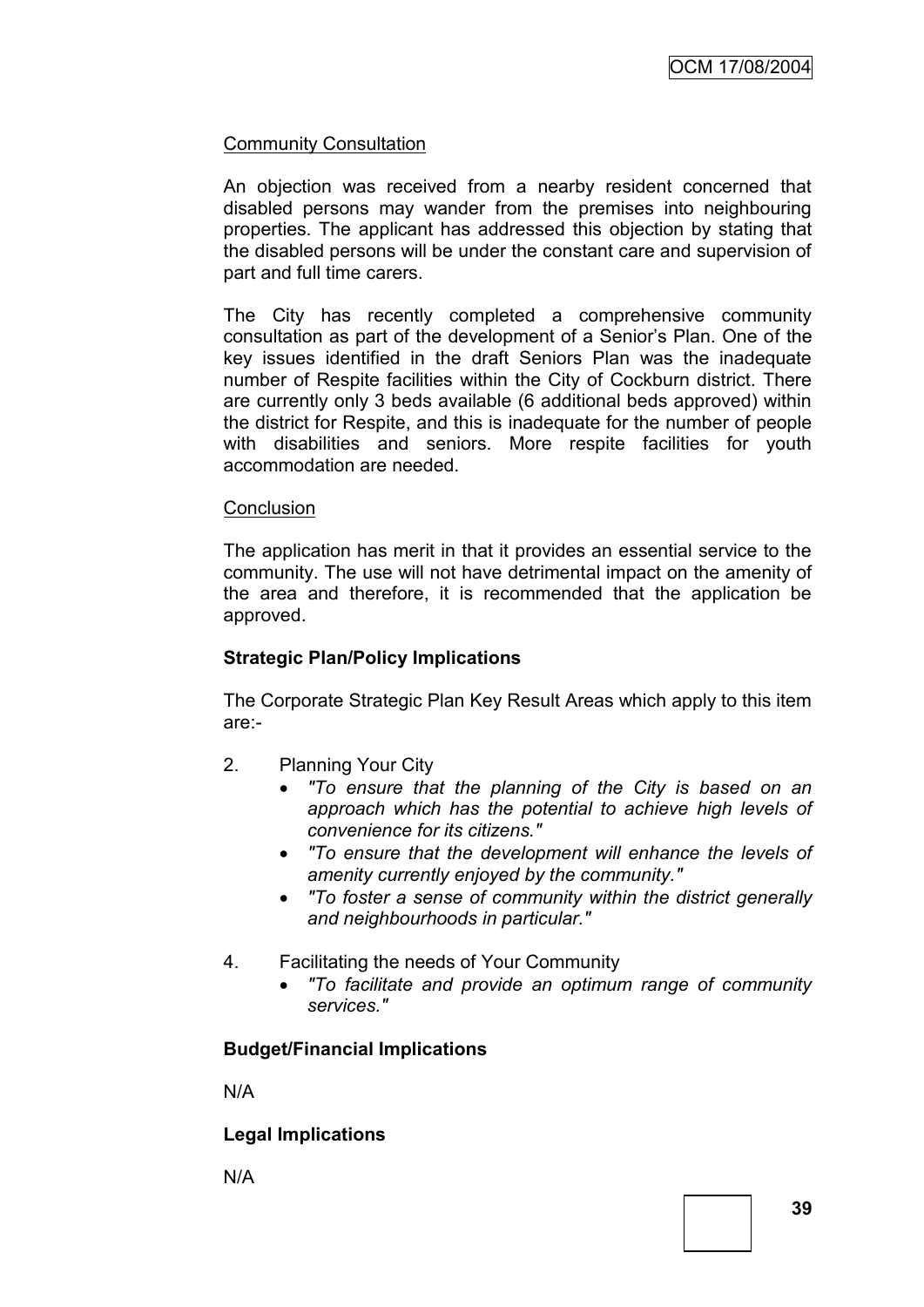## **Community Consultation**

Application advertised in accordance with Clause 9.4 of the City"s Scheme, as follows:-

- (a) referral of application to adjoining landowners;
- (b) sign on site.

#### **Implications of Section 3.18(3) Local Government Act, 1995**

Nil.

## **14.6 (MINUTE NO 2526) (OCM 17/08/2004) - PROPOSED CLOSURE OF PORTION OF PRINSEP ROAD, JANDAKOT (450006) (KJS) (ATTACH)**

## **RECOMMENDATION**

That Council request the Minister for Planning and Infrastructure close portion of Prinsep Road, Jandakot adjoining Lot 644, pursuant to Section 58 of the Land Administration Act 1997.

#### **COUNCIL DECISION**

MOVED Clr V Oliver SECONDED Clr M Reeve-Fowkes that the recommendation be adopted.

**CARRIED 10/0**

#### **Background**

The road widening was created in 1994 when the former reserve (29383) was purchased by the current owner.

#### **Submission**

The owner of Lot 644 Prinsep Road has made a written request for the portion of road to be closed and included into Lot 644.

#### **Report**

Structure planning for the area has determined that the continuation of Prinsep Road will take off from a point further south from the original take off point. The section of road to be closed adjoining Lot 644 is now not required for road purposes.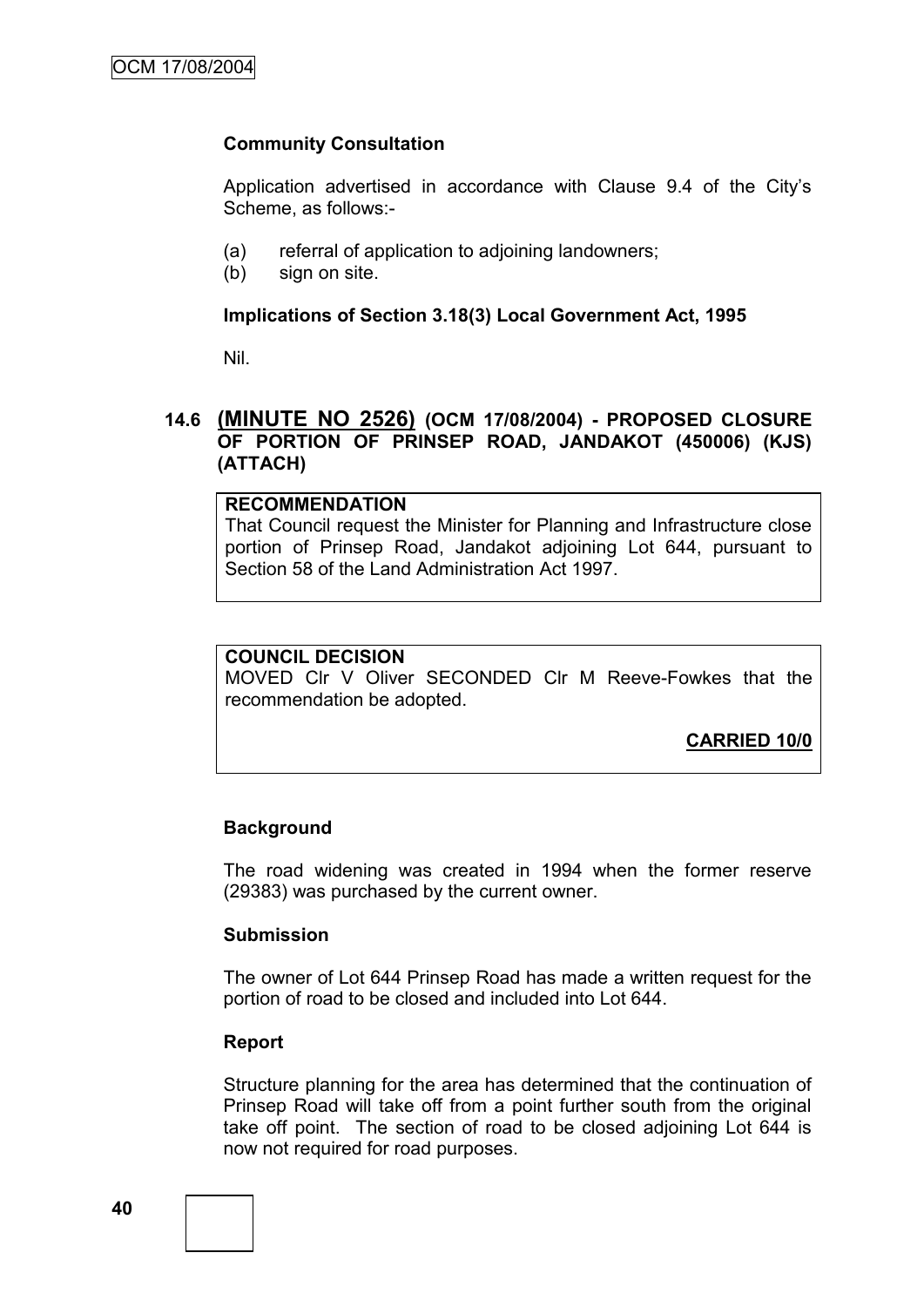The land will be amalgamated with Lot 644 with the resulting Lot becoming more regular in shape and therefore better configured for future development purposes.

All service authorities have consented to the closure and advertising, as required by the legislation, undertaken. No objections were received during the advertising.

The process beyond Council"s decision is that the land will be valued by the Department of Planning and Infrastructure, purchased by the owner of Lot 644 and then amalgamated with Lot 644.

## **Strategic Plan/Policy Implications**

The Corporate Strategic Plan Key Result Areas which apply to this item are:-

- 2. Planning Your City
	- "To ensure that the development will enhance the levels of amenity currently enjoyed by the community."

## **Budget/Financial Implications**

N/A

## **Legal Implications**

N/A

## **Community Consultation.**

The proposed closure was advertised in accordance with the legislative requirements.

#### **Implications of Section 3.18(3) Local Government Act, 1995**

Nil.

## **14.7 (MINUTE NO 2527) (OCM 17/08/2004) - DANGEROUS BUILDING - LOT 301; NO. 1 ROCKINGHAM ROAD, HAMILTON HILL - NEWMARKET HOTEL SITE (2212274) (JW)**

## **RECOMMENDATION**

That Council:

(1) initiate legal action against the owner of Lot 301, No. 1 Rockingham Road for non compliance with the requisitions contained in the City"s 403 Notice dated 14 June 2004;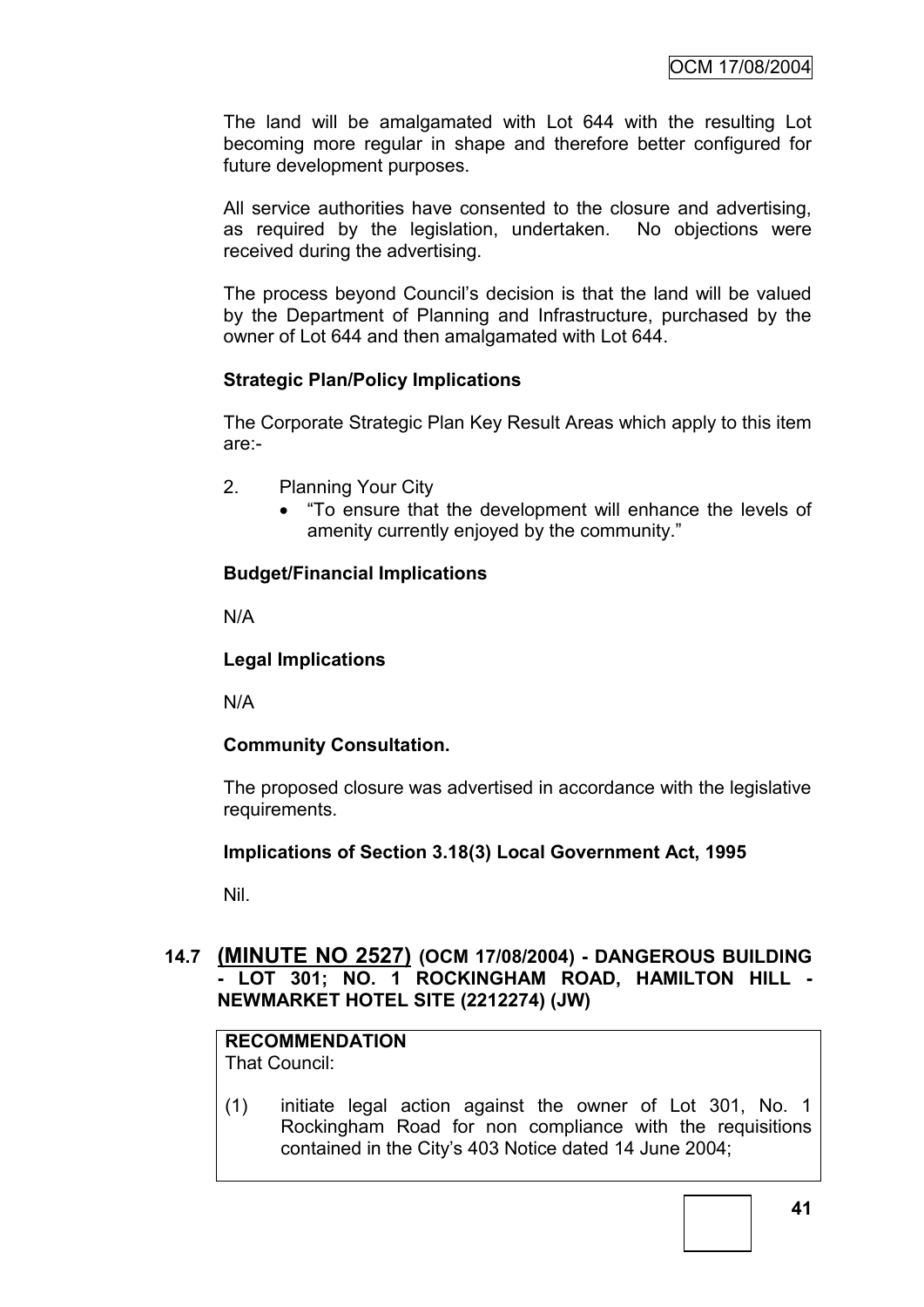- (2) seek the advice of Council"s Solicitors in the matter so as to ensure the most appropriate manner to legally address the issue in accordance with Sections 403, 404, 405 and 670 of the Local Government (Miscellaneous Provisions) Act 1960 is implemented; and
- (3) initiate a legal Complaint/s as necessary to ensure the requisitions of the City"s 403 Notice dated 14 June 2004 to the property owner are addressed to the City"s satisfaction.

## **COUNCIL DECISION**

MOVED Clr K Allen SECONDED Clr S Limbert that Council:

- (1) approve the alternative structural option requested by Jet Drafting in a letter to the Principal Building Surveyor received on 6 August 2004, subject to the applicant/owner:
	- 1. Submitting the engineering drawings within 10 days of the Council decision.
	- 2. Commencing the work within 7 days of receiving the building licence issued by the City.
	- 3. Providing a written undertaking that the verandah braces will be replaced with verandah poles as part of the restoration work before 31 July 2005, to the Council"s satisfaction.
- (2) instruct Council"s Solicitor to suspend the current legal action against Kee Vee, issued under a Section 403 Notice dated 14 June 2004.

**CARRIED 10/0**

#### **Explanation**

Staff have recommended an alternative recommendation to Council as after a recent meeting with the owners, they advised that they are prepared to comply with the City's Section 403 Notice. However, within 2 days of this meeting, they had engaged a builder to remove the posts and the verandah. On inspection, the builder felt it would be quicker, more cost effective and better to brace the verandah roof to the existing wall, rather than to demolish and wait for new posts to be manufactured and installed. Therefore the owners, on the advice of the builder, have submitted an alternative interim approach.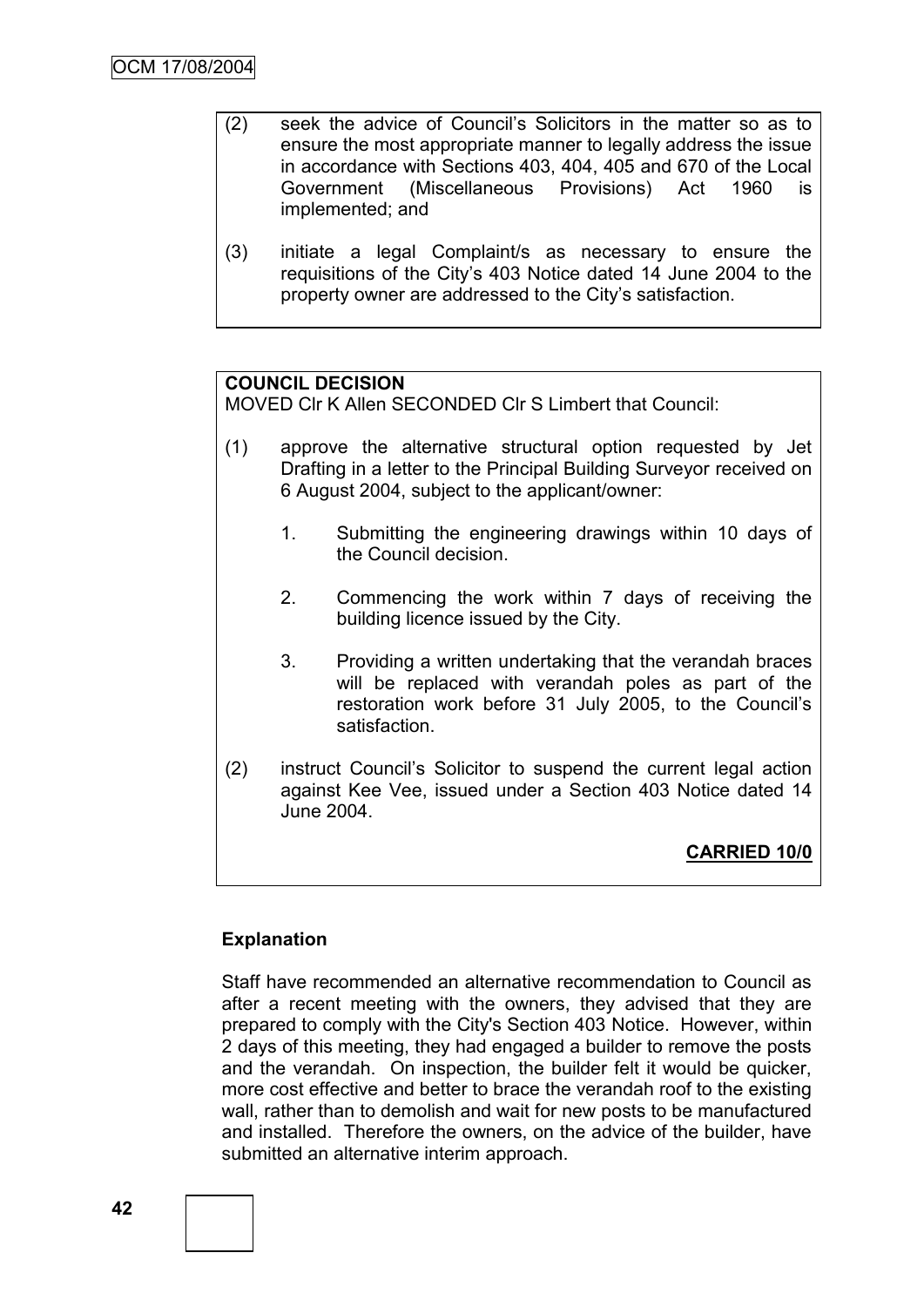## **Background**

The background to this proposal is:

At Council"s Ordinary Meeting in May 2004 it was resolved that Council:

- *(1) declare that the building at Lot 301, 1 Rockingham Road (Newmarket Hotel) is a dangerous building as defined in Section 403 of Local Government (Miscellaneous Provisions) Act 1960, because of the two inadequate temporary verandah posts supporting the verandah roof adjacent to Cockburn Road;*
- *(2) advise the building owners they must make an application to the City"s satisfaction on or before 26 May 2004, to obtain a Building Licence and Development Approval to rectify the problems. Within 28 days of approvals being given, all works to rectify the problems are to be completed; and*
- *(3) in the event (2) above is not complied with to the City"s satisfaction, issue a Notice under Section 403 of the Local Government (Miscellaneous Provisions) Act 1960, requiring the owner of the land to take down the affected portion of verandah and the temporary supporting posts.*

## **Submission**

The property owner was required to submit to the Council a proposal to rectify the temporary verandah posts by Friday 29 July 2004, but was not received by the due date or by the time the Agenda item was prepared. This report has been prepared for Council consideration.

## **Report**

The situation is still not resolved to the City"s satisfaction:

- The owners of the building did not implement their option to submit plans to the City by no later than 26 May 2004, to rectify the existing verandah roof and replace temporary timber posts. A Notice was therefore issued requiring the existing temporary timber posts and verandah roof (6m x 3m or thereabouts) be removed.
- The City's Notice has not been complied with. A period of 35 days within which the removal of the verandah roof and temporary posts was to be carried out has now expired. A further copy of the Notice has been forwarded to the owners by registered post, as required by the Local Government (Miscellaneous Provisions) Act 1960. The owner has an appeal right to Referees in relation to the copy of the Notice sent by registered post. The owner of the property has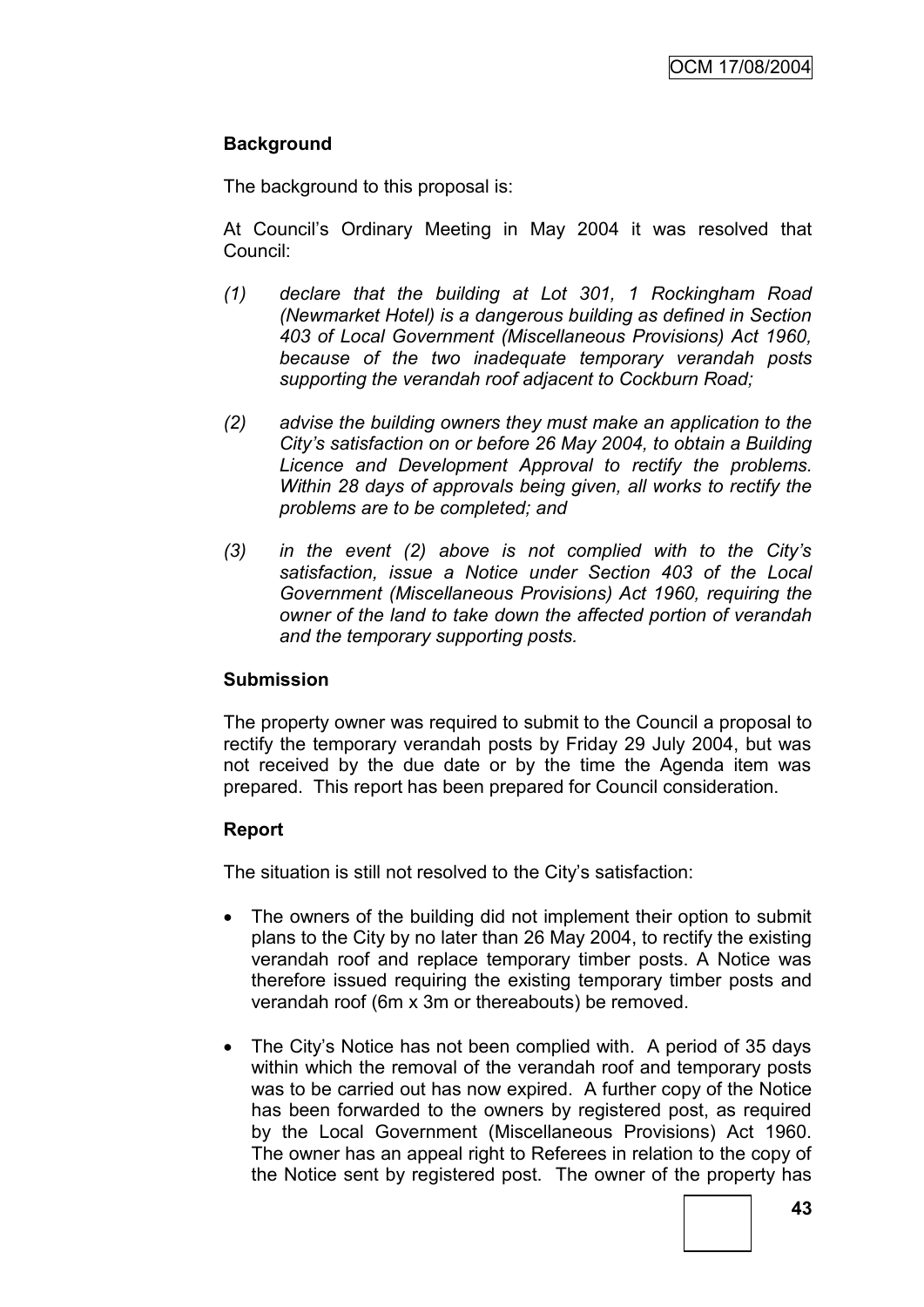14 days to appeal. The appeal option period ceases on 12 August 2004. The Department of Housing and Works facilitates the appeal process.

- The owner"s agent has already liaised with the Department of Housing and Works in regard to the appeal process and in fact has already submitted some paper work to the Department. The owner"s agent however, withdrew the appeal paperwork after discussion with Manager, Building Appeals, as to the merits of lodging an appeal in the situation.
- On 28 July 2004 the property owners met with officers of the City and Councillor Allen to discuss this issue, as well as other outstanding planning issues, in relation to the property. The meeting was positive, as the owners instructed their agent at the meeting to initiate action to have the verandah and temporary posts removed. The agent was instructed by the owner to contact the City by no later than Friday 29 July 2004 and confirm the details of the removal. The owners were advised that if the structure was not pulled down immediately the City would further pursue the matter by way of prosecution if necessary.

While it seems positive at this stage the owner will initiate removal of the verandah roof and two temporary support columns, the City should still prepare to address the issue should this not occur. This means that authorisation to initiate a legal Complaint should be put in place to address such a situation.

#### **Strategic Plan/Policy Implications**

The Corporate Strategic Plan Key Result Areas which apply to this item are:-

- 1. Managing Your City
	- *"To conduct Council business in open public forums and to manage Council affairs by employing publicly accountable practices."*
- 3. Conserving and Improving Your Environment
	- *"To conserve the character and historic value of the human and built environment."*
	- *"To ensure that the development of the district is undertaken in such a way that the balance between the natural and human environment is maintained."*

#### **Budget/Financial Implications**

Should prosecution be necessary some costs may need to be bourne in the interim by the City and if necessary legal action initiated to recover costs at a later date.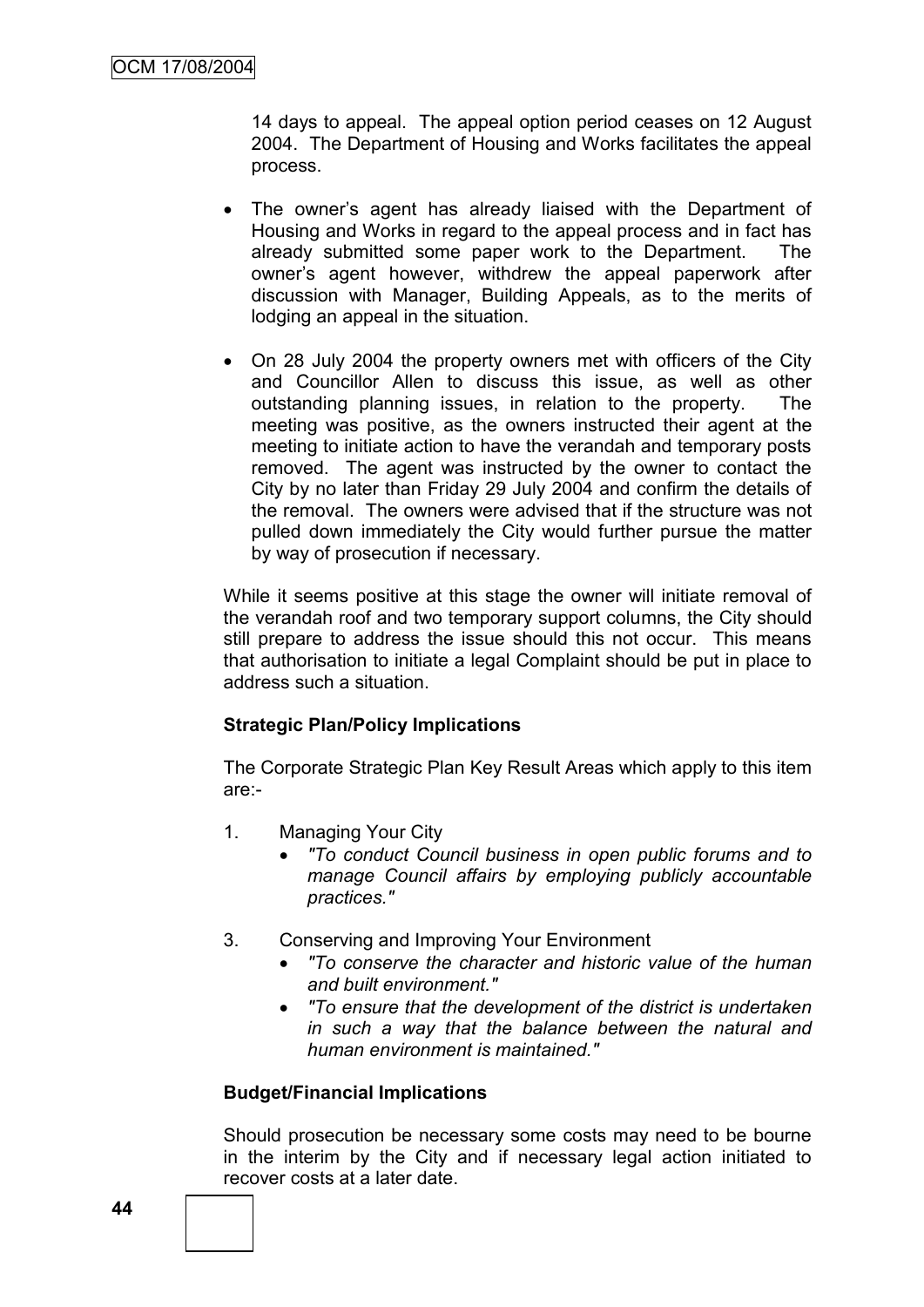## **Legal Implications**

Local Government (Miscellaneous Provisions) Act 1960 Sections 403,404,405 and 670.

- Sections 403 405 address dangerous buildings, Notice to Owner and recovery of expenses to enforce Notice.
- Section 670 confirms a person who does not do a thing, which by or under the Act he is required or directed to do, commits an offence. The penalty in such an instance subject to conviction, for a company, is up to \$25000 and a further daily penalty not exceeding \$5000 for each day during which the offence continues.

In regard to the best course of action, the City should seek to have the notice requisitions satisfied and it would also be prudent to consider a penalty under Section 670 as well. Advice should be sought from the City"s Solicitors as to the ultimate way to achieve the City"s desired outcomes.

## **Implications of Section 3.18(3) Local Government Act, 1995**

Nil.

## **14.8 (MINUTE NO 2528) (OCM 17/08/2004) - CONSENT TO MORTGAGE - LEASE OF COOGEE CARAVAN PARK - FLEETWOOD PTY LTD (3310064) (KJS)**

#### **RECOMMENDATION**

That Council grants consent for St George Bank to register a mortgage over the leasehold interest held by Fleetwood Parks Pty Ltd in Coogee Caravan Park, Reserve 29678, in accordance with the document prepared by Solicitors, McLeods.

#### **COUNCIL DECISION**

MOVED Clr L Goncalves SECONDED Clr I Whitfield that the recommendation be adopted.

**CARRIED 10/0**

#### **Background**

In October 2002, the City of Cockburn entered into an agreement to lease the Coogee Caravan Park to Fleetwood Parks Pty Ltd.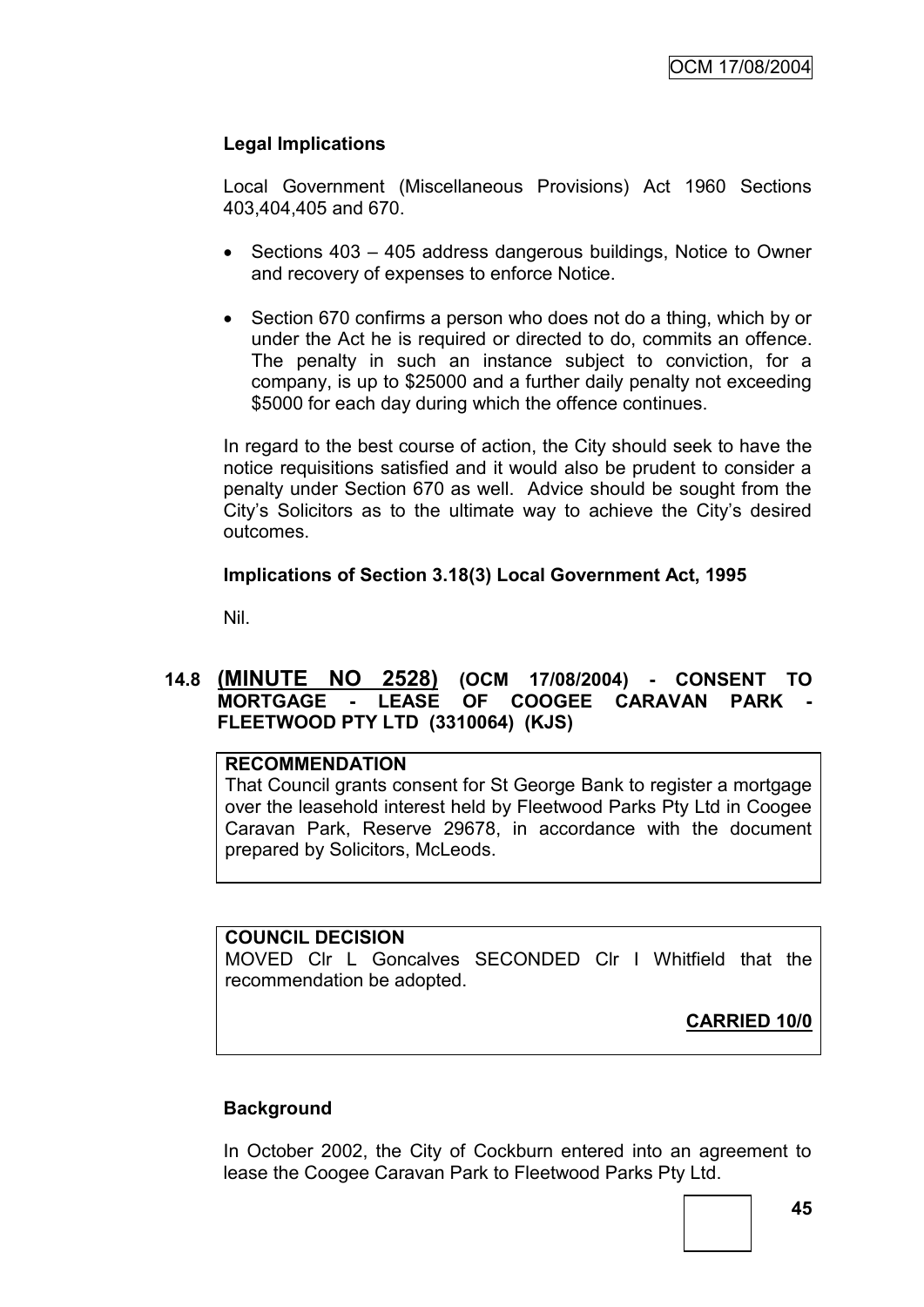Aspen Funds Management Ltd as the responsible entity for Aspen Parks Property Trust has acquired the share capital of Fleetwood Parks Pty Ltd.

The assets of Fleetwood Parks Pty Ltd is made up of a number of freehold and leasehold caravan parks including the leasehold interest in the Coogee Caravan Park. The acquisition of the share capital of Fleetwood Pty Ltd by Aspen has required funding by St George Bank. St George Bank require a mortgage over all of the caravan parks to secure their loan.

#### **Submission**

Deacon Solicitors for the Aspen Group have made a written request for the City to give consent to the lodgement of the mortgage over the lease in favour of St George Bank.

#### **Report**

Solicitors Phillips Fox acting for St George Bank have prepared a mortgage document which was forwarded to Solicitors, Mcleods, for review. Aspen have agreed to cover the costs up to \$2,000 for McLeods to review the document. The lease document between the City and Fleetwood Parks Pty Ltd requires the consent of the lessor before the lessee can change or assign the leasehold estate in the premises. McLeods have modified the document prepared by Phillips Fox to protect the City"s interests. The modifications have been agreed to by St George Bank, the documents have been finalised by McLeods, but have yet to be finally accepted by Phillips Fox.

The Coogee Caravan Park lease **is** for a period of 10 years with a further 10 year option period. The lease therefore is expected to run until 2022.

The current rent is \$113,000 per annum, although this will increase to approximately \$120,000 per annum in 2005/06 when the rent is adjusted to the market in accordance with the lease agreement. The market value of the rent is increased in proportion to the increase in weekly rent charged for a perimeter site. Market adjustments are made every three (3) years with CPI adjustments made in the intervening years.

The effect of the mortgage is that if Fleetwood Pty Ltd are in default in respect of their undertakings to the bank then the bank can appoint a receiver to take possession of the Caravan Park. The receiver would take action to assign the lease to a new lessee. Any assignment under these provisions would require the consent of the City of Cockburn. The mortgage of \$36,400,000 represents around 50% of the value of the six (6) caravan parks operated by Fleetwood Pty Ltd.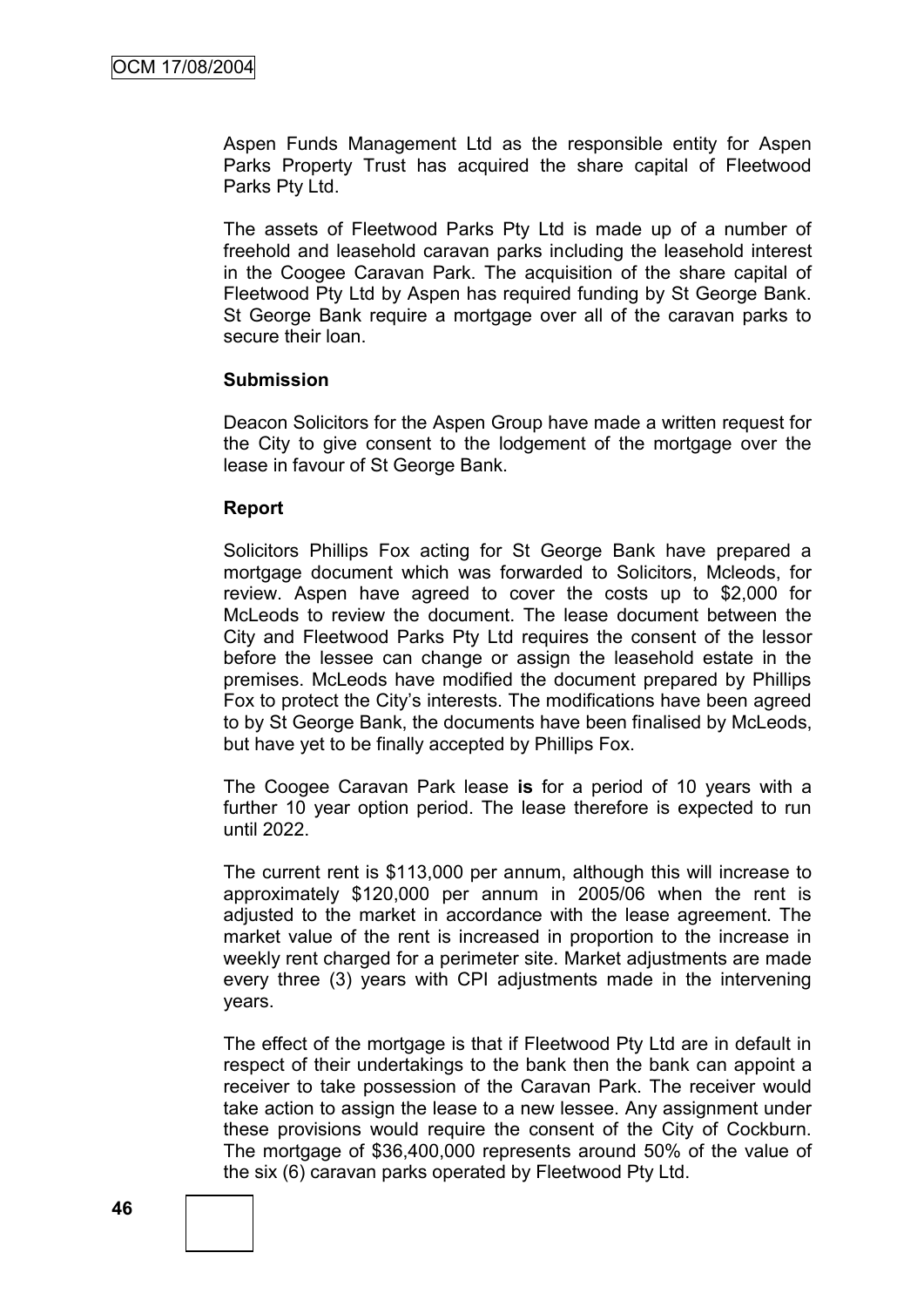The value of the Coogee Caravan Park lease was determined to be \$3,500,000 by a Licensed Valuer.

## **Strategic Plan/Policy Implications**

The Corporate Strategic Plan Key Result Areas which apply to this item are:-

- 1. Managing Your City
	- *"To deliver services and to manage resources in a way that is cost effective without compromising quality."*

#### **Budget/Financial Implications**

The current rent received is \$113,000 per annum.

#### **Legal Implications**

N/A

#### **Community Consultation**

N/A

**Implications of Section 3.18(3) Local Government Act, 1995**

Nil.

#### **14.9 (MINUTE NO 2529) (OCM 17/08/2004) - AMENDMENT NO. 3 TO TOWN PLANNING SCHEME NO. 3 - PORT COOGEE (93003; 9662) (MR) (ATTACH)**

**RECOMMENDATION** That Council:

(1) advise the Western Australian Planning Commission that it is prepared to amend its adoption of Amendment No 3 to Town Planning Scheme No 3 regarding Port Coogee by modifying Provision No. 15 and 17:

Delete Provision No.15:

15. Despite the provisions of the Scheme, the Council may, when considering a Detailed Area Plan (DAP), impose development requirements including but not limited to vehicle parking greater than the standards prescribed under the Scheme, if in the opinion of the Council, it would result in a more desirable outcome for the use and development of the land the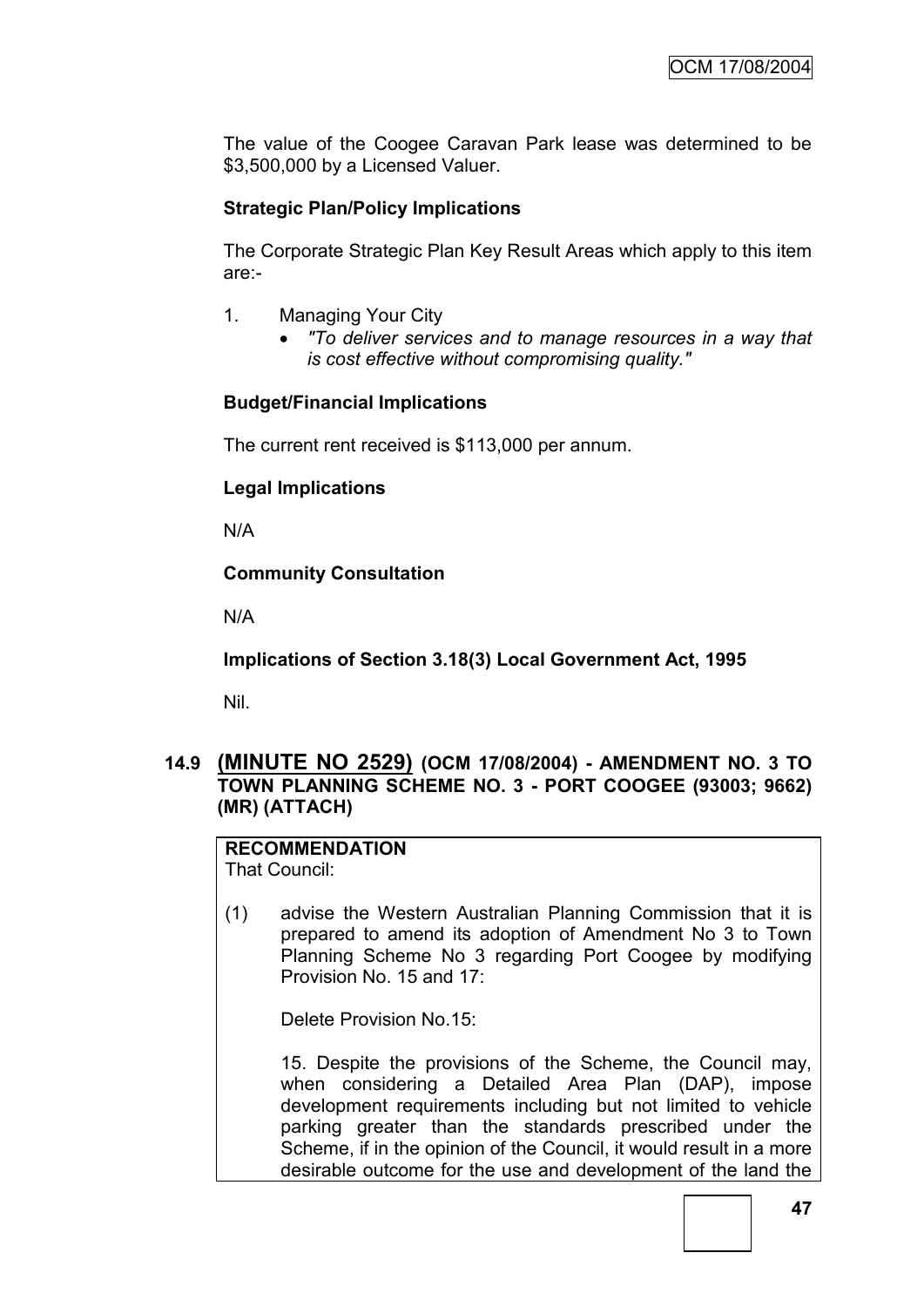subject of the DAP's.

Replace Provision No.15 as follows:

*"15. A Detailed Traffic and Car Parking Study being prepared (at the proponent"s cost) to determine traffic circulation and car parking requirements to serve the needs of the marina and to demonstrate the adequacy of the design*."

Delete Provision No.17:

17. Where development within the Marina Village or in areas coded R80 or higher density is to be a multi-storey development, then the ground floor shall be set aside for commercial, retail or mixed business and may not be used for any other use unless the Council decides otherwise.

Replace Provision No.17 as follows:

*"17. Where development within the Marina Village or in areas coded R80 or higher density is to be a multi-storey development, then the building design is to provide the opportunity for the ground floor to be used for either residential, and/or commercial, retail or mixed business uses, subject to the appropriateness and economic viability of the uses in the short or long term."*

(2) advise the applicant accordingly.

## **COUNCIL DECISION**

MOVED Clr V Oliver SECONDED Clr K Allen that Council:

- (1) defer the matter; and
- (2) have the matter presented to a Concept Forum prior to being reconsidered at the Council Meeting to be held on 21 September 2004.

**CARRIED 10/0**

#### **Explanation**

The reconsideration of Council Provision Nos.15 and 17 relating to the adoption of Amendment No.3 to Town Planning Scheme No.3 and the Local Structure Plan is an important issue, and therefore time needs to be provided for Elected Members to have the opportunity to understand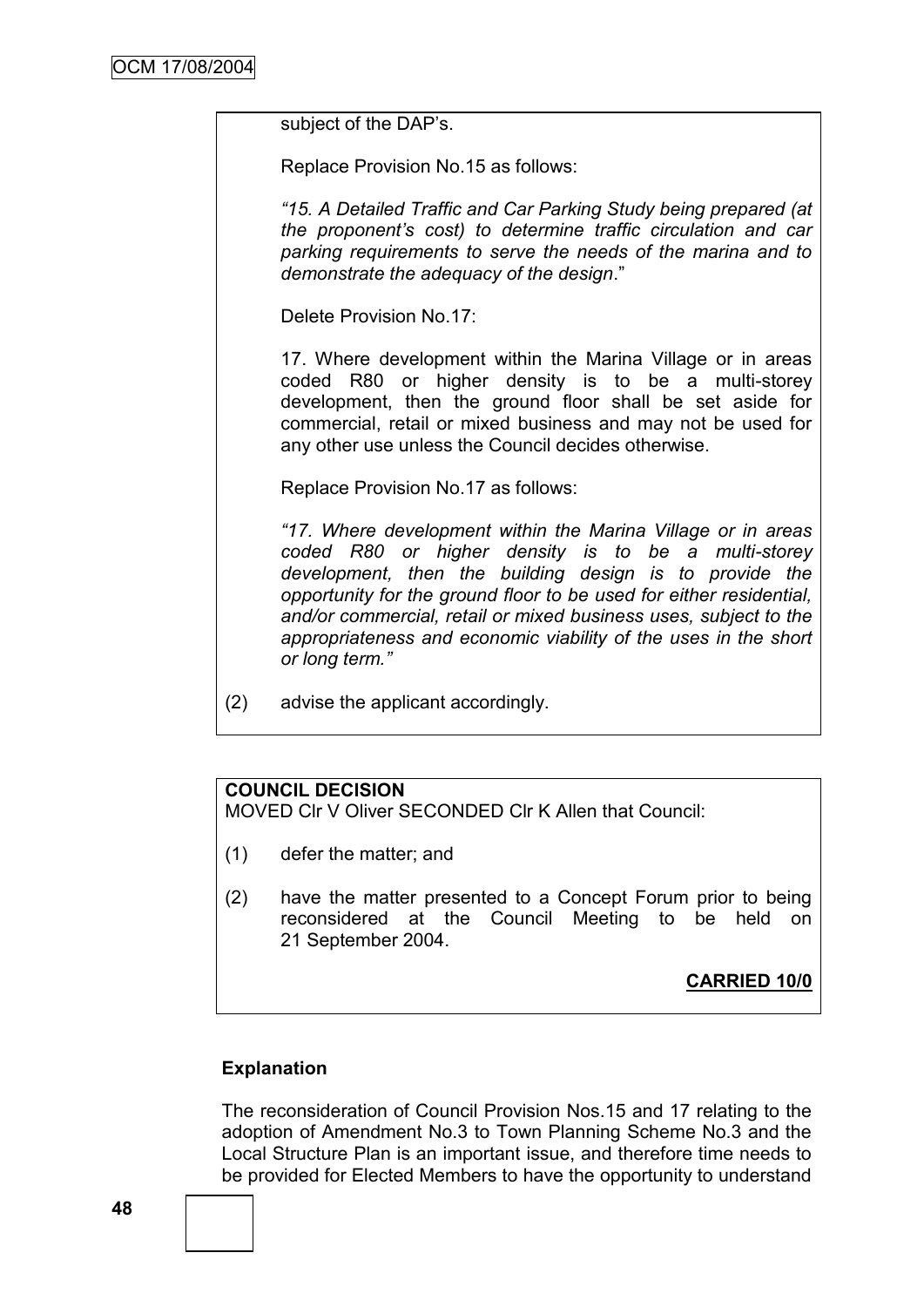the implications of the request and be made aware of alternative approaches.

## **Background**

On the 16 March 2004 Council proceeded to adopt Amendment No 3 to Town Planning Scheme No 3 subject to various additional provisions being inserted into the amendment (refer to Minute No.2335 – OCM 16/03/04). The amendment documents were modified in accordance with Council's resolution and forwarded to the Western Australian Planning Commission seeking the endorsement of the Hon. Minister for Planning and Infrastructure.

#### **Submission**

Planning Consultants acting on behalf of the proponent have raised concerns about two of the additional provisions required by Council as follows:-

*"15. Despite the provisions of the Scheme, the Council may, when considering a Detailed Area Plan (DAP), impose development requirements including but not limited to vehicle parking greater than the standards prescribed under the Scheme, if in the opinion of the Council, it would result in a more desirable outcome for the use and development of the land the subject of the DAP"s."*

The applicant acknowledges that Council already has the ability to require development standards over and above the requirements of the scheme in any event, by applying clause 5.6. However, it is in the interest of the developer to ensure that there is sufficient parking for commercial operators and visitors. The Centre Plan for the Marina Village should include a detailed parking assessment.

*"17. Where development within the Marina Village or in areas coded R80 or higher density is to be multi-storey development, then the ground floor shall be set aside for commercial, retail or mixed business and may not be used for any other use unless the Council decides otherwise."*

The applicant has not objected to the above requirement in the Marina Village, which is the intention in the Structure Plan, but it was considered that the R80 sites on the southern side of the southern breakwater or on individual sites would not be viable or appropriate for ground floor commercial. The uptake of commercial development will be slow in the early stages of establishing the community and so it is the consultants belief that a more flexible approach is needed to make clear statements through the building design and policy on the mixed use objectives for the area.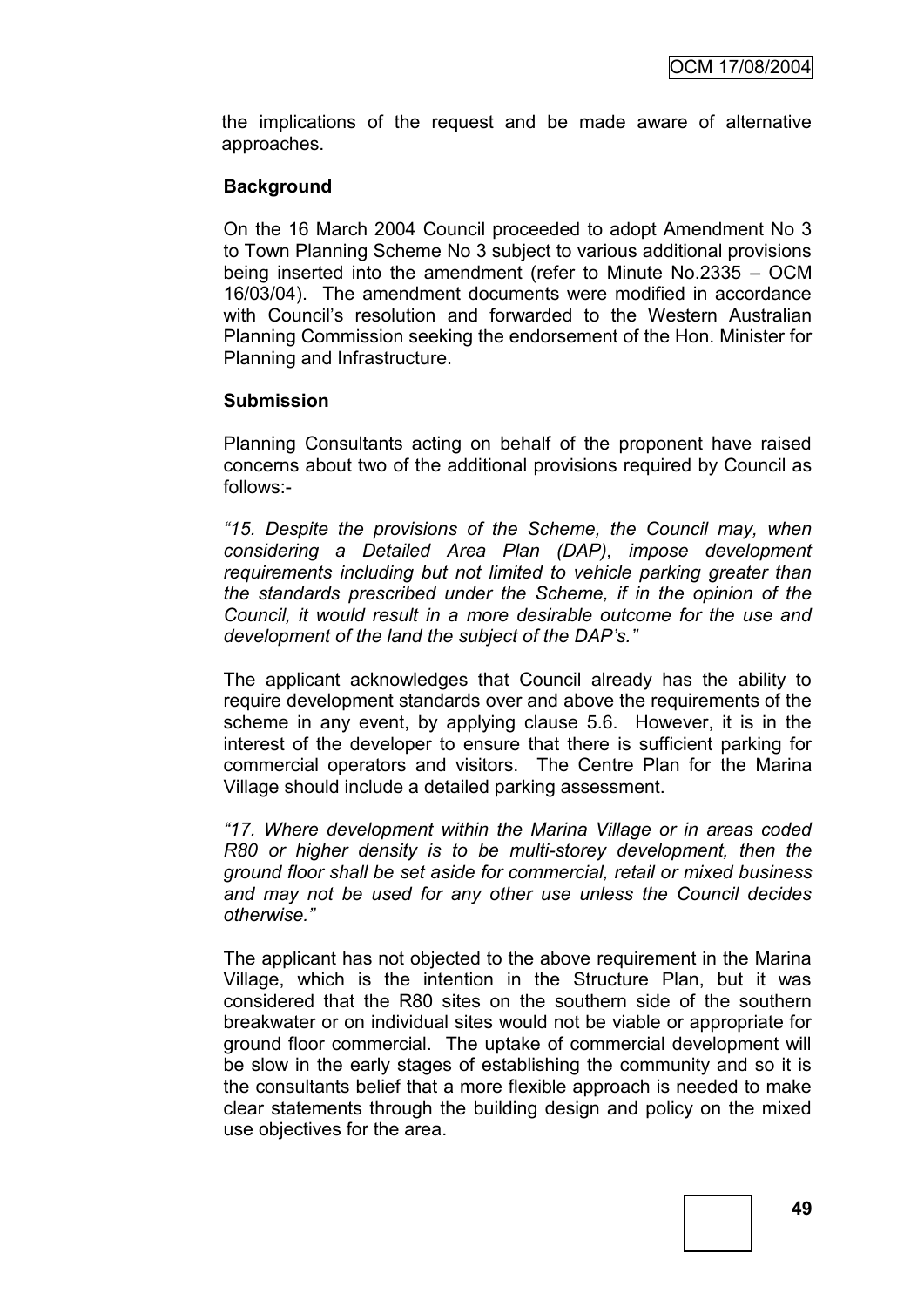#### **Report**

Provision 15 – Car Parking Requirements are specified in Council"s Town Planning Scheme No 3 based on Table 3 – Commercial Use Classes. These parking provisions however are based on traditional commercial land uses as distinct from commercial uses within a marina village where the parking demand is likely to be higher. As an alternative to the provision adopted by Council that provides the ability for higher parking requirements to be applied than prescribed in the Scheme, it is therefore, recommended that provision 15 be amended to require a detailed traffic and parking study to determine the parking requirements for the development. This will ensure a site specific approach is taken to assess the likely parking requirements based on the level of commercial development within the marina village and could include a comparative analysis with other operating marinas.

Provision 17 – Mixed Use development is a type of development that is often slow to integrate into centres. The Marina Village is the focal point within the Port Coogee Structure Plan, which facilitates a range of retail, commercial and passive recreational activities. While sufficient land has already been identified for commercial development options, could be left open by permitting residential development on the ground floor of the apartment R80 sites as a transitional land use not the building space designed to facilitate the possible commercial development in the future should this become viable.

It is recommended that Council modify its adoption of Amendment 3 to TPS3 – Port Coogee on the above basis and notify the Western Australian Planning Commission accordingly. Upon return of the amendment documents, changes will then be carried out in accordance with Council's decision prior to seeking the endorsement of the Hon Minister for Planning and Infrastructure.

#### **Strategic Plan/Policy Implications**

The Corporate Strategic Plan Key Result Areas that apply are:

- *"To conduct Council business in open public forums and to manage Council affairs by employing publicly accountable practices."*
- *"To ensure that the planning of the City is based on an approach which has the potential to achieve high levels of convenience for its citizens."*
- *"To ensure that the development will enhance the levels of amenity currently enjoyed by the community."*
- *"To foster a sense of community within the district generally and neighbourhoods in particular."*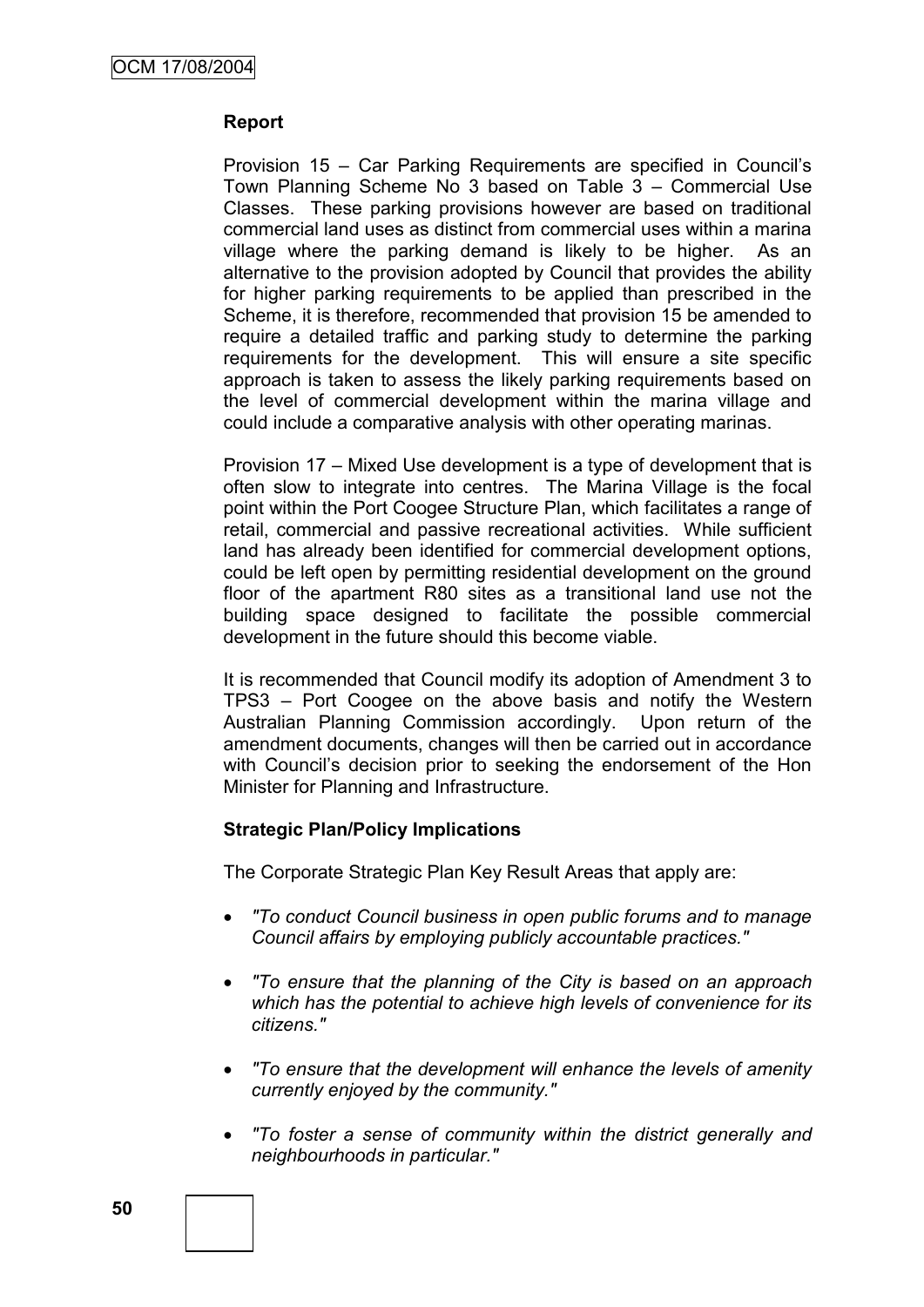- *"To conserve the quality, extent and uniqueness of the natural environment that exists within the district."*
- *"To ensure that the development of the district is undertaken in such a way that the balance between the natural and human environment is maintained."*
- *"To facilitate and provide an optimum range of community services."*
- *"To identify current community needs, aspirations, expectations and priorities of the services provided by the Council."*
- *"To determine by best practice, the most appropriate range of recreation areas to be provided within the district to meet the needs of all age groups within the community."*

The Council Policies that are relevant are:

| APD4  | <b>Public Open Space</b>                        |
|-------|-------------------------------------------------|
| APD28 | <b>Public Open Space Credit Calculations</b>    |
| APD30 | Access Street/Road Reserve & Pavement Standards |
| APD31 | <b>Detailed Area Plans</b>                      |
| APD32 | <b>Residential Design Codes</b>                 |
| APD36 | <b>Shopping Centres and Service Stations</b>    |
|       |                                                 |

#### **Budget/Financial Implications**

N/A

#### **Legal Implications**

N/A

#### **Community Consultation**

Council has already carried out community consultation on both Amendment No 3 to TPS3 and the Port Coogee Structure Plan in accordance with the Regulations. No further consultation is required.

#### **Implications of Section 3.18(3) Local Government Act, 1995**

Nil.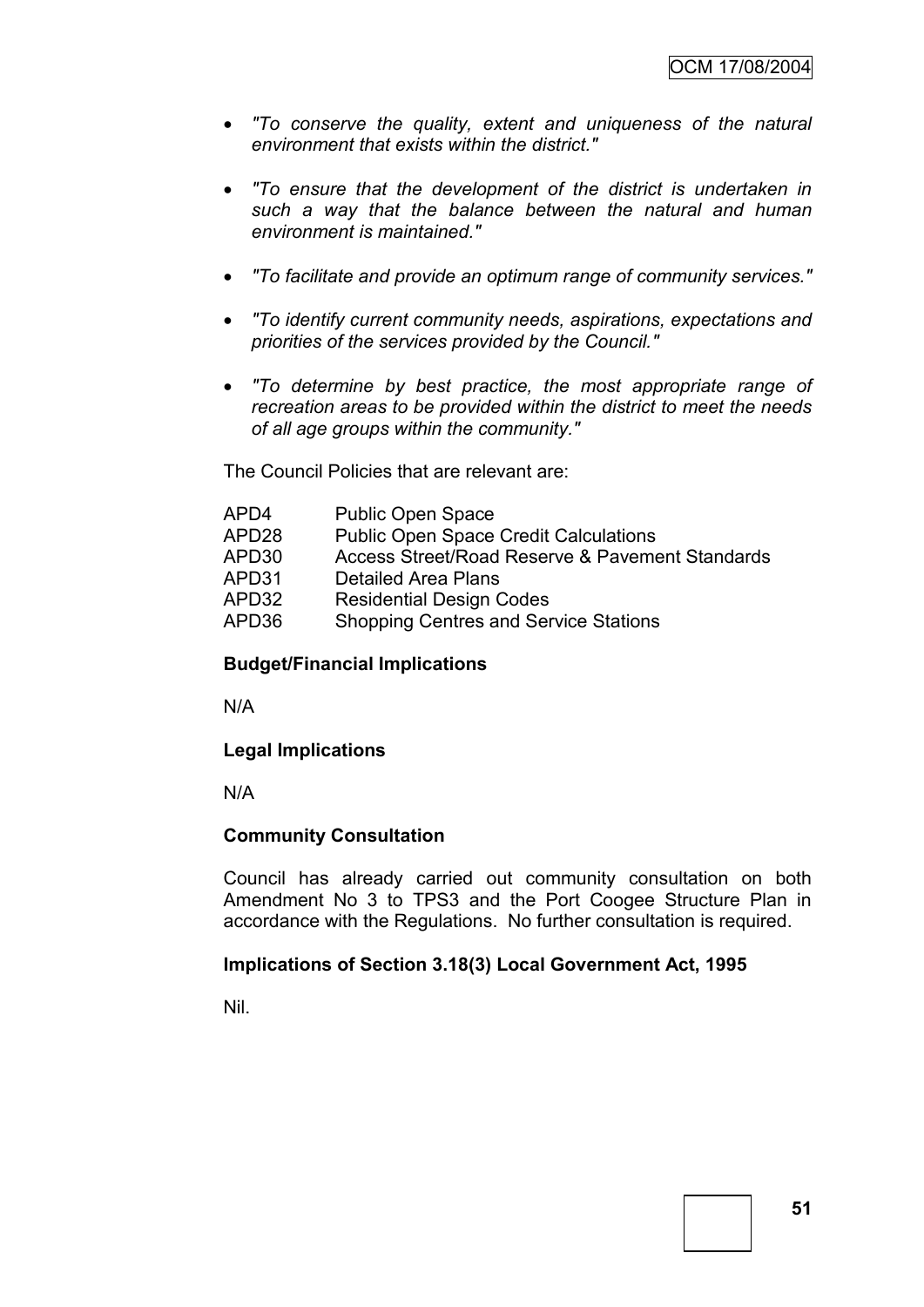## **14.10 (MINUTE NO 2530) (OCM 17/08/2004) - SOUTHERN METROPOLITAN REGIONAL COUNCIL COMMUNITY GREENHOUSE GASES PROJECT (9132) (PS) (ATTACH)**

#### **RECOMMENDATION**

That Council advise the Southern Metropolitan Regional Council that Council:

- (1) endorses the revised Regional Community Greenhouse Project Action Plan 2004-2007 as prepared by the Southern Metropolitan Regional Council and agrees to extend the "cut – off date" as specified in the clause 11(b) of the Project Participants Agreement to the date specified as 30 June 2007;
- (2) acknowledges the withdrawal of the City of Melville, and the addition of the City of South Perth for at least 2004/2005; and
- (3) reserves the right to review its endorsement and participation outlined above if any of the member Councils, subject to the Project Participants Agreement, do not agree to the proposed extension to 30 June 2007.

#### **COUNCIL DECISION**

MOVED Clr I Whitfield SECONDED Clr S Limbert that the recommendation be adopted.

**CARRIED 10/0**

#### **Background**

At its meeting held in October 2001 Council adopted the Regional Community Greenhouse Gases Project and Strategic Plan. It was considered that a regional approach with other members of the Southern Metropolitan Regional Council (SMRC) was the best way of implementing the community component of the Cities for Climate Protection Program Milestone 3 – Local Action plan.

Council at its meeting held in December 2001 considered a report on the draft Project Participants Agreement for the Regional Community Greenhouse Gases Project through the SMRC and resolved the following:-

*"(1) confirm its agreement to contribute \$18,000 per annum towards the cost of employing a Regional Coordinator to administer the Regional Greenhouse Project through the Southern Regional Metropolitan Council;*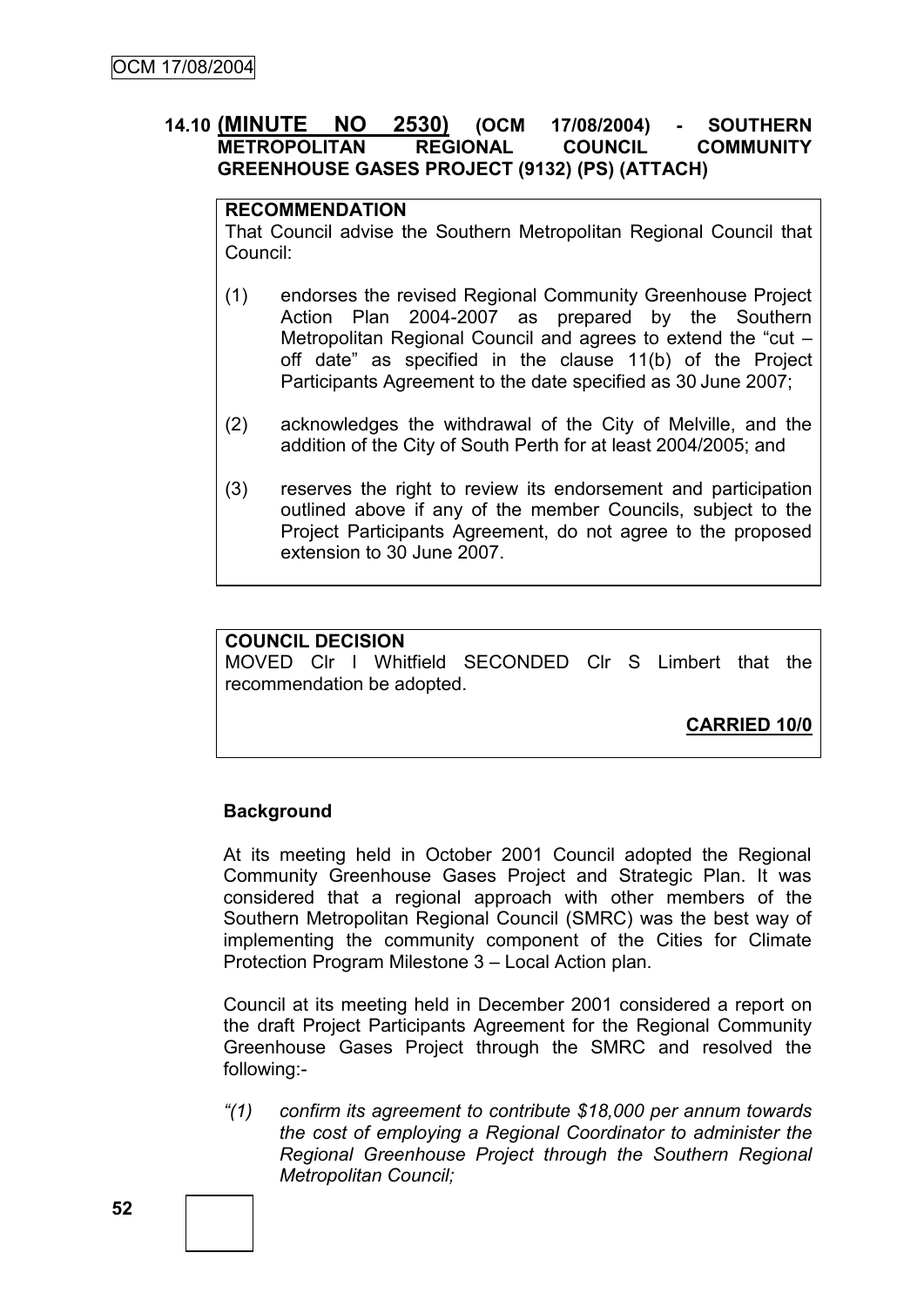- *(2) agree to the terms and conditions as outlined in the Project Participants" Agreement for the Regional Community Greenhouse Gases Project of the Southern Metropolitan Regional Council;*
- *(3) note that funding is for a period of 2 years with the possibility of an extension subject to the agreement of the participants; and*
- *(4) authorise the Chief Executive Officer to approve any minor variations as required to the Draft Project Participants" Agreement and arrange for the document to be executed."*

The report to the December 2001 meeting of Council noted that the project was for a 2 year period and would be reviewed to examine its effectiveness before considering to extend the project.

#### **Submission**

In a letter, dated 5 April 2004, the SMRC submitted a review of the project to date is seeking Council agreement to extend the project for a further 3 years. The Council agreed on the  $15<sup>th</sup>$  June 2004, to the extension of the project for a further three years, dependent on all project members agreeing to the new agreement. The Southern Metropolitan Regional Council has since informed the member Councils that the City of Melville has decided not to renew the agreement, and that the City of South Perth has requested to participate in 2004/2005.

These changes to the Regional Community Greenhouse Project warranted the need to have Council review the revised agreement.

#### **Report**

In late September 2002 a two year funding of the SMRC Regional Greenhouse Gas Project commenced with the appointment of a Regional Greenhouse Coordinator on a two year contract in accordance with the Project Agreement signed by the member Councils.

At the June 2004 Council meeting the Council was provided with a report outlining the achievements of the project to date and a recommendation to endorse a three-year extension of the project. Council agreed to the recommendation and endorsed the three-year extension.

Since agreeing to the extension there has been unforeseen changes to the agreement. In July 2004, member councils were informed, in writing, by the Southern Metropolitan Regional Council of two changes to the agreement, see attached letter. The first was that the City of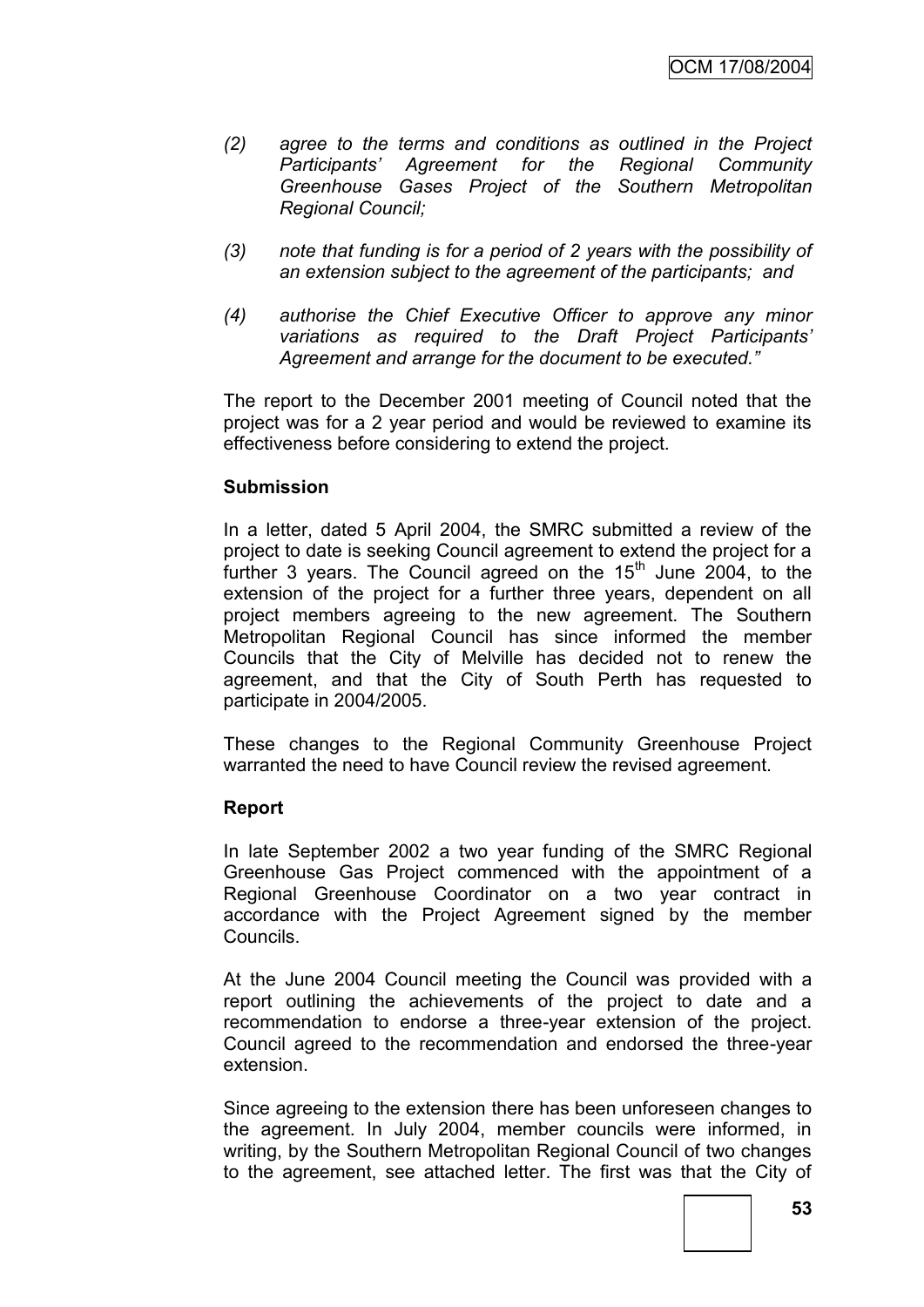Melville opted not to be part of the three year extension, and secondly the City of South Perth requested to participate in the first year of the three-year program. The main impact with the absence of the City of Melville is the reduction in funding to the project. The City of Melville was expected to provide in 2004/05 - \$29,914, 2005/06 - \$34,514 and 2006/2007 - \$35,552. Despite this reduction in funding it was decided not to increase the funding requirements of the remaining members; thus the City of Cockburn"s annual contribution to the project will not change from the amounts endorsed by Council in June 2004. The SMRC are already examining options to source funding to make up the shortfall. In 2004/2005 the loss of funding has been replaced with the City of South Perth joining the partnership. The City of South Perth will be contributing \$29,000 to the program as part of a one year agreement. In the years 2005/2006 and 2006/2007 the Southern Metropolitan Regional Council is expecting to source non-member council participation and external grants. If unsuccessful any further funds will need to be considered as part of the normal budgeting process for 2005/2006 and 2006/2007.

#### **Strategic Plan/Policy Implications**

The Corporate Strategic Plan Key Result Areas which apply to this item are:-

- 1. Managing Your City
	- *"To manage a fleet of plant and vehicles that contribute to the efficient operation of Council"s services."*
- 3. Conserving and Improving Your Environment
	- *"To conserve the quality, extent and uniqueness of the natural environment that exists within the district."*

#### **Budget/Financial Implications**

The 2004/05 – 2008/09 Principal Activity Plan includes an amount of \$20,000 per annum for the next 3 years for this project and is proposed to be included in the draft 2004/05 Environmental Management Services budget.

The revised costs for 2004 to 2007 are included in the 2004/05 budget and the Principal Activity Plan.

#### **Legal Implications**

N/A

#### **Community Consultation**

N/A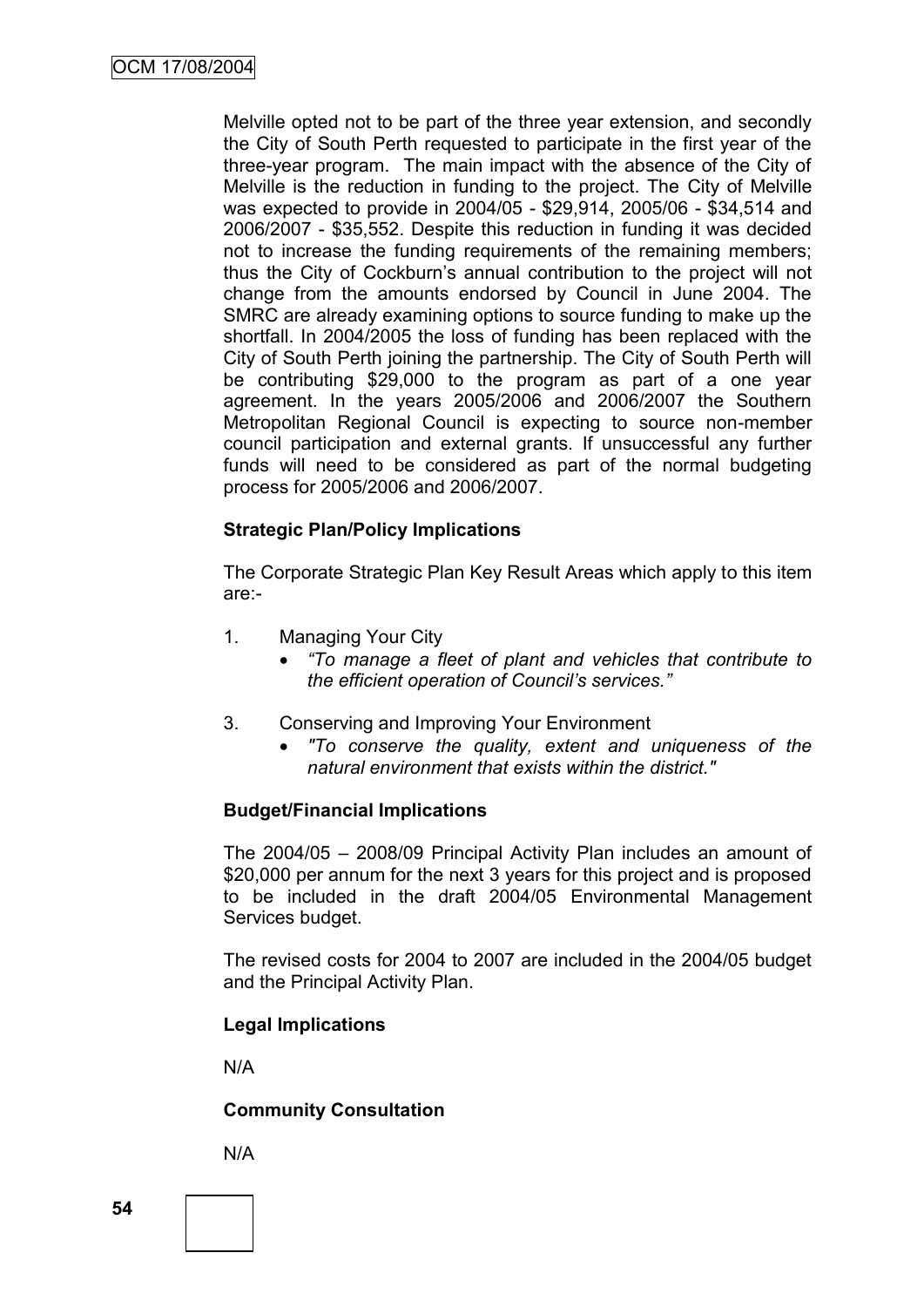## **Implications of Section 3.18(3) Local Government Act, 1995**

Nil.

## **14.11 (MINUTE NO 2531) (OCM 17/08/2004) - PHOENIX SHOPPING CENTRE - TWO STAGE EXTENSIONS - LOT 63; NO. 254 ROCKINGHAM ROAD, SPEARWOOD - OWNER: VOLLEY INVESTMENTS PTY LTD - APPLICANT: CAMERON CHILSHOLM & NICOL (2206913) (VM) (ATTACH)**

## **RECOMMENDATION**

That Council:

(1) grant approval to the extensions of the Phoenix Shopping Centre on Lot 63 (No. 254) Rockingham Road, Spearwood subject to the following conditions:-

## Standard Conditions

- 1. Development may be carried out only in accordance with the terms of the application as approved herein and any approved plan.
- 2. Nothing in the approval or these conditions shall excuse compliance with all relevant written laws in the commencement and carrying out of the development.
- 3. No person shall install or cause or permit the installation of outdoor lighting otherwise than in accordance with the requirements of Australian Standard AS 4282 - 1997 "Control of the Obtrusive Effects of Outdoor Lighting".
- 4. Retaining wall(s) being constructed in accordance with a suitably qualified Structural Engineer's design and a building licence being obtained prior to construction.
- 5. The premises shall be kept in a neat and tidy condition at all times by the owner/occupier to the satisfaction of the Council.
- 6. A plan or description of all signs for the proposed development (including signs painted on a building) shall be submitted to and approved by the Council as a separate application. The application (including detailed plans) and appropriate fee for a sign licence must be submitted to the Council prior to the erection of any signage on the site/building.
- 7. The extension and/or alterations shall be in the same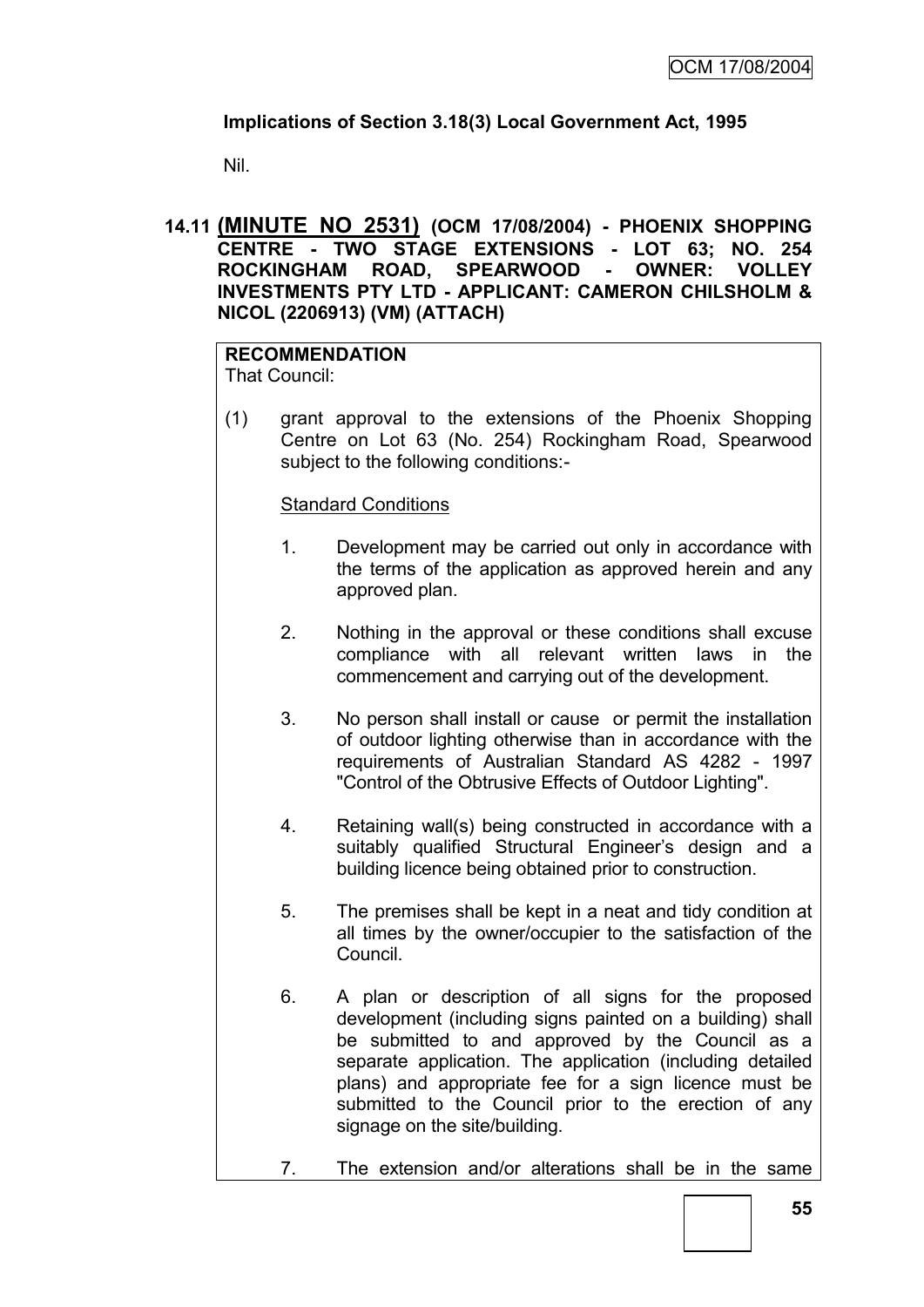materials, colour and design as the existing building.

- 8. Notwithstanding the detailed specifications required to be submitted for a Building Licence approval, a separate schedule of the colour and texture of the building materials shall be submitted and approved to the satisfaction of the Council prior to applying for a Building Licence, and before the commencement or carrying out of any work or use authorised by this approval.
- 9. Landscaping and tree planting to be undertaken in accordance with the approved plan prior to the occupation of the site.
- 10. The landscaping installed in accordance with the approved detailed landscape plan, must be reticulated or irrigated and maintained to the satisfaction of the Council.
- 11. All stormwater being contained and disposed of on-site to the satisfaction of the Council.
- 12. Earthworks over the site and batters must be stabilised to prevent sand or dust blowing, and appropriate measures shall be implemented within the time and in the manner directed by the Council in the event that sand or dust is blown from the site.
- 13. The parking bay/s, driveway/s and points of ingress and egress to be designed in accordance with the Australian Standard for Offstreet Carparking (AS2890) unless otherwise specified by this approval and are to be constructed, drained and marked in accordance with the design and specifications certified by a suitably qualified practicing Engineer and are to be completed prior to the development being occupied and thereafter maintained to the satisfaction of the Council.
- 14. Carbay grades are not to exceed 6% and disabled carbays are to have a maximum grade 2.5%.
- 15. The provision of bicycle parking facilities in accordance with the approved plans is to be provided in the locations marked " on the attached plans, and are to be installed prior to the development being occupied.
- 16. No wall, fence or landscaping greater than 0.75 metres in height measured from the natural ground level at the boundary, shall be constructed within 2.0 metres of a vehicular accessway unless the wall, fence or landscaping is constructed with a 3 metre truncation, as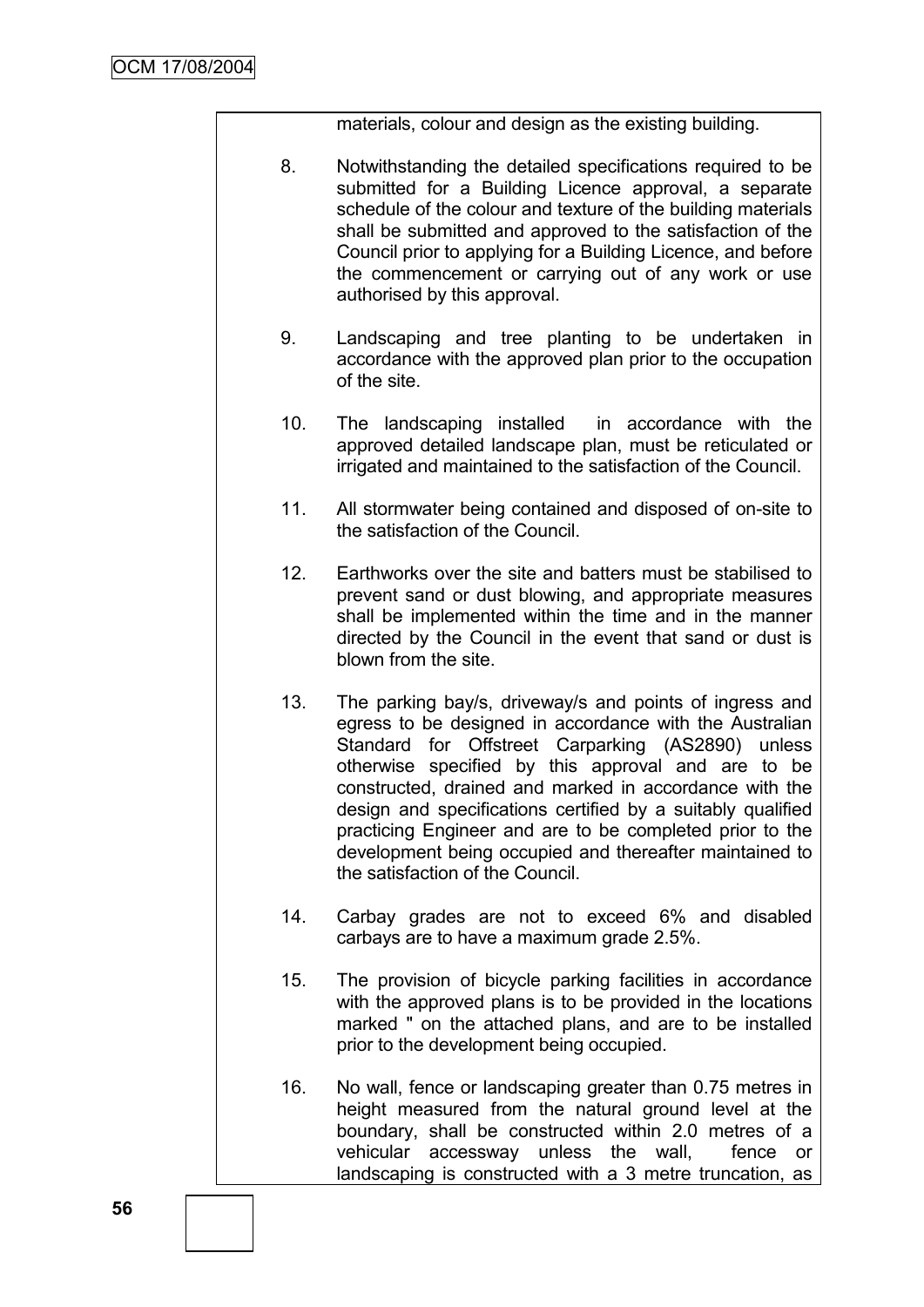depicted on the approved plan.

- 17. A minimum of 15 disabled carbays designed in accordance with Australian Standard 2890.1 - 1993 is to be provided in a location convenient to, and connected to a continuous accessible path to, the main entrance of the building or facility. Design and signage of the bay(s) and path(s) is to be in accordance with Australian Standard 1428.1 - 1993. Detailed plans and specifications illustrating the means of compliance with this condition are to be submitted in conjunction with the Building Licence application.
- 18. Works depicted on the approved parking plan shall be maintained to the satisfaction of the Council.
- 19. Access onto the site shall be restricted to that shown on the plan approved by the Council.

#### Conditions to be complied with prior to applying for a Building **Licence**

- 20. All stormwater drainage shall be designed in accordance with the document entitled "Australian Rainfall and Runoff" 1987 (where amended) produced by the Institute of Engineers, Australia, and the design is to be certified by a suitably qualified practicing Engineer, to the satisfaction of the Council.
- 21. The applicant engaging a suitably qualified practicing Engineer to certify that the whole of the lot is suitable for the approved development to the satisfaction of the Council prior to applying for a Building Licence, and before the commencement or carrying out of any work or use authorised by this approval.
- 22. A landscape plan must be submitted to the Council and approved, prior to applying for building licence and shall include the following:-
	- (1) the location, number and type of existing and proposed trees and shrubs, including calculations for the landscaping area being in conformity with the City of Cockburn Greening Plan.
	- (2) any lawns to be established
	- (3) any natural landscape areas to be retained;
	- (4) those areas to be reticulated or irrigated; and
	- (5) verge treatments

Conditions to be complied with prior to occupation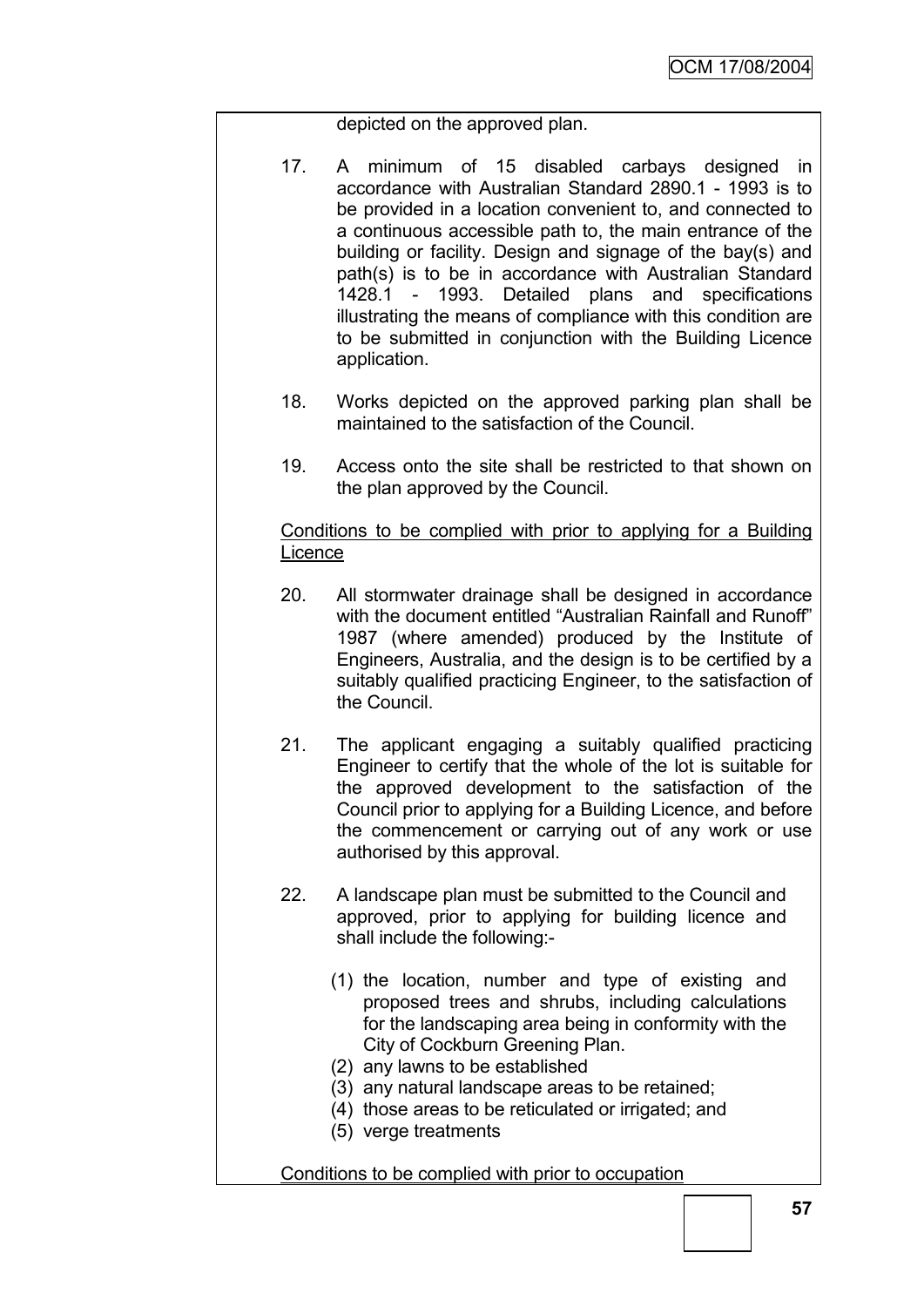23. The landscaping, car parking and drainage (certified by a practicing engineer) must be completed in accordance with an approved detailed landscape plan, prior to the occupation of the centre extensions.

#### Special Conditions

- 24. The total centre inclusive of the extensions herein approved is to include no more than two (2) supermarkets. For the purpose of this condition a supermarket is defined as a self service retail store or market, with a sales area of  $400m<sup>2</sup>$  (NLA) or greater, the main function of which is to sell a variety of ordinary fresh and/or packaged food and grocery items.
- 25. The proposed covered car parking is to be adequately ventilated to ensure that carbon monoxide concentrations within these areas complies with the Health (Carbon Monoxide) Regulations 1975. (Qualified Engineer)
- 26. The proposal to accommodate a minimum of 1484 car bays on site.
- 27. Design features are required to be incorporated on the Coles wall and new car parking deck facing Rockingham Road and on the wall facing Lancaster Street that visually break-up the building bulk.
- 28. The landscaping buffer along March Street to be retained and improved to the satisfaction of the Council.
- 29. A screen wall and a landscaping buffer to be included on the boundaries abutting Burgundy Crescent and Orleans Street to the satisfaction of the Council.
- 30. The northern and southern deck car parking to incorporate sails and potted trees (irrigated) as illustrated in red to the approved plans.
- 31. The link between Phoenix Park and the Council Civic Site being improved with the creation of a brick paved pedestrian crossing or similar on Coleville Crescent at the applicants cost.
- 32. The design and construction of the relocated bus stop on Rockingham Road being undertaken in accordance with the specifications approved by SKM on behalf of the Council and shall include a review of traffic and access into the centre and implications associated with the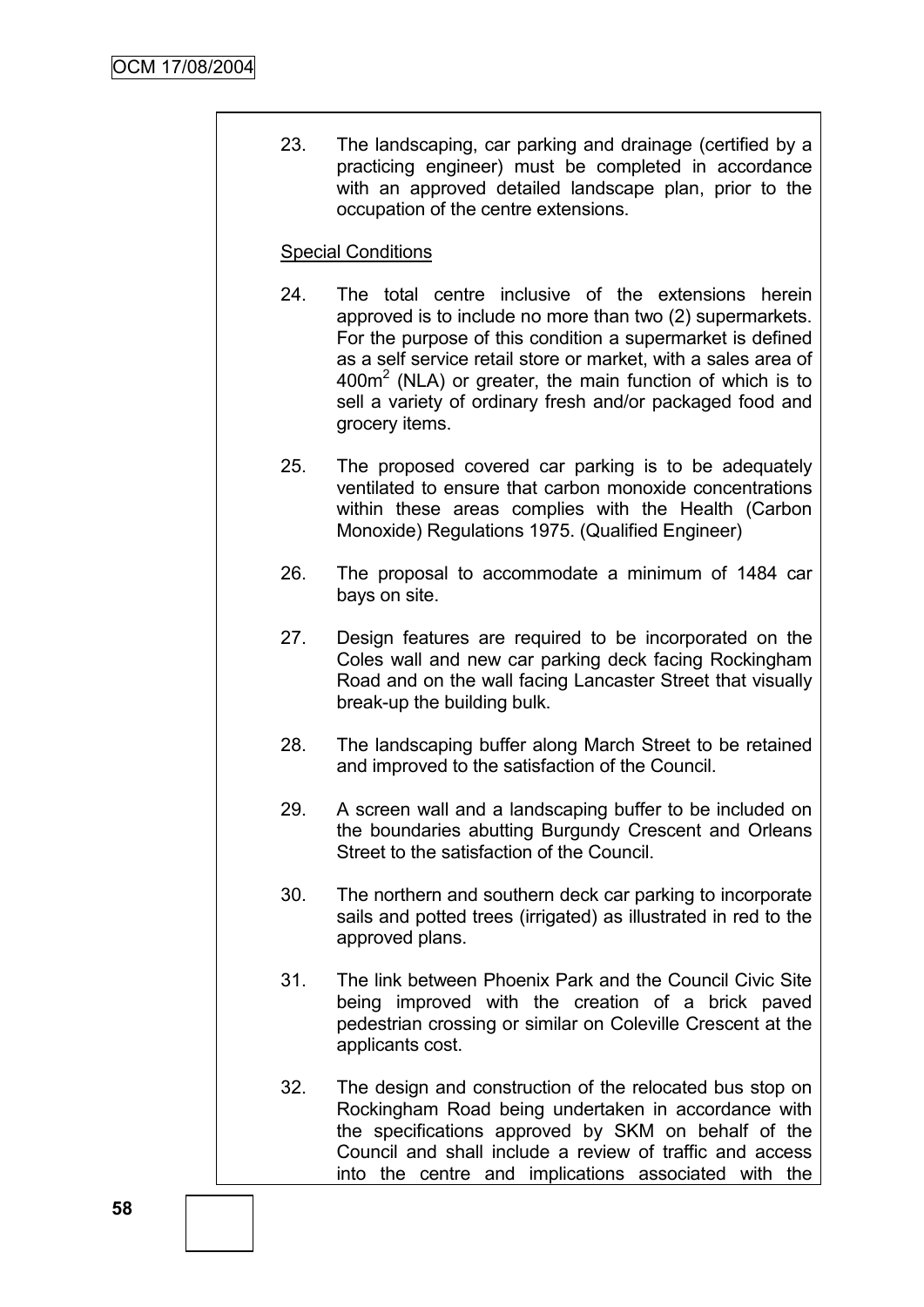channelisation proposal for Rockingham Road.

- 33. Should traffic management in Coleville Crescent become unacceptable, then the proponent must install traffic control devices in accordance with the submitted Traffic Impact Statement.
- 34. In the event that the approval reduced car parking for the site is deemed to be inadequate the proponent is to mark out parallel parking in Coleville Crescent (at its cost) to the specification and satisfaction of the City.
- 35. The upper deck bridge pedestrian access to Coleville Crescent being aligned with the pedestrian access point on Council"s Civic Site as shown in red on the approved plans.

## **Footnotes**

- 1. Under the provisions of the Metropolitan Region Scheme, approval to commence development should be obtained from the Western Australian Planning Commission and therefore your application has been forwarded to the Department for Planning and Infrastructure for determination. Development should not be commenced until approval under the Metropolitan Region Scheme has been given.
- 2. Until the Council has issued a Certificate of Classification under Regulation 20 of the Building Regulations 1989, there shall be no approval to use the building for the purposes of the development herein conditionally approved and the land shall not be used for any such purpose.
- 3. Submission of mechanical engineering design drawings and specifications, together with certification by the design engineer that satisfy the requirements of the Australian Standard 3666 of 1989 for Air Handling and Water Systems, should be submitted in conjunction with the Building Licence application. Written approval from the Council"s Health Service for the installation of air handling system, water system or cooling tower is to be obtained prior to the installation of the system.
- 4. A licence must be obtained from the Department of Environment, Water and Catchment Protection for the installation of a water bore, prior to the commencement of the development or the use of the land.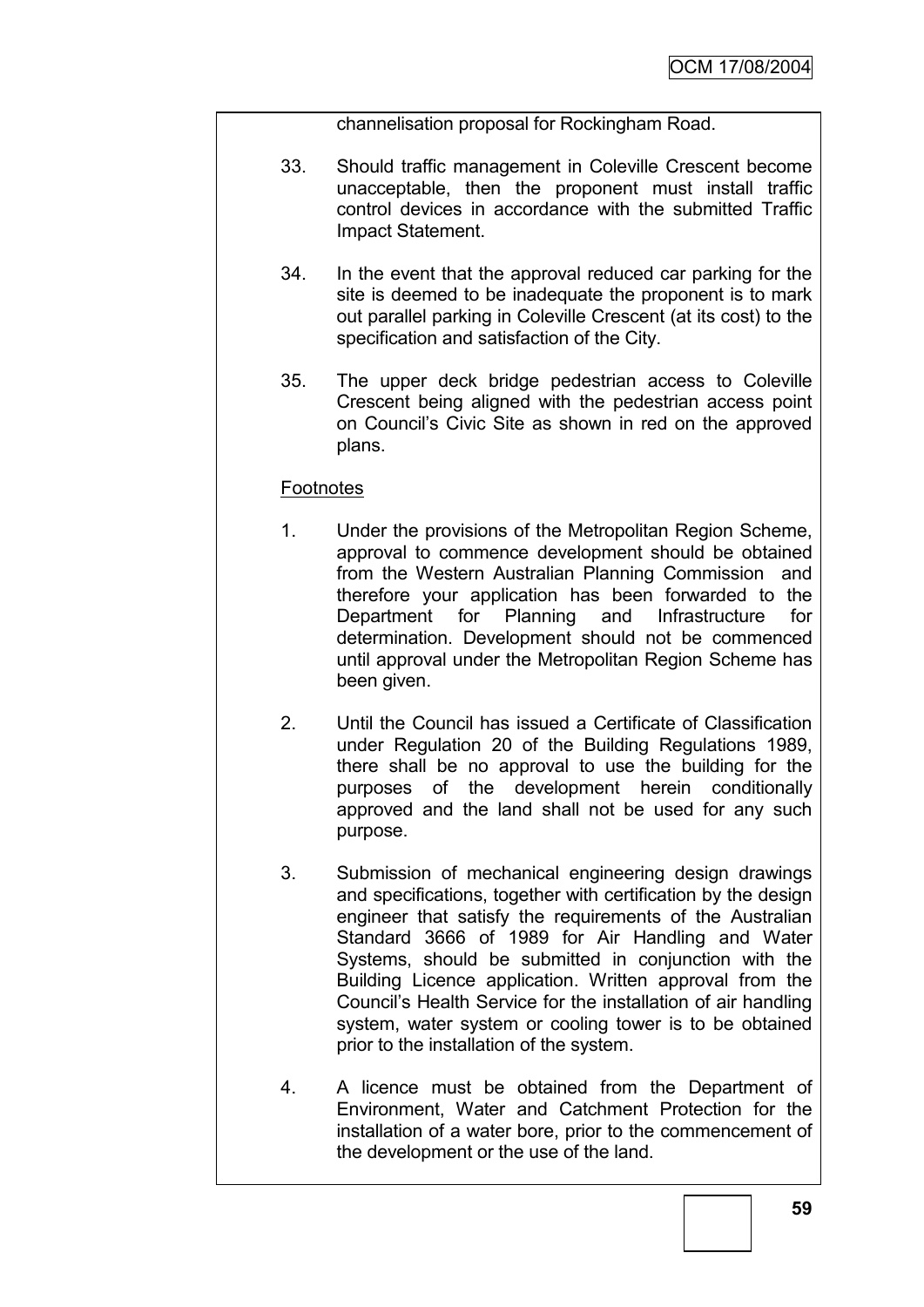- 5. The development is to comply with the requirements of the Building Code of Australia.
- 6. The centre extensions must be connected to the reticulated sewerage system of the Water Corporation before commencement of any use.
- 7. Premises is to comply with the Health Act 1911 (as amended) and subsidiary legislation where applicable.
- 8. Where it is intended that a tenancy will sell food, detailed plans and specifications off premises are to be submitted to the City"s Health Services for approval. The plans must comply with the Health (Food Hygiene) Regulations 1993 and Chapter 3 of the Australia New Zealand Food Standards Code. It is noted that individual tenancies are yet to be leased (therefore no plans for the internal fitout of these premises are available at this time), however Building Licence application plans for the tenancies must include information as per the above.
- 9. The number of toilet facilities within the centre upon completion of these works must comply with the minimum number as per table F2.3 of the Building Code of Australia.
- (2) instruct Council officers to prepare a separate report on car parking requirements for shopping centres as the basis for an amendment to the City of Cockburn Town Planing Scheme No. 3.

## **COUNCIL DECISION**

MOVED Clr S Limbert SECONDED Clr L Goncalves that Council:

- (1) receive the report;
- (2) defer consideration of the application until the Council has had the opportunity to consider detailed proposals by the applicant/owner for the treatment of the:-
	- 1. Existing facade of the Coles store fronting Rockingham Road, together with the possibility of erecting a screen wall to the loading dock associated with some main street shopping.
	- 2. Existing and proposed facades fronting Burgundy Crescent and March Streets.
- (3) advise the applicant/owner to arrange to meet with the Director Planning and Development to discuss the Council"s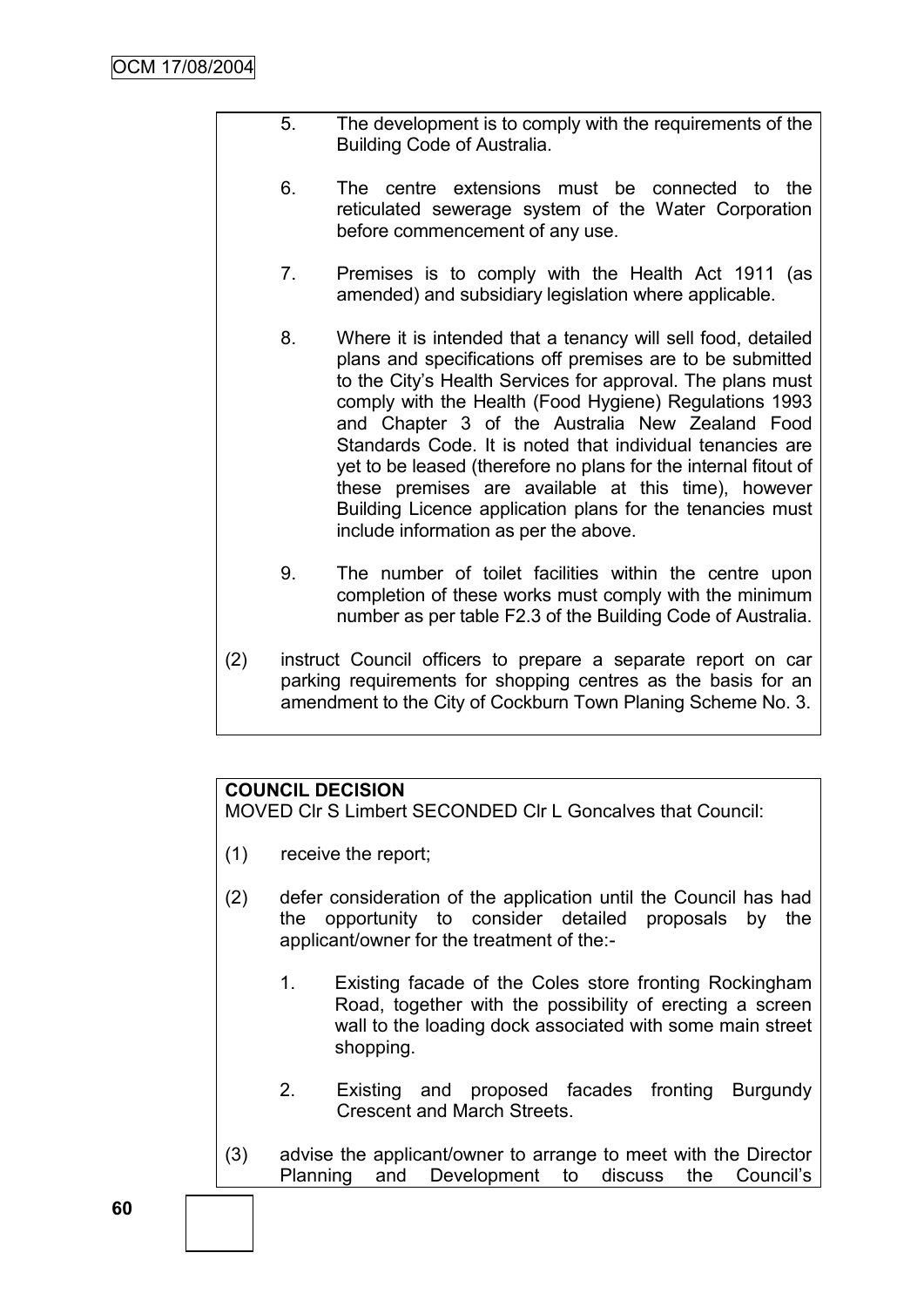requirements in order that proposals can be prepared to improve the visual amenity of the facades described in (2) above for the Council"s consideration prior to reconsidering the application; and

4) under Clause 10.9.2 of the Scheme, request the applicant to agree to an extension of time to determine the application to avoid a deemed refusal.

**CARRIED 10/0**

## **Explanation**

Because the Council intends to spend significant sums of money revitalising and rehabilitating Rockingham Road to improve the amenity and streetscape of the locality, it is important that the existing and proposed facades of the Phoenix Shopping Centre be treated in such a way that they do not detract from the visual appearance of the adjoining areas. The shopping centre owners should work with the City to address this matter. The application should be deferred until this has been achieved to the Council's satisfaction.

#### **Background**

| ZONING:           | MRS:                                            | Urban                   |
|-------------------|-------------------------------------------------|-------------------------|
|                   |                                                 | TPS3:   District Centre |
| <b>LAND USE:</b>  | <b>Cameron Chisholm &amp; Nicol</b>             |                         |
| APPLICANT:        | <b>Volley Investments Pty Ltd</b>               |                         |
| OWNER:            | Phoenix Shopping Centre and CentreLink Building |                         |
| LOT SIZE:         | 5.7484ha                                        |                         |
| <b>USE CLASS:</b> |                                                 | Shop 'P' Permitted.     |

Various minor extensions have been approved over the past few years to the Phoenix Shopping Centre, most recently being the additions of the new BigW Garden Centre approved on 20 February 2002 and the new roof to pedestrian ramp enclosure on 25 March 2002. A second car parking deck on Coleville Crescent car park was approved by Council on 18 February 2003, however it was never constructed.

The Phoenix Park Shopping Centre has two main car parking areas, one to the north with 925 bays and one to the south with 252 bays. This application proposes to increase the number of bays within the southern car park.

The southern car parking area in percentage terms is more utilised than the northern car parking area, given its proximity to Rockingham Road and easy access. The Shopping Centre car parks are currently accessed from Coleville Crescent, two access points along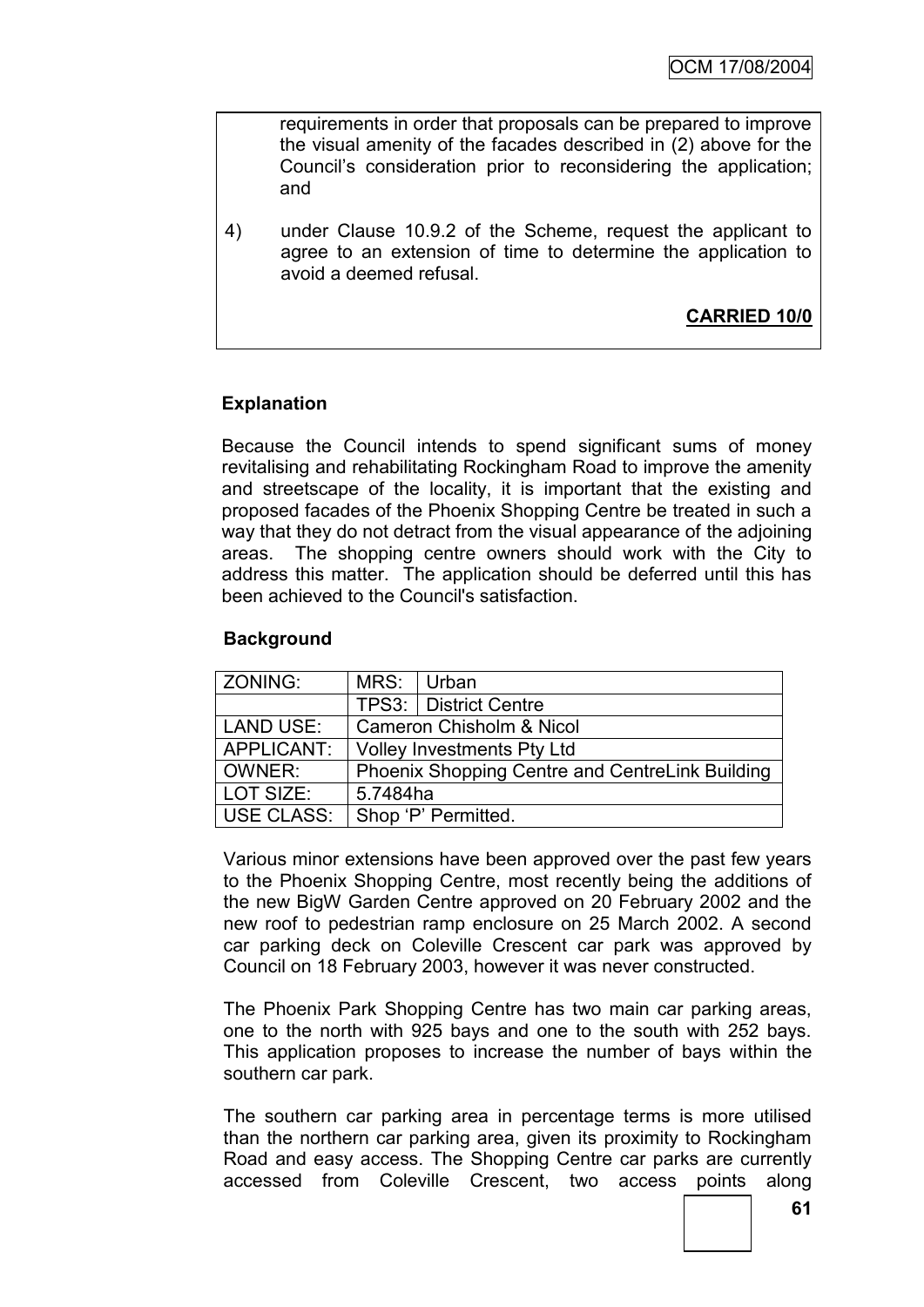Rockingham Road and through Burgundy Crescent off Lancaster Street. The two access points onto Rockingham Road are utilised in a different way, as the northern access between the Commonwealth Bank and McDonalds is not highly visible or convenient to the public along Rockingham Road. Therefore the preference is to utilise the other access point, the area the subject of this application.

The current car parking layout has been redesigned recently as a result of Council approving a Garden Centre extension to the Centre on 20 February 2002.

The current Carparking provision for the centre has a shortfall of 20 car parking bays. Town Planning Scheme No. 3 requires 1197 bays and 1177 are provided.

#### **Submission**

The applicant seeks approval to:-

- (1) extend the retail floor area of the centre by  $7775m^2$  on the northern part of the centre.
- (2) construct a car park deck on the southern car park abutting Coleville Crescent.
- (3) extend the car parking deck on the northern car park up to Lancaster Street and demolish the CentreLink building.

The applicant in a letter dated 29 April 2004, together with the application, explained the development stages as follows.

"*Stage 1: Regrading car park and construction of a car park deck at the south-west corner of Phoenix Shopping Centre bounded by Rockingham Road and Coleville Crescent. The deck will increase the carbay numbers from 250 to 392 (142 car bays) in the SouthWest Carpark. The car park minimum requirements of 6.25 car bays per 100m<sup>2</sup> (existing complies with this requirement) will be exceeded for Stage 1.*

*The car park deck will be accessed by a one way up ramp within the car park and by a two way ramp off Coleville Crescent. Pedestrian access is by lift, pedestrian ramp and stairs located at the perimeters of the deck. The car park deck is almost completely obscured by existing planting on Coleville Crescent and partially obscured by the existing freestanding tenancy located on Rockingham Road. It is proposed Stage 1 will be fully completed and operational prior to commencement of Stage 2/3.*

*Stage 2/3: Demolition of the existing freestanding building (Centrelink) and a substantial proportion of the Northern Deck bounded by Lancaster Street and Rockingham Road and construction of a new*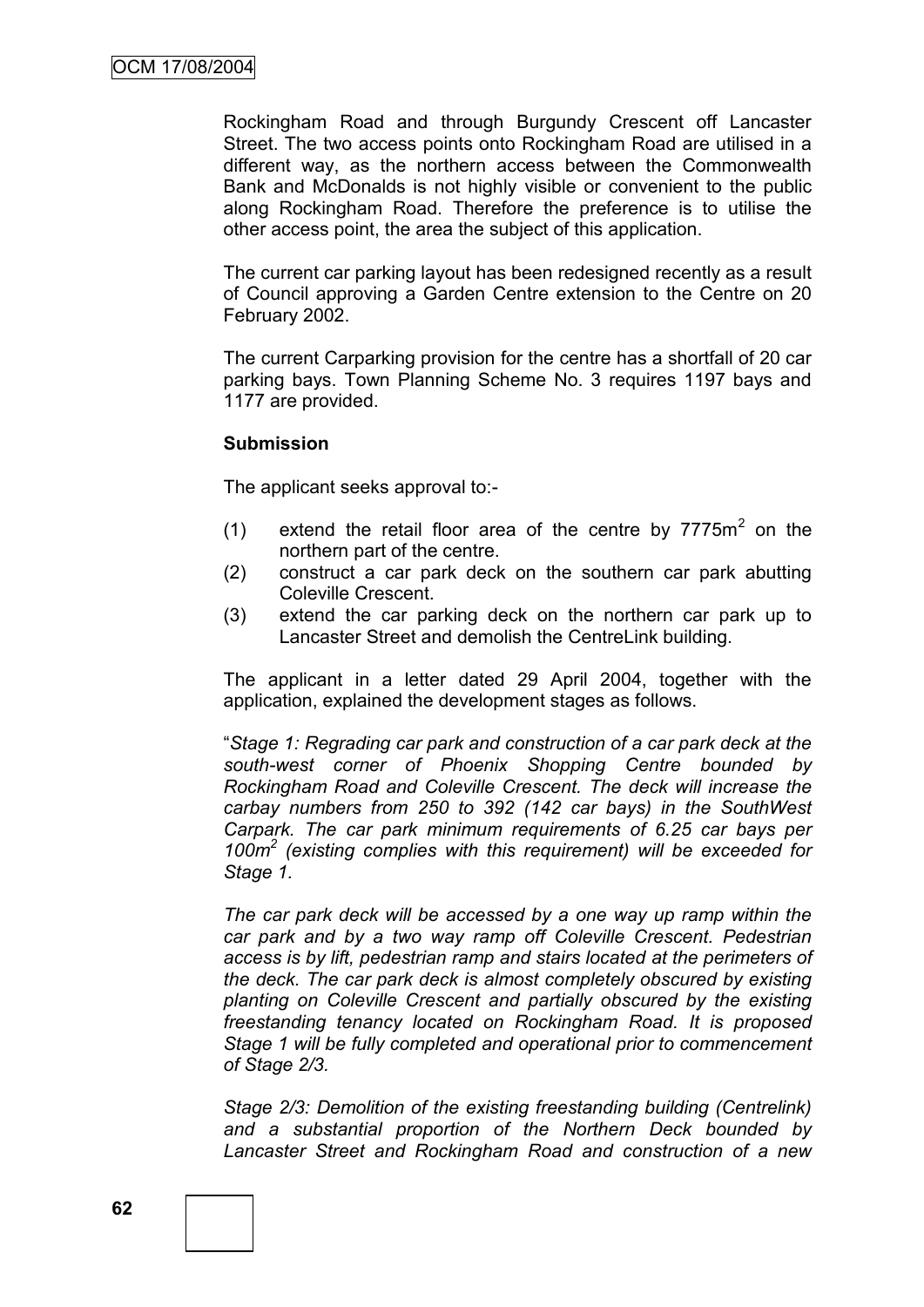*additional retail totalling 7775m<sup>2</sup> GLA and a new car park deck fronting onto Lancaster Street.*

*The total number of car bays provided for the total development (completion of Stage 2/3) is based on 5 car bays per 100m<sup>2</sup> . This ratio is the same as Regional Shopping Centres like Lakeside Joondalup Shopping Centre and Armadale Shopping Centre. Currently Stirling City Council is considering a 4 carbays per 100m<sup>2</sup> for Lakeside Joondalup Shopping Centre. We believe given the location, and the precedent of other similar Region Centres, 5 carbays per 100m<sup>2</sup> is realistic."*

## **Report**

The proposed additions and car parking deck are permitted uses in the District Centre Zone of Town Planning Scheme No. 3. Accordingly there is no statutory requirement for the proposal to be advertised for public comment.

The proposal is located within a Clause 32 area Notice of Delegation 28/11/1998 under the Metropolitan Region Scheme. As the proposal consists of additions to the Shopping Centre plan area the application was referred to the Western Australian Planning Commission on 14 May 2004. No decision at this time has been made by the WAPC. A separate decision is required by Council pursuant to Town Planning Scheme No. 3. Accordingly both the approval from the Commission and Council are required to undertake the proposed development.

The Phoenix Shopping Centre under the City of Cockburn Local Commercial Strategy adopted by Council at its Ordinary meeting on 19 November 2002, allowed for the proposed expansion of Phoenix Shopping Centre to  $28,000m^2$ . The current centre has  $18,700m^2$ , therefore with the addition of  $7775m^2$  as proposed, to 26447 $m^2$ , the floorspace expansion complies with the Commercial Strategy. The Commercial Strategy also prescribed that any such addition should include non-food floorspace only. Under no circumstances should an additional supermarket be developed at Phoenix Park, as this would undermine the potential viability of several neighbourhood/local centres.

It was also noted that steps should be taken to improve the appearance and functionality of the Phoenix Park complex. The impetus for redevelopment should also be utilised by the Council to secure a better looking centre from the perspective of the public domain. The Local Commercial Strategy is still to be endorsed by the WAPC.

The proposed additions will improve the functionality and range of goods that can be purchased at Phoenix Park, however, the applicant has sought Council's discretion to reduce the Scheme's car parking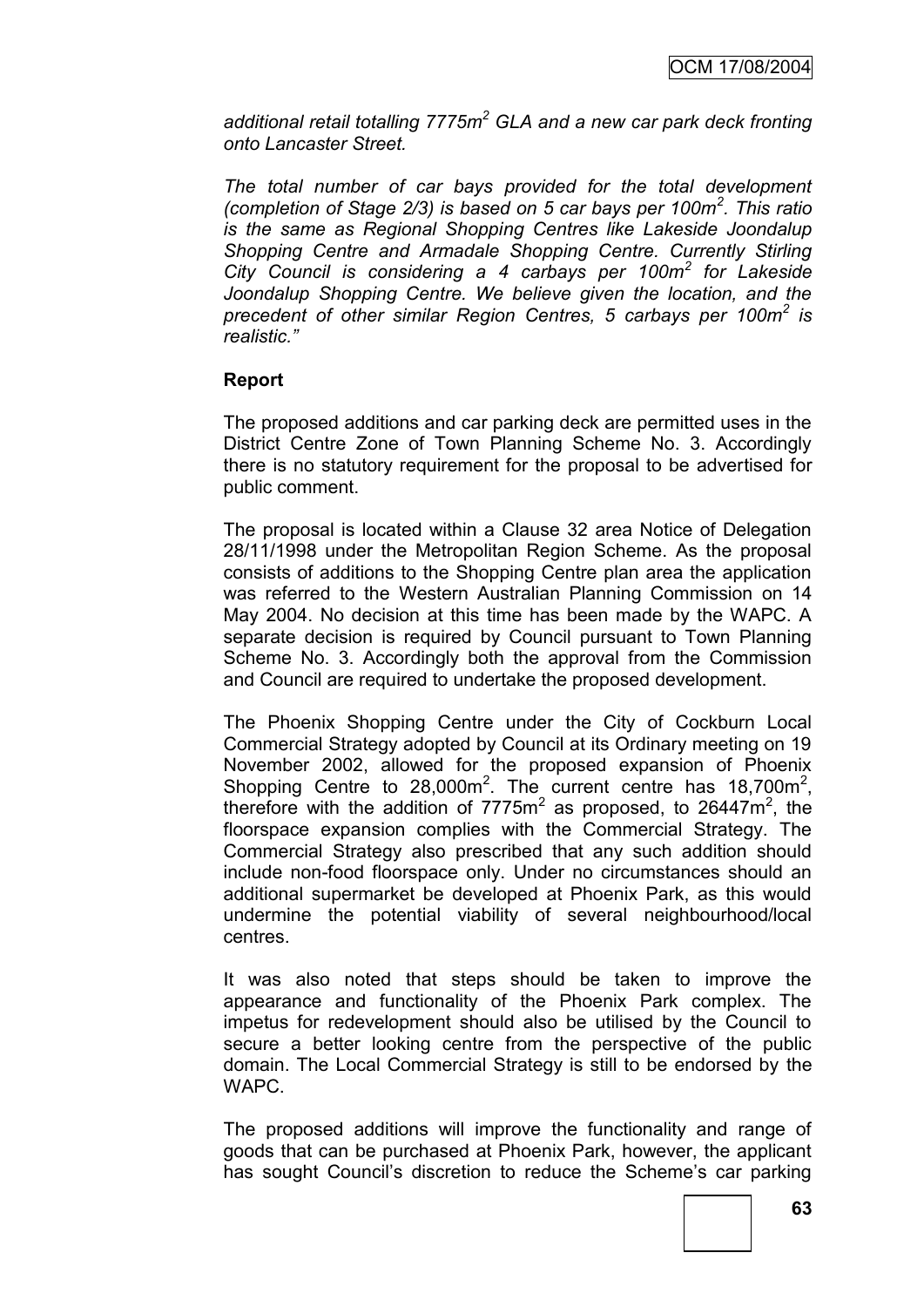requirements. It was on this basis that the scheme requirements for car parking for large shopping centres was examined.

#### Car Parking Assessment

A phone survey of surrounding Councils identified the City"s car parking requirement of 1:16 NLA or 6.25 bays per 100 $m<sup>2</sup>$  of floor area of TPS3 was excessive. Some Councils are reducing their car parking requirements for large shopping centres in order to promote more usage of public transport. (Refer attached Table of Local Government Shopping Centre Car Parking Requirements).

Phoenix Park is a large centre with a diversity of speciality shops with a range of peak periods and broad customer base with a large number of on site bays. Coupled with commercial and civic surrounding land uses (Council car park) it was considered appropriate to accept a car parking ratio of 5.5 bays for 100 $m^2$  of floor area provided (ie 1:18 NLA), which is more consistent with the average spread of shopping centre car parking requirements of the metropolitan centres surveyed.

| <b>Carparking Requirements</b>       |            |            |                    |                                                 |                                                 |
|--------------------------------------|------------|------------|--------------------|-------------------------------------------------|-------------------------------------------------|
| Development                          | Land Use   | Floor Area | Carparking<br>Rate | <b>Required</b><br>Number of<br><b>Carparks</b> | <b>Proposed</b><br>Number of<br><b>Carparks</b> |
| Existing                             | Retail     | 18672.2    | 1:16 NLA           | 1167                                            |                                                 |
|                                      | McDonalds  | 291.5      | $1:15$ NLA         | 19.4                                            |                                                 |
|                                      | ANZ        | 210        | 1:20 NLA           | 10.5                                            |                                                 |
|                                      |            |            | Total              | 1197                                            | 1173                                            |
| ITPS3 car<br>parking<br>requirements | Retail     | 26447.2    | 1:16 NLAI          | 1653                                            |                                                 |
|                                      | lMcDonalds | 291.5      | $1:15$ NLA         | 19.4                                            |                                                 |
|                                      | ANZ Bank   | 210        | 1:20 NLA           | 10.5                                            |                                                 |
|                                      |            |            | Total              | 1683                                            | 1458                                            |
| lRecommended<br>rate car parking     | Retail     | 26447.2    | 1:18 NLA           | 1454                                            |                                                 |
|                                      | lMcDonalds | 291.5      | 1:15 NLA           | 19.4                                            |                                                 |
|                                      | ANZ Bank   | 210        | 1:20 NLA           | 10.5                                            |                                                 |
|                                      |            |            | Totall             | 1484                                            | 1458                                            |

The following table details the car parking assessment:

With the requirement of 1 bay : 18 retail NLA bays the applicant is required to increase the proposed number of bays from 1365 to 1484 bays to comply with 1 bay : 5.5. retail NLA. In order to satisfy the recommended car parking rate above, the applicant has proposed an additional car park deck in a corner of Lancaster Street and March Street, developing a portion of the site into 3 car parking decks.

Support of the centre expansion on what is a centre that is squeezed onto a small site is conditional on the improvement of the functionality, convenience and view of the public domain (ie visual amenity). The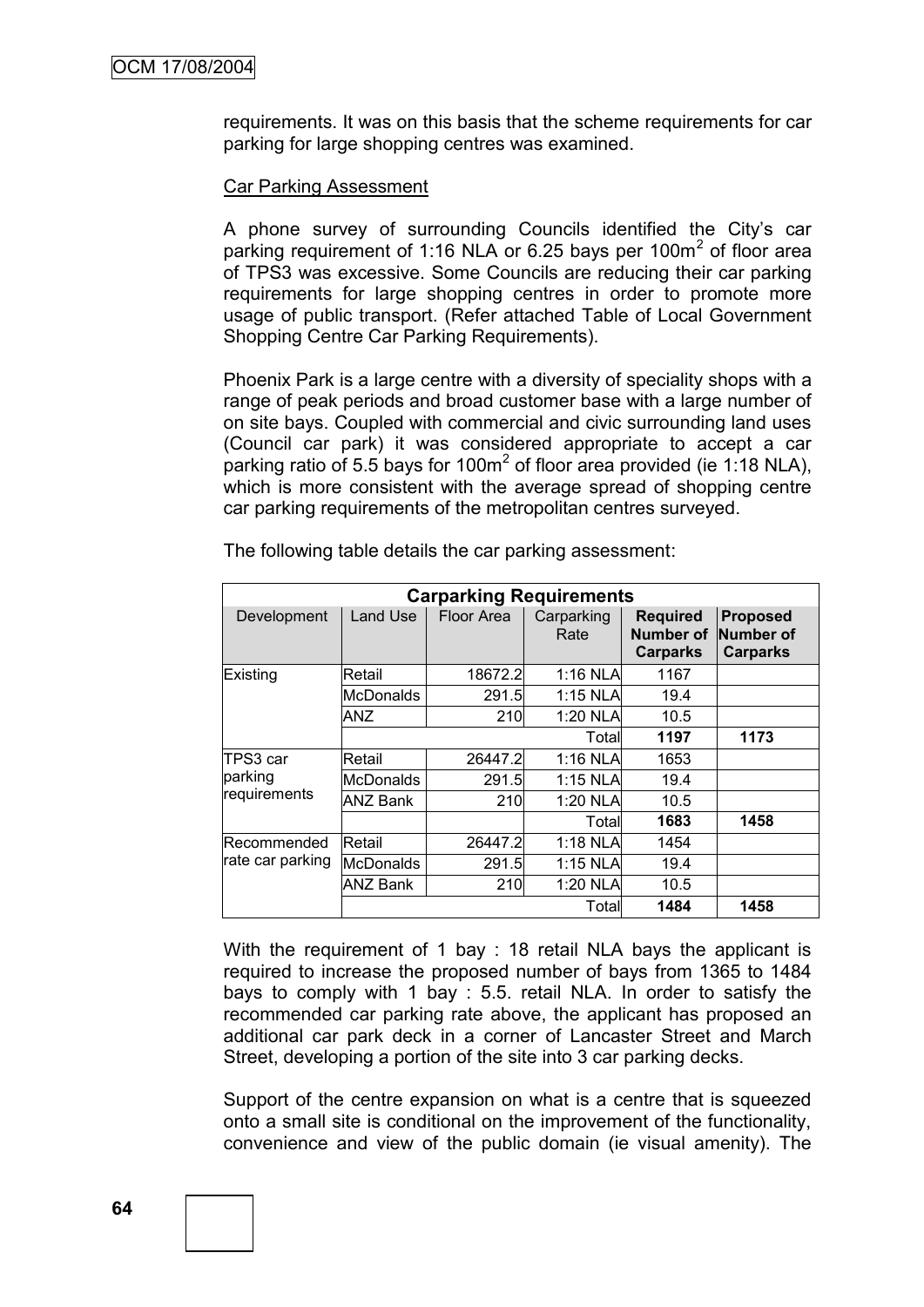aspects of the centre that will be upgraded can be included as conditions of approval as follows:

- a) Improve the visual appearance to Rockingham Road. The Coles "blank wall" and new car park façade should incorporate design features such as columns, murals, moulds/frames to reduce the wall bulk impact to Rockingham Road.
- b) With the removal of the bus stop the landscaped area will be increased and will incorporate new brick paving and same pieces of art/furniture to create a focal point of meeting when coming to the centre.
- c) To screen the visual appearance of the services on the top deck from the car parking area and to break the concrete car park appearance, sails and large pot plants will be provided on the decks. The sails are not required to cover the total car parking area given that 80% of the 1458 bays proposed are under cover, thus protecting patrons from the weather.
- d) The links between Phoenix Park and the Council Civic Site should be improved with the creation of brick paved pedestrian crossing, thus reducing the traffic speeds along Coleville Crescent.
- e) The area from the proposed deck abutting the adjoining properties will incorporate a 1.8 metre high screen wall and a landscaping strip (as shown on the plans) to ensure the amenity of the surrounding residential area on boundaries and Orleans Street is protected.
- f) The façade of the centre fronting Lancaster Street will also incorporate design features and opportunity for an alfresco café at the entrance.
- g) The landscaping strip along March Street will also be retained as a condition of approval to ensure the amenity of residents on March Street is protected.

Given the above benefits to be provided in terms of the expanded range of retail and improved aesthetics, and the proximity of extra carbays from Council area (not utilised during peak hours) the car parking assessment of 1 : 5.5 NLA can be supported subject to conditions.

If Council accepts a concession on the car parking requirements of Town Planning Scheme No. 3 for the expansion of Phoenix Park, it is recommended that a separate report be prepared to the next Ordinary meeting reviewing car parking requirements, to ensure car parking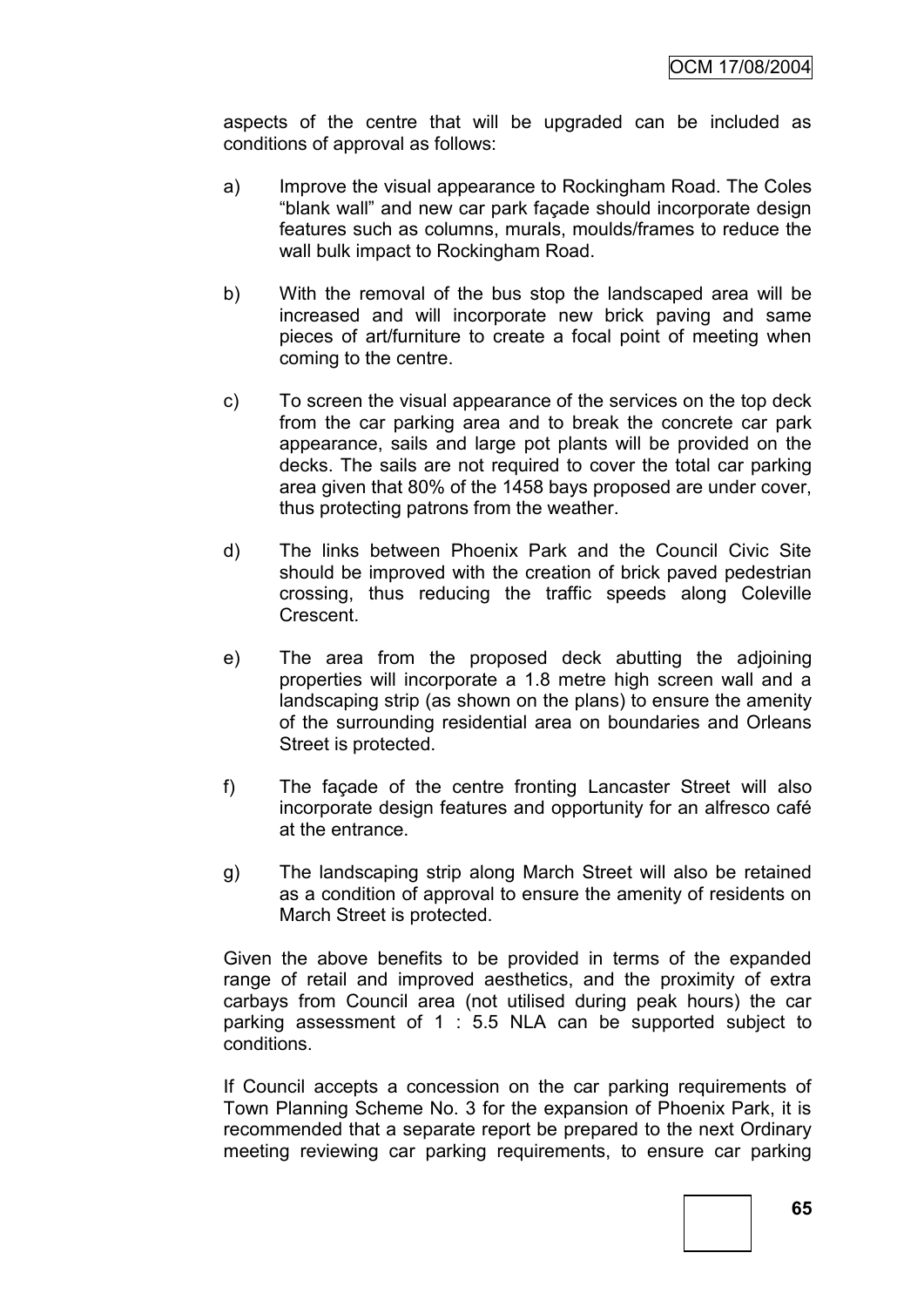requirements for Shopping Centres are in line with metropolitan practice.

The proposal generally complies with the standard requirements of the Scheme with the exception of shade trees for car parking which can be addressed as conditions of approval. This will ensure that the top of the decked car parking area provides shade to cars and visually softens the deck with greenery.

As a result of discussions with the City the applicant has modified the proposal to improve the visual presentation of the deck to Rockingham Road. However, further treatment details of the deck will be required to be provided at building licence stage.

As a result of likely increased traffic along Coleville Crescent and Rockingham Road, the applicant was requested by the City to provide a traffic impact study. The traffic study attached to the Agenda dated 28 January 2003 is a revision of the initial study which was reviewed by Council Planning and Engineering Services. Modifications to the plans were required to ensure compliance with Australian Road Standards AS2890 – Parking Facilities.

As part of the conclusion of the Traffic Impact Statement (23 January 2003) the consultant recommended traffic control measures along Coleville Crescent to reduce traffic speeds and control parking signs on the road parking during peak periods on Coleville Crescent. These could be imposed as conditions of approval. The Traffic Impact Statement did not make recommendations in respect to any other adioining roads.

The primary issue that requires further attention from the Traffic Study relates to the volume of traffic that will now use Coleville Crescent between the Shopping Centre and Spearwood Avenue.

The increase in traffic on Coleville Crescent south of the Centre will be noticeable but will be within the capacity of the road. Traffic control measures involving the construction of a Watts profile speed hump at the southern end of Coleville Crescent and just north of Goffe Street could be installed. The requirements for the parking should be finalised after the proposed alterations have been completed and the traffic pattern established.

The applicant"s consultant engineer has also recommended some design changes to Coleville Crescent such as control parking signs for peak period, and the construction of two speed humps at the southern end of Coleville Crescent and just north of Goffe Street to reduce traffic speeds. These requirements could be imposed as special conditions.

The proposal also complies with Council Policy APD36 Shopping Centres and Service Stations.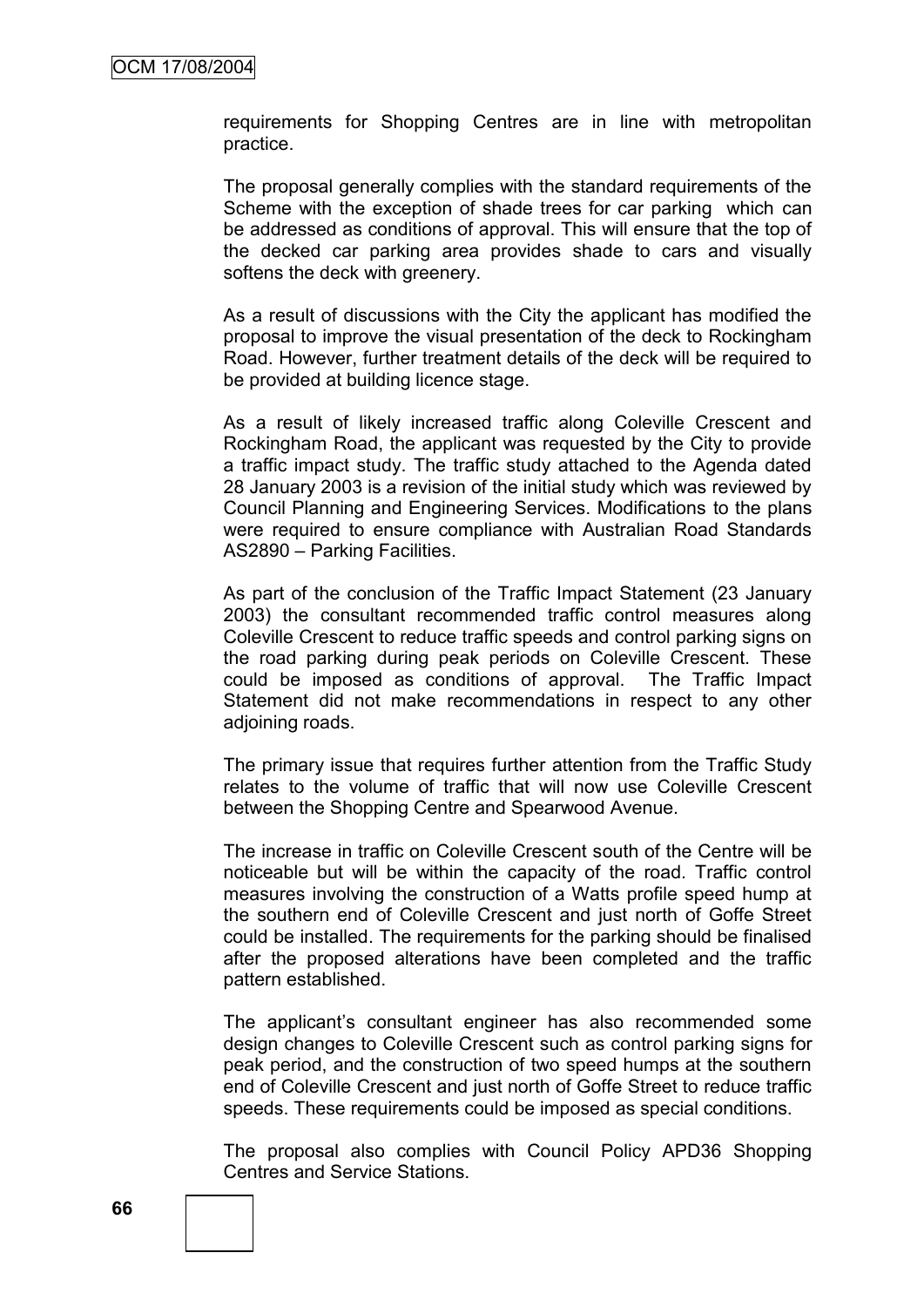Given the above it is recommended that the proposal be approved subject to conditions.

## **Strategic Plan/Policy Implications**

The Corporate Strategic Plan Key Result Areas which apply to this item are:-

- 2. Planning Your City
	- *"To ensure that the planning of the City is based on an approach which has the potential to achieve high levels of convenience for its citizens."*
	- *"To ensure that the development will enhance the levels of amenity currently enjoyed by the community."*

The planning policies which apply to this item are:-

| APD17 | <b>Standard Development Conditions and Footnotes</b> |
|-------|------------------------------------------------------|
| APD36 | <b>Shopping Centres and Service Stations</b>         |

#### **Budget/Financial Implications**

N/A

#### **Legal Implications**

Town Planning Scheme No. 3.

#### **Community Consultation**

Under Council"s Scheme there is no requirement to advertise this development proposal.

#### **Implications of Section 3.18(3) Local Government Act, 1995**

Nil.

#### **DECLARATION OF INTEREST**

Clr Reeve-Fowkes declared an interest in the following item. The nature of the interest being, that his property is in close proximity to the Fremantle-Rockingham Highway (Cockburn Road).

Clr Allen also declared an interest in the following item. The nature of the interest being, that his property is in close proximity to the proposed Port Coogee Marina.

Mayor Lee advised that written permission had been granted by the Department of Local Government, in accordance with authority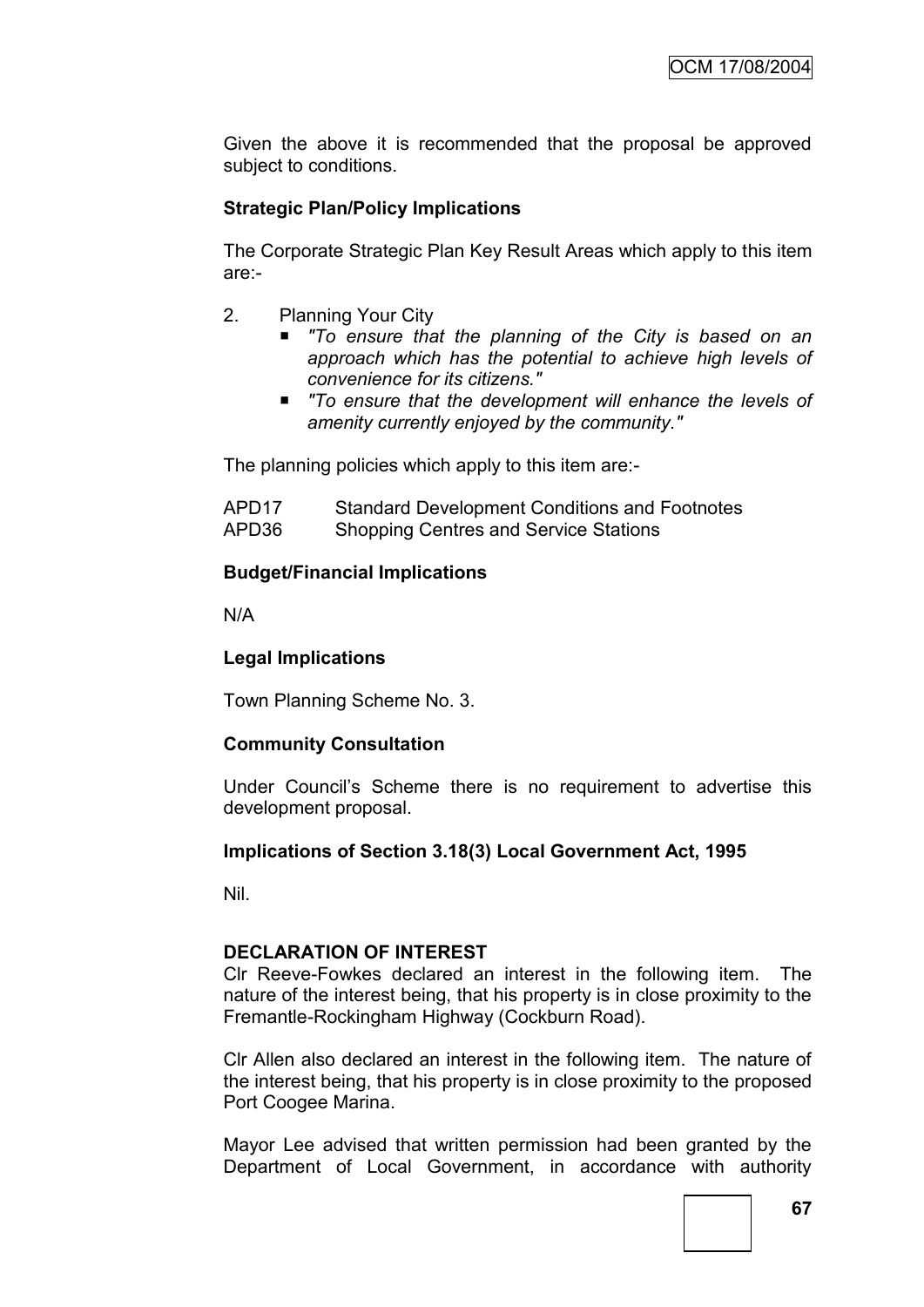delegated by the Minister, under s5.69(3) of the Local Government Act 1995, to allow Clr Reeve-Fowkes to fully participate in the discussion and decision-making process relating to the proposed Port Coogee Marina development.

Similar written permission was previously received from the Department of Local Government for Clr Allen to fully participate in the discussion and decision-making process relating to this matter.

## **14.12 (MINUTE NO 2532) (OCM 17/08/2004) - PORT COOGEE MARINA - RELATED ISSUES (3209006) (SMH) (ATTACH)**

# **RECOMMENDATION**

That Council:

- (1) receive the report;
- (2) adopt the following position in respect to the future of:-

## **1. Ocean Road, Spearwood**

Ocean Road be upgraded to urban standard, as a two lane undivided road and be extended to connect Hamilton Road to Rockingham Road, Spearwood.

The extension of Ocean Road be planned as part of the Structure Plan to be prepared for the land in the northern sector of the Packham Development Area which surrounds Watsons.

The western end of Ocean Road be designed and developed as a "gateway to the coast" as part of its redevelopment associated with the re-alignment of Cockburn Road (Fremantle to Rockingham Highway) to the east of the Port Coogee Marina development.

The Port Coogee Marina developer be required as a condition of subdivision to contribute towards the upgrade of Ocean Road between Hamilton Road and the Cockburn Road deviation.

#### **2. Spearwood Avenue, Spearwood**

Spearwood Avenue be extended west of Hamilton Road to the realigned Cockburn Road (Fremantle to Rockingham Highway) in accordance with the provisions of the Metropolitan Region Scheme, Scheme Map.

Subject to more detailed traffic analysis and environmental assessment, Spearwood Avenue be designed and developed as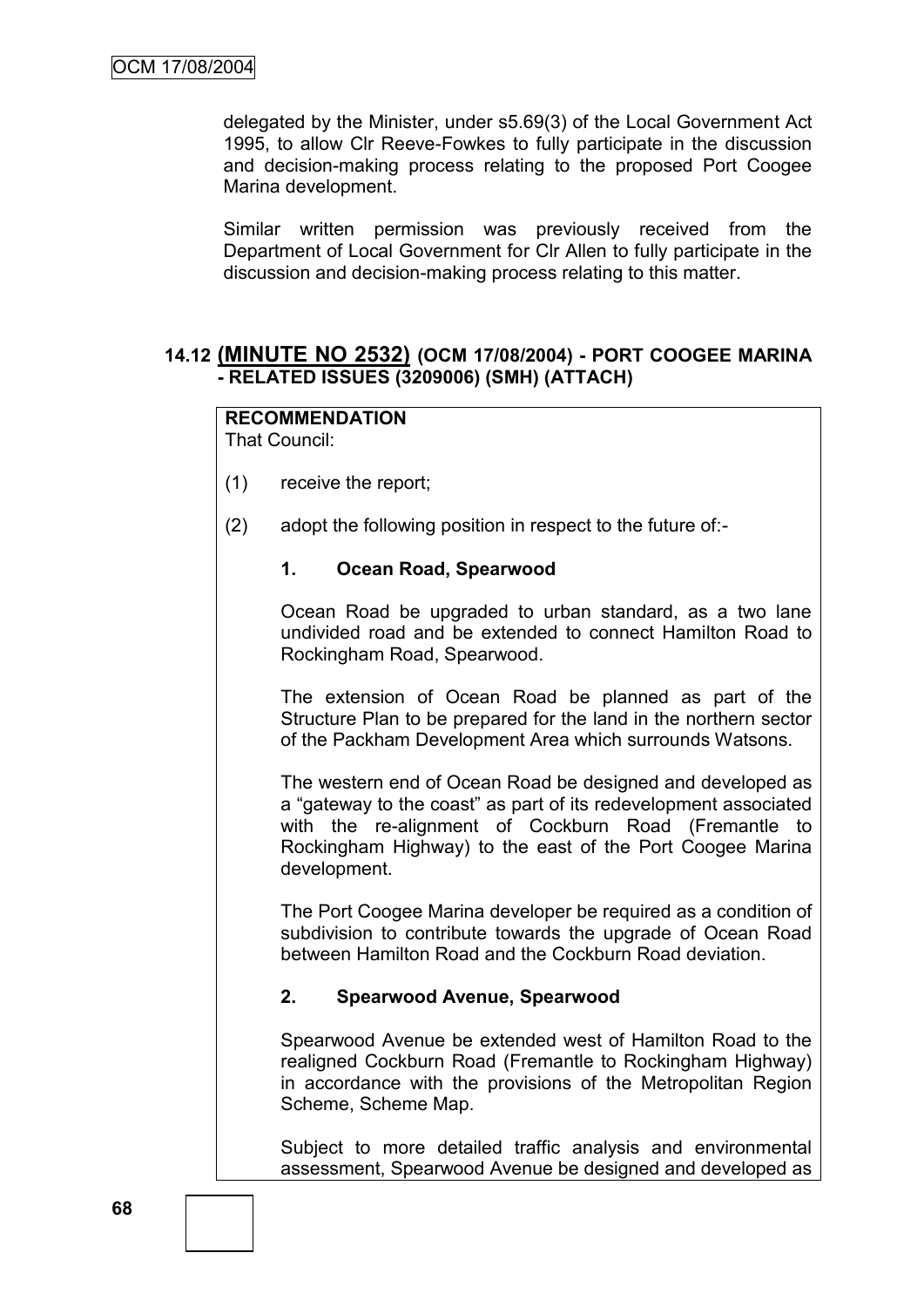a "gateway to the coast" and constructed as a divided four lane dual carriageway,.

The Port Coogee Marina developer be required as a condition of subdivision to contribute towards the construction of Spearwood Avenue between Hamilton Road and the Cockburn Road deviation.

# **3. McTaggart Cove and Robb Road, Hamilton Hill**

McTaggart Cove be retained as a two lane undivided road with the existing level crossing on the railway line being retained, or upgraded in accordance with any Structure Plan adopted for the replanning and redevelopment of North Coogee.

Robb Road being upgraded to urban standard as a two lane undivided road within its existing reserve to serve as the northern access road to the Port Coogee Marina development.

The upgrading of Robb Road is to include the protection of the road from sand drift and provide for the shared use path that extends along the coast.

The Port Coogee Marina developer be required as a condition of subdivision to contribute towards the upgrading of Robb Road and the shared use path south of McTaggart Cove and be required to undertake the necessary works to prevent sand drift into the road reserve.

# **4. Fremantle to Rockingham Highway**

The Fremantle to Rockingham Highway between Rockingham Road in the north and Rockingham Road in the south be retained in the Metropolitan Region Scheme as a Primary Distributor Road (Red Road).

The highway be ultimately constructed as a divided, dual carriageway (4 lane) with at grade intersections.

The highway follow the existing Cockburn Road alignment north of the Port Coogee Marina, then deviate east of the marina in accordance with the Metropolitan Region Scheme Amendment No. 1010/33, south to follow the proposed new alignment west of the existing Cockburn Road reserve, the western side of Lake Coogee in accordance with the Metropolitan Region Scheme and proposed Metropolitan Region Scheme Amendment 1071/33.

#### **5. Beeliar Drive, Munster**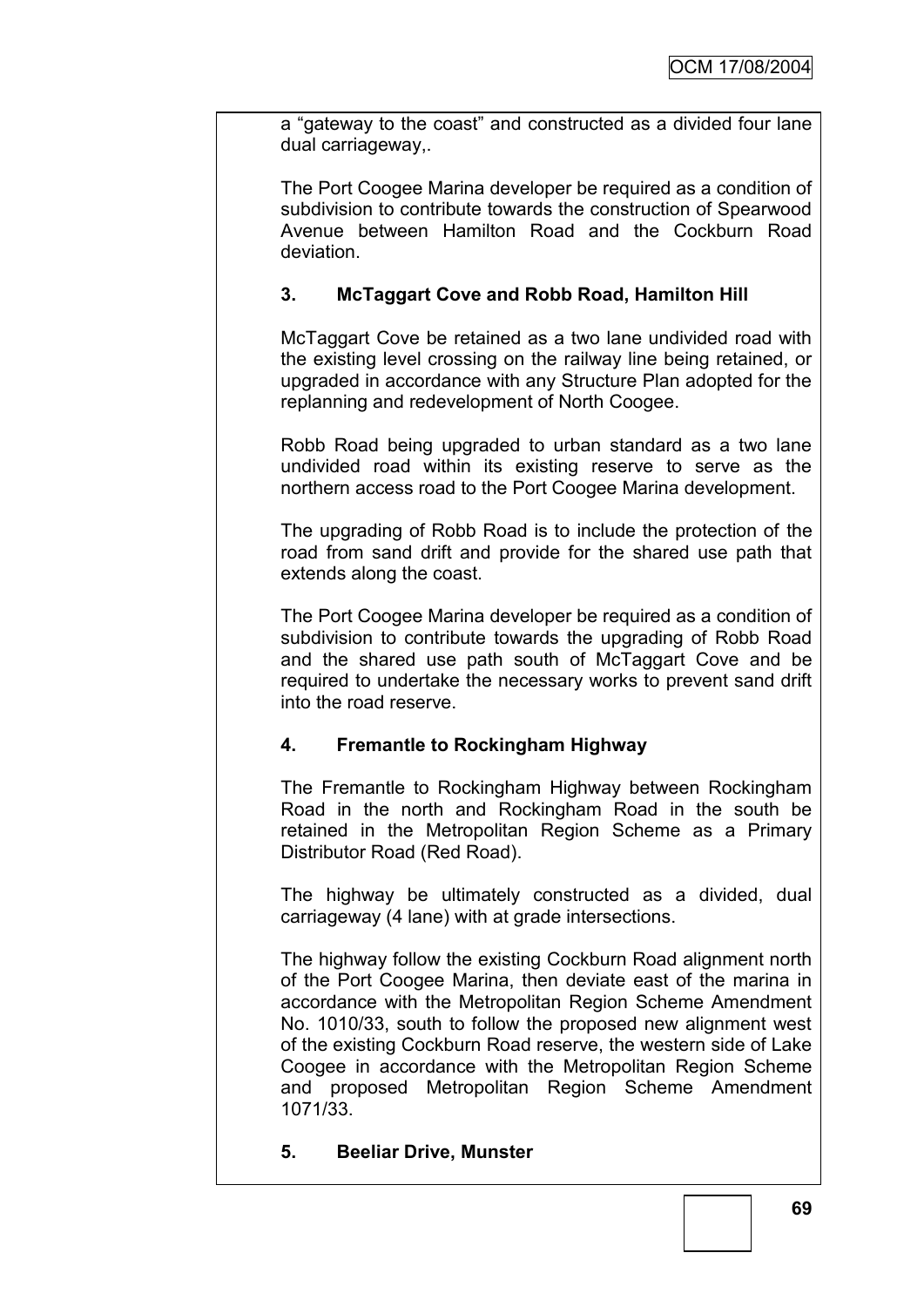Subject to the recommendation of the Environmental Protection Authority, Beeliar Drive be constructed in accordance with the provisions of the Metropolitan Region Scheme, Scheme Map, between Stock Road and Cockburn Road,

Beeliar Drive be constructed as a divided dual carriageway (4 lanes) unless a traffic analysis determines otherwise.

#### **6. Beeliar Regional Park, Spearwood**

Beeliar Regional Park remains in the control and management of the Department for Conservation and Land Management.

#### **7. South Fremantle Power Station, Spearwood**

The future of the South Fremantle Power Station be determined as part of the proposed "Vision for Cockburn Coast".

#### **8. Fremantle to Midland Railway Line**

Support the use of the existing Fremantle to Midland railway line as a freight service in accordance with the State Government's 6 point Freight Network Plan, but in addition also utilise the line for a passenger rail service to serve Fremantle, Perth and Midland, as a metro rail loop to complement the Perth to Mandurah railway service.

The Fremantle, Perth and Midland rail loop to include stations at the intersection with the Perth to Mandurah line as a rail to rail interchange, Yangebup, Spearwood, Port Coogee and the South Beach Urban Village, within the City of Cockburn.

The station provided as part of the Port Coogee Marina Structure Plan be reconfirmed.

(3) advise the Department for Planning and Infrastructure and the developer of the Port Coogee Marina of the Council's decision accordingly

#### **COUNCIL DECISION**

MOVED Clr M Reeve-Fowkes SECONDED Clr A Tilbury that Council:

- (1) receive the report;
- (2) adopt the following position in respect to the future of:-

# **1. Ocean Road, Spearwood**

Ocean Road be upgraded to urban standard, as a two lane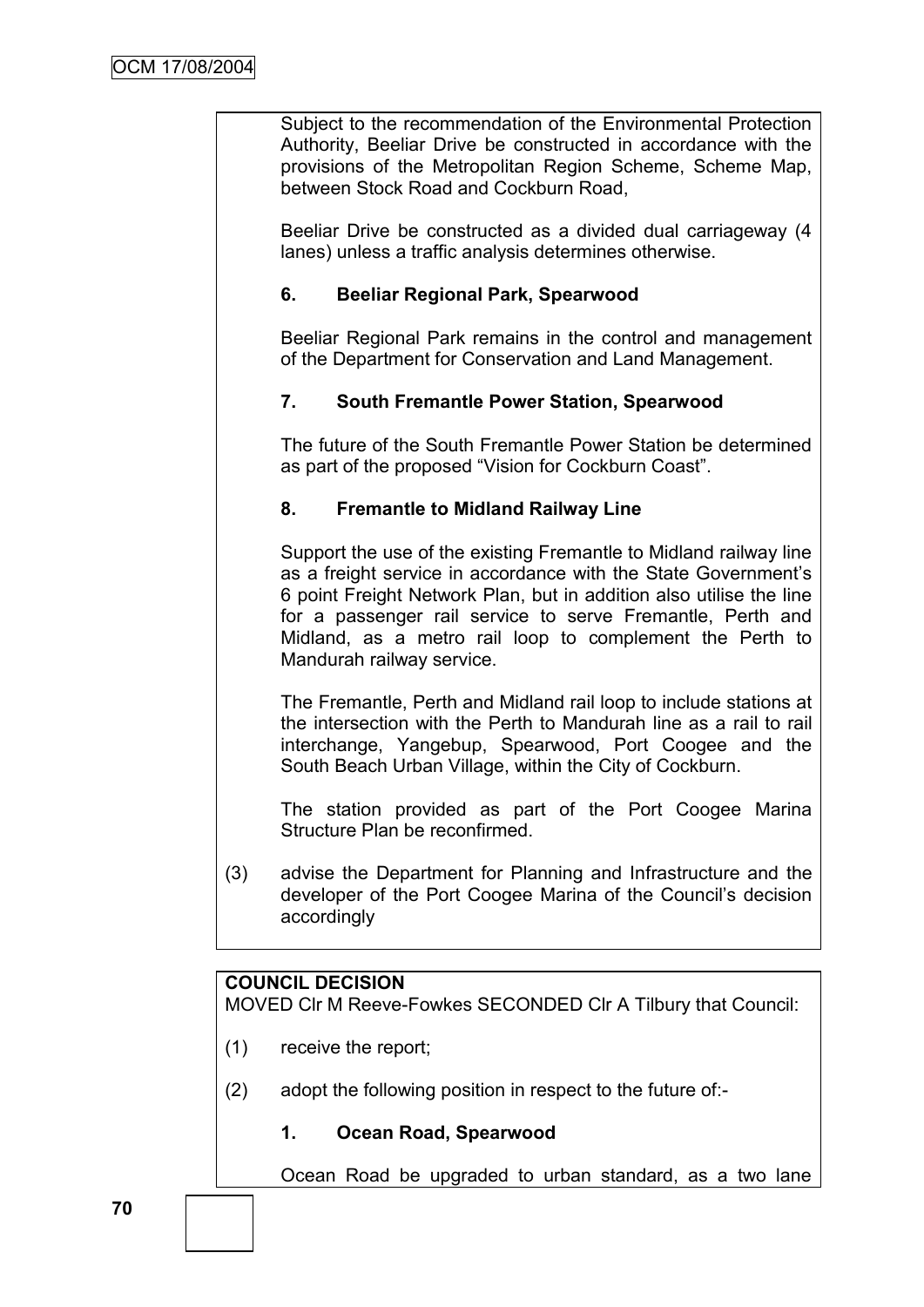undivided road and be extended to connect Hamilton Road to Rockingham Road, Spearwood.

The extension of Ocean Road be planned as part of the Structure Plan to be prepared for the land in the northern sector of the Packham Development Area which surrounds Watsons.

The western end of Ocean Road be designed and developed as a "gateway to the coast" as part of its redevelopment associated with the re-alignment of Cockburn Road (Fremantle to Rockingham Highway) to the east of the Port Coogee Marina development.

The Port Coogee Marina developer be required as a condition of subdivision to contribute towards the upgrade of Ocean Road between Hamilton Road and the Cockburn Road deviation.

# **2. Spearwood Avenue, Spearwood**

Spearwood Avenue be extended west of Hamilton Road to the realigned Cockburn Road (Fremantle to Rockingham Highway) in accordance with the provisions of the Metropolitan Region Scheme, Scheme Map.

Subject to more detailed traffic analysis and environmental assessment, Spearwood Avenue be designed and developed as a "gateway to the coast" and constructed as a divided four lane dual carriageway,.

The Port Coogee Marina developer be required as a condition of subdivision to contribute towards the construction of Spearwood Avenue between Hamilton Road and the Cockburn Road deviation.

# **3. McTaggart Cove and Robb Road, Hamilton Hill**

McTaggart Cove be retained as a two lane undivided road with the existing level crossing on the railway line being retained, or upgraded in accordance with any Structure Plan adopted for the replanning and redevelopment of North Coogee.

Robb Road being upgraded to urban standard as a two lane undivided road within its existing reserve to serve as the northern access road to the Port Coogee Marina development.

The upgrading of Robb Road is to include the protection of the road from sand drift and provide for the shared use path that extends along the coast.

The Port Coogee Marina developer be required as a condition of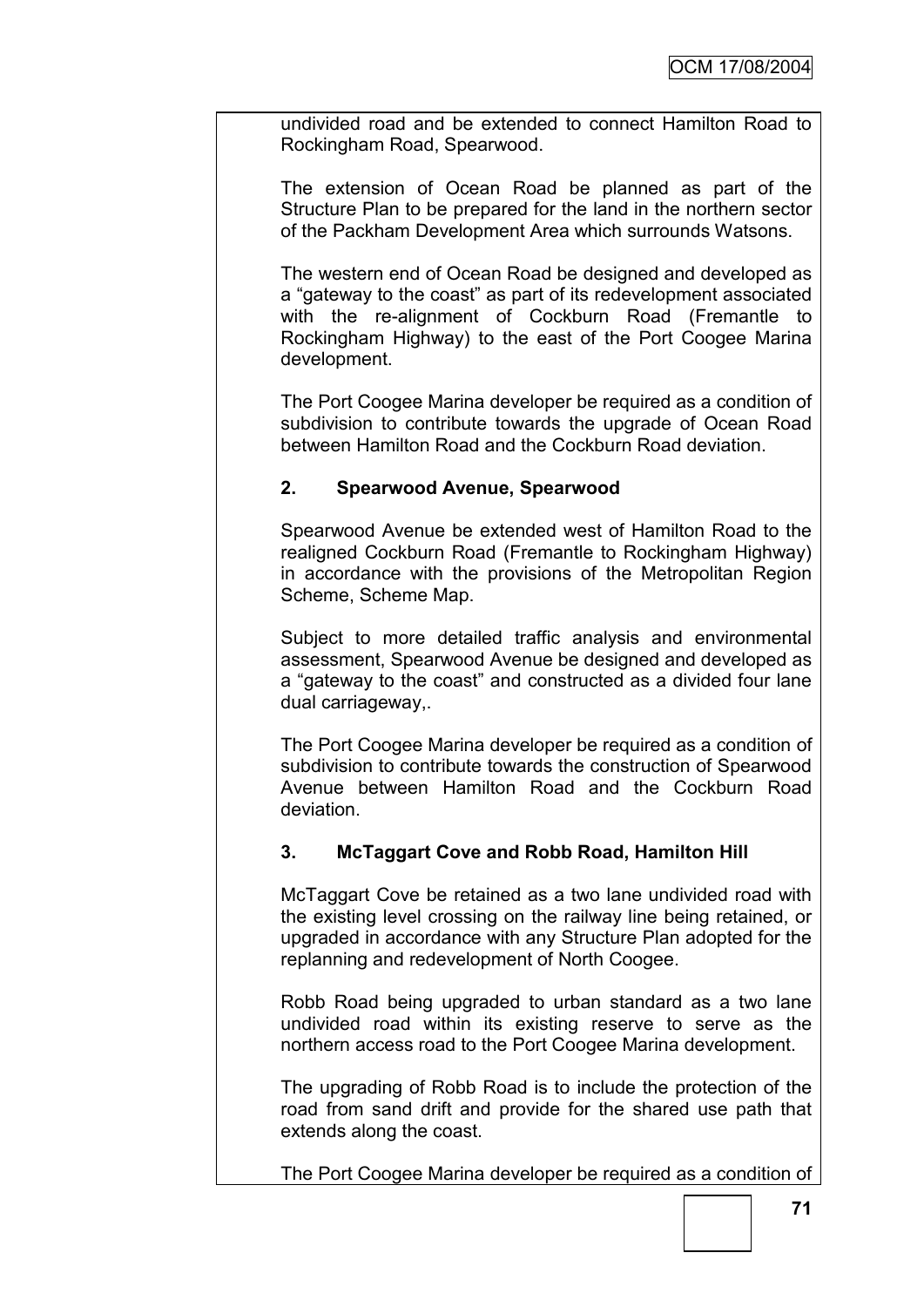subdivision to contribute towards the upgrading of Robb Road and the shared use path south of McTaggart Cove and be required to undertake the necessary works to prevent sand drift into the road reserve.

# **4. Beeliar Drive, Munster**

Subject to the recommendation of the Environmental Protection Authority, Beeliar Drive be constructed in accordance with the provisions of the Metropolitan Region Scheme, Scheme Map, between Stock Road and Cockburn Road,

Beeliar Drive be constructed as a divided dual carriageway (4 lanes) unless a traffic analysis determines otherwise.

# **5. Beeliar Regional Park, Spearwood**

Beeliar Regional Park remains in the control and management of the Department for Conservation and Land Management.

#### **6. South Fremantle Power Station, Spearwood**

The future of the South Fremantle Power Station be determined as part of the proposed "Vision for Cockburn Coast".

# **7. Fremantle to Midland Railway Line**

Support the use of the existing Fremantle to Midland railway line as a freight service in accordance with the State Government"s 6 point Freight Network Plan, but in addition also utilise the line for a passenger rail service to serve Fremantle, Perth and Midland, as a metro rail loop to complement the Perth to Mandurah railway service.

The Fremantle, Perth and Midland rail loop to include stations at the intersection with the Perth to Mandurah line as a rail to rail interchange, Yangebup, Spearwood, Port Coogee and the South Beach Urban Village, within the City of Cockburn.

The station provided as part of the Port Coogee Marina Structure Plan be reconfirmed.

(3) advise the Department for Planning and Infrastructure and the developer of the Port Coogee Marina of the Council"s decision accordingly.

**CARRIED 10/0**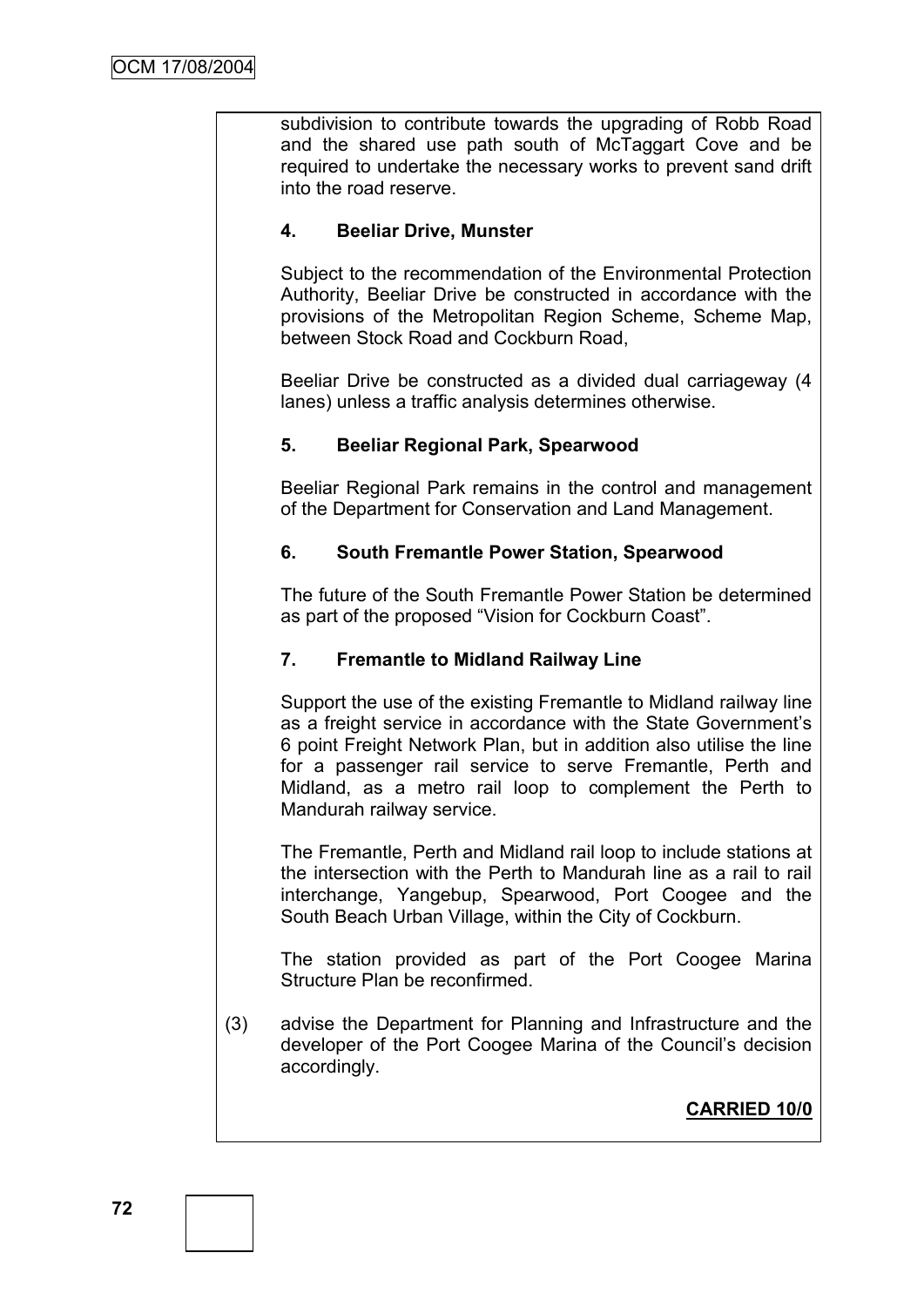## **Explanation**

Council should not take a position on the proposed Fremantle to Rockingham Highway until the matter is the subject of a review by the WAPC and advice is obtained from the Department of Environment and the Heritage Council, on how potential environmental impacts on Lake Coogee and heritage impacts of the road can be minimised and the outcome of the Coogee Beach Structure Plan is known.

#### **Background**

Council at its meeting held on 16 March 2004, adopted the Port Coogee Marina Local Structure Plan, and Town Planning Scheme No. 3 Amendment (No. 3) with modifications. At the meeting the Council also resolved to require reports be prepared on the following matters implicated by the decision to support the development of the marina, namely:-

- Ocean Road, Spearwood
- Spearwood Avenue, Spearwood
- McTaggart Cove and Robb Road, Hamilton Hill
- Fremantle to Rockingham Highway (Cockburn Road)
- Beeliar Drive, Munster
- Beeliar Regional Park, Spearwood
- South Fremantle Power Station, Spearwood
- Fremantle to Midland Railway line.

Council at its meeting held on 20 July 2004 resolved to defer consideration of the item to give the Director Planning and Development the opportunity to present the report to the Elected Members at a Concept Forum.

On Tuesday 27 July 2004, a Concept Forum was convened and the report presented to the Elected Members.

In the meantime the Minister for Planning and Infrastructure released a "Vision for Cockburn Coast" which identifies residential and mixed uses for the land between the South Beach Village and Port Coogee, together with a new east-west road across the ridge from Janson Road and the extension of Spearwood Avenue to connect to the Cockburn Road deviation. The vision also included a transit route and stops which followed the Cockburn Road deviation from Fremantle and terminated at the Port Coogee Marina Village.

Nothing contained in the "Vision for Cockburn Coast" conflicts with the purpose or recommendations contained in the "Port Coogee Marina Related Issues" report.

The "Vision for Cockburn Coast" will be the subject of another report at the appropriate time.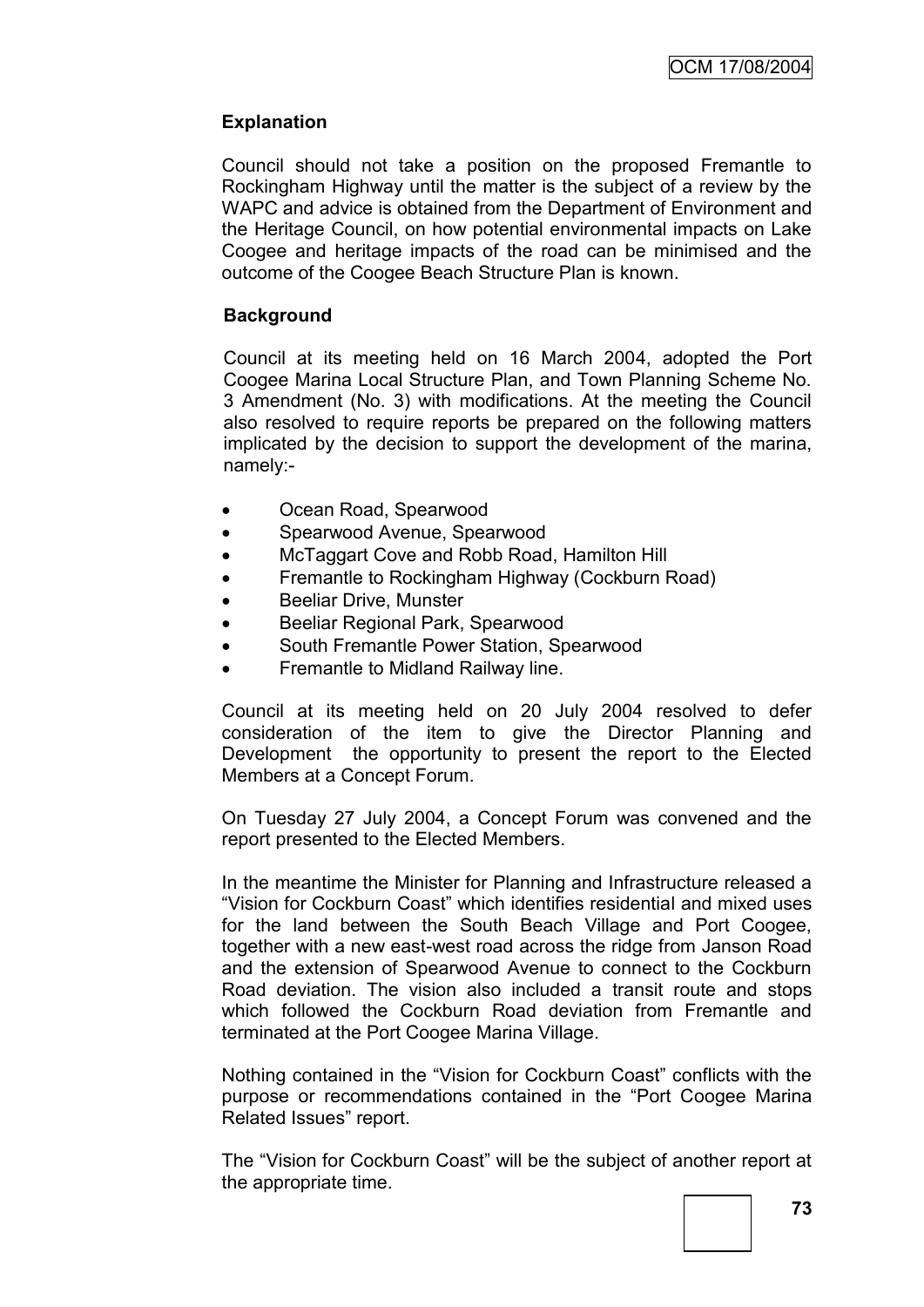#### **Submission**

N/A

#### **Report**

Each of the above matters will be briefly discussed in order to understand the relationship of the issue to the Port Coogee Marina proposal and the basis to the recommendation.

It is pointed out that a discussion paper was prepared by the Director Planning and Development and this was discussed with the executive officers of the City and from this consensus outcomes were derived which form the basis of the recommendations to Council.

#### **1. Ocean Road, Spearwood**

Ocean Road is the only road which currently provides direct access to the Port Coogee Marina from the east.

Ocean Road is located within a 20 metre reserve and is a two lane undivided carriageway.

Ocean Road connects Cockburn Road to Hamilton Road and is just over 1 kilometre long, and east of Cross Road, has 21 dwellings directly fronting onto it.

Ocean Road crosses over a high ridge which provides spectacular views across the coast to Cockburn Sound. When Cockburn Road is realigned, in accordance with the proposed Port Coogee Local Structure Plan, the junction of Ocean Road with Cockburn Road will be substantially modified to provide for a channelised 'T' intersection at Cockburn Road and Ocean Road.

Ocean Road will be an important road to serve the future marina and because of this should be retained, particularly given the fact that the extension of Spearwood Avenue, west of Hamilton Road, could be many years away.

It is concluded that Ocean Road be:-

- upgraded to urban standard, as a two lane undivided road and be extended to connect Hamilton Road to Rockingham Road, Spearwood.
- planned as part of the Structure Plan to be prepared for the land in the northern sector of the Packham Development Area which surrounds Watsons.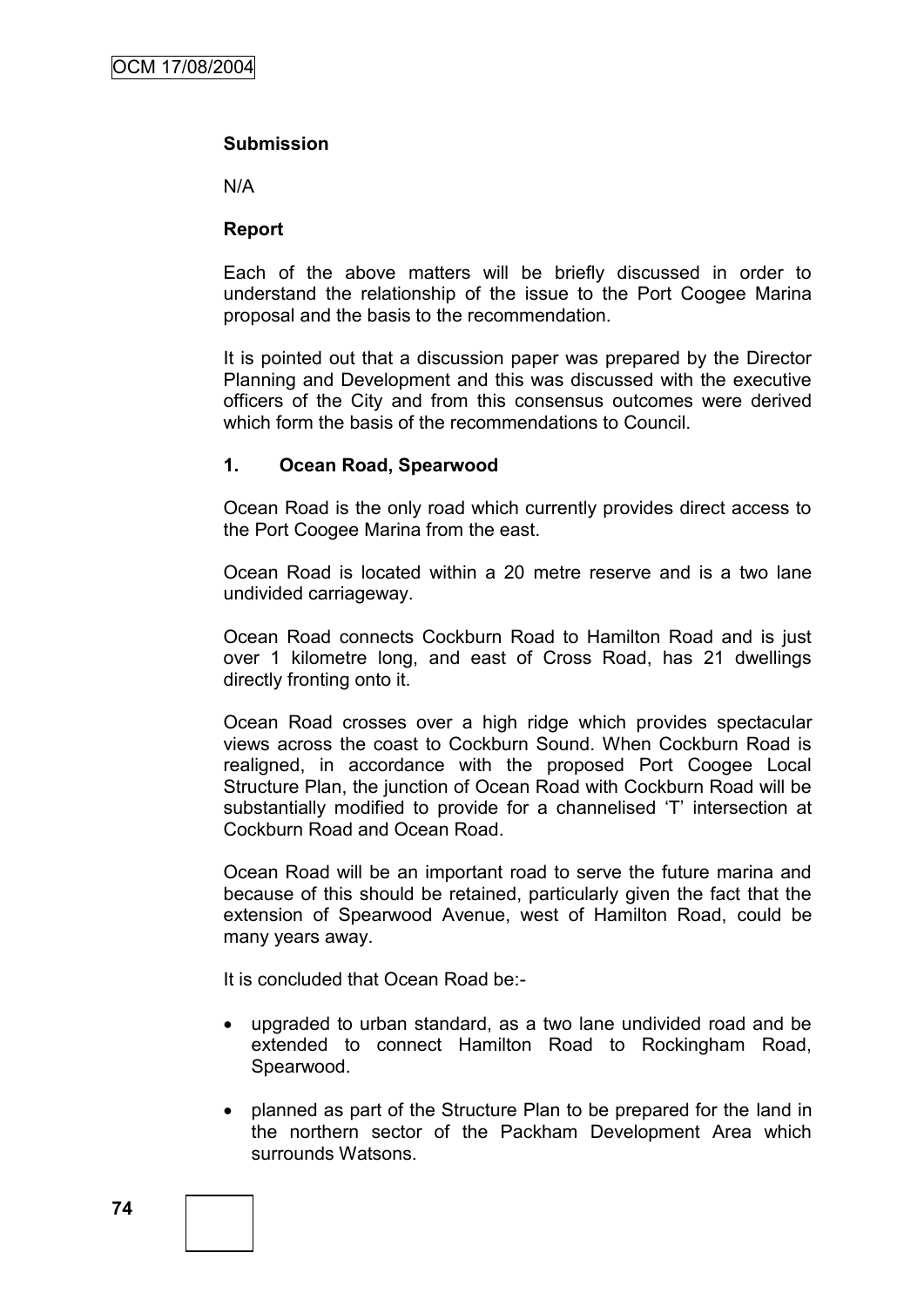designed and developed as a "gateway to the coast" as part of its redevelopment associated with the re-alignment of Cockburn Road (Fremantle to Rockingham Highway) to the east of the Port Coogee Marina development.

The Port Coogee Marina developer be required as a condition of subdivision to contribute towards the upgrade of Ocean Road between Hamilton Road and the Cockburn Road deviation.

#### **2. Spearwood Avenue, Spearwood**

Spearwood Avenue is shown on both the MRS and the local scheme as an Other Regional Road ("Blue Road") between Beeliar Drive and Cockburn Road, serving the suburbs of Spearwood, Bibra Lake (Industrial), Yangebup and Beeliar.

Currently Spearwood Avenue has been constructed as a major road between Hamilton Road and Miguel Road, and the new rail bridge has been built to connect Barrington Street to Beeliar Drive. This is an important district road, that is planned to connect to the coast adjacent to the Port Coogee Marina.

Although shown as an Other Regional Road in the MRS, the road traverses the Beeliar Parks and Recreation Reserve west of Hamilton Road to connect into the realigned Cockburn Road Primary Regional Road ("Red Road") which follows the coastal ridge. This is referred to as the Fremantle to Rockingham Highway.

The future of the Fremantle to Rockingham Highway is uncertain because of the State Government's decision to delete the Fremantle Eastern Bypass from the MRS. Given this, it is unlikely that the Fremantle to Rockingham Highway will eventuate in its current location or to highway standard. It is proposed as part of the Port Coogee Marina, that Cockburn Road be diverted around the eastern side of the Port Coogee Marina up to the ridgeline.

Cockburn Road is therefore likely to be developed as a four lane divided road with at grade intersections and provide a north-south coastal route between Fremantle, Henderson, Wattleup and other destinations to the south of the district.

None of the Port Coogee Marina plans show Spearwood Avenue connecting into Cockburn Road.

It is concluded that Spearwood Avenue be:-

• extended west of Hamilton Road to the realigned Cockburn Road (Fremantle to Rockingham Highway) in accordance with the provisions of the Metropolitan Region Scheme, Scheme Map.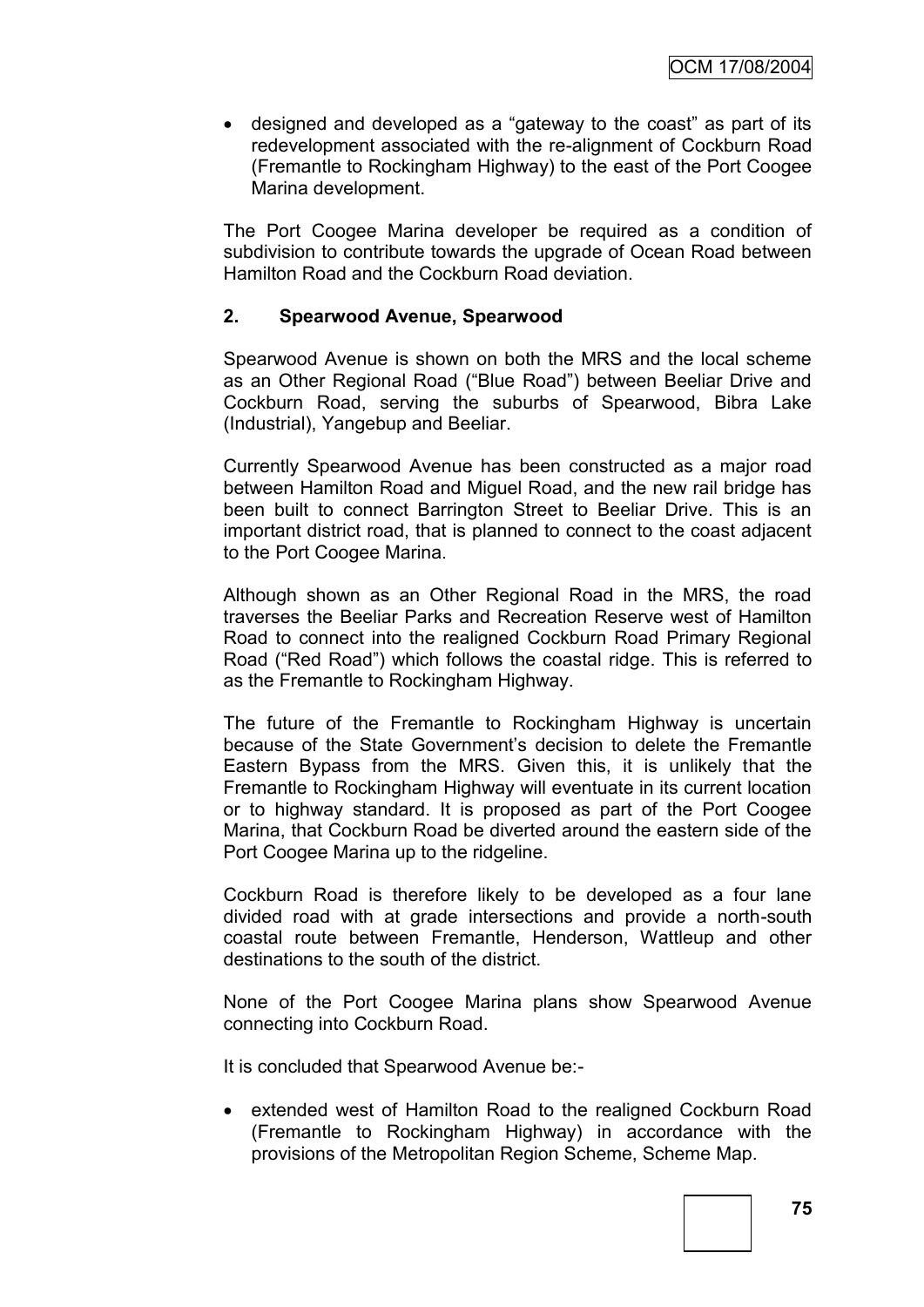designed and developed as a "gateway to the coast" and constructed as a divided four lane dual carriageway, subject to more detailed traffic analysis and environmental assessment, Spearwood Avenue.

The Port Coogee Marina developer be required as a condition of subdivision to contribute towards the construction of Spearwood Avenue between Hamilton Road and the Cockburn Road deviation.

#### **3. McTaggart Cove and Robb Road, Hamilton Hill**

McTaggart Cove is a short road which provides access from the existing Cockburn Road to Robb Road and the beachside car parking and grassed picnic area north of the South Fremantle Power Station.

McTaggart Cove also provides access to the entrance to the Power Station.

Robb Road is about 1.7 kms long and extends from Rollinson Road in the north and Cockburn Road in the south. It is a low traffic road which runs parallel to Cockburn Road and provides access to C Y O"Connor Beach.

North of McTaggart Cove, Robb Road is well defined, is relatively new and forms part of the beachfront redevelopment undertaken as part of the development of the Robb Jetty Industrial Estate by Landcorp.

South of McTaggart Cove, Robb Road is not well defined, as it is subject to sand drift and is in a substandard condition. The road is separated from the coast by the South Fremantle Power Station and is marginally separated from Cockburn Road by the Fremantle to Rockingham railway line.

The plan for the Port Coogee Marina shows the central subdivisional road for the project linking into Robb Road, as the northern exit and entry point to the development.

Except for two entry points into the project area from the east and south off Cockburn Road, the northern connection to Robb Road is the only other road link into the development. The Robb Road connection is important for access and circulation.

However, given the existing condition of Robb Road, its relationship to the Power Station and the potential problem with sand drift over the road on its useability, its suitability as an access road into Port Coogee without substantial upgrading is questionable.

It is concluded that McTaggart Cove be:-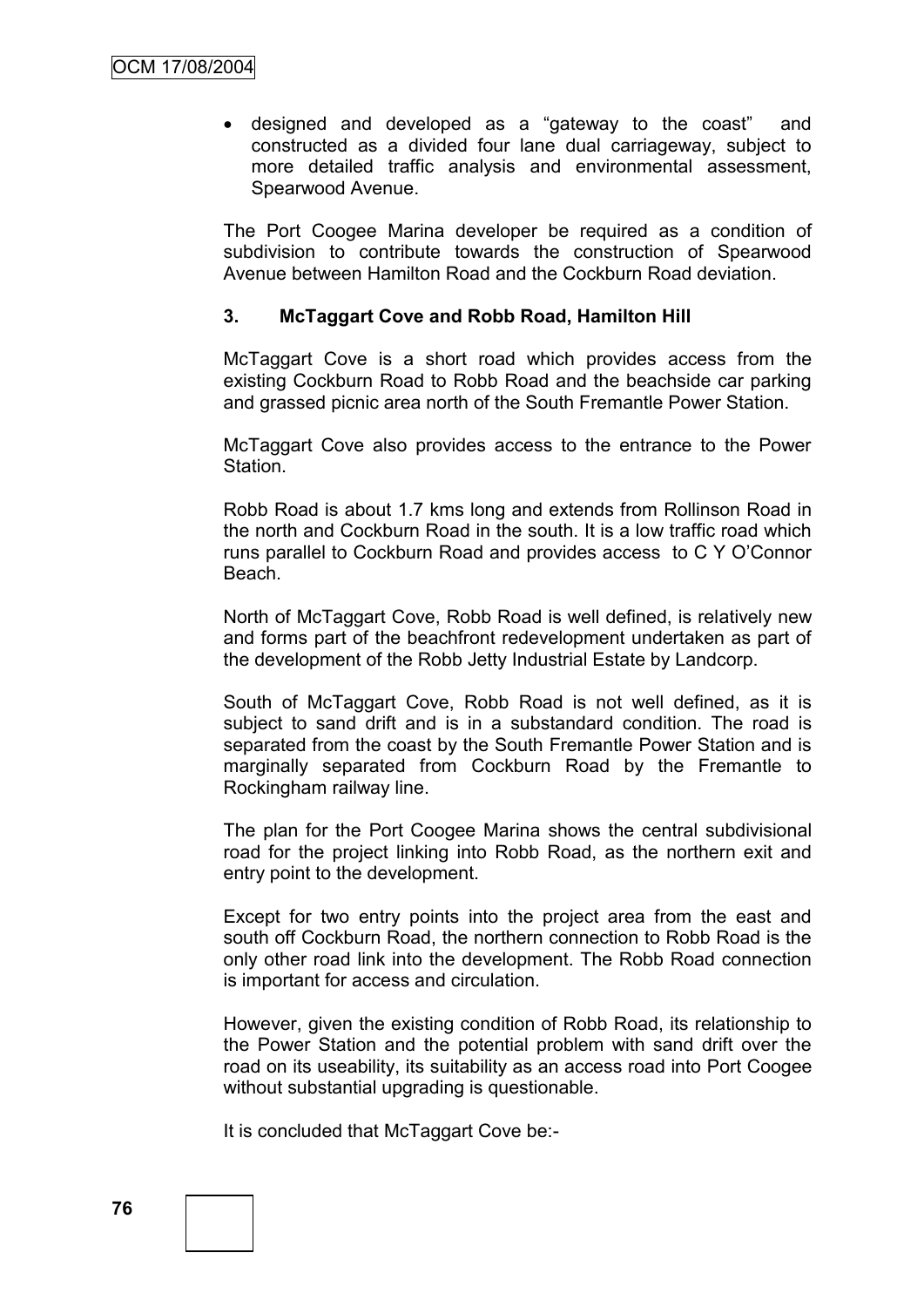retained as a two lane undivided road with the existing level crossing on the railway line being retained, or upgraded in accordance with any Structure Plan adopted for the replanning and redevelopment of North Coogee.

Robb Road be:-

- upgraded to urban standard as a two lane undivided road within its existing reserve to serve as the northern access road into the Port Coogee Marina development.
- protected from potential sand drift and provide for the coastal shared use path.

The Port Coogee Marina developer be required as a condition of subdivision to contribute towards the upgrading of Robb Road and the shared use path south of McTaggart Cove and be required to undertake the necessary works to prevent potential sand drift into the road reserve.

#### **4. Fremantle to Rockingham Highway (Cockburn Road)**

The Fremantle to Rockingham Highway has formed part of the MRS for many years as a Primary Regional Road ("Red Road").

The purpose of the highway is to provide a fast traffic route between Rockingham and Kwinana in the south to Fremantle, the Port and the northern suburbs. However, since the recent decision by the State Government to delete the Fremantle Eastern Bypass from the MRS, the future of the Fremantle to Rockingham Highway is in doubt.

Moreover, the route of the existing Fremantle to Rockingham Highway reservation which follows the ridgeline, is torturous and would be very costly to construct. Given this, together with the deletion of the Fremantle Eastern Bypass it is highly unlikely that the highway will proceed on its current alignment or be built to highway standard.

In addition, the highway would finish at Rockingham Road in the north, near the Newmarket Hotel and follow the coast south, around the Port Coogee Marina and then along the western side of Lake Coogee to Stock Road.

This connection continues to make Cockburn Road (as an alternative to the Fremantle to Rockingham Highway) a very important regional road as it leads directly into Russell Road which connects to the Kwinana Freeway, via the Hope Valley Wattleup Redevelopment Area.

Therefore the role of Cockburn Road will remain an important district road.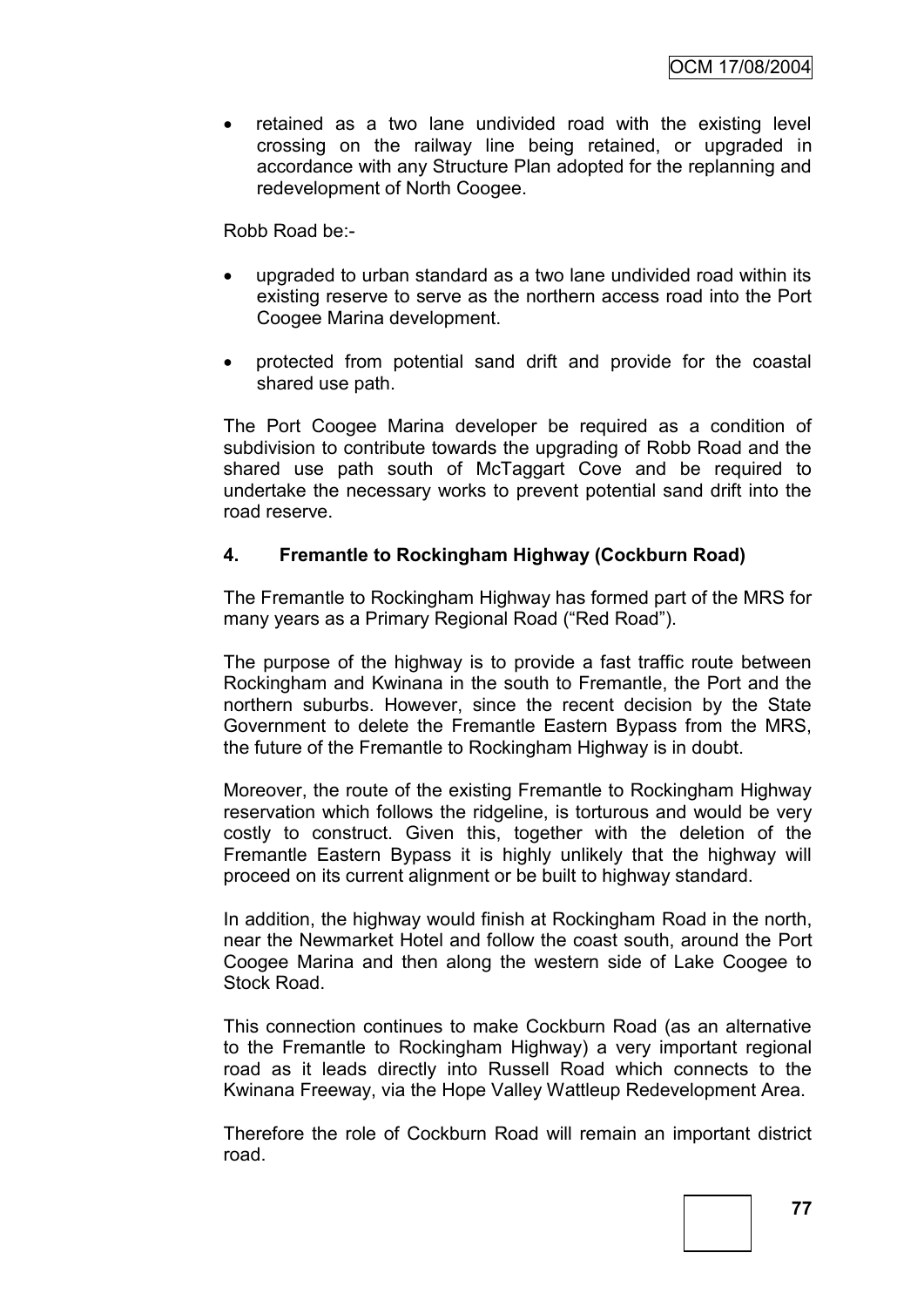It is concluded that the Fremantle to Rockingham Highway between Rockingham Road in the north and Rockingham Road in the south be:-

- retained in the Metropolitan Region Scheme as a Primary Distributor Road (Red Road).
- ultimately constructed as a divided, dual carriageway (4 lane) with at grade intersections.
- constructed to follow the existing Cockburn Road alignment north of the Port Coogee Marina, then deviate east of the marina in accordance with the Metropolitan Region Scheme Amendment No. 1010/33 (Port Coogee Amendment), south to follow the proposed new alignment west of the existing Cockburn Road reserve, the western side of Lake Coogee in accordance with the Metropolitan Region Scheme and proposed Metropolitan Region Scheme Amendment 1071/33. (Deletion of the Fremantle to Rockingham Highway south of Russell Road, from the Beeliar Regional Park).

#### **5. Beeliar Drive, Munster**

Beeliar Drive is probably the most important east-west road in the district. It connects the Armadale Regional Centre and the south-east urban corridor generally, to the Thomsons Lake Regional Centre and the coast.

Beeliar Drive is an "Other Regional Road (Blue Road) under the MRS.

Should Roe 8 not be constructed west of the Kwinana Freeway, the only regional east-west roads serving the district are:-

- South Street (City of Melville)
- Beeliar Drive
- Russell Road
- Rowley Road (Town of Kwinana) (Yet to be built to serve the Outer Harbour)

Beeliar Drive has been constructed between the Kwinana Freeway and Yangebup Road (near Watson Road). It is likely that the road will be eventually constructed to Stock Road. However, west of Stock to Cockburn Road the proposed Beeliar Drive reserve follows Yangebup Road to Mayor Road where it continues directly to the coast across the northern end of Lake Coogee. The crossing of Lake Coogee could have significant environmental implications.

Beeliar Drive is the only regional road which can bring traffic from the east (Kwinana Freeway/ Armadale Road) directly to the coast and the Port Coogee Marina. It is a very important road.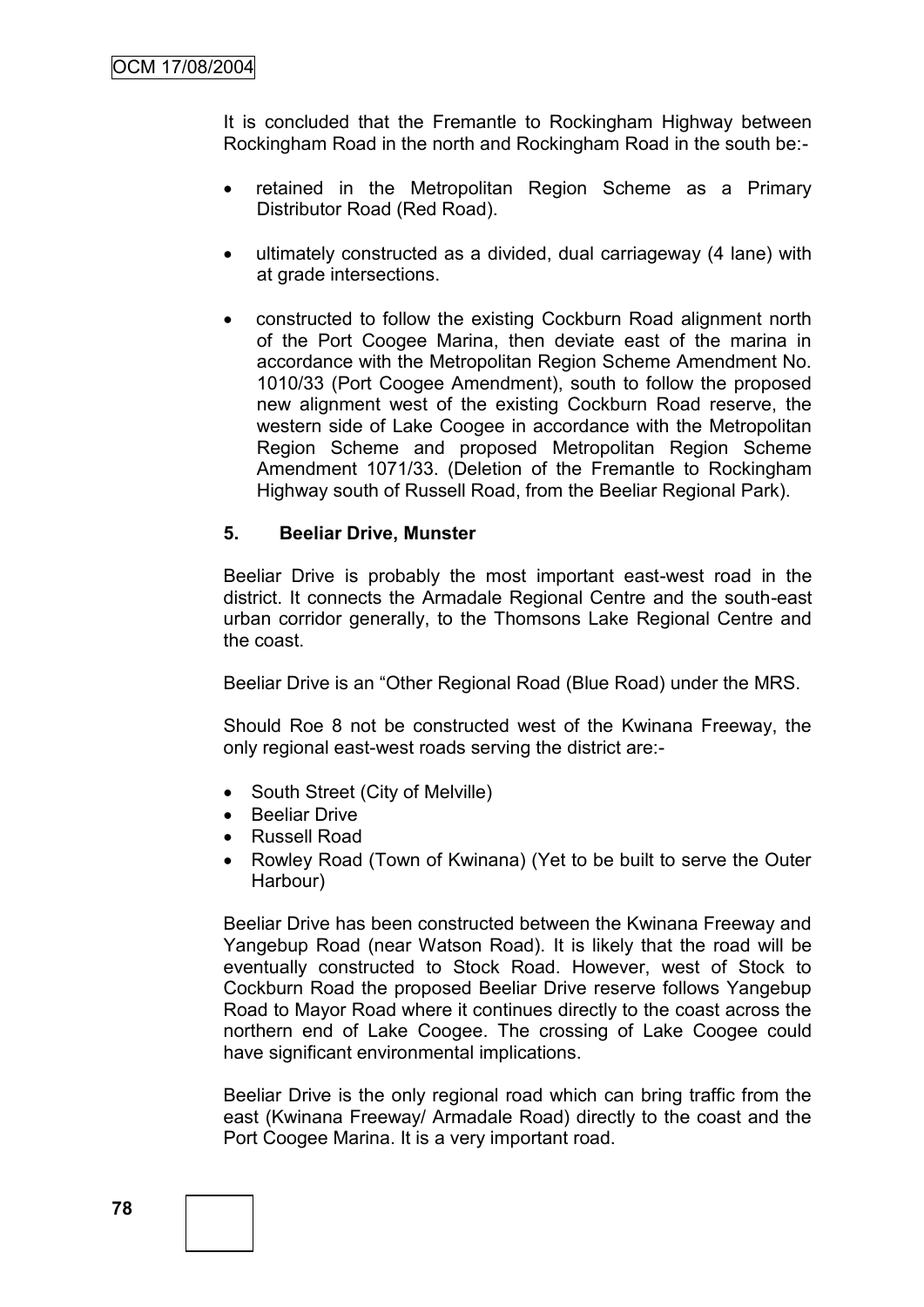It is concluded that subject to the recommendation of the Environmental Protection Authority, Beeliar Drive be:-

- constructed in accordance with the provisions of the Metropolitan Region Scheme, Scheme Map between Stock Road and Cockburn Road,
- built as a divided dual carriageway (4 lanes) unless a traffic analysis determines otherwise.

#### **6. Beeliar Regional Park, Spearwood**

Immediately east of the Port Coogee Marina development is the Beeliar Regional Park which incorporates the Rotary Lookout. The park is reserved under the MRS as a Parks and Recreation Reserve and has an area of 50.4 hectares.

The reason why the regional park is affected by the Port Coogee Marina development is because of an EPA requirement that contaminated ground water collected on the coast be irrigated in the park on the eastern side of the ridge.

Currently the parkland exists in a natural state managed by CALM. There is no cost to the City. However, under the EPA requirement it is expected that the park will revert to the care and control of the City.

If it costs \$10,000/ha to maintain, based on preliminary development plans prepared by the Port Coogee developer, it could cost \$500,000 per annum to maintain, which currently represents a 2½% rate increase.

At this stage there has been no commitment to taking on this responsibility, however, it is envisaged that any plan would not include any high maintenance areas, such as grass, but be limited to irrigated trees, natural bushland and walking and cycling trails. A landscape plan has yet to be prepared.

The current situation is that the area is:-

- maintained at no cost to the City
- owned by the Western Australian Planning Commission
- managed as part of the Beeliar Regional Park by CALM
- to be used for the disposal of contaminated ground water for the Port Coogee development
- to be used for irrigating contaminated water as an EPA condition of approval for the development
- part of the Port Coogee Development Agreement which is between the developer and the State Government. The City is not a party to this arrangement.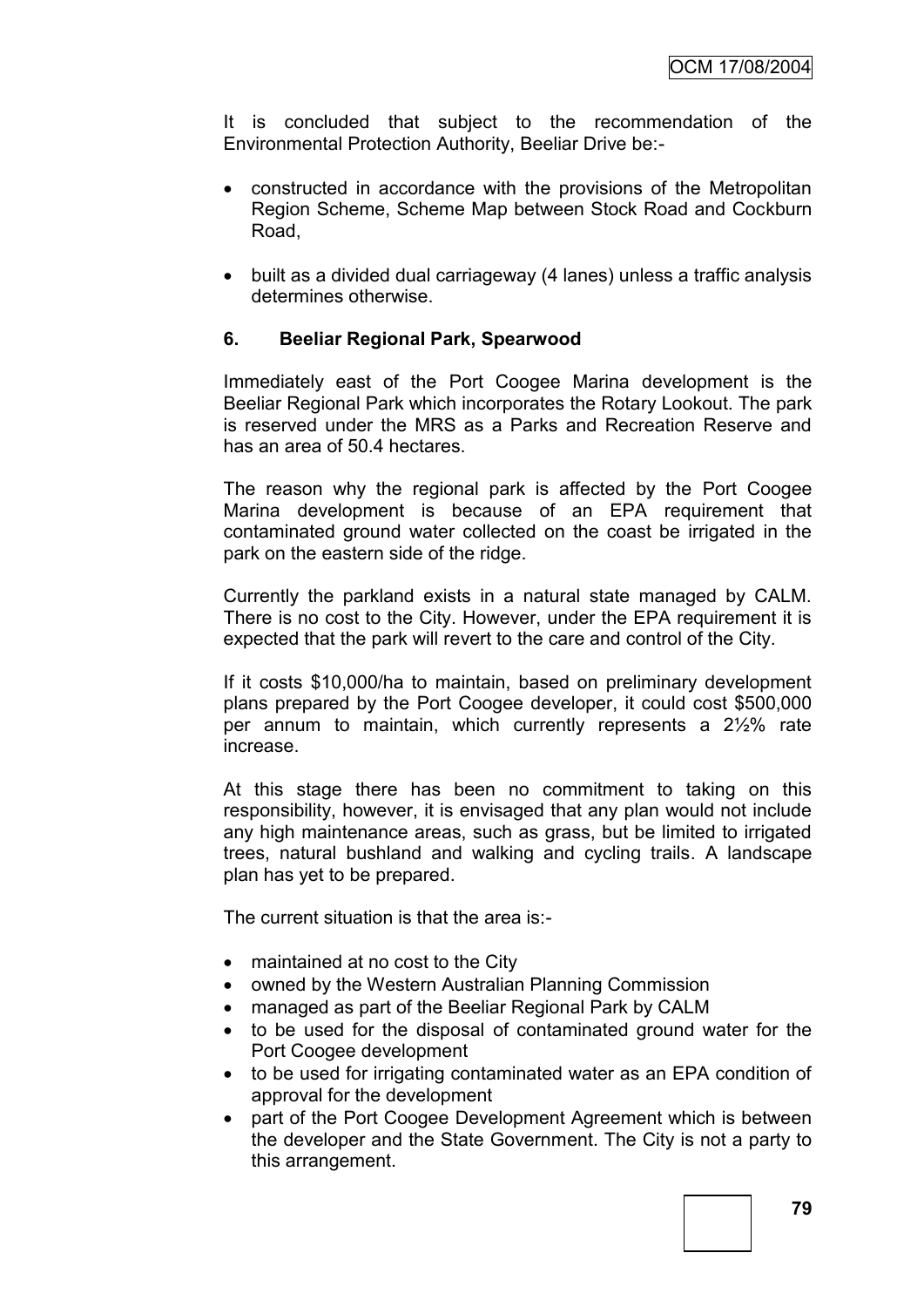• Unlikely to be receiving contaminated water in 8 to 10 years time as the plume will have travelled through the ground to the coast within this time, based on the environmental report.

Given these facts, it is not clear why the City should have to potentially spend a significant sum of ratepayer funds to maintain a reserve that directly arises from the approval of the development by the State.

In the circumstances it is concluded that Beeliar Regional Park remains in the control and management of the Department for Conservation and Land Management.

#### **7. South Fremantle Power Station, Spearwood**

The South Fremantle Power Station is located on the doorstep of the Port Coogee Marina.

Currently the building is derelict, subject to vandalism and is an "eyesore" on the coast.

For many years the State Government has been looking for a re-use of this large building, but despite this it has been placed on the Interim Heritage Register as an example of industrial architecture of the  $1950's.$ 

To date there has been no formal submissions received for the re-use of the power station and therefore its future is uncertain. The problems that may be associated with the ability to "viably" re-use the power station could be its:-

- large footprint of 1 ha, with a volume 4 times this area
- design and construction method
- location, on the coast within a Parks and Recreation Reserve (MRS)
- potential for concrete erosion and failure
- potential for the site containing hazardous and contaminated materials (clean up costs)
- small local and regional market for potential re-use
- close proximity to the existing unsightly switchyard
- limited accessibility to the regional and district road system
- confined location between the coast and the railway reserve, making expansion and land cross subsidies difficult
- associated with the review of the Cockburn Coast, which makes the future land use for the site and the surrounding areas uncertain.

Given this situation, the possibility of the power station being redeveloped in the short to medium term is very low.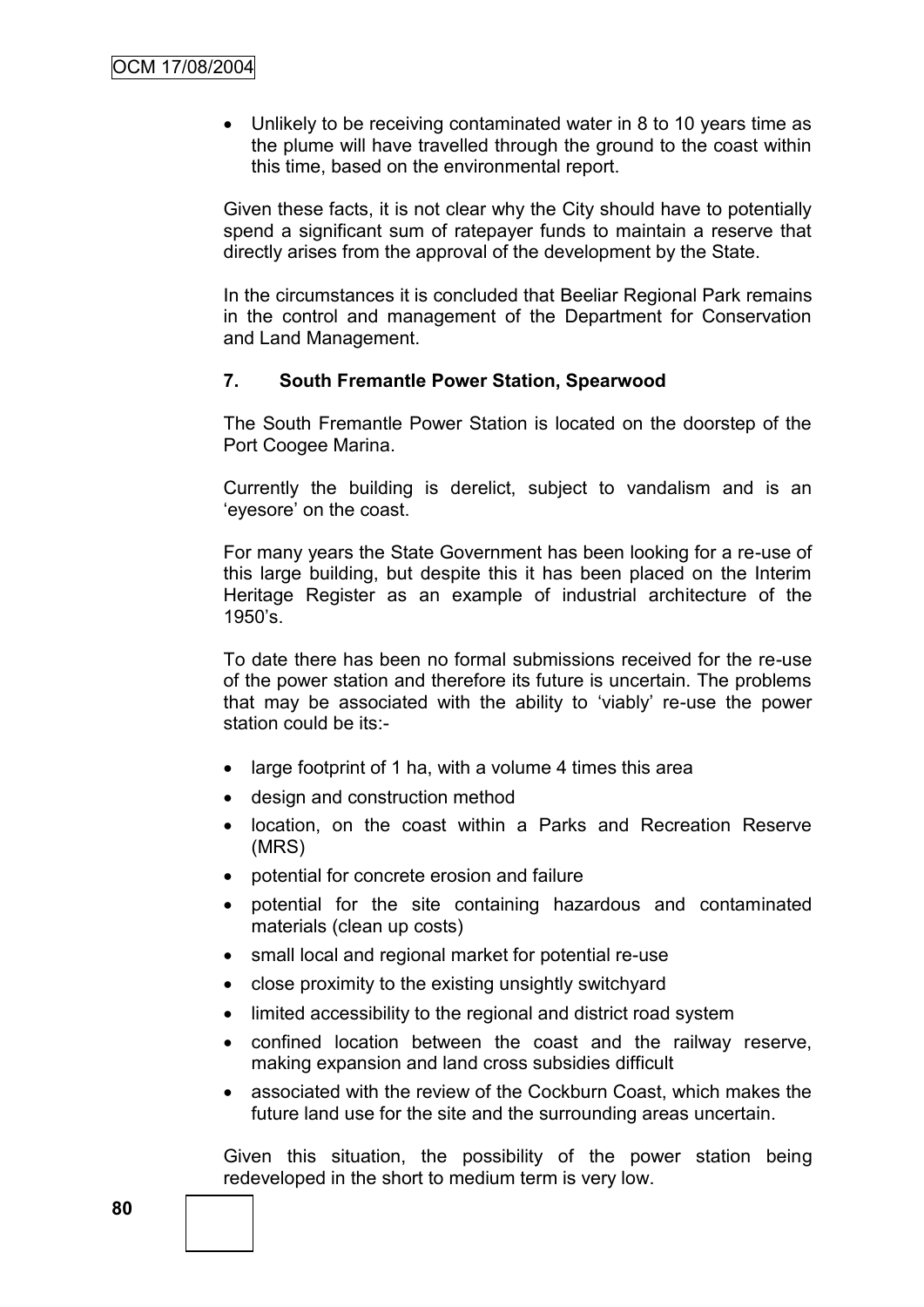It is understood that Western Power will be advertising the property for public tender in the near future, subject to LandCorp not being interested in taking first option to purchase.

The involvement of a state agency, like LandCorp, is considered fundamental to the possible redevelopment of the power station, in the longer term.

It is concluded that the future of the South Fremantle Power Station be determined as part of the recently released proposed "Vision for Cockburn Coast" by the Minister for Planning and Infrastructure.

#### **8. Fremantle to Midland Railway Line**

The Fremantle to Midland Railway line passes by the northern boundary of the Port Coogee Marina development.

The Local Structure Plan for Port Coogee adopted by the Council provides for a rail station adjoining the housing estate. Similarly, the South Beach Village project also makes provision for a station within its development area. These have been provided on the assumption that at some time in the future a passenger service will extend from Fremantle south to South Beach and Port Coogee.

The line that will be used is the freight line which serves Midland, Kewdale, Canning Vale, Kwinana and Rockingham. The State Government, in its 6 point plan for the freight network south of the river, proposes that the line between Fremantle and Kewdale be used to transport sea containers (CTU) between the port and inland terminals. Over the next 10 years it is predicted that 30% of all CTU"s will be conveyed by rail, which could represent between 300,000 to 350,000 CTU"s per year.

Based on current advice, it is difficult to combine freight and passenger traffic on a common line, because of operational incompatibilities. Given this, it may not be possible to achieve a passenger rail to the south of Fremantle.

The Council supports the State Government's 6 point transport plan which includes the increase in rail freight traffic.

The passenger line, if it eventuates, could simply come south to:-

- South Beach and South Beach Village and terminate
- Port Coogee Marina and the power station and terminate
- Thomsons Lake Regional Centre via the disused railway reserve through Bibra Lake, as an alternative connection to Perth via Fremantle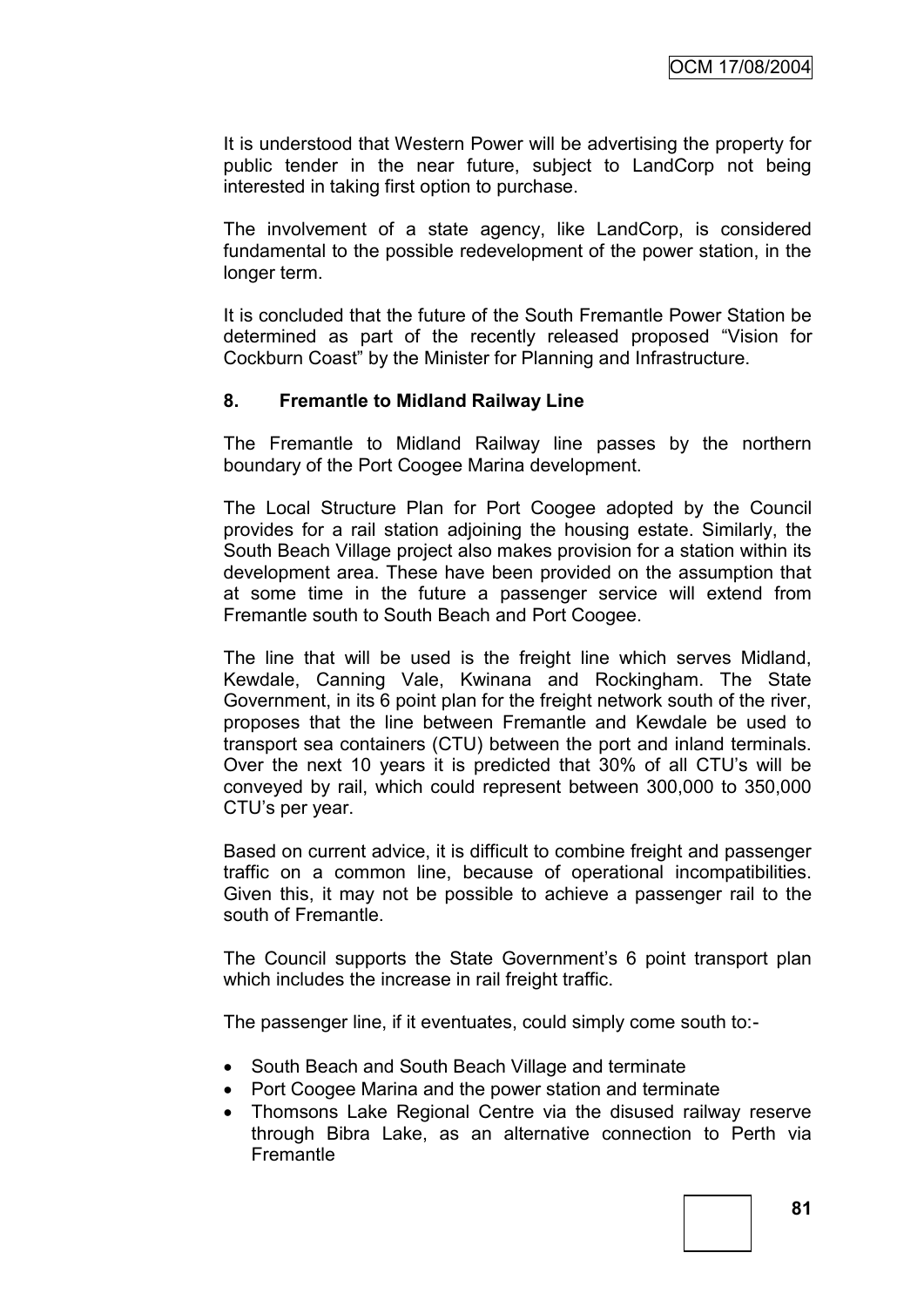• Thomsons Lake Regional Centre via the existing railway line via Yangebup, as an alternative connection to Perth via Fremantle.

There is little doubt that a potential rail service between Port Coogee and Fremantle and by this connection, to Perth, could be valuable for tourists and recreational users. It is unlikely that it would be an alternative commuter service for those of the upper socio-economic groups that are expected to reside at South Beach and Port Coogee.

Studies undertaken in the past have indicated that there is a very low need to provide a passenger rail connection between the Perth-Mandurah line and Fremantle. The desire is to travel to the Perth CBD.

Given this it is unlikely that any passenger rail service will be achieved between Fremantle and destinations to the south in the short to medium term. Subject to the need for extensive investigation, it may be a long term possibility.

Without knowing what the future may hold at this stage, it is considered worthwhile making provision for a railway station stop to serve Port Coogee as part of the current plan.

It is therefore concluded that the:-

- the introduction of a passenger rail service along the existing rail service to serve Fremantle, Perth and Midland be supported.
- Fremantle, Perth and Midland line operate as a loop and within the City of Cockburn include stations at the intersection with the Perth to Mandurah line as a rail to rail interchange, Yangebup, Spearwood, Port Coogee and South Beach Urban Village.
- station provided as part of the Port Coogee Marina Structure Plan be reconfirmed.

#### **Strategic Plan/Policy Implications**

The Corporate Strategic Plan Key Result Areas which apply to this item are:-

- 1. Managing Your City
	- *"To deliver services and to manage resources in a way that is cost effective without compromising quality."*
- 2. Planning Your City
	- *"To ensure that the planning of the City is based on an approach which has the potential to achieve high levels of convenience for its citizens."*
	- *"To ensure that the development will enhance the levels of amenity currently enjoyed by the community."*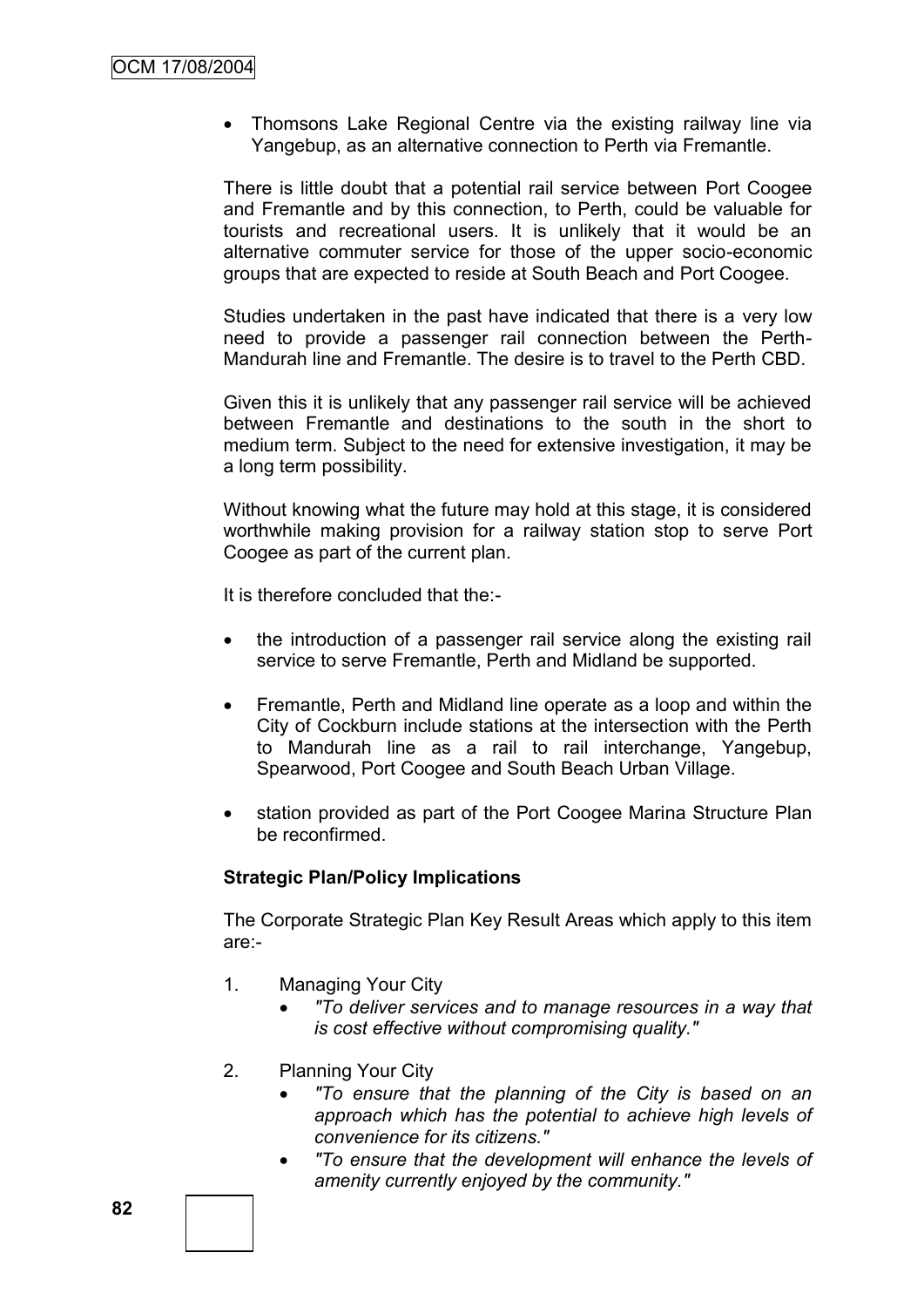- 3. Conserving and Improving Your Environment
	- *"To ensure that the development of the district is undertaken in such a way that the balance between the natural and human environment is maintained."*
- 4. Facilitating the needs of Your Community
	- *"To facilitate and provide an optimum range of community services."*
- 5. Maintaining Your Community Facilities
	- *"To construct and maintain roads, which are the responsibility of the Council, in accordance with recognised standards, and convenient and safe for use by vehicles, cyclists and pedestrians."*
	- *"To construct and maintain parks which are owned or vested in the Council, in accordance with recognised standards and convenient and safe for public use."*

#### **Budget/Financial Implications**

Monies will need to be identified for consideration in future budgets to fund the works necessary to:-

- Upgrade Ocean Road between Hamilton Road, Spearwood, and the Cockburn Road Deviation (2005/06 Budget).
- Upgrade McTaggart Cove and Robb Road, Spearwood, (2006/07 Budget)
- Construct Beeliar Drive, between Stock Road and Cockburn Road, Munster (2008/09 Budget).
- Construct Spearwood Avenue, between Hamilton Road and Cockburn Road Deviation, Hamilton Hill (2011/12 Budget).

It would be expected as a condition of subdivision that the developer of the Port Coogee Marina would contribute towards the:-

- Upgrade of Ocean Road, Spearwood.
- Construction of Spearwood Avenue, Spearwood.
- Upgrade of Robb Road, Spearwood.

The cost of building the Fremantle to Rockingham Highway, the care and maintenance of the Beeliar Regional Park east of the Port Coogee Marina, the redevelopment of the South Fremantle Power Station and the future development of a passenger service on the Fremantle to Midland line should be a state responsibility.

#### **Legal Implications**

N/A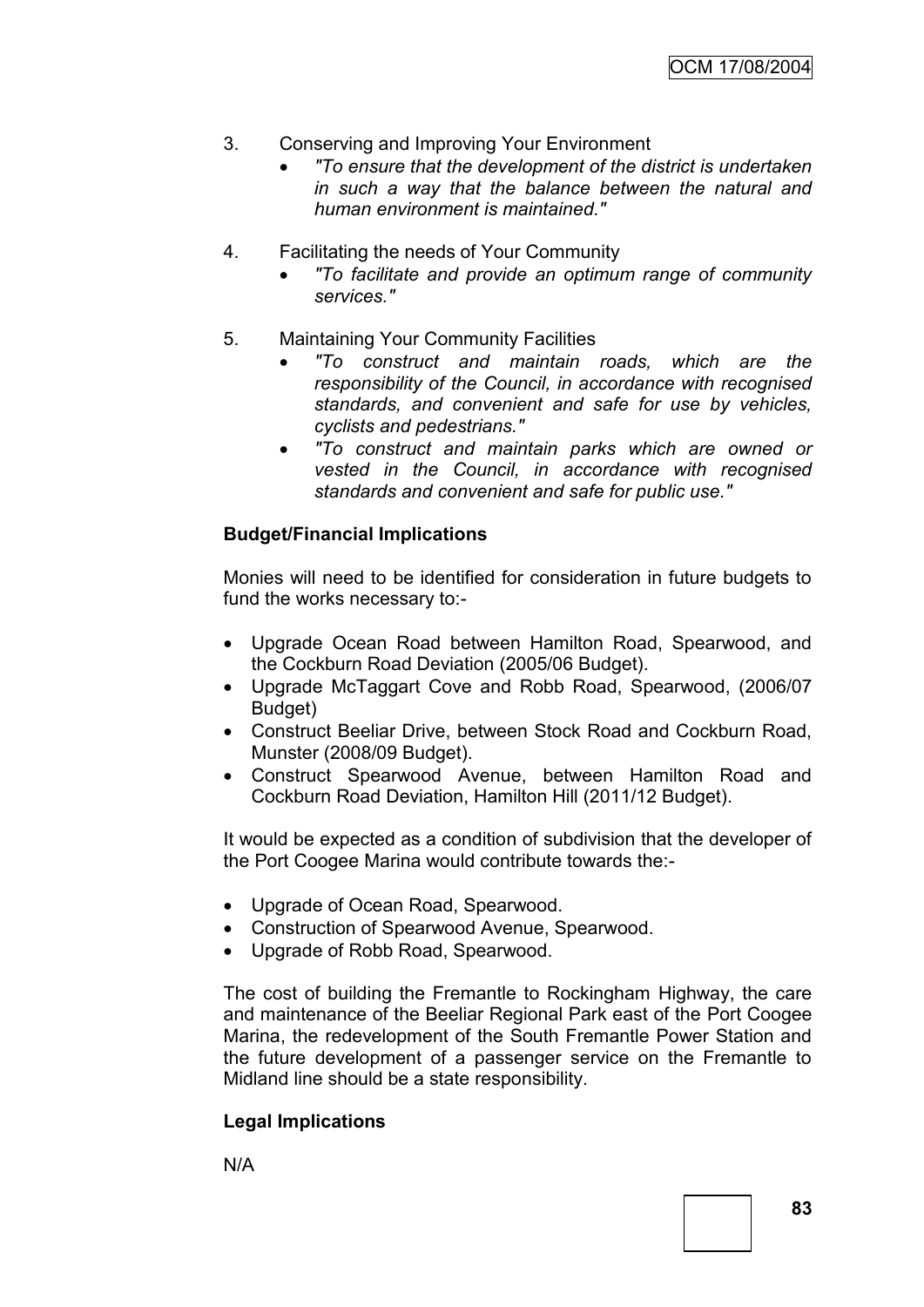#### **Community Consultation**

N/A. However, some of the matters raised in the report will require community consultation as part of the approval and/or development process.

**Implications of Section 3.18(3) Local Government Act, 1995**

Nil.

# **14.13 (MINUTE NO 2533) (OCM 17/08/2004) - PROPOSED STRUCTURE PLAN - LOTS 14 AND 15 HAMMOND ROAD, SUCCESS - OWNER: VARIOUS (9656A) (JW) (ATTACH)**

#### **RECOMMENDATION** That Council:

- (1) adopt the proposed Structure Plan for Lots 14 & 15 Hammond Road, Success dated 17 May 2004 subject to the following modifications:
	- 1. Carnegie Parade being cul-de-saced within Lot 14, Hammond Road.
	- 2. Deleting the indicative development layout for Lot 14 Hammond Road.
- (2) adopt the Schedule of Submission as contained in the Agenda attachment; and
- (3) advise the Western Australian Planning Commission and those persons who made a submission of Council"s decision.

#### **COUNCIL DECISION**

MOVED Clr I Whitfield SECONDED Clr V Oliver that the recommendation be adopted.

**CARRIED 10/0**

#### **Background**

| ZONING: | MRS: Urban |                                            |
|---------|------------|--------------------------------------------|
|         |            | DZS: Development Area No. 13 & Development |
|         |            | Contribution Area No. 1                    |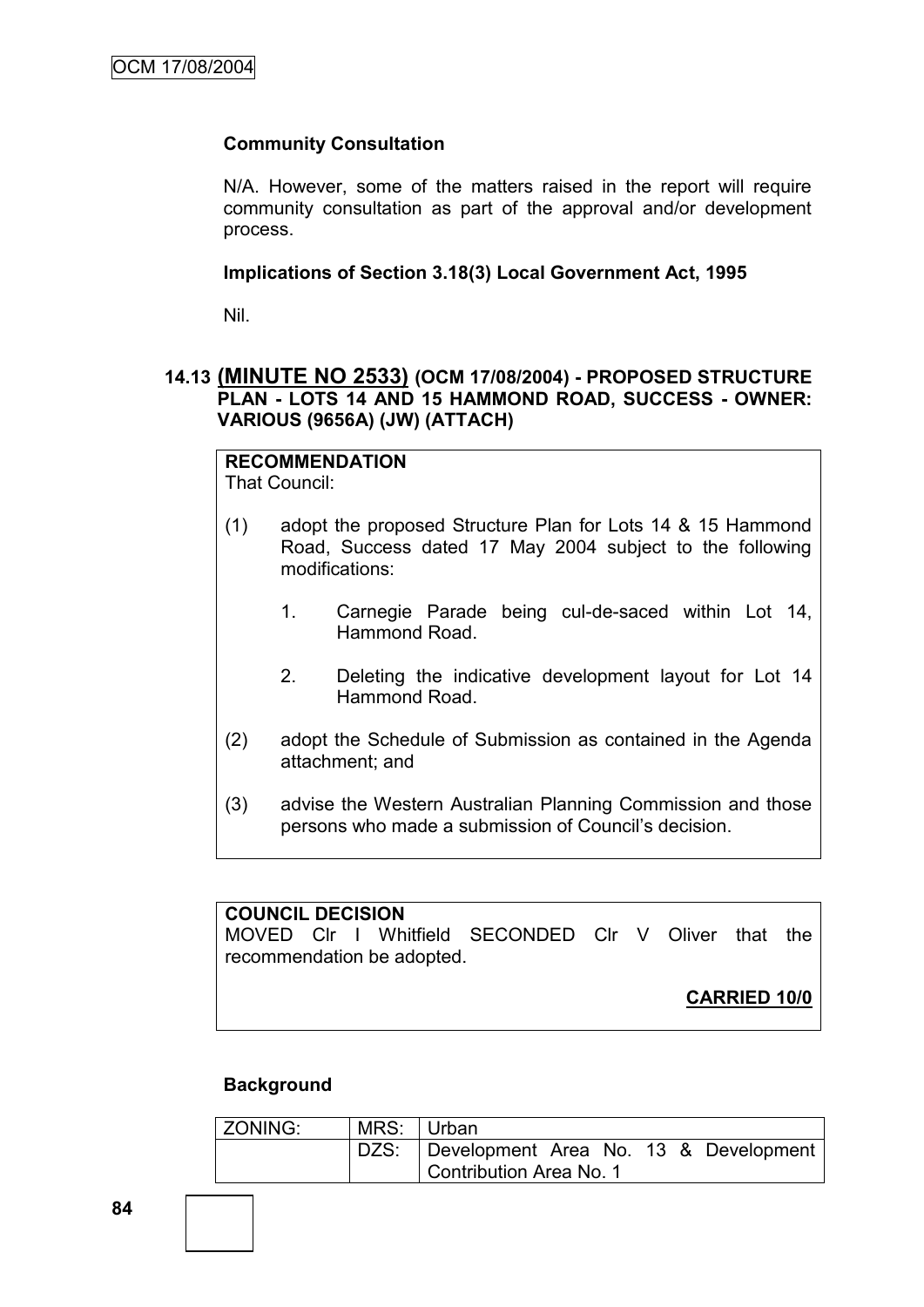| LAND USE: | Residential        |  |
|-----------|--------------------|--|
| AREA:     | $2.8$ Ha (approx.) |  |

The subject land is zoned "Development" within the City of Cockburn Town Planning Scheme No.3 and is included in Development Area 13 – Hammond Road. Specific provisions relating to DA 13 require that all development within that area is in accordance with an adopted structure plan.

Subdivision approval was issued for Lots 14 & 15 Hammond Road by Western Australian Commission dated 26 July 1999 (WAPC Ref: 108336), following which, Lot 15 has now been subdivided and extensively developed with lots fronting Carnegie Parade and Joindre Way. Subdivision approval 108336 relating to Lot 14, however, has expired on 26 July 2002.

Whilst development has been undertaken for Lot 15, there is no specific zoning or Residential Density Coding applying to the land. A Structure Plan needs to be prepared and adopted for the area in accordance with provisions of Part 6.2 Development Areas of TPS3.

#### **Submission**

N/A

#### **Report**

Council"s Strategic Planning Services has prepared a Structure Plan for Lots 14 & 15 to comply with provisions of Part 6.2 Development Areas of TPS3.

The plan shows the approved subdivision and development undertaken for Lot 15 and the indicative development layout for Lot 14. The proposed zoning for the area is residential R20, which is consistent with the surrounding land to the east and south (see Agenda attachment).

The structure plan proposal was advertised for public comment for a period of 25 days, with the comment period concluding on 18 June 2004. Owners of property within the subject land were invited to comment by letter. The local newspapers circulating in the locality carried advertisements of the proposal. Comments from the relevant servicing authorities were not required given that a large portion of the subject land (Lot 15) has been substantially developed and issues relating services have been addressed during the subdivision stage.

One submission was received from the owners of Lot 14 Hammond Road - Ms & Mr. Smith, who raised an objection to the proposal for the following reasons: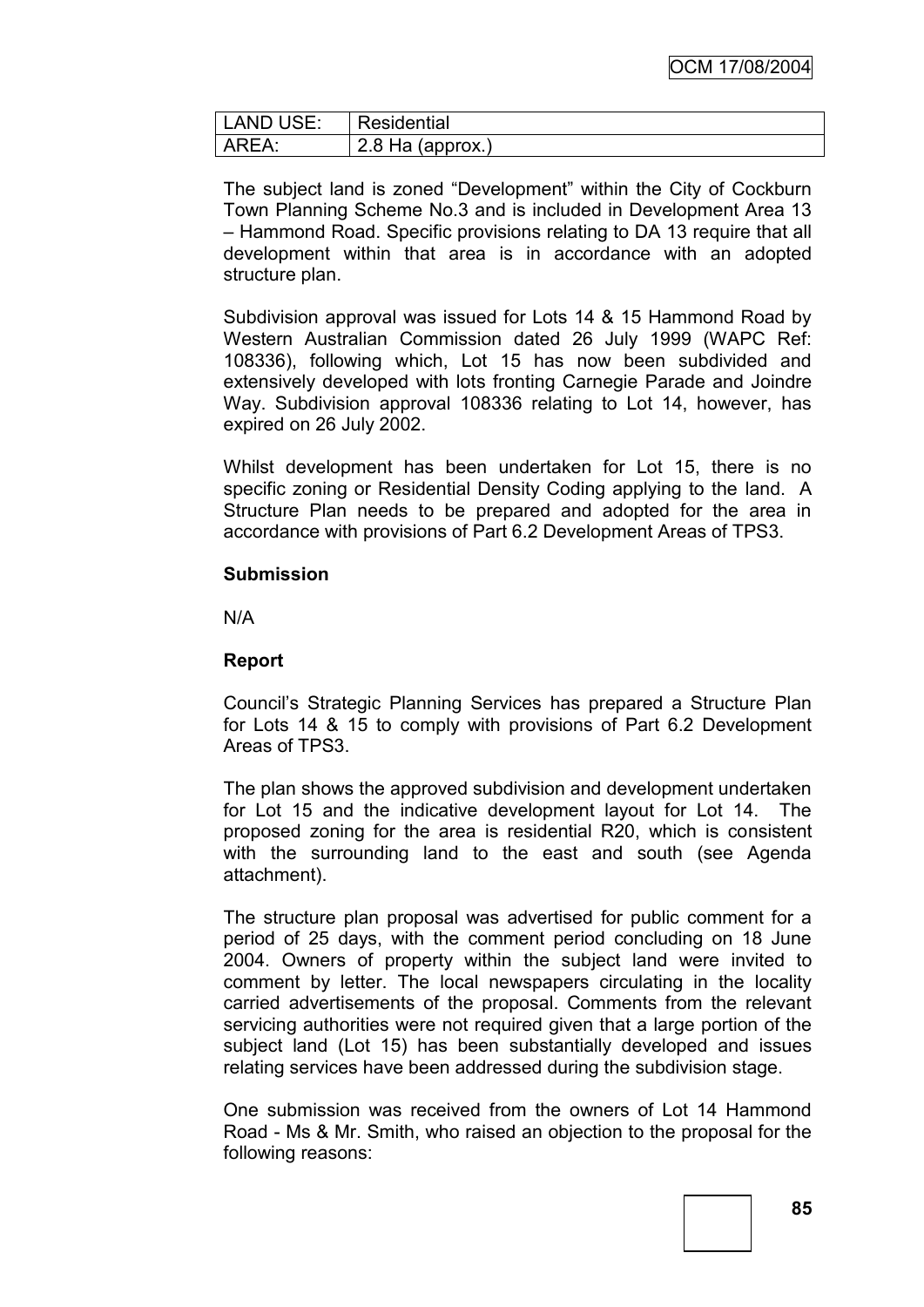- 1. Do not agree with the R20 Coding on Lot 14.
- 2. Require R40 Coding for group housing on Lot 14;
- 3. Too much land being taken from Lot 14 for the proposed road construction;
- 4. Do not wish to develop Lot 14 for some time.

These issues are contained in the schedule of submissions in the Agenda attachment.

A meeting was held on the 16 July 2004 between Council planning officers and the owners of Lot 14 to clarify the above issues. Council planning officers advised that:

- 1. An R40 density coding would not be supported given that:
	- The R40 coding cannot be justified in terms of its proximity to a local centre or an area of public open space. Although the TPS3 indicates a Local Centre at the corner of Hammond Road and Bartram Road to the south, Council"s current TPS3 Amendment No. 16 proposes to rezone the land from Local Centre to Residential R40.
	- The R40 coding would not be consistent with the surrounding land.
	- R20 is considered the appropriate zoning for Lot 14, which is consistent with the density of the surrounding developed area.
- 2. Carnegie Parade could be cul-de-saced within Lot 14 to increase the development potential of the land. However, Joindre Way will be connected with Carnegie Parade as currently shown in the structure plan to provide a permeable street network and better connectivity to the south and east.
- 3. The adoption of the Structure Plan by Council and WAPC would not force an immediate development being undertaken by the owner. The owners will decide the right time to development their land. However, the future development will need to be in accordance with the endorsed Structure Plan.

It should be noted that Lot 14 is within a Development Contribution Area (DCA10 – Success North). Development Contributions will be required to be paid when Lot 14 is subdivided or developed to comply with TPS3 provisions 6.3 and Schedule 12 – Development Contribution Plan.

A 10% POS provision (cash in lieu) will also be required during the subdivision or development stage to comply with the previous arrangement recorded in file.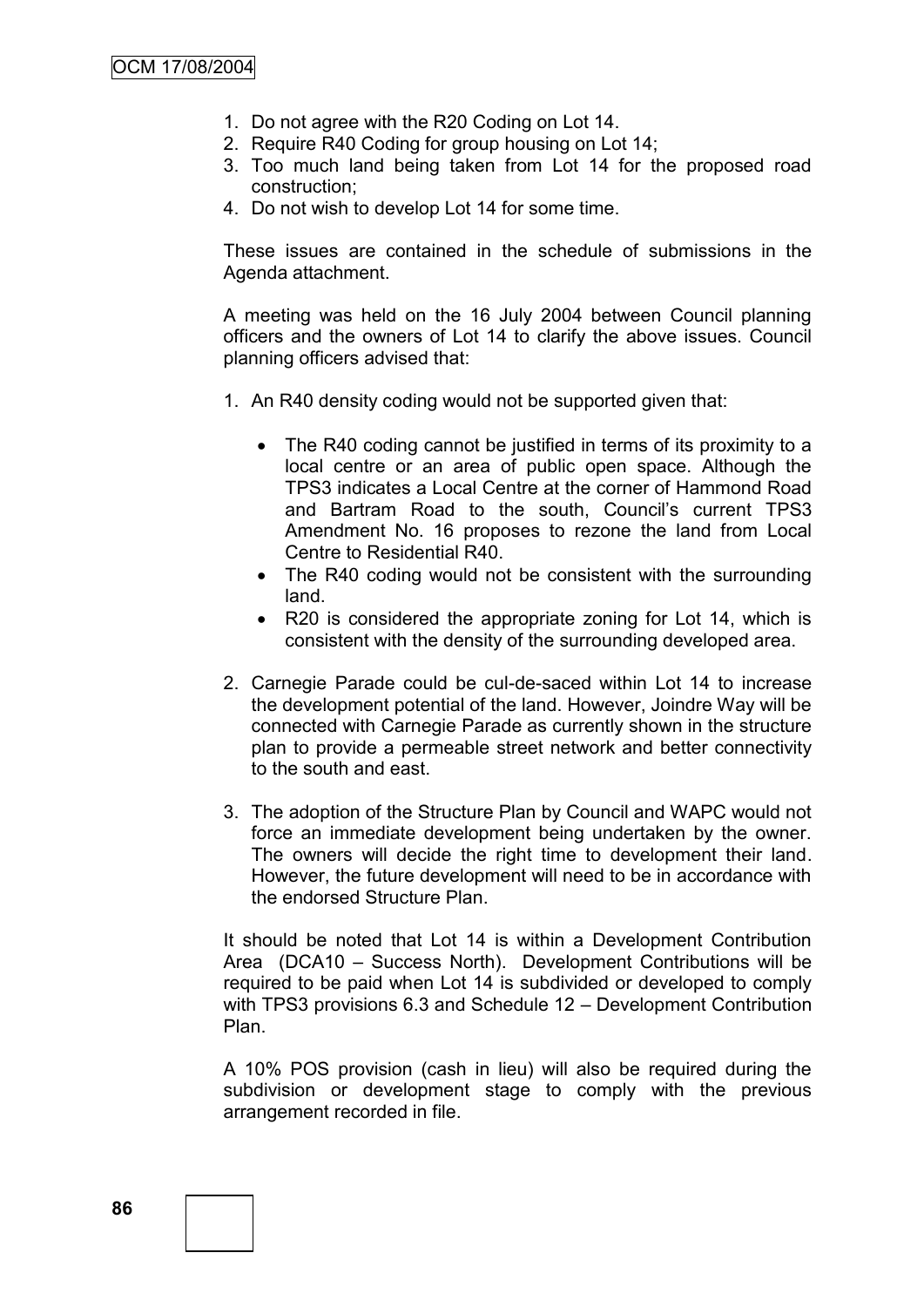It is therefore recommended that Council resolve to adopt the Structure Plan for Lots 14 & 15 Hammond Road subject to the modifications detailed above (see agenda attachment).

# **Strategic Plan/Policy Implications**

The Corporate Strategic Plan Key Result Areas which apply to this item are:-

- 2. Planning Your City
	- *"To ensure that the planning of the City is based on an approach which has the potential to achieve high levels of convenience for its citizens."*
	- *"To ensure that the development will enhance the levels of amenity currently enjoyed by the community."*
	- *"To foster a sense of community within the district generally and neighbourhoods in particular."*
- 3. Conserving and Improving Your Environment
	- *"To conserve the quality, extent and uniqueness of the natural environment that exists within the district."*
	- *"To ensure that the development of the district is undertaken in such a way that the balance between the natural and human environment is maintained."*
- 4. Facilitating the needs of Your Community
	- *"To facilitate and provide an optimum range of community services."*
	- *"To determine by best practice, the most appropriate range of sporting facilities and natural recreation areas to be provided within the district to meet the needs of all age groups within the community."*
- 5. Maintaining Your Community Facilities
	- *"To construct and maintain roads, which are the responsibility of the Council, in accordance with recognised standards, and are convenient and safe for use by vehicles, cyclists and pedestrians."*
	- *"To construct and maintain parks which are owned or vested in the Council, in accordance with recognised standards and are convenient and safe for public use."*

The Planning Policies which apply to this item are:-

| APD4              | Public Open Space                   |
|-------------------|-------------------------------------|
| APD <sub>30</sub> | Road Reserve and Pavement Standards |

#### **Budget/Financial Implications**

N/A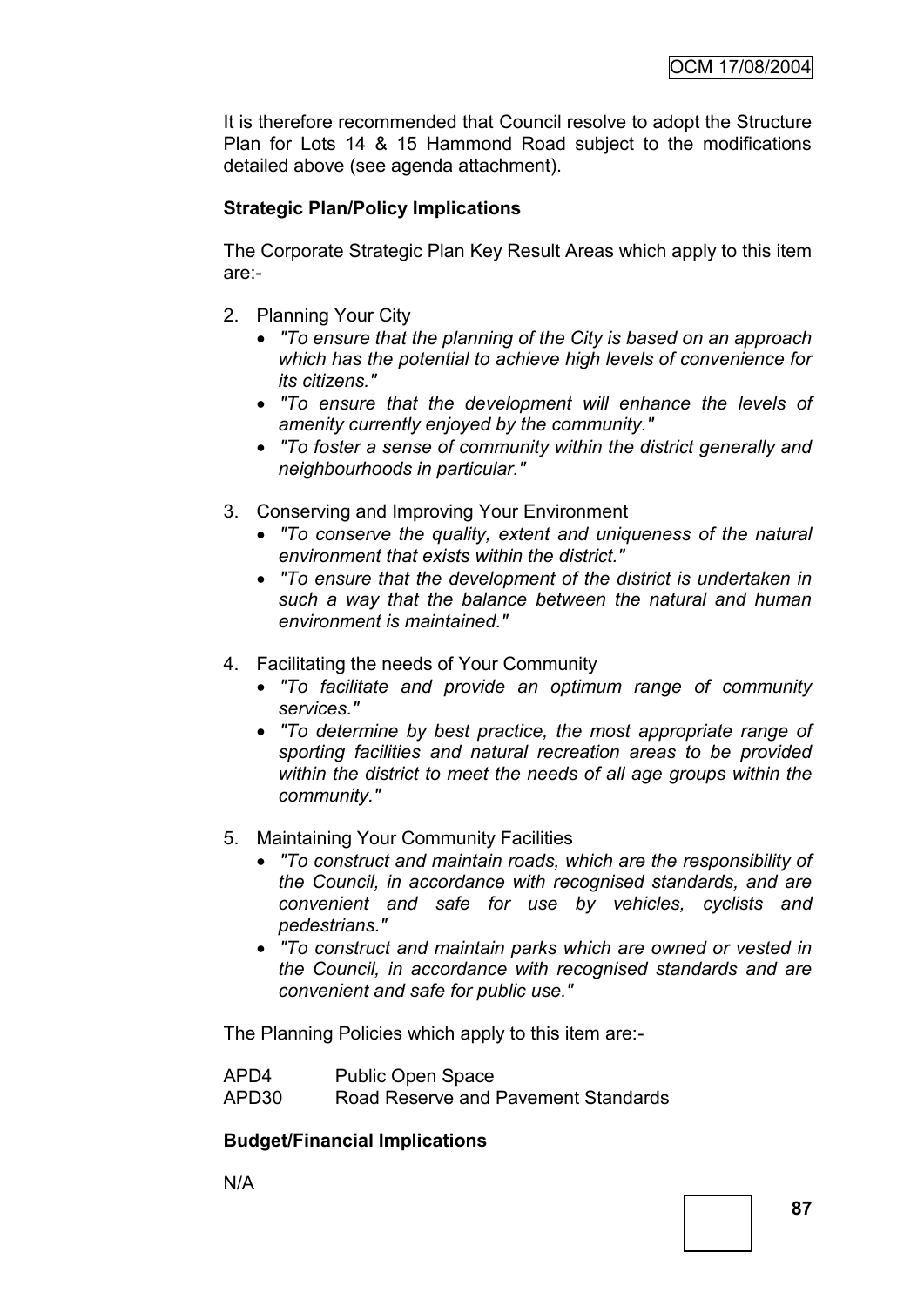# **Legal Implications**

N/A

#### **Community Consultation**

Advertised for public comments from 21/05/2004 to 18/06/2004 in local papers and affected owners were sent letters advising the proposal.

#### **Implications of Section 3.18(3) Local Government Act, 1995**

Nil.

#### **14.14 (MINUTE NO 2534) (OCM 17/08/2004) - PROPOSED STRUCTURE PLAN - LOT 5; 234 LYON ROAD, BANJUP - OWNER: CARMEL PTY LTD - APPLICANT: BSD CONSULTANTS PTY LTD (9663) (JW) (ATTACH)**

# **RECOMMENDATION**

That Council:

- (1) advise BSD Consultants that Council is prepared to adopt the proposed Structure Plan for Lot 5 Lyon Road, Banjup subject to the following changes being made to the Plan and Report to the satisfaction of the Director, Planning and Development;
	- 1. Modification of the Plan to indicate the road reserves to comply with Council Policy APD – Access Street – Road Reserve and Pavements Standards.
	- 2. Modification of the Plan to change the zoning of the proposed Lockup Storage from Residential – Special Use to Residential - Additional Use.
	- 3. Modification of the Plan to indicate that proposed pipe outlet to freeway swale channel catchment currently shown in Lot 4 Lyon Road be relocated within Lot 5 Lyon Road.
	- 4. Modification of the Report to address the following:
		- a) Further information, including a POS Schedule, being provided detailing the location, area, vesting arrangements for the proposed Public Open Space (POS) provision and justification of the credit being sought for proposed Drainage Swale.
		- b) Further information being provided for the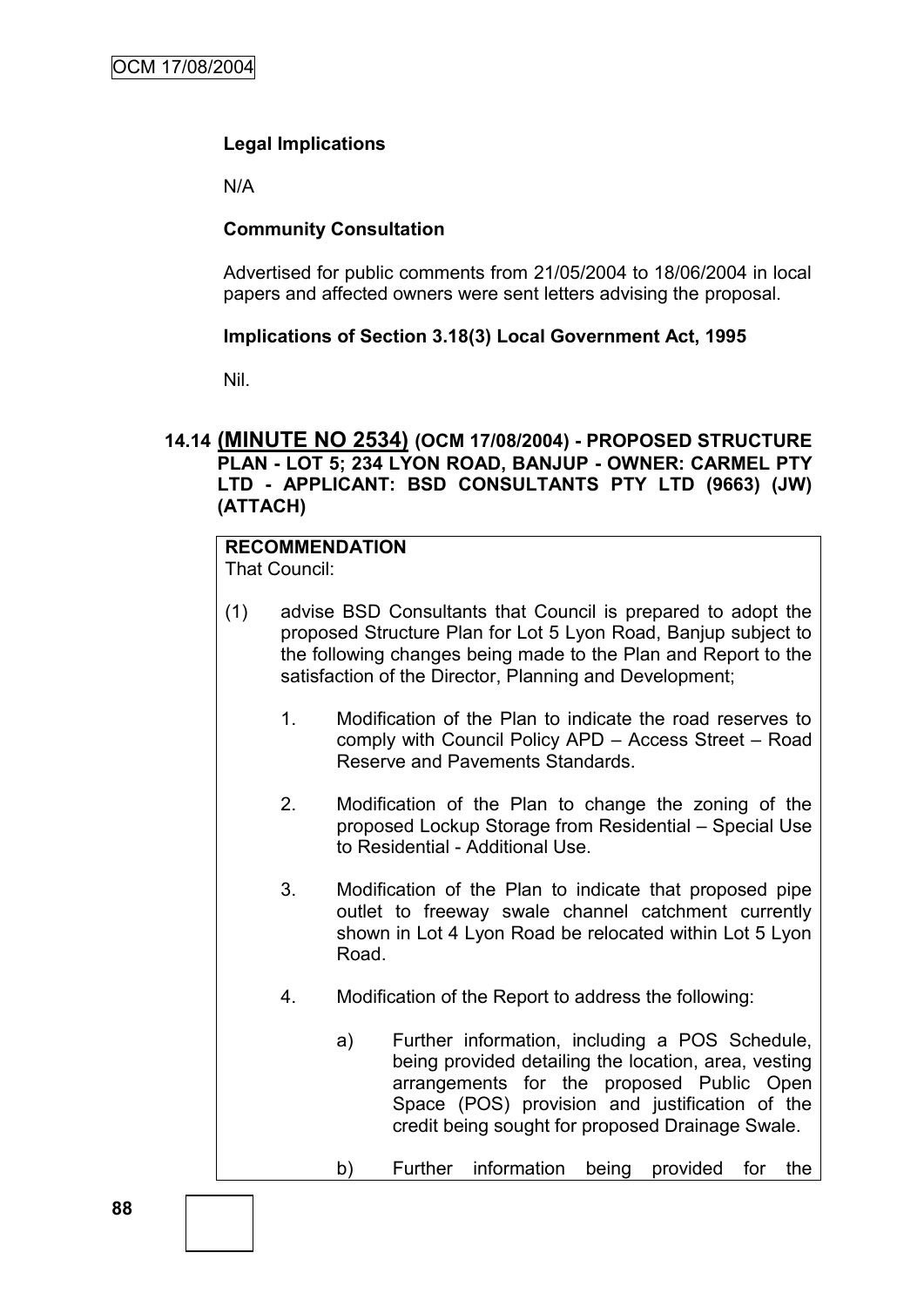proposed drainage and nutrient management strategy including the proposed drainage system, location of the pipeline, nutrient stripping capacity and gross pollutant traps and other relevant information, in compliance with the Southern Suburbs District Structure Plan Area: Russell Road Arterial Drain Scheme.

- c) Further justification being provided regarding the location of the proposed entry point to the Lockup Storage site in terms of the safety and efficiency of the local road system.
- 5. Amending Town Planning Scheme No.3 by adding a new provision AU 18 – Lockup Storage in Schedule 2 – Additional Uses to formalise the proposed lockup storage use and provide development guidelines.
- (2) advise BSD Consultants that Council is prepared to initiate the TPS3 Amendment subject to the applicant preparing the required amendment documents and paying associated fees.
- (3) adopt the Schedule of Submissions as contained in the Agenda attachments; and
- (4) advise the Western Australian Planning Commission and those persons who made a submission of Council"s decision.

# **COUNCIL DECISION**

MOVED Clr M Reeve-Fowkes SECONDED Clr S Limbert that Council:

- (1) advise BSD Consultants that Council is prepared to adopt the proposed Structure Plan for Lot 5 Lyon Road, Banjup subject to the following changes being made to the Plan and Report to the satisfaction of the Director, Planning and Development;
	- 1. Modification of the Plan to indicate the road reserves to comply with Council Policy APD – Access Street – Road Reserve and Pavements Standards.
	- 2. Modification of the Plan to change the zoning of the proposed Lockup Storage from Residential – Special Use to Residential - Additional Use.
	- 3. Modification of the Plan to indicate that proposed pipe outlet to freeway swale channel catchment currently shown in Lot 4 Lyon Road be relocated within Lot 5 Lyon Road.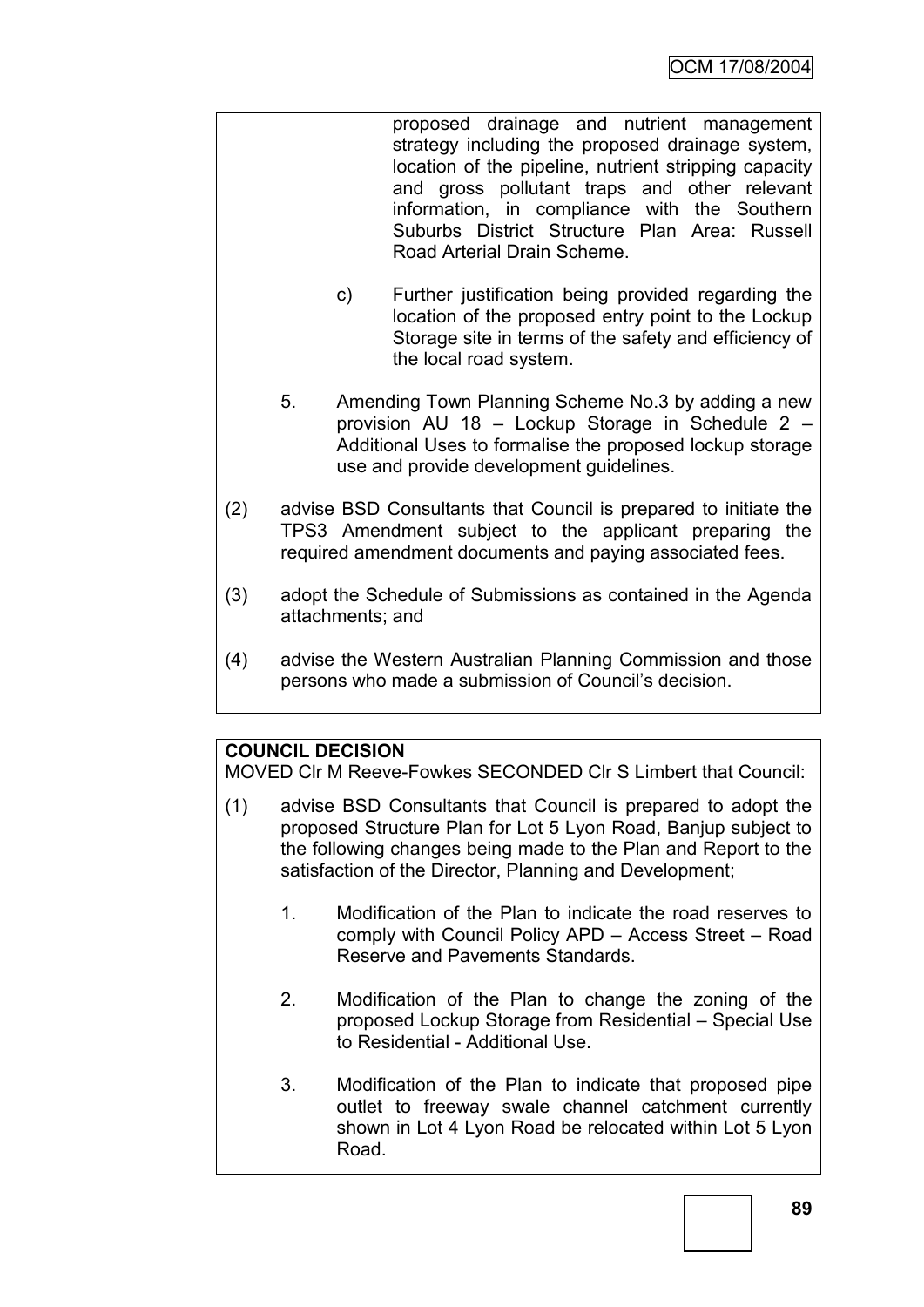|     | 4.                                                                                                                                                                                                                                                                        |                                                                                                                                                                                      | Modification of the Report to address the following:                                                                                                                                                                                                                                                                                                                                 |  |
|-----|---------------------------------------------------------------------------------------------------------------------------------------------------------------------------------------------------------------------------------------------------------------------------|--------------------------------------------------------------------------------------------------------------------------------------------------------------------------------------|--------------------------------------------------------------------------------------------------------------------------------------------------------------------------------------------------------------------------------------------------------------------------------------------------------------------------------------------------------------------------------------|--|
|     |                                                                                                                                                                                                                                                                           | (i)                                                                                                                                                                                  | Further information, including a POS Schedule,<br>being provided detailing the location, area, vesting<br>arrangements for the proposed Public Open<br>Space (POS) provision and justification of the<br>credit being sought for proposed Drainage Swale.                                                                                                                            |  |
|     |                                                                                                                                                                                                                                                                           | (ii)                                                                                                                                                                                 | Further information being provided for the<br>proposed drainage and nutrient management<br>strategy including the proposed drainage system,<br>location of the pipeline, nutrient stripping capacity<br>and gross pollutant traps and other relevant<br>information, in compliance with the Southern<br>Suburbs District Structure Plan Area: Russell<br>Road Arterial Drain Scheme. |  |
|     |                                                                                                                                                                                                                                                                           | (iii)                                                                                                                                                                                | Further justification being provided regarding the<br>location of the proposed entry point to the Lockup<br>Storage site in terms of the safety and efficiency of<br>the local road system.                                                                                                                                                                                          |  |
|     |                                                                                                                                                                                                                                                                           | (iv)                                                                                                                                                                                 | Further justification of the R25 density for the<br>structure plan given that the base density code for<br>the locality is R20, and this request is made<br>notwithstanding the recommendation made in the<br>Schedule of Submissions in respect to Submission<br>No.3.                                                                                                              |  |
|     | 5.                                                                                                                                                                                                                                                                        |                                                                                                                                                                                      | Amending Town Planning Scheme No.3 by adding a new<br>provision AU 18 - Lockup Storage in Schedule 2 -<br>Additional Uses to formalise the proposed lockup storage<br>use and provide development guidelines.                                                                                                                                                                        |  |
| (2) |                                                                                                                                                                                                                                                                           | advise BSD Consultants that Council is prepared to initiate the<br>TPS3 Amendment subject to the applicant preparing the<br>required amendment documents and paying associated fees. |                                                                                                                                                                                                                                                                                                                                                                                      |  |
| (3) |                                                                                                                                                                                                                                                                           | adopt the Schedule of Submissions as contained in the Agenda<br>attachments;                                                                                                         |                                                                                                                                                                                                                                                                                                                                                                                      |  |
| (4) |                                                                                                                                                                                                                                                                           | advise the Western Australian Planning Commission and those<br>persons who made a submission of Council's decision; and                                                              |                                                                                                                                                                                                                                                                                                                                                                                      |  |
| (5) | delete recommendation (1) 3, subject to receiving written advice<br>that the owner of Lot 4 Lyon Road has no objection to the<br>proposed stormwater drainage pipe being located on Lot 4<br>generally in accordance with the proposed Local Structure Plan<br>for Lot 5. |                                                                                                                                                                                      |                                                                                                                                                                                                                                                                                                                                                                                      |  |
|     |                                                                                                                                                                                                                                                                           |                                                                                                                                                                                      | <b>CARRIED 10/0</b>                                                                                                                                                                                                                                                                                                                                                                  |  |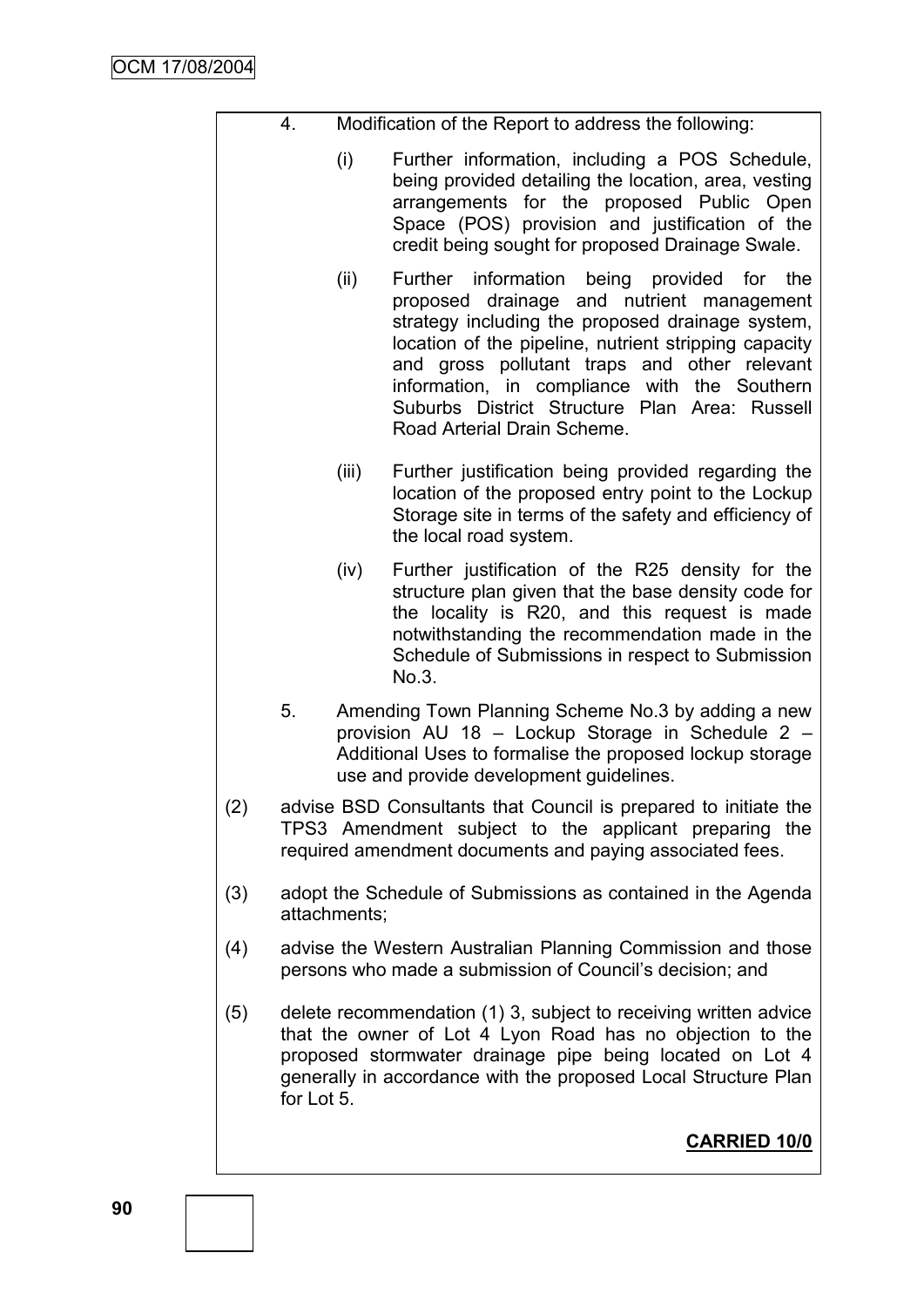# **Explanation**

Staff have recommended an alternative recommendation to Council as the proponent of the Local Structure Plan advised on Tuesday, 17 August 2004 that the owner of Lot 4 now has no objection to the proposed stormwater pipe being located on this land. Subject to written confirmation, Condition (1) 3 be deleted. In addition, the Plan proposes a base coding of R25 for the subdivision area, which is higher than the R20 Code which applies to the surrounding land. The proponent should be requested to justify the reason for the increased density.

#### **Background**

| ZONING:    | MRS:    | Urban                          |
|------------|---------|--------------------------------|
|            | DZS:    | Development Area 11- Lyon Road |
| LAND USE:  | Vacant  |                                |
| LOT SIZE:  | 4.37 ha |                                |
| AREA:      |         |                                |
| USE CLASS: | N/A     |                                |

This report concerns a proposed structure plan prepared by BSD Consultants on behalf of Carmel Pty Ltd for land located within the Lyon Road Development area – DA11. See Agenda attachments for the location of the proposal.

The Structure Plan was submitted in February 2004 for consideration and was subsequently amended following discussions with Council officers regarding a number of issues. Council officers, acting under the delegated authority of Council (APD 42), determined that the revised plan and report dated May 2004 was suitable to be advertised for public comment.

#### **Submission**

The submitted Structure Plan was prepared for Lot 5 Lyon Road with an area of approximately 4.37 hectares. It proposes the development of a residential estate designated R20 and R30 and a lockup storage site to the west abutting the Kwinana Freeway. Public Open Space (POS) is provided in an area containing existing vegetation considered worthy of retention. An indicative layout is also shown on the Structure Plan for Lots 4, 18, & 19 Lyon Road for the purpose of coordinating adjoining future subdivisions (see Agenda attachments).

# **Report**

The structure plan proposal was advertised for public comment for a period of 22 days, with the comment period concluding on 6 July 2004. Owners of property near the subject land and various agencies and servicing authorities were invited to comment. A total of 10 submissions were received including comments from DoE (W&RC),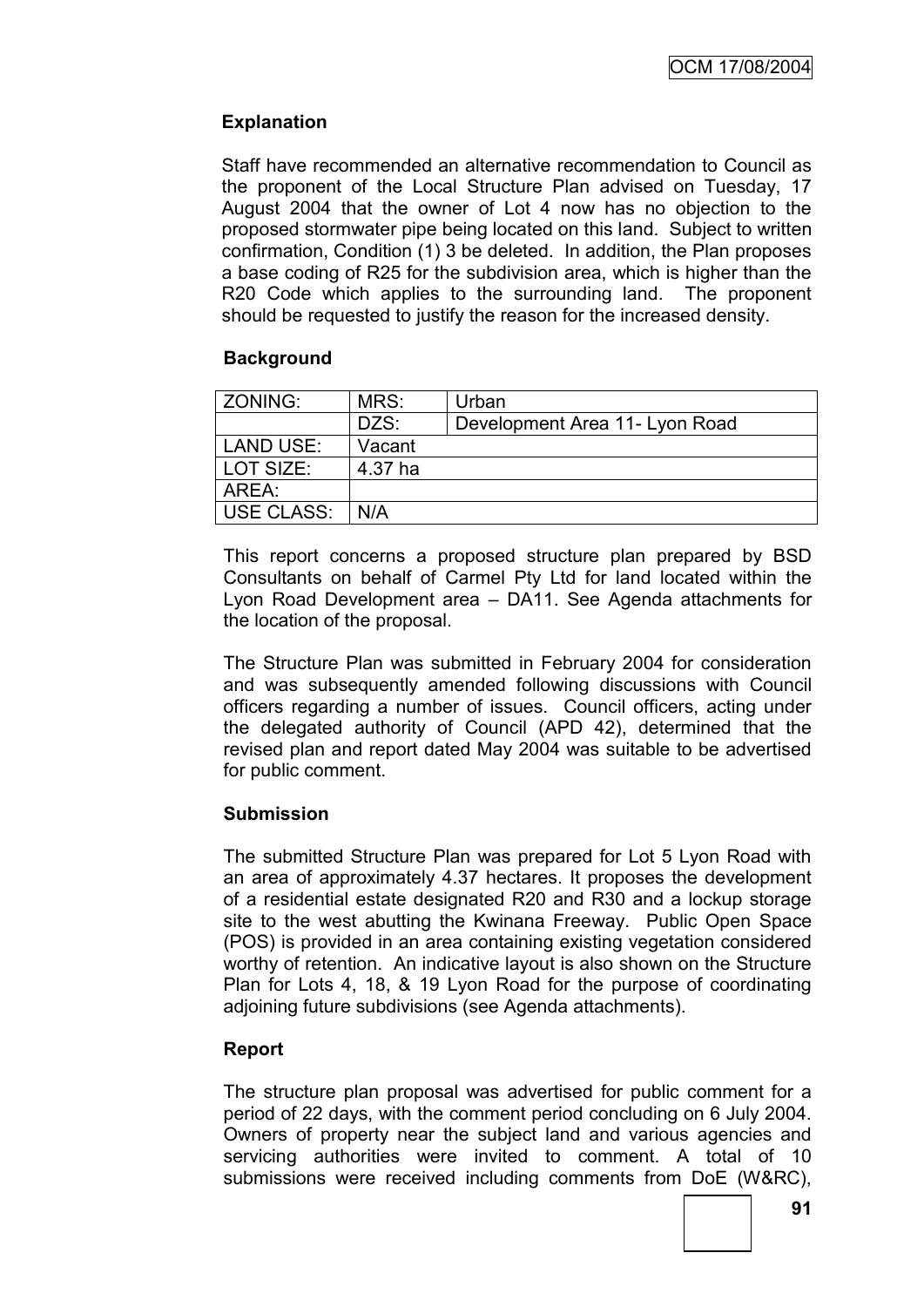Water Corporation, Alinta Gas, Western Power, Department for Planning and Infrastructure, Main Roads as well as adjoining landowners. A schedule of submissions and the recommended responses is included in the Agenda attachments.

The proposed Local Structure Plan is largely consistent with the endorsed Southern Suburbs District Structure Plan (stage 2) and generally acceptable to the agencies consulted subject to appropriate requirements being addressed through the Structure Plan approval and subdivision process. Issues requiring further clarification are:-

#### Lockup Storage Site

Two submissions from the adjoining landowners argued that the lockup storage use in its current location is inappropriate. These issues have been properly addressed and resolved through the preparation and endorsement of the Southern Suburbs District Structure Plan (SSDSP)– Stage 2. The lockup storage and its location are consistent with the endorsed SSDSP.

It is, however, considered that an amendment to TPS3 is necessary to formalise the lockup storage proposal as an additional use to the residential zoning to fulfil Council"s resolution made at its meeting held on 19/11/2002. The applicant is required to prepare necessary amendment documents and to pay the associated fees. Upon receiving the amendment documents, Council will initiate a TPS3 Amendment by adding a new provision AU 18 – Lockup Storage in Schedule 2 – Additional Uses to formalise the proposed lockup storage use and provide development guidelines.

#### The linkage with the adjoining landholdings

Two adjoining land owners raised the objection to the indicative road linkage with their land holdings. It should be noted that this Structure Plan is focused on Lot 5 only and the development layouts shown on adjoining properties are indicative only. The City has required that the Structure Plan be prepared in such a way that it provides guidance for the subsequent planning of surrounding areas. If the adjoining land owners decide to develop their land, a detailed Local Structure Plan would be required and assessed in accordance with the TPS3 provisions and in conjunction with the subject Structure Plan.

Other Issues raised in the submissions are detailed in the Schedule of Submissions which also contains a response to the matter. It is considered that these issues can be appropriately addressed through modifying the Structure Plan and/or report as recommendations made for Council"s consideration or through the future subdivision and development process.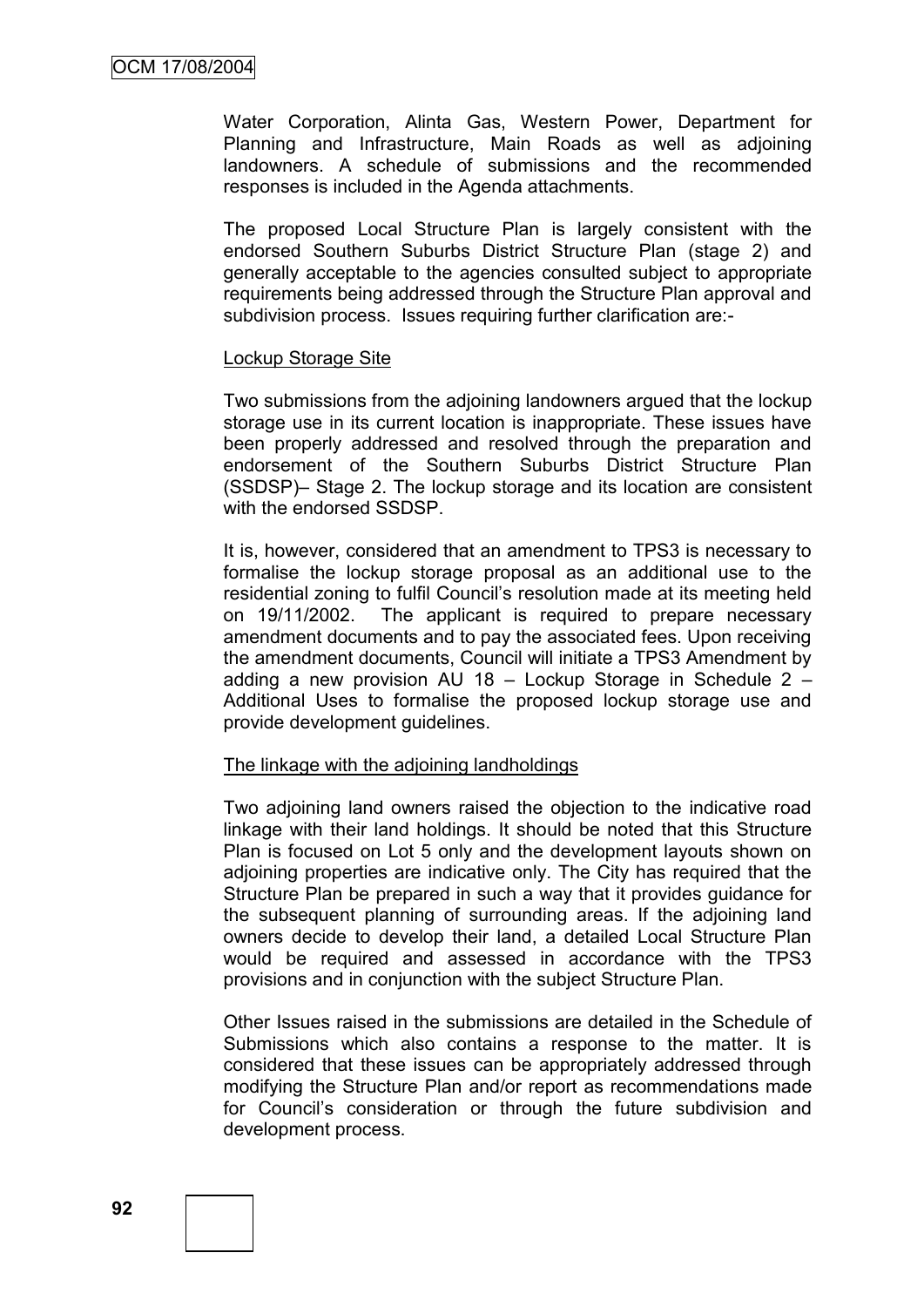It is therefore recommended that Council resolve to adopt the Structure Plan for Lot 5 Lyon Road subject to the changes and modifications listed in the recommendation and other detailed advice notes in the Schedule of Submissions.

# **Strategic Plan/Policy Implications**

The Corporate Strategic Plan Key Result Areas which apply to this item are:-

- 2. Planning Your City
	- *"To ensure that the planning of the City is based on an approach which has the potential to achieve high levels of convenience for its citizens."*
	- *"To ensure that the development will enhance the levels of amenity currently enjoyed by the community."*
	- *"To foster a sense of community within the district generally and neighbourhoods in particular."*
- 3. Conserving and Improving Your Environment
	- *"To conserve the quality, extent and uniqueness of the natural environment that exists within the district."*
	- *"To conserve the character and historic value of the human and built environment."*
	- *"To ensure that the development of the district is undertaken in such a way that the balance between the natural and human environment is maintained."*
- 4. Facilitating the needs of Your Community
	- *"To facilitate and provide an optimum range of community services."*
	- *"To identify current community needs, aspirations, expectations and priorities of the services provided by the Council."*
- 5. Maintaining Your Community Facilities
	- *"To construct and maintain roads, which are the responsibility of the Council, in accordance with recognised standards, and are convenient and safe for use by vehicles, cyclists and pedestrians."*
	- *"To construct and maintain parks which are owned or vested in the Council, in accordance with recognised standards and are convenient and safe for public use."*

The Planning Policies which apply to this item are:-

- SPD1 Bushland conservation Policy
- SPD3 Native Fauna Protection
- SPD5 Wetland Conservation Policy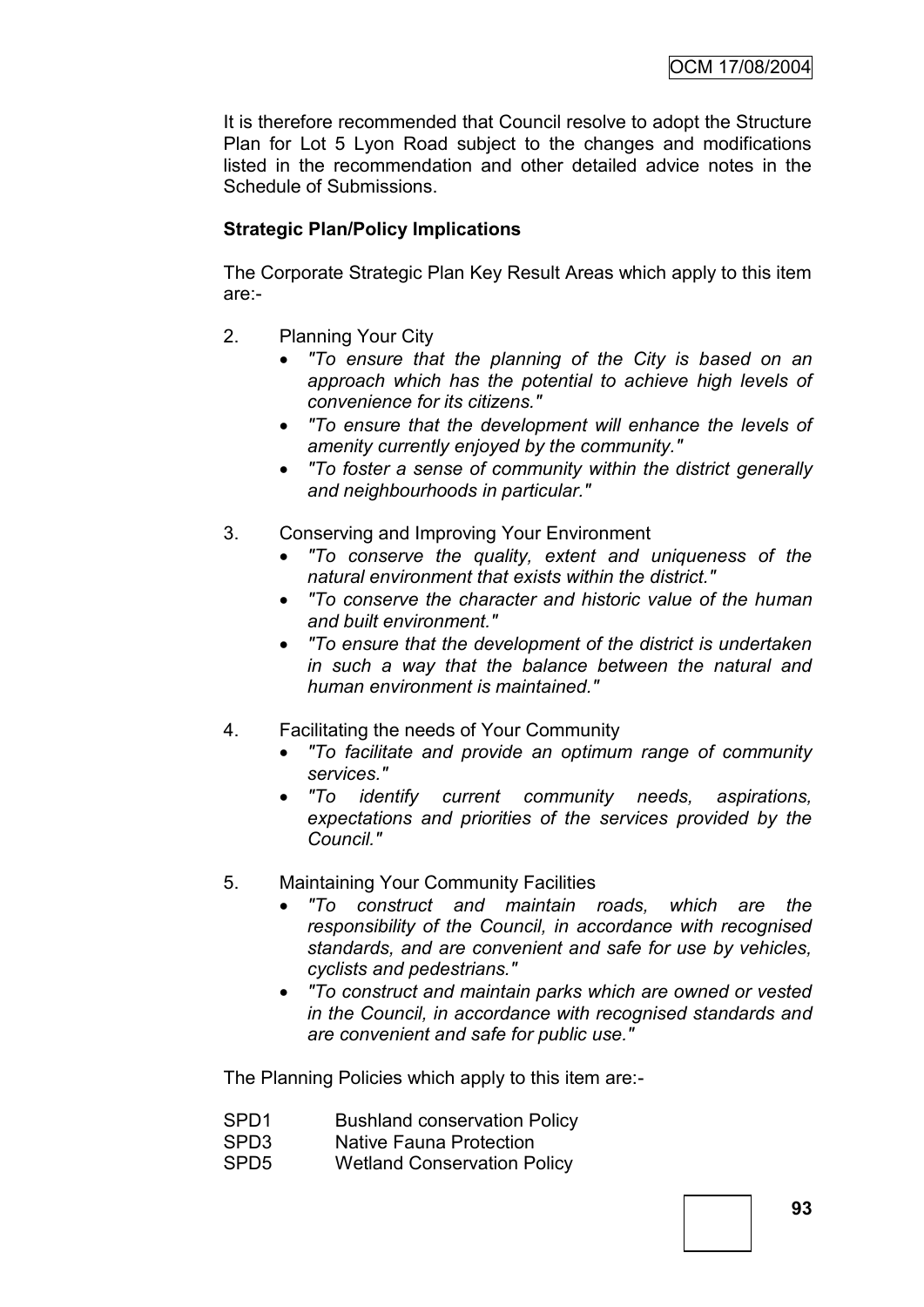| APD4  | <b>Public Open Space</b>                               |
|-------|--------------------------------------------------------|
| APD20 | Design Principles for Incorporating Natural Management |
|       | Areas Including Wetlands and Bushlands in Open Space   |
|       | and / or Drainage Areas                                |
| APD26 | Control Measures for Protecting Water Resources in     |
|       | <b>Receiving Environments</b>                          |
| APD28 | <b>Public Open Space Credit Calculations</b>           |
| APD30 | Road Reserve and Pavement Standards                    |
| APD31 | <b>Detailed Area Plans</b>                             |
|       |                                                        |

#### **Budget/Financial Implications**

N/A

#### **Legal Implications**

N/A

#### **Community Consultation**

Advertised for public comments from 15/06/2004 to 6/07/2004 in local papers and adjoining owners and relevant authorities were sent letters advising the proposal.

#### **Implications of Section 3.18(3) Local Government Act, 1995**

Nil.

#### **14.15 (MINUTE NO 2535) (OCM 17/08/2004) - FRANKLAND SPRINGS NEIGHBOURHOOD CENTRE PLAN - APPLICANT: TAYLOR BURRELL BARNETT - OWNER: AUSTRALAND (9643A) (MR) (ATTACH)**

#### **RECOMMENDATION** That Council:

(1) adopt the Frankland Springs Neighbourhood Centre Plan dated July 2004, Existing Alignment Option (Figure 5), subject to the two grouped housing sites of 2,133 sq.m. and 4,210 sq.m. being excluded from the Centre Plan;

- (2) forward the Plan to the Western Australian Planning Commission for its endorsement; and
- (3) advise the applicant of Council"s decision accordingly.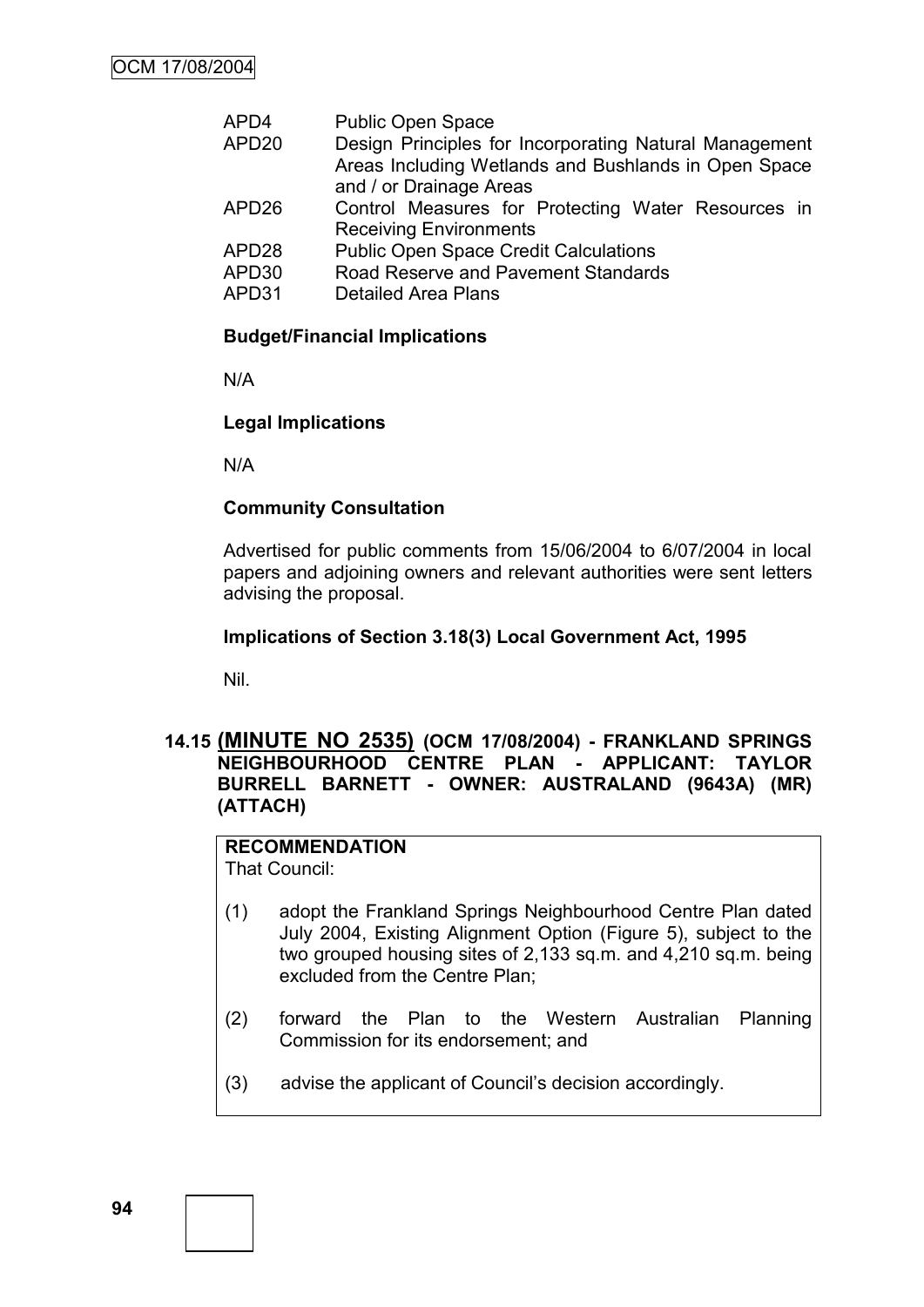#### **COUNCIL DECISION**

MOVED Clr A Tilbury SECONDED Clr I Whitfield that the recommendation be adopted.

# **CARRIED 10/0**

# **Background**

Council adopted the Frankland Springs Structure Plan on 18 July 2002 comprising two plans reflecting the existing and the developers preferred alignment of Russell Road. The Structure Plan identified the subject land as a neighbourhood centre with a retail floorspace of 5000sqm oriented to Russell Road and Hammond Road. The Western Australian Planning Commission endorsed the Structure Plan in January 2003.

The Structure Plan provides for a Centre Plan being prepared to guide the detailed development of buildings, car parking, pedestrian movement, and intersection treatment applying both alternative development types of the existing and preferred alignment of Russell Road.

On 22 April 2003 the WAPC granted approval to the subdivision of land that excluded two grouped housing sites until a Centre Plan is prepared and approved in accordance with the Commission"s Metropolitan Centre"s Policy for the area shown as "commercial" by the Frankland Local Structure Plan. The Centre"s Plan was specified rather than Detailed Area Plans recommended by Council. Clause 5.1 of Statement of Planning Policy of the WAPC only requires Centre Plans for Regional, District Centres and Main Street developments. As the Frankland Springs is a Centre it will serve a neighbourhood function. The Centre Plan is by default based on a Main Street development concept.

#### **Submission**

The objectives of the Centre Plan are as follows:-

- To facilitate the coordinated and high quality development of the Frankland Springs Neighbourhood Centre;
- To encourage and guide main street mixed use development in the Centre;
- To facilitate the short term creation of the two small lot sites in the south of the Precinct for Residential Development;
- To provide a framework for the future preparation of Detailed Area Plans and design guidelines for each site within the Centre; and
- To provide an implementation strategy for the Centre in particular to set a level of understanding over the timing for creation of lots and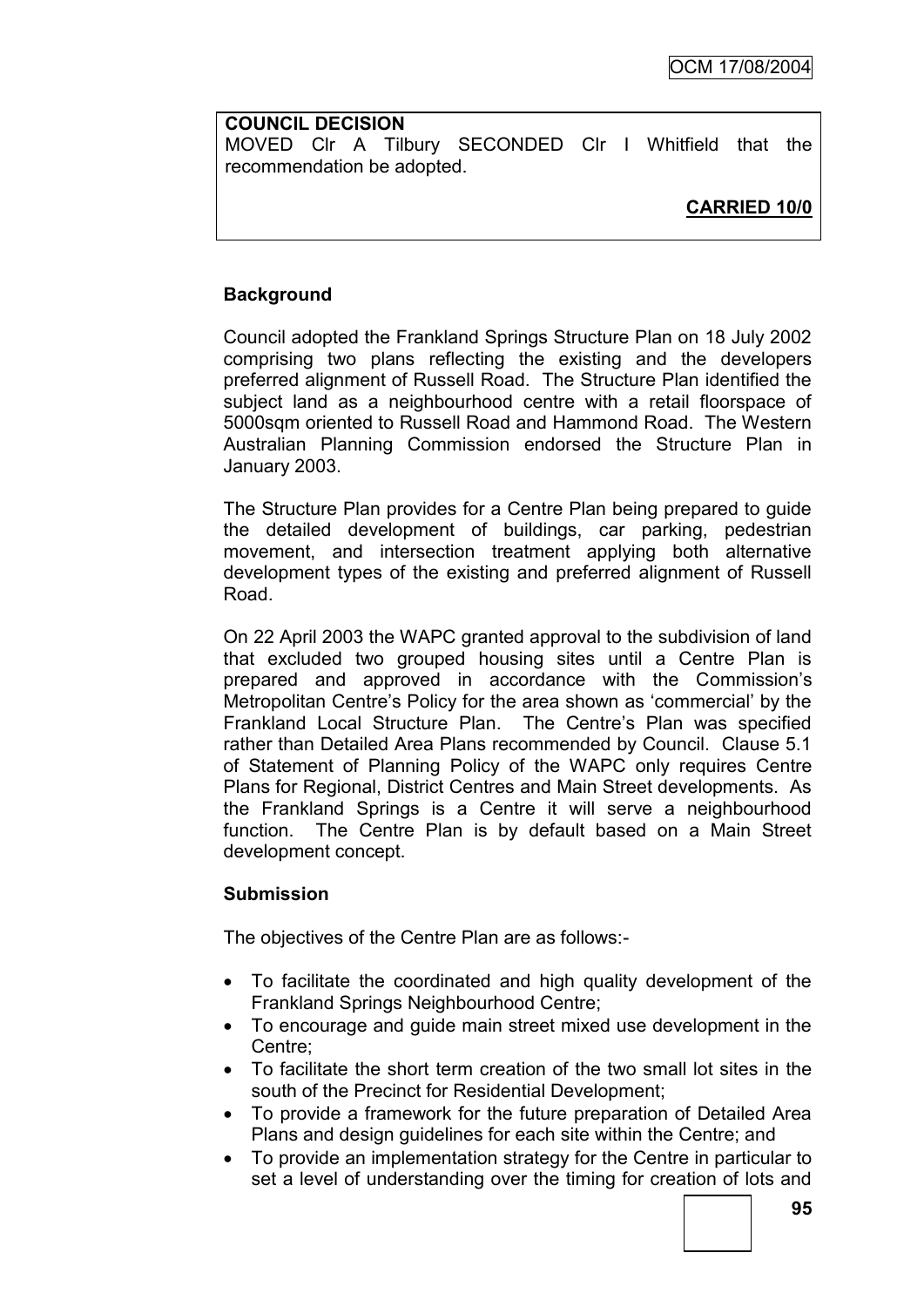commencement of development, given the proposal to relocate Russell Road;

 To identify additional criteria which will be required in the final Centre Plan, once the location of Russell Road has been finally determined.

The Centre Plan for the Frankland Springs Neighbourhood Centre includes the following elements:-

• Preferred Alignment Option (Russell Rd) (Developers Preference)

Retail floorspace of 5000m<sup>2</sup> nla;

Supermarket, specialty retail, convenience store, offices, consulting rooms, medical, residential;

Mixed business/R40, showrooms, medical, non-retail, commercial residential, main street development north of Russell Road (indicative only);

Main street retail on Hammond Road;

Service Station and Fast Food Outlets on the south side of Russell Rd;

Controlled access onto Russell Road;

Design guidelines for building configuration and orientation:

On-street parking on Hammond Road extension;

Grouped housing and small lot precincts/home based businesses;

Pedestrian connectivity and street furniture; and

Town Square.

Existing Alignment Option (Russell Rd) (as per MRS)

Retail floorspace of 5000m<sup>2</sup> nla;

Supermarket, specialty retail, convenience store, offices, consulting rooms, medical, residential;

Larger Mixed business/R40 Precinct on the north side of Russell Rd that includes showrooms, medical, non-retail, commercial residential, main street development north of Russell Road (indicative only);

Main street retail on Hammond Road;

Service Station and Fast Food Outlets on the north side of Russell Rd;

Grouped housing and small lot precincts/home based businesses; Controlled access onto Russell Road;

Design guidelines for building configuration and orientation;

On-street parking on Hammond Road extension;

Pedestrian connectivity and street furniture; and Town Square.

#### **Report**

The Metropolitan Centres Policy provides a regional planning framework for the hierarchy, location and establishment of retail and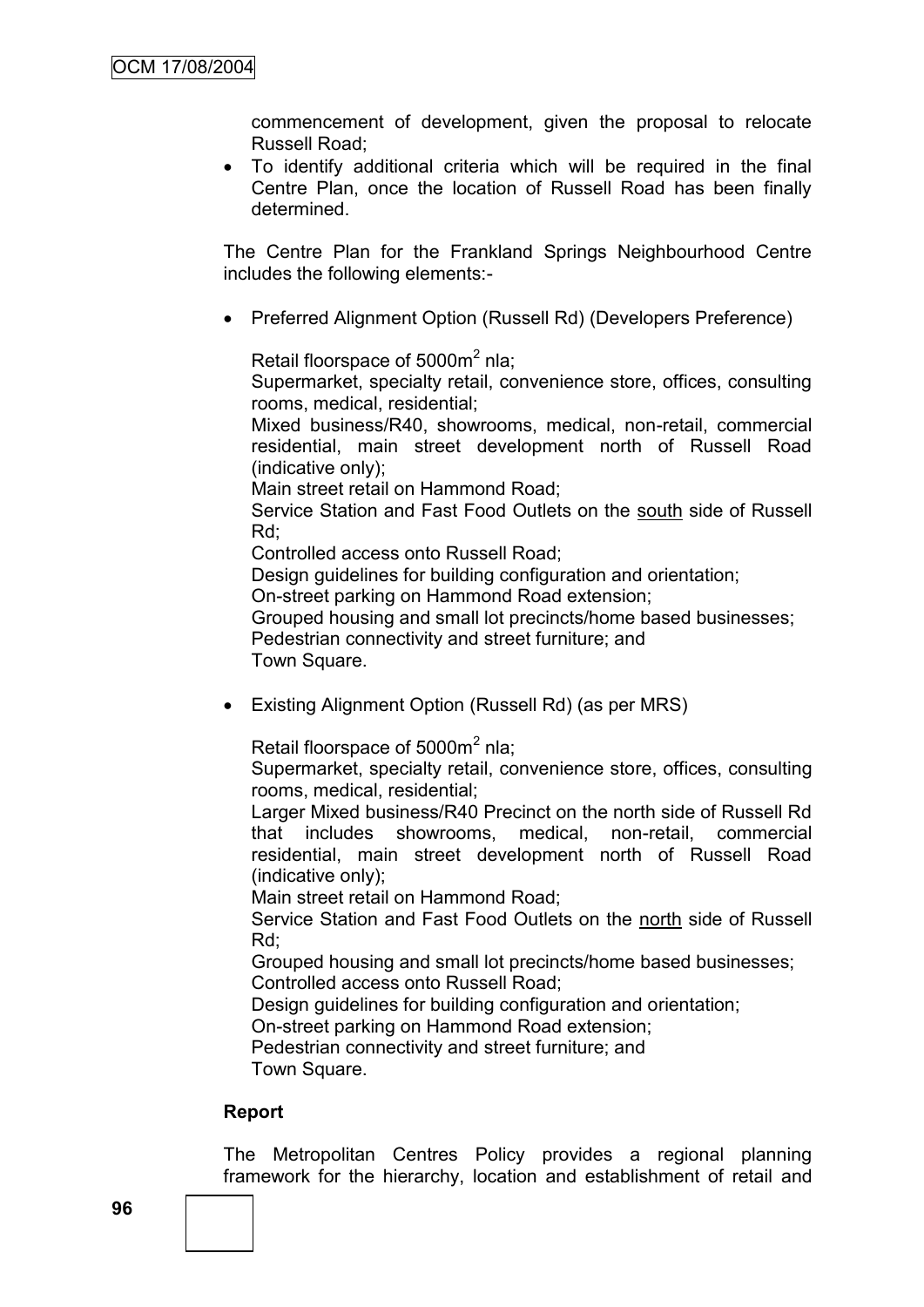commercial centres at a regional and district level and mixed business in the metropolitan region. The Policy requires Centre Plans for main street centres for adoption by local government and endorsement by the Western Australian Planning Commission. The purpose of a Centre Plan is to ensure that:-

"Centres are developed as integral, cohesive and accessible centres with a range of uses and high levels of employment."

The Policy recognises the importance of neighbourhood and local centres such as the Frankland Springs Neighbourhood Centre as an important role in day-to-day convenience shopping for neighbourhood services and facilities. In addition to retailing there is also the recommended provision of small offices, health, welfare and community facilities. Retail facilities typically include a supermarket, convenience store and local shops.

The Policy supports main street development with active street frontages containing a mix of land uses to promote an integrated, legible, attractive, safe and vibrant place.

The proposed Local Centre is consistent with the WAPC Metropolitan Centres Policy, the Southern Suburbs District Structure Plan, Local Commercial Centres Policy adopted by the Council and the City"s Town Planning Scheme No 3.

Previous community consultation was carried out on the Frankland Springs Structure Plan, which established the planning parameters for the preparation of the Centres Plan. For this reason further community consultation is not considered necessary.

Council"s adoption of the Frankland Springs Centre Plan Existing Alignment Option (Figure 5) is supported to enable the plan to then be forwarded to the Western Australian Planning Commission for its endorsement. This is consistent with previous advice provided to the Council by the staff in respect to the alignment of Russell Road. Once adopted the Plan will establish a framework for the development of the Centre. Small lot precincts are already being established on the periphery of the Centre based on adopted detailed area plans. The determination of the final alignment of Russell Road has yet to be decided by the WAPC and following this a subdivision application will be lodged by Australand and determined for the balance of the Centre. Memorials will be placed on title advising purchasers of lots within the Centre are made aware of the Centre Plan. Council can then ensure all development within the Centre is assessed for conformity with the Centre Plan.

Because part of the Centre is currently subdivided and developed for housing, this land should be deleted from the Centre Plan Area.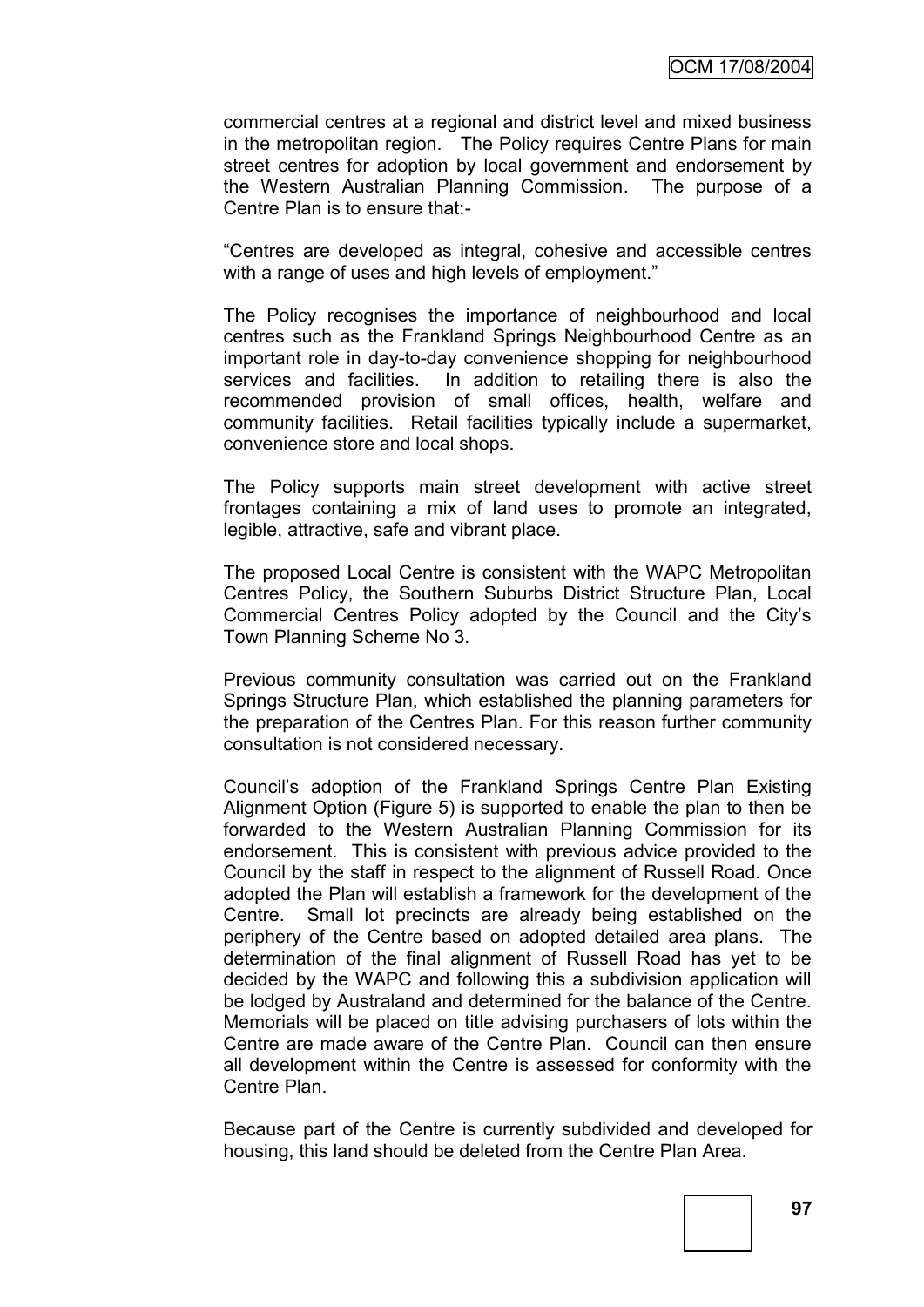It is recommended that the Frankland Springs Centre Plan adopted by Council subject to the two grouped housing sites of 2,133 sq.m. and 4,210 sq.m. being excluded from the Centre Plan and shown as residential in accordance with the 14 Unit development approval and Detailed Area Plans that apply to these lots.

#### **Strategic Plan/Policy Implications**

The Corporate Strategic Plan Key Result Areas which apply to this item are:-

- 2. Planning Your City
	- *"To ensure that the planning of the City is based on an approach which has the potential to achieve high levels of convenience for its citizens."*

#### **Budget/Financial Implications**

N/A

#### **Legal Implications**

City of Cockburn Town Planning Scheme No 3. Town Planning & Development Act 1928 (as amended) Metropolitan Region Scheme Planning Regulations

#### **Community Consultation**

Community consultation has already been undertaken.

#### **Implications of Section 3.18(3) Local Government Act, 1995**

Nil.

# **14.16 (MINUTE NO 2536) (OCM 17/08/2004) - INCOMPLETE RESIDENCE - LOT 812; NO. 4 KEPPEL PLACE, COOGEE - OWNER: M & R ROUCCO (3300395) (JW/MW) (ATTACH)**

# **RECOMMENDATION**

That Council:

- (1) issue a Notice under Section 401(1)(b) requiring the owner of Lot 812; No. 4 Keppel Place, Coogee, to alter the building to bring the partially completed residence into accordance with the approved plans;
- (2) in the event that the property owner does not comply with the Section 401(1)(b) Notice subject to the Appeal Process, further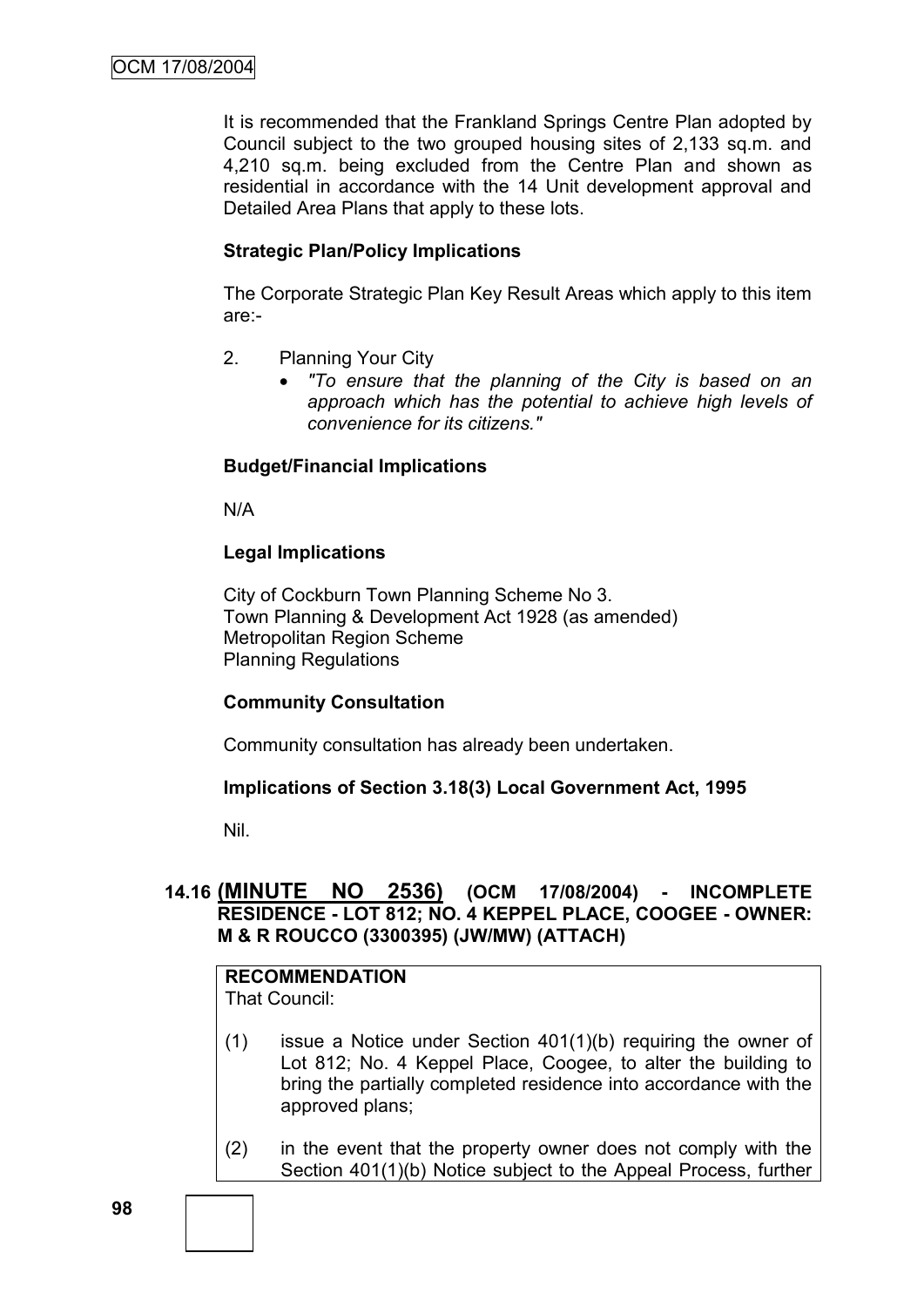action be initiated under Section 670 of the Local Government (Miscellaneous Provisions) Act 1960, subject to any appeal that may be made to the issue of the Notice by the owner; and

(3) reconsider this matter should the property owner not comply with the Council's directions under (1) and (2) above, or following the outcome of any appeal lodged by the owner, with a view to taking further action by issuing a Section 409A Notice under the Act to have the building demolished.

#### **COUNCIL DECISION**

MOVED Clr A Tilbury SECONDED Clr I Whitfield that the recommendation be adopted.

**CARRIED 10/0**

# **Background**

The background relevant to this proposal is: -

- A Building Licence was issued to M & R Ruocco (owner builder) on the 2<sup>nd</sup> March 1999 for a three-storey residence.
- Works were not commenced in accordance with the Building Licence requirements. An extension of time in relation to the Building Licence was requested and an extension was granted on the  $22<sup>nd</sup>$  February 2002, all works were to have been completed by 22<sup>nd</sup> February 2004.
- A letter from Martella & Company, Solicitors, on behalf of G & T Pintaudi (neighbours at 6 Keppel Place Coogee) dated 14<sup>th</sup> January 2004, was received, stating concerns that the residence was not being built in accordance with the Building Regulations.
- A letter was received from Greg Rowe & Associates, Project Managers, dated  $8<sup>th</sup>$  June 2004, on behalf of G & T Pintaudi, expressing concern that the residence under construction was not consistent with the plans.
- Building Service officers have inspected the site on three occasions and areas of non-compliance were noted and photos taken. These inspections were carried out in February and July 2004. It was noted in July that substantial works are still to be carried out to complete the residence.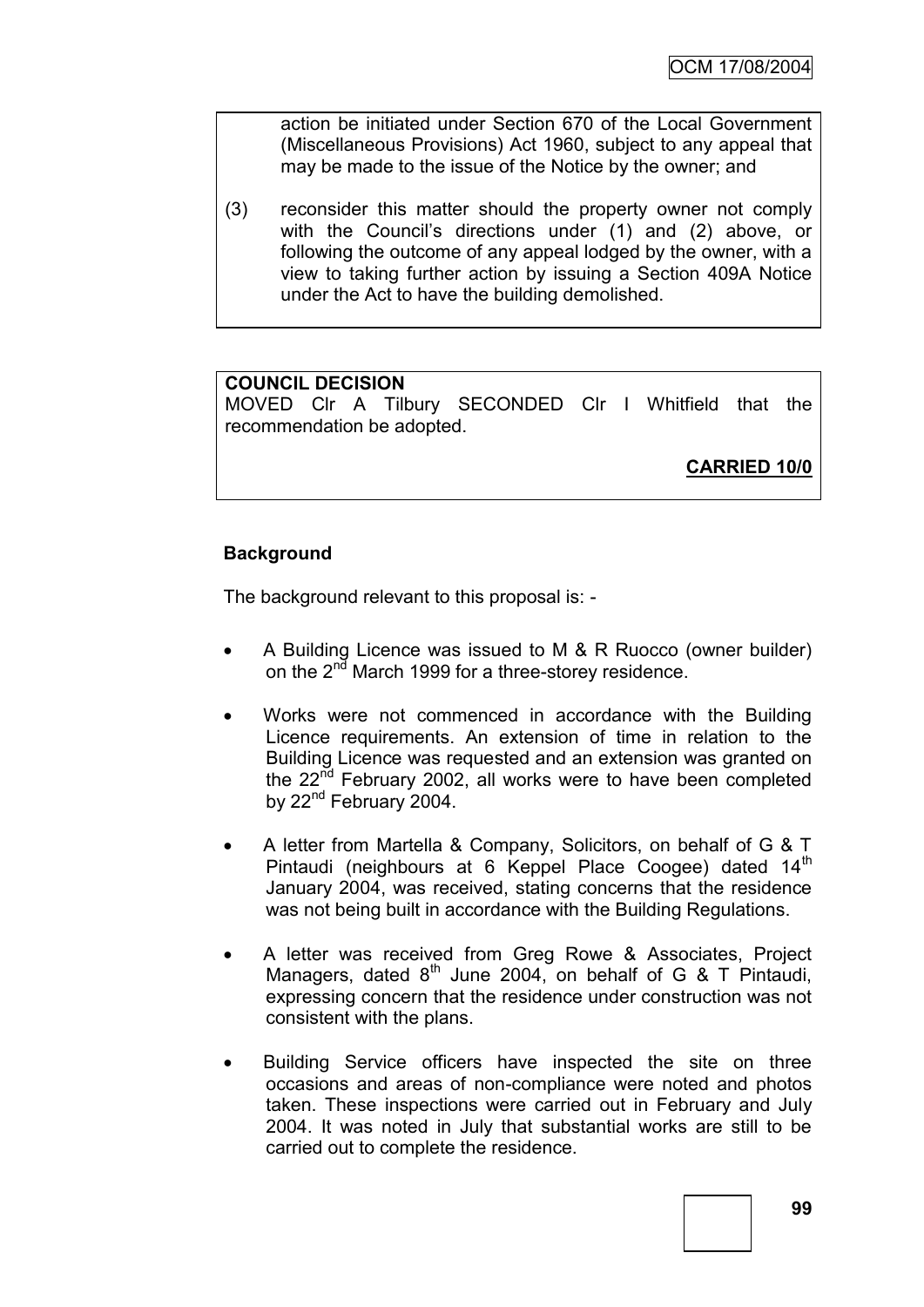- Minimal amounts of construction work are being carried out, in an intermittent manner on site. Mr Ruocco has been informed verbally and in writing that a new building licence is required to permit further works to continue and that his previously extended building licence has expired.
- A letter received from Mr.Ruocco on 20th July 2004 gives an undertaking to have the building works completed by March 2005.
- Further letters of complaint have been received on 14th July 2004 from Mr. & Mrs. Pintaudi of 6 Keppel Place and Mr & Mrs Hunt 3 Keppel Place. These letters were expressing concern in regard to the time taken to construct the partially complete residence at 4 Keppel Place and the lack of a rubbish receptacle on site and subsequent litter problems. Letters of advice have been sent confirming Council will consider the matter at its August Meeting. Mr Ruocco has been advised to provide a rubbish receptacle at the site immediately.

#### **Submission**

N/A

#### **Report**

The site inspections carried out by the Senior Building Surveyor revealed that the building, as constructed, has varied from the approved plans in the following areas: -

Basement: -

Windows enlarged. Two windows added to store room Structural beam(s) design has been altered**.**

Ground Floor: -

Windows enlarged. One window removed. Ensuite and wardrobe to bedroom 4 relocated. Bedroom 4 enlarged. Internal walls added or moved to alternative locations. Structural columns omitted in various locations. Laundry door moved and window added.

First Floor: -

Window added to stairway.

A large balcony added to the front of the house.

Windows enlarged and added.

Balcony and access added to bedroom 1.

Storeroom added to replace proposed shower in bedroom 1. Internal walls added or moved to alternative locations**.**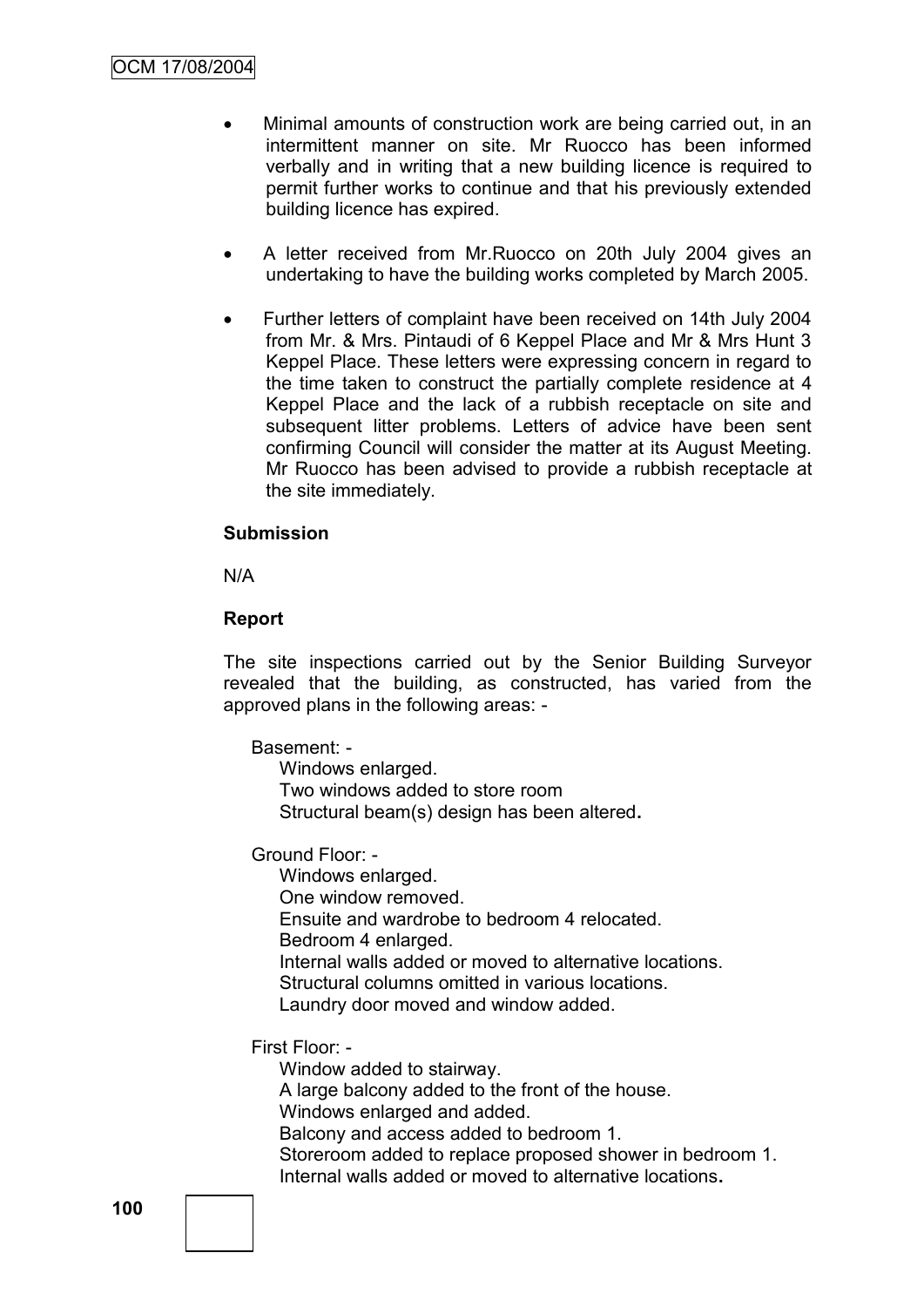Bedroom 2 Ensuite and WC combined.

Trafficable Roof: -

Roof balcony enlarged at the front of the house. Central stairwell roof change from steel and glass to jarrah and colorbond sheets. Stairwell windows enlarged. Windows removed.

Although some of these items are of a minor nature, the highlighted variations are more serious and require certification by an engineer or rectification to bring them into compliance. The residence has been under construction for over five years. The building licence has been extended once so as to assist the owner builder. Substantial building works are still to be carried out to complete the building. The City is now receiving letters of complaint from neighbours and their agents in regard to the duration of the works, compliance issues, and litter issues.

It is important that the City address this matter in a way that compels the owner to complete the residence in the shortest possible time and to a compliant standard. The method to achieve this is discussed further under the heading of legal implications.

#### **Strategic Plan/Policy Implications**

The Corporate Strategic Plan Key Result Areas, which apply to this item, are: -

- 1. Managing Your City
	- *"To conduct Council business in open public forums and to manage Council affairs by employing publicly accountable practices."*
- 2. Planning Your City
	- *"To ensure that the planning of the City is based on an approach which has the potential to achieve high levels of convenience for its citizens."*

#### **Budget/Financial Implications**

There will be financial costs involved in pursuing this matter through the Courts should the property owner not comply with the Section 401(1)(b) Notice issued under the Act.

#### **Legal Implications**

The applicable legislation is: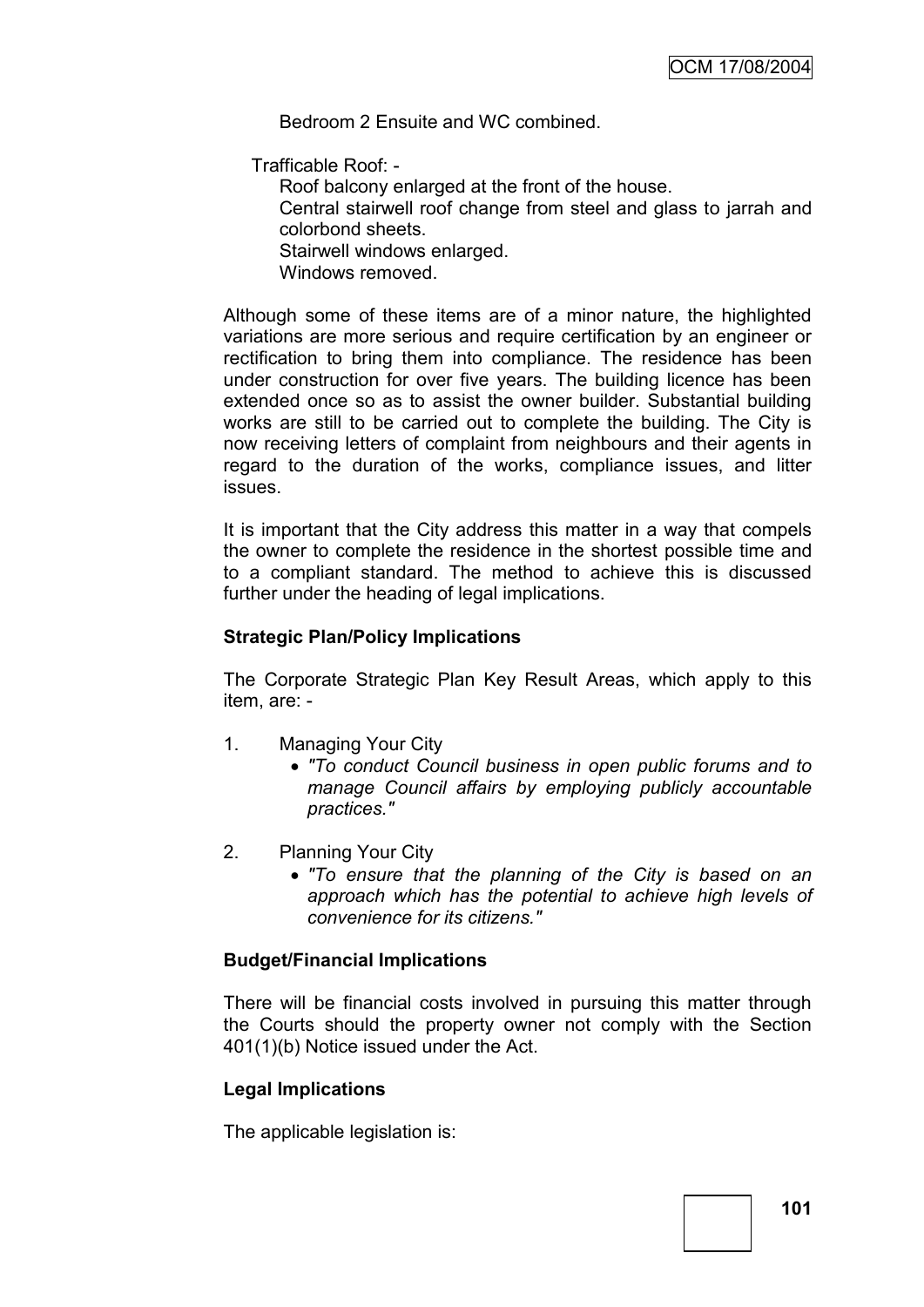The Local Government (Miscellaneous Provisions) Act 1960, Section 401, 670 and 409A.

It is envisaged the prudent way to address the issue is for the Council to issue a Section 401(1)(b) Notice under the Local Government (Miscellaneous Provisions) Act 1960 to bring the building into compliance with the approved plans. This would require Mr. Ruocco to change work already done to reflect what was approved, or, appeal to the Minister for Housing and Works.

Failure to comply with the City"s 401 Notice or appeal and comply with the Minister"s decision would permit the City to pursue the matter through the Court to have the notice requisitions enforced by way of a court order on the owner.

Should Mr. Ruocco choose not to comply with a court order it would be open to the City to implement the works set out in the City"s Notice and/or implement punitive damages under Section 670 of the Local Government (Miscellaneous Provisions) Act 1960. Upon conviction of an offence a person may be penalised up to \$5000 and whilst the offence continues up to \$500 per day.

If a penalty does not expedite completion of the residence by the owner, the Council can issue a Section 409A Notice under the Local Government (Miscellaneous Provisions) Act 1960, requiring the owner to show reason why the partly completed residence should not be demolished. It is unlikely however that an appropriate penalty would fail to facilitate completion of the residence to the City"s satisfaction.

It is important to note that this approach would allow the building to be brought into accordance with the approved plans, which were approved under the Residential Planning Codes 1991 (superseded). As such some of the residence's setbacks would not comply with the current Residential Design Codes 2002.

In the event that the property owner appeals to the Minister for Housing and Works against the City"s Notice(s), the City make known its desire of having the residence completed by no later than June 2005, should the Minister consider upholding the appeal.

#### **Community Consultation**

N/A.

**Implications of Section 3.18(3) Local Government Act, 1995**

Nil.

**102**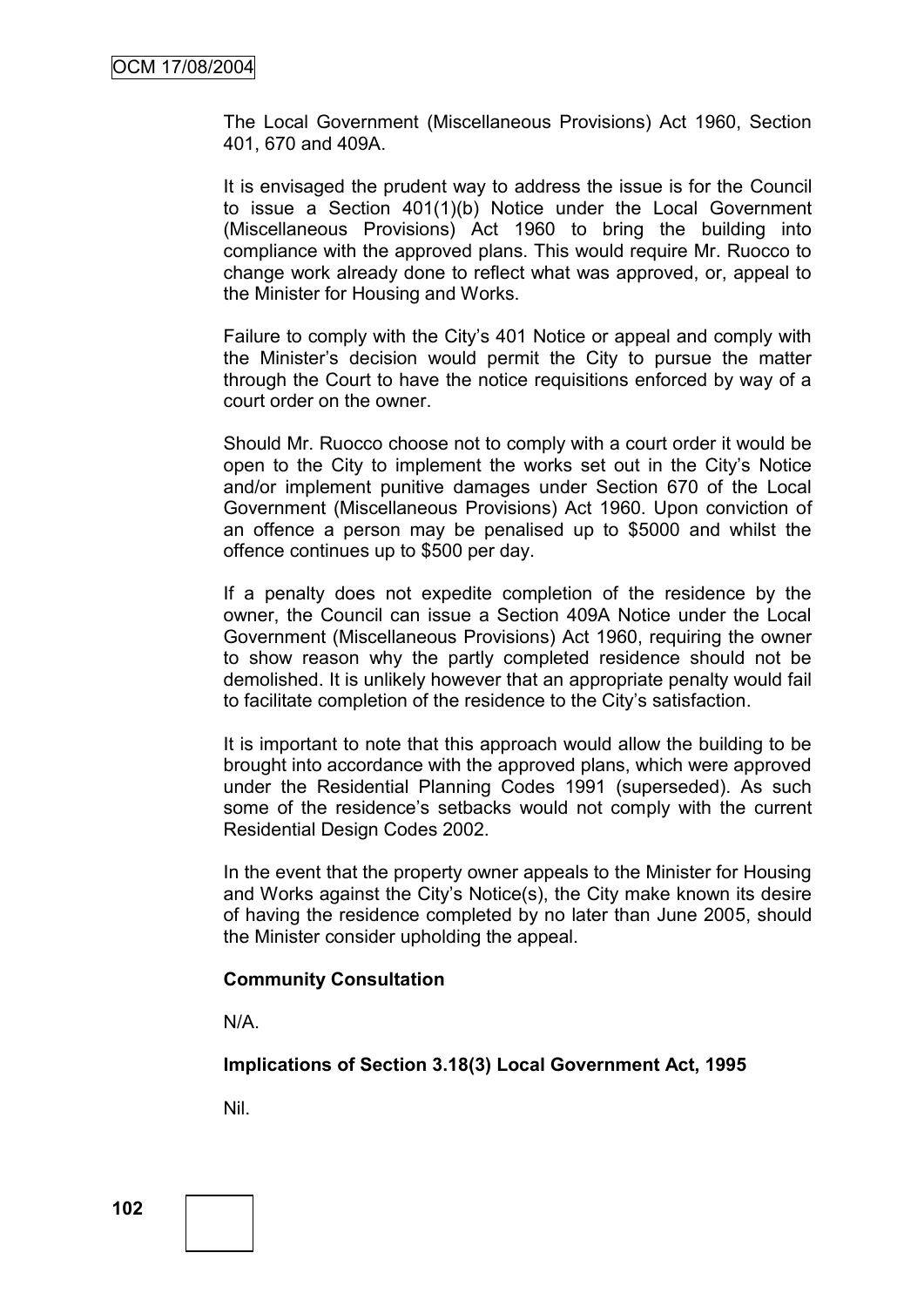#### **14.17 (MINUTE NO 2537) (OCM 17/08/2004) - OMNIBUS AMENDMENT - TOWN PLANNING SCHEME NO. 3 (93006) (MR) (ATTACH)**

## **RECOMMENDATION**

That Council:

- (1) adopt the recommendations made in the Schedule of Submissions attached to the Agenda;
- (2) adopt the amendment without modification(s) and in anticipation of the Hon. Minister"s advice that final approval will be granted, the documents be signed, sealed and forwarded to the Western Australian Planning Commission; and
- (3) advise those who made submissions, of Council"s decision accordingly.

#### **COUNCIL DECISION**

MOVED Clr A Tilbury SECONDED Clr I Whitfield that the recommendation be adopted.

**CARRIED 10/0**

# **Background**

The City of Cockburn Town Planning Scheme No 3 ("TPS3") was gazetted on 20 December 2003. There are various improvements and corrections that are required, identified through the course of the application and the administration of TPS3. The amendments necessary are a reflection of the significant number of changes that were required by the Minister for Planning and Infrastructure that lead to the final gazettal of TPS3.

Council at its Ordinary Meeting held on 18 November 2003 resolved in respect of the Omnibus Amendment to:-

- *"(1) defer consideration of this item to the December Council Meeting;*
- *(2) provide a printed copy of its Town Planning Scheme No.3 Text and Maps (as amended) to Elected Members, on request; and*
- *(3) conduct a workshop to brief Elected Members on Town Planning Scheme No.3 Text and Maps (as amended)."*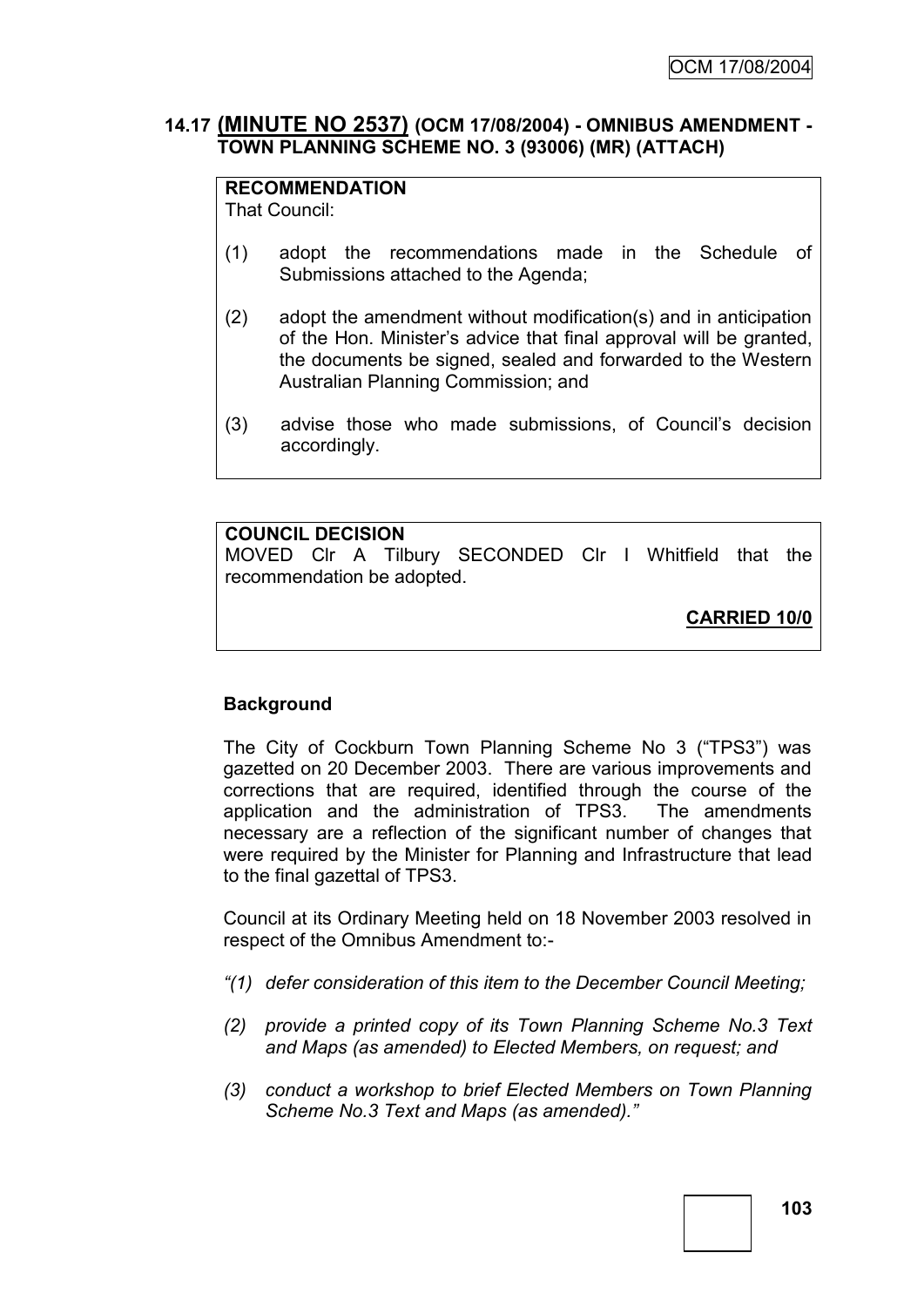Council at its Ordinary Meeting held on 17 August 2004 resolved to initiate the Omnibus Amendment to TPS3 subject to modifications, which were made prior to advertising.

#### **Submission**

The proposed changes to the Scheme Text and Scheme Map are now set out in three Schedules as follows:-

- Schedule A Minor Scheme Text Amendments:
- Schedule B Major Scheme Text Amendments; and
- Schedule C Scheme Map Amendments.

These three Schedules are contained in the Agenda Attachments and should be read in conjunction with this report.

#### **Report**

The scheme amendment was referred to the Department of Environment in accordance with the requirements of Section 7A1 of the Act. The Department decided not to assess the proposed scheme amendment after having due regard to the scope of the changes.

The scheme amendment was advertised for public comment in accordance with the Regulations which included advertisements in the government gazette, signage on-site and letters were also sent to affected landowners. At the close of the submission period there were two submissions of objection received in relation to the proposed deletion of Additional Use 16 (Fashion Leather Park) from Schedule 11 of TPS3. These submissions were summarised into a table contained in the attachments and should be read in conjunction with this report.

The main concern raised by the submissions is the deletion of the following AU16 scheme provisions:-

AU16 applying to Lot 102, Pt Lot 4 & 8 Rollinson Road, Lot 303 Darkan Avenue, Lots 9 & 10, 11, 12, 13, 14, 15, 16, 17, 18, Pt Lot 1 Garston Way, Hamilton Hill where a Fashion Leather Park shall include:-

- Education Establishment
- Factory unit building
- $\bullet$  Industry Cottage
- $\bullet$  Industry General
- Industry Light
- $\bullet$  Industry Service
- $\bullet$  Office
- **•** Public Amusement
- Recreation Private
- Reception Centre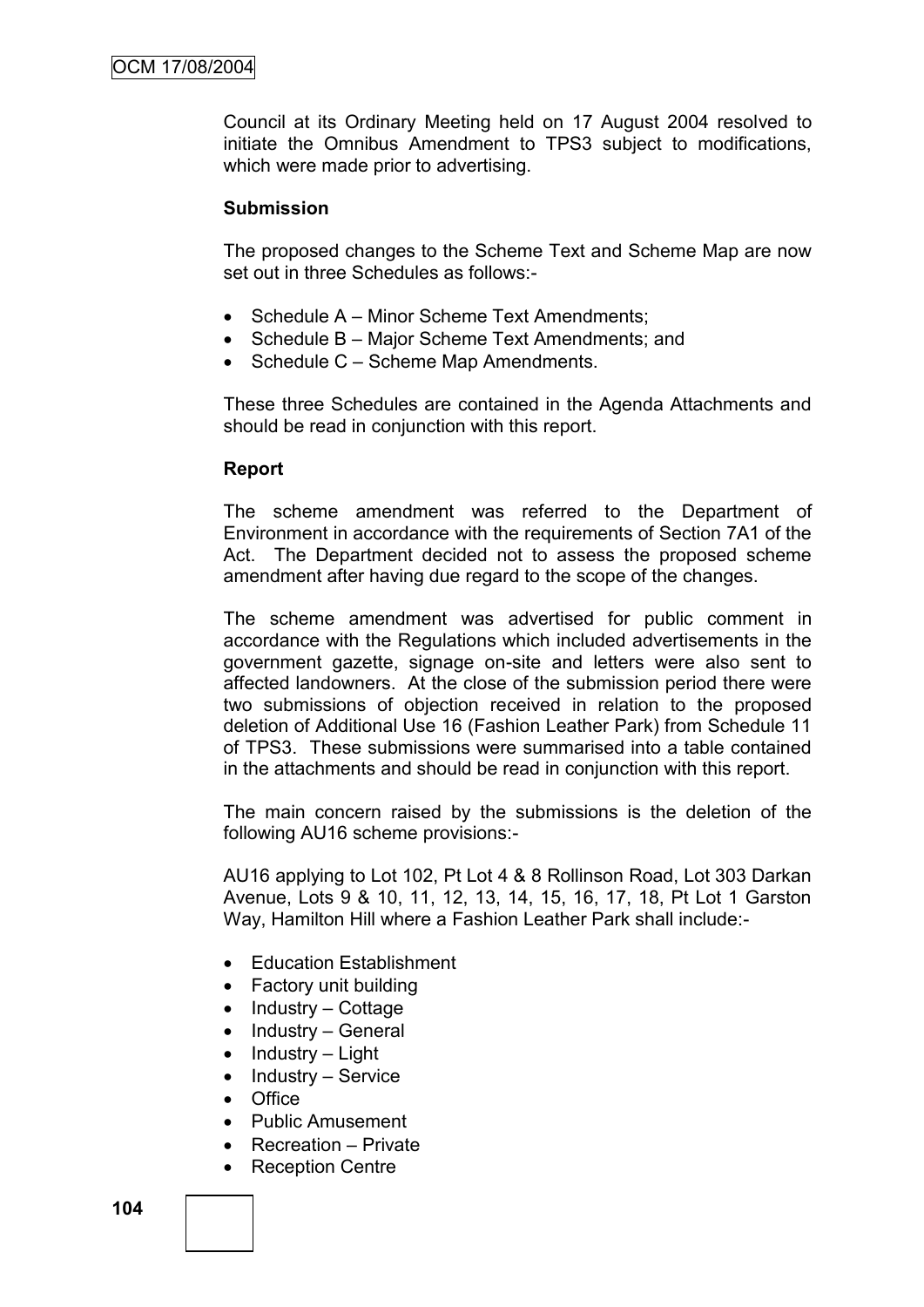- Restaurant
- Shop
- Showroom

Council sought advice from McLeod & Co solicitors about the interpretation of the Fashion Leather Park (AU16), which applies to the industrial zone – Restricted Use (RU9), because the current situation is confusing. The preliminary advice from Council"s solicitors is that Council should consider deleting AU16 from the scheme given that the Fashion Leather Park is unlikely to eventuate and the way in which the additional use is described is difficult to apply in the absence of the Fashion Leather Park by the original proponent.

AU16 provisions only apply to land use ancillary to the establishment of a Fashion Leather Park. General industry and other uses not associated with a Fashion Leather Park are not permitted under the current scheme. This would mean that all of the development in the Restricted Use 9 area would be restricted to the provisions of Schedule 3 of the Scheme, the same as the adjoining land. RU9 provisions are based on the former Special Industry A Zone that applied under District Zoning Scheme No 2 prior to the scheme review.

It is recommended that Council proceed to adopt the Omnibus Amendment and forward the endorsed amendment documents to the Western Australian Planning Commission for endorsement by the Hon Minister for Planning and Infrastructure.

## **Strategic Plan/Policy Implications**

The Corporate Strategic Plan Key Result Areas which apply to this item are:-

- 2. Planning Your City
	- *"To ensure that the planning of the City is based on an approach which has the potential to achieve high levels of convenience for its citizens."*

## **Budget/Financial Implications**

Costs incurred relate to the administration, advertising of the scheme amendment documents and reporting to the Council.

## **Legal Implications**

City of Cockburn Town Planning Scheme No 3. Town Planning & Development Act 1928 (as amended) Metropolitan Region Scheme Planning Regulations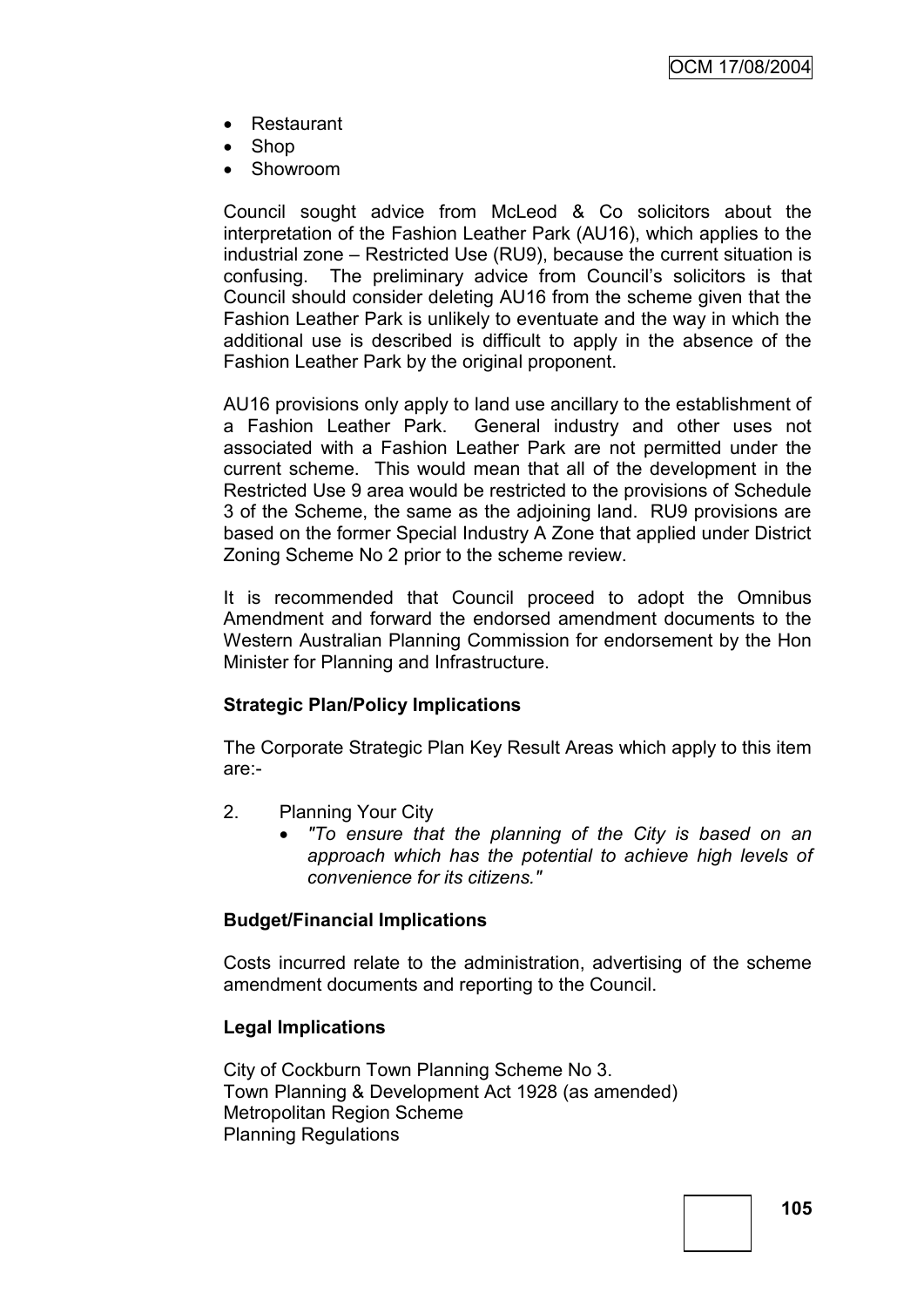# **Community Consultation**

The proposed Scheme Amendment would be subject to community consultation requirements as set out in the Planning Regulations.

#### **Implications of Section 3.18(3) Local Government Act, 1995**

Nil.

## **14.18 (MINUTE NO 2538) (OCM 17/08/2004) - LEGAL ACTION RECONSIDERATION - NEWMARKET HOTEL - LOT 301; 1 ROCKINGHAM ROAD, HAMILTON HILL - OWNER: KEE VEE PROPERTIES PTY LTD (2212274) (DB) (ATTACH)**

# **RECOMMENDATION**

That Council:

- (1) receive the report;
- (2) instruct Council"s solicitors to suspend legal action against Kee Vee for a breach of conditions 13 and 14 of the planning approval dated 21 May 2003, subject to:
	- 1. Commencement of external restoration work to the Newmarket Hotel in accordance with the plan approved by the City on 21 May 2003, by 31 October 2004; and
	- 2. The external conservation works outlined in the letter from Thompson Ong & Associates dated 24 October 2002 (and associated attachments) being completed by 31 July 2005.
	- 3. Payment of \$2,891.12 for the preparation of the Heritage Agreement by Council"s Solicitors dated 26 September 2003.
- (3) if the conservation works are not undertaken in accordance with (2) above by 31 July 2005, instruct Council"s solicitor to continue with proceedings against Kee Vee Pty Ltd in accordance with Council"s resolution of 20 April 2004.

## **COUNCIL DECISION**

MOVED Clr K Allen SECONDED Clr M Reeve-Fowkes that Council:

- (1) receive the report;
- (2) instruct Council"s solicitors to suspend legal action against Kee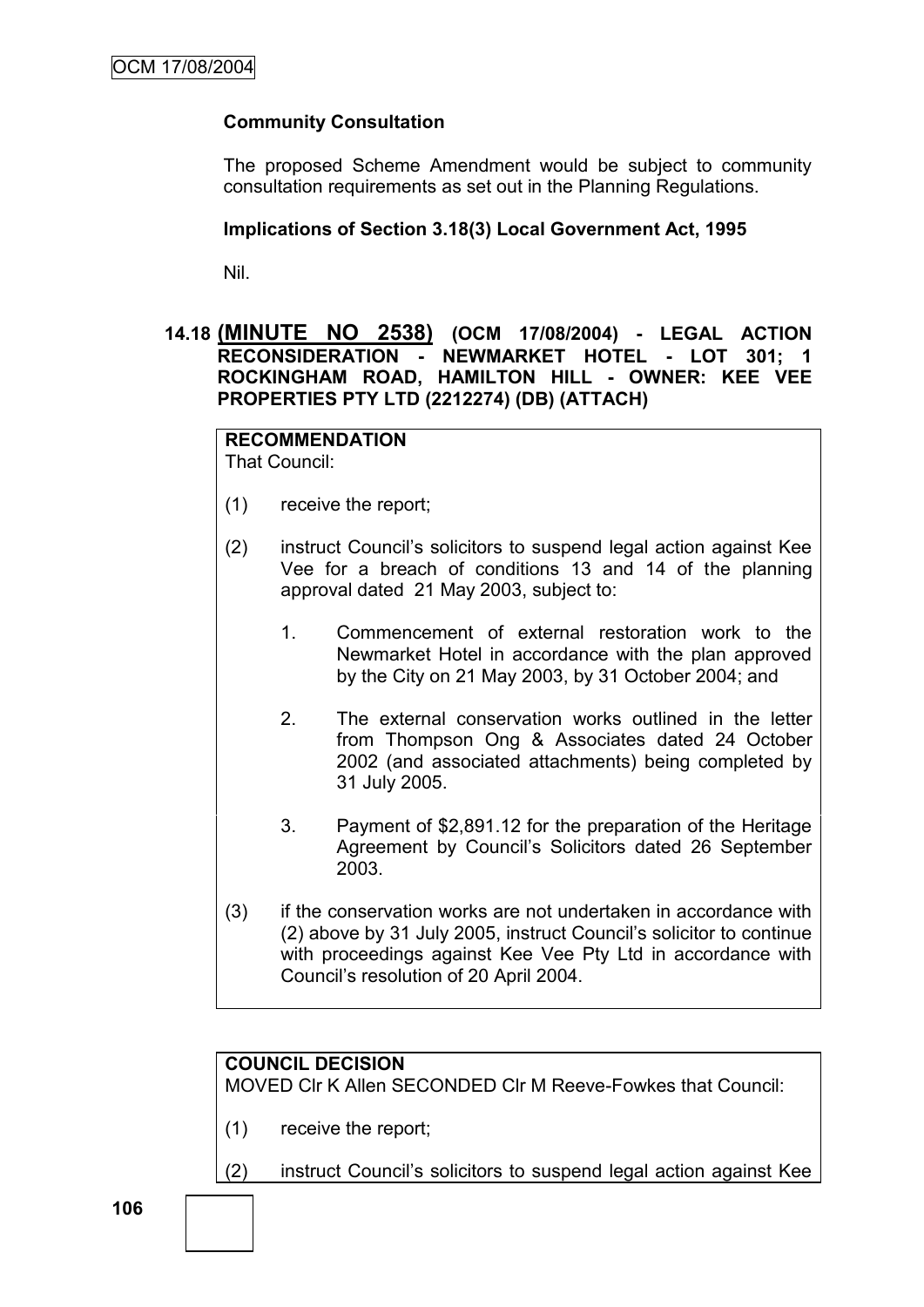Vee for a breach of conditions 13 and 14 of the planning approval dated 21 May 2003, subject to:

- 1. Commencement of external conservation work to the Newmarket Hotel in accordance with the plan approved by the City on 21 May 2003, by 31 October 2004; and
- 2. The external conservation works outlined in the letter from Thompson Ong & Associates dated 24 October 2002 (and associated attachments) being completed by 31 July 2005.
- 3. Payment of \$2,891.12 for the preparation of the Heritage Agreement by Council"s Solicitors dated 26 September 2003.
- (3) if the conservation works are not commenced or completed in accordance with (2) above, instruct Council"s solicitor to continue with proceedings against Kee Vee Pty Ltd in accordance with Council"s resolution of 20 April 2004.

**CARRIED 10/0**

# **Explanation**

Staff have proposed this alternative recommendation as the work should be consistently referred to as 'conservation' work and the legal action should be triggered by non-compliance with either the prescribed commencement or completion dates.

# **Background**

Council at its meeting on 20 April 2004 resolved as follows:

- *"(1) receive the report;*
- *(2) instruct its solicitors to initiate legal proceedings against Kee Vee Properties Pty Ltd (ACN 009 292 237), being the owners of Lot 301 (1) Rockingham Road, Hamilton Hill, for a breach of Special Conditions 13 and 14 of the planning approval dated 21 May 2003, in contravention of the City of Cockburn Town Planning Scheme No.3 and the Town Planning and Development Act 1928; and*
- *(3) require its Solicitors to attend a briefing at a date set by the Mayor to advise Council of the likely outcomes of the above*  legal action and to further advise Council on whether or not it *should engage a senior Counsel to facilitate and expedite Council"s desired outcomes."*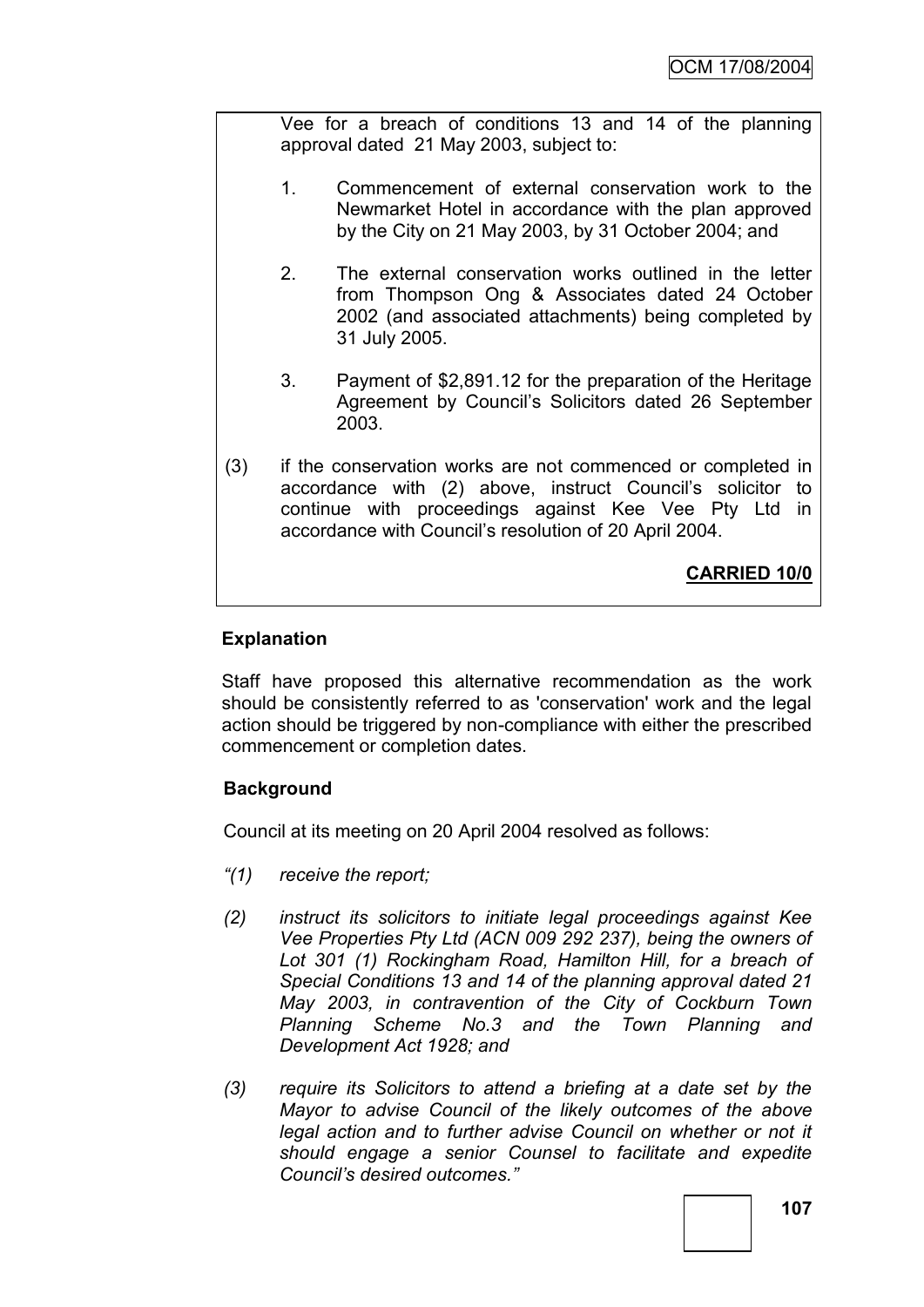Following a request from Councillor Allen, a meeting was convened with Kee Vee, Clr Allen and City Officers to discuss outstanding conditions of development approval and matters relating to the subdivision clearances. Kee Vee has approached the City and cited numerous financial and time constraints as the reason for the delay and has requested that Council reconsider its resolution.

The Council resolution to prosecute Kee Vee has been implemented, however, a summons has not yet been served.

#### **Submission**

Kee Vee alleges that significant financial burdens have temporarily halted their development plans for the Newmarket Hotel. A recent Supreme Court decision required Kee Vee to pay damages of almost half a million dollars to the former tenant of the Newmarket Hotel. This impost has in turn significantly diminished the company's ability to carry out the required conservation works to the heritage building.

It is Kee Vee's assertion that once subdivision clearances have been issued, the tavern/bottleshop will be sold off which will create funds that can be spent on the required conservation works to the heritage building. Kee Vee have made a submission to the City detailing the company"s reasons for non compliance. This submission is included in the agenda attachments.

## **Report**

There have been protracted negotiations over the years between Kee Vee and Council regarding the undertaking of conservation works on the former Newmarket Hotel. Council during these negotiations granted concessions of development approval to Kee Vee to allow the site to be developed.

Council"s decision on 20 April 2004 sought to bring an end to the continued delays associated with this project. Under the circumstances described by Kee Vee it is reasonable and appropriate for Council to grant a "stay" to the legal proceedings for a period of 6 to 8 months. This would allow enough time for Kee Vee to submit a building licence application to carry out and complete the external restoration works. Should Kee Vee default for whatever the reason, Council"s solicitor can issue a summons in accordance with Council"s resolution of 20 April 2004.

The Directors of Kee Vee, gave an undertaking to comply with the outstanding conditions of development approval (in particular conservation works to the heritage building) and finalise the subdivision. Kee Vee should be under no illusion that the Council could pursue the legal action should this undertaking not be honoured.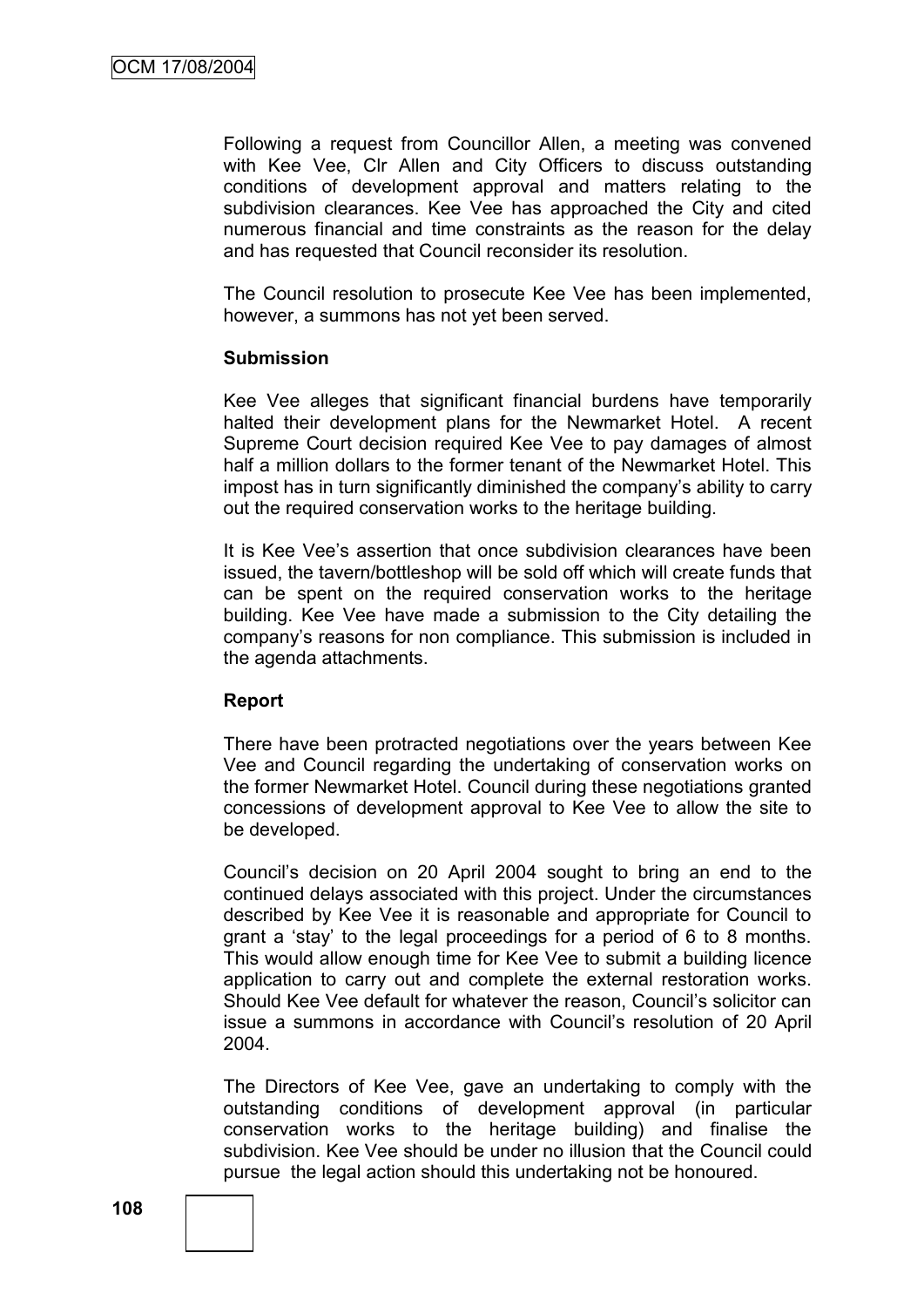# **Strategic Plan/Policy Implications**

The Corporate Strategic Plan Key Result Areas which apply to this item are:-

- 1. Managing Your City
	- *"To conduct Council business in open public forums and to manage Council affairs by employing publicly accountable practices."*
	- *"To provide effective monitoring and regulatory services that administer relevant legislation and local laws in a fair and impartial way."*
- 2. Planning Your City
	- *"To ensure that the planning of the City is based on an approach which has the potential to achieve high levels of convenience for its citizens."*
	- *"To ensure that the development will enhance the levels of amenity currently enjoyed by the community."*
- 3. Conserving and Improving Your Environment
	- *To ensure that the development of the district is undertaken in such a way that the balance between the natural and human environment is maintained."*

The Council Policies which apply to this item are:-

APD29 DEVELOPMENT COMPLIANCE PROCESS

Council resolved at its meeting on 20 April 2004, to waive the Development Compliance Process and proceed immediately with legal action. This waiver still applies.

## **Budget/Financial Implications**

Action taken thus far is administrative and should not impact on the City"s legal expenses budget.

# **Legal Implications**

Town Planning and Development Act 1928 City of Cockburn Town Planning Scheme No. 3

# **Public Consultation**

N/A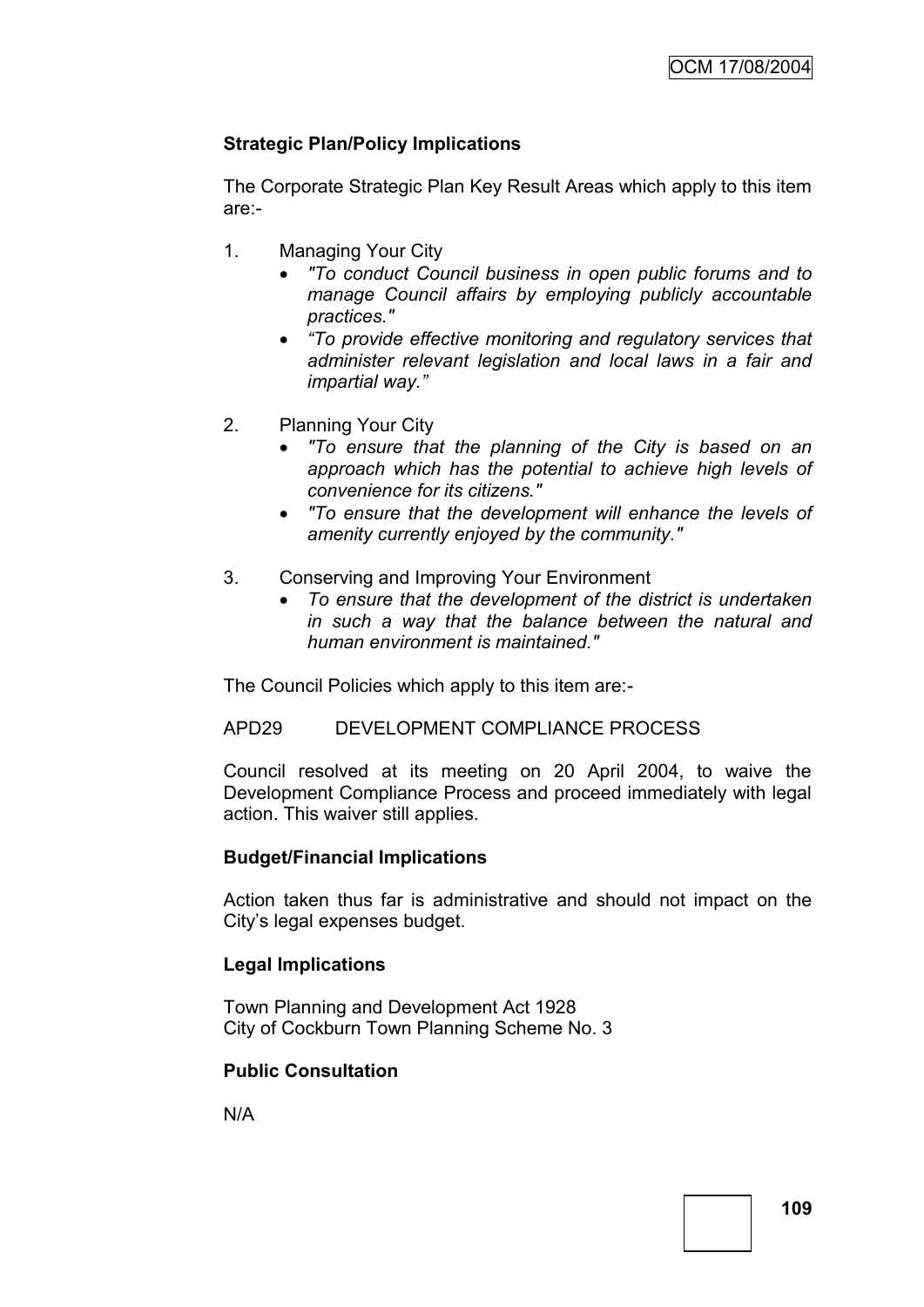## **Implications of Section 3.18(3) Local Government Act, 1995**

Nil.

## **14.19 (MINUTE NO 2539) (OCM 17/08/2004) - REGISTER OF HERITAGE PLACES - PERMANENT ENTRY - SOUTH FREMANTLE POWER STATION (1048) (MR) (ATTACH)**

#### **RECOMMENDATION**

That Council advise the Heritage Council of WA that a decision to permanently include the South Fremantle Power Station on the Register of Heritage Places is premature and should be deferred pending the outcome of the Vision for Cockburn Coast which includes the South Fremantle Power Station Site.

## **COUNCIL DECISION**

MOVED Clr I Whitfield SECONDED Clr A Tilbury that Council:

- (1) receive the report; and
- (2) request the Minister for the Environment to remove the South Fremantle Power Station from the Interim List of the Register of Heritage Places.

# **MOTION LOST 3/7**

MOVED Mayor S Lee SECONDED Clr S Limbert that the recommendation be adopted.

# **CARRIED 8/2**

## **Background**

In 1985, it was proposed that the power station be demolished, as part of the Coogee Master Plan.

In 1986, a private company expressed an interest in purchasing the power station site, which has an area of 12.7213 ha. It is not clear what the intention of the company was. Also in the same year the City of Cockburn offered \$100,000 to purchase the land, as the Council believed it had great recreational potential or could be re-used for industrial purposes.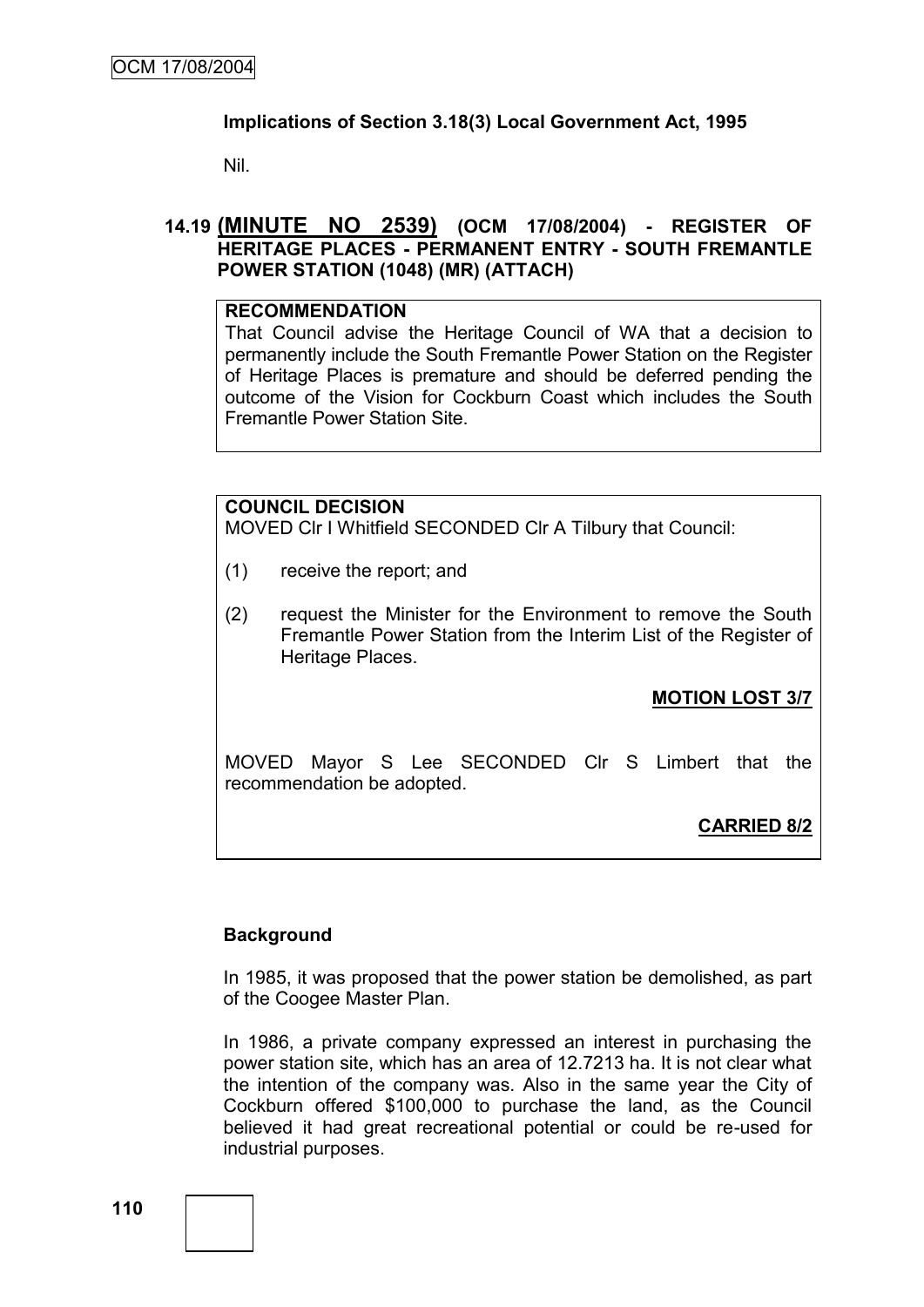In 1987, the State Government pursued the sale of the power station through the WA Development Authority.

In 1988, a proposal was made to use the land as a new Marine College operated by TAFE.

In 1990, work commenced by the State Government to dismantle the power station. The station had been idle since being decommissioned in 1985.

In 1994, the Council commissioned BSD Consultants to undertake a study of the possible re-use of the power station land. The BSD report identified opportunities for re-use such as:

- High rise housing/unit development;
- Hotel/Convention Centre;
- Major Theme Park Public Recreation Facility;
- Major Indoor Recreation Centre;
- Industrial Activity;

The preferred option was for the Theme Park concept incorporating a mix of commercial activities.

In 1995, Woodward-Clyde were engaged by Western Power to examine the rehabilitation of the power station building.

Also in 1995, the Council adopted a concept plan to create a landscaped park with recreational facilities as the preferred end use of the land. This required the power station to be demolished.

In 1996, the Department of Commerce and Trade provided a cost estimate to implement the Council"s concept plan.

In 1996, the Department of Commerce and Trade expressed concern about the delay in demolishing the power station as it was compromising the implementation of the Coogee Master Plan.

In 1997, the Fremantle Society called for the power station building to be saved from demolition.

Also in 1997, the Deputy Premier, Hendy Cowan, supported the Council for the early demolition of the power station and for the land to be used for community and recreation purposes.

On the 1 July 1997, the Heritage Council advised that it had received a report to include the building on the Register of Heritage Places. An assessment was undertaken, and on the 28 October, it was gazetted on the Register on an interim basis. The Council supported the retention of the building on the basis that a viable use could be found for it.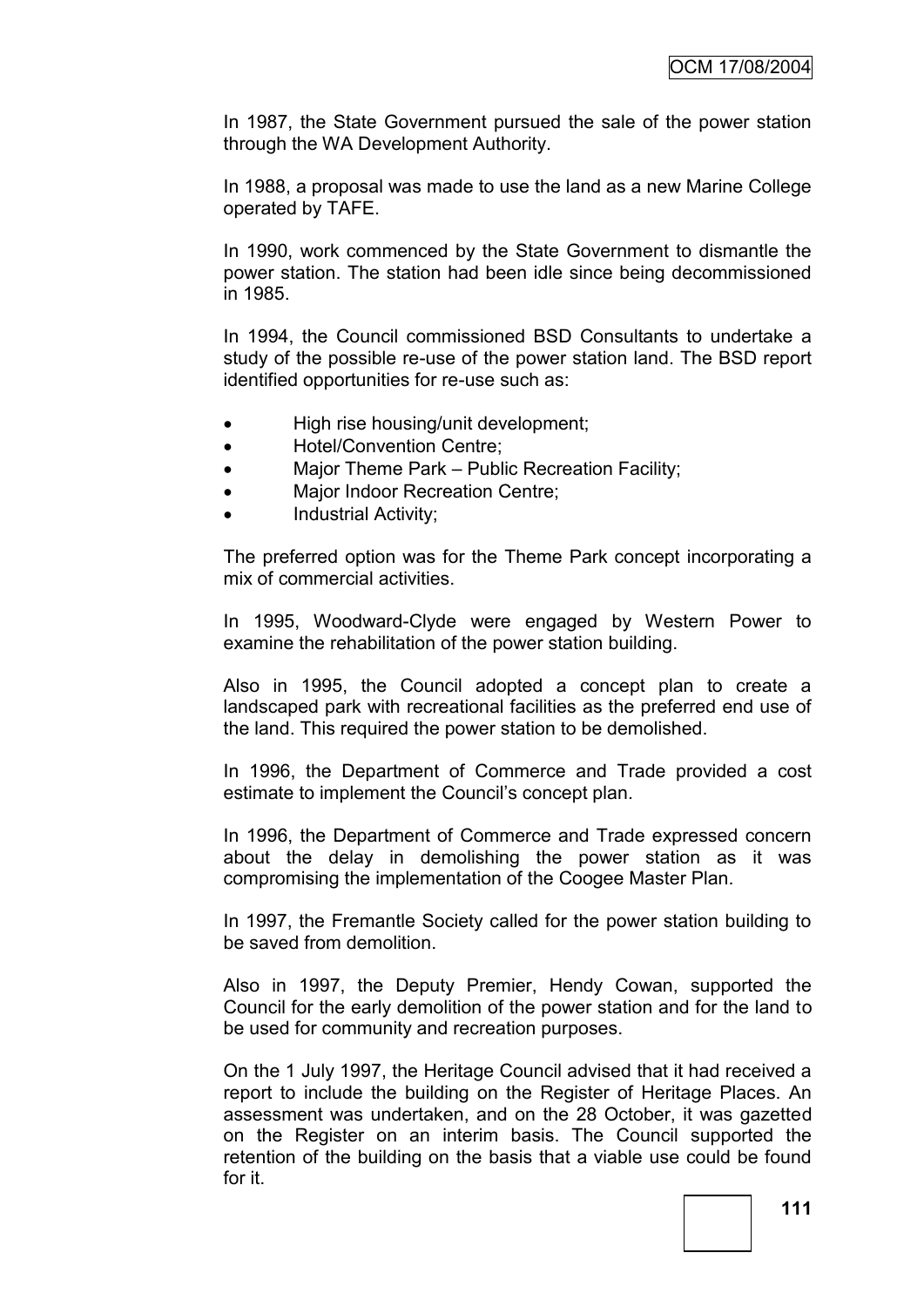In 1998 Dee Seed Real Estate proposed to purchase the site on behalf of a client to create cafes and retail premises. The Council could lease back areas for community purposes. The surrounding land would be used for recreation. This approach was not pursued.

Again in 1998, the CEO, of the City of Cockburn wrote to the Premier, Richard Court, promoting the idea of re-using the power station as a Convention and Exhibition Centre. An hotel/motel could be included to take advantage of the unique location. The site could have rail access to Fremantle and ferry connections to Rottnest, Carnac and Garden Islands. This idea was not pursued.

In May 2001, Dr Les Pyke, and a group of graduates from the South East Metropolitan College undertook comprehensive research of the power station. The report examined the feasibility of the power station being used for:-

- Convention and Exhibition Centre.
- Hotel Accommodation and Apartments.
- Museum displays.
- Community co-ordination.
- Maritime exhibits.
- Research and Development Technology Centre.
- Seabird aviary.
- Opera House.
- Entertainment Centre/Cinemas/Studios.
- Theme Park.
- Shrine, Cathedral, Temple, Mosque.
- **Zoological Gardens.**
- Shipping trade facility.
- Amphitheatre, open air interactive cinema, speedway, turf club, stadium, trotting facility and similar ventures.
- Technology education facility.
- Transport.

In June 2001, Western Power advise that it intended to dispose of the power station site. Later in July, the Council supported a request to rezone the land under the MRS from Parks and Recreation Reserve to Urban. The WAPC did not support this.

In September 2001, Dr Les Pyke, wrote to the Mayor, advising of a group interested in developing the property into a landmark location of international standing. The group was the Magic Koala Foundation, which is a charity foundation to help underprivileged, homeless and destitute children and youths.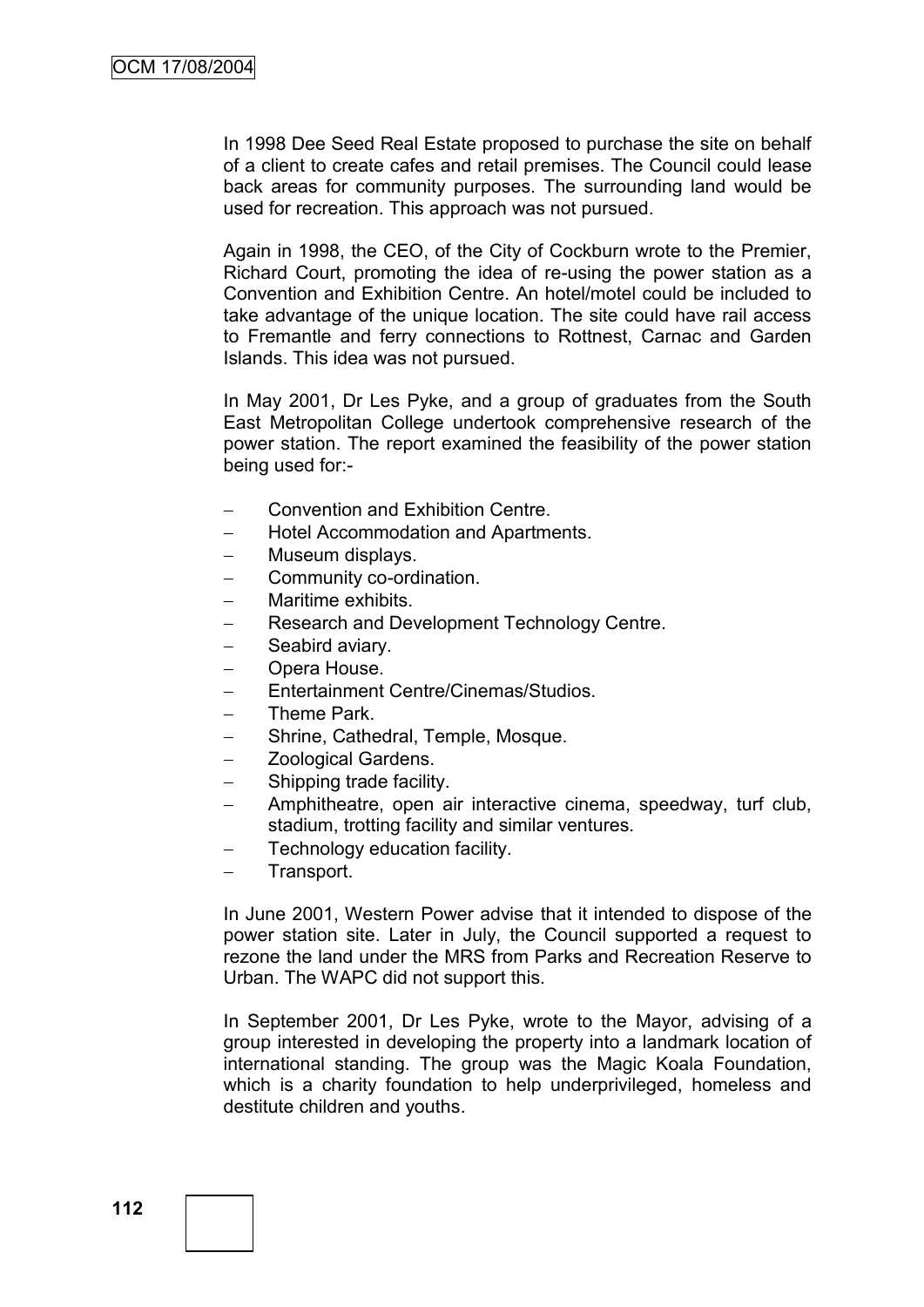In April 2004 Council included the South Fremantle Power Station onto its Municipal Heritage Inventory of Heritage Places. The following management category applies:-

*"Highest level of protection appropriate: recommended for entry into the State Register of Heritage Places; provide maximum encouragement to the owner under the City of Cockburn Planning Scheme to conserve the significance of the place. Incentives to promote conservation should be encouraged."*

#### Vision for Cockburn Coast July 2004

The recently released vision for developing the Cockburn coastal strip between South Fremantle and Woodman Point by the Minister for Planning and Infrastructure has been prepared by the State Government. It will bring together the different planning and development initiatives in the area in an overall integrated framework.

The vision will stimulate dialogue between stakeholders to progress the planning of the Cockburn Coast for urban development north and east of the Power Station in the context of the overall planning of the area.

The proposed urban development is premised on high density residential and mixed use development, provision of an efficient public transport system and good access to the beach and Regional Park.

The Cockburn Coast will become a vibrant coastal village forming a natural extension of Fremantle to the north and integration with Coogee Beach and Woodman Point Coastal Regional Park. It is a place that combines and celebrates the best of ocean-side and urban living with easy access to the cultural amenity of Fremantle and natural environment of Woodman Point Regional Park.

Within walking distance there is the natural amenity such as beaches and regional parkland, and urban amenities such as convenient public transport, commercial and boating activities.

The first step in realising the vision is to develop a structure plan, though appropriate consultation, to unify the coastal developments from South Fremantle to Port Coogee with strong connections to Coogee Beach and Woodman Point Regional Park.

One of the 16 key elements of the vision is the investigation of redevelopment options for the South Fremantle Power Station.

#### **Submission**

Proposal by the Heritage Council dated 22 July 2004 to move the South Fremantle Power Station site from the Interim list to the Permanent list of Register of Heritage Places. Refer to the attachment to the Agenda.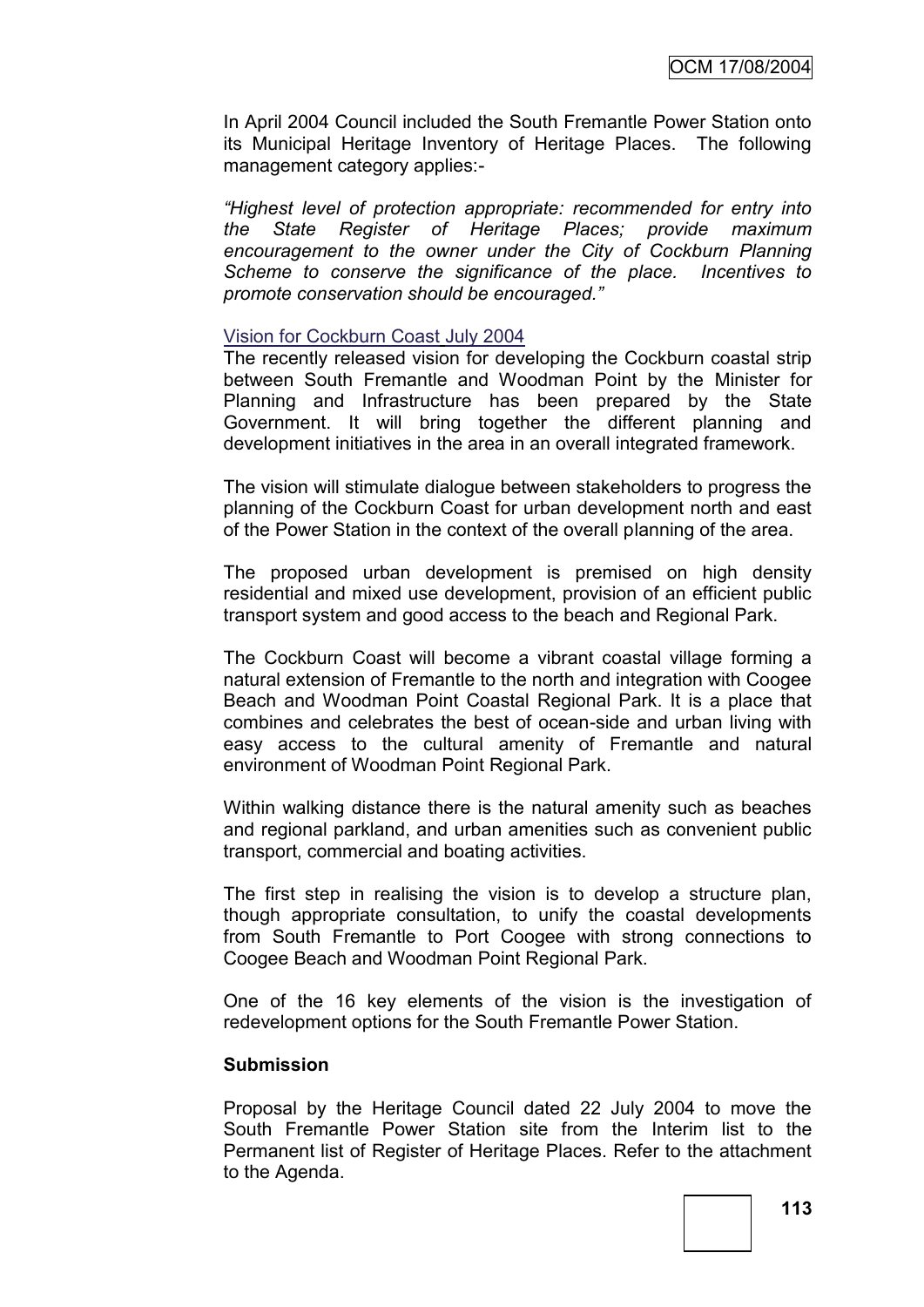#### **Report**

The South Fremantle Power Station was included on the Register of Heritage Places on an interim level on 28 October 1997. Entry onto the State Register of Heritage Places on a permanent basis as proposed should occur within a 12-month period of the initial interim registration notice except for State owned properties. Any submissions, supporting or objecting to permanent registration, are considered by the Register Committee before a recommendation on permanent entry in the State Register is made. Where objections are received to permanent registration, the Minister for Heritage then determines whether the place will be registered on a permanent basis.

The Heritage Council advised that the provisions of the Heritage Act related to development and incentives apply to a place from the date of the interim registration entry. The reason why the Heritage Council is considering the permanent registration is because Western Power are pursuing the disposal of the property and according to the Heritage Council mechanisms for the places heritage protection must be "in place" prior to sale.

The current interim registration is acknowledged and should be maintained until suitable options for the reuse of the power station can be established. It is recommended that Council advise the Heritage Council of WA that permanent registration should be deferred pending examination of the State Government's Vision for the Cockburn Coast, which appears to include the investigation of redevelopment options for the South Fremantle Power Station. This would enable all redevelopment options for the site to be explored and not perceived or potentially limited by permanent registration at this stage. All options for the suitable redevelopment of the site are then left open for examination from a heritage viewpoint balanced against the feasibility and practicality of adapting the building to suit new uses.

In the circumstances the proposal by the Heritage Council to place the South Fremantle Power Station on the Permanent Register is premature and should be opposed.

#### **Strategic Plan/Policy Implications**

The Corporate Strategic Plan Key Result Areas which apply to this item are:-

- 2. Planning Your City
	- *"To ensure that the planning of the City is based on an approach which has the potential to achieve high levels of convenience for its citizens."*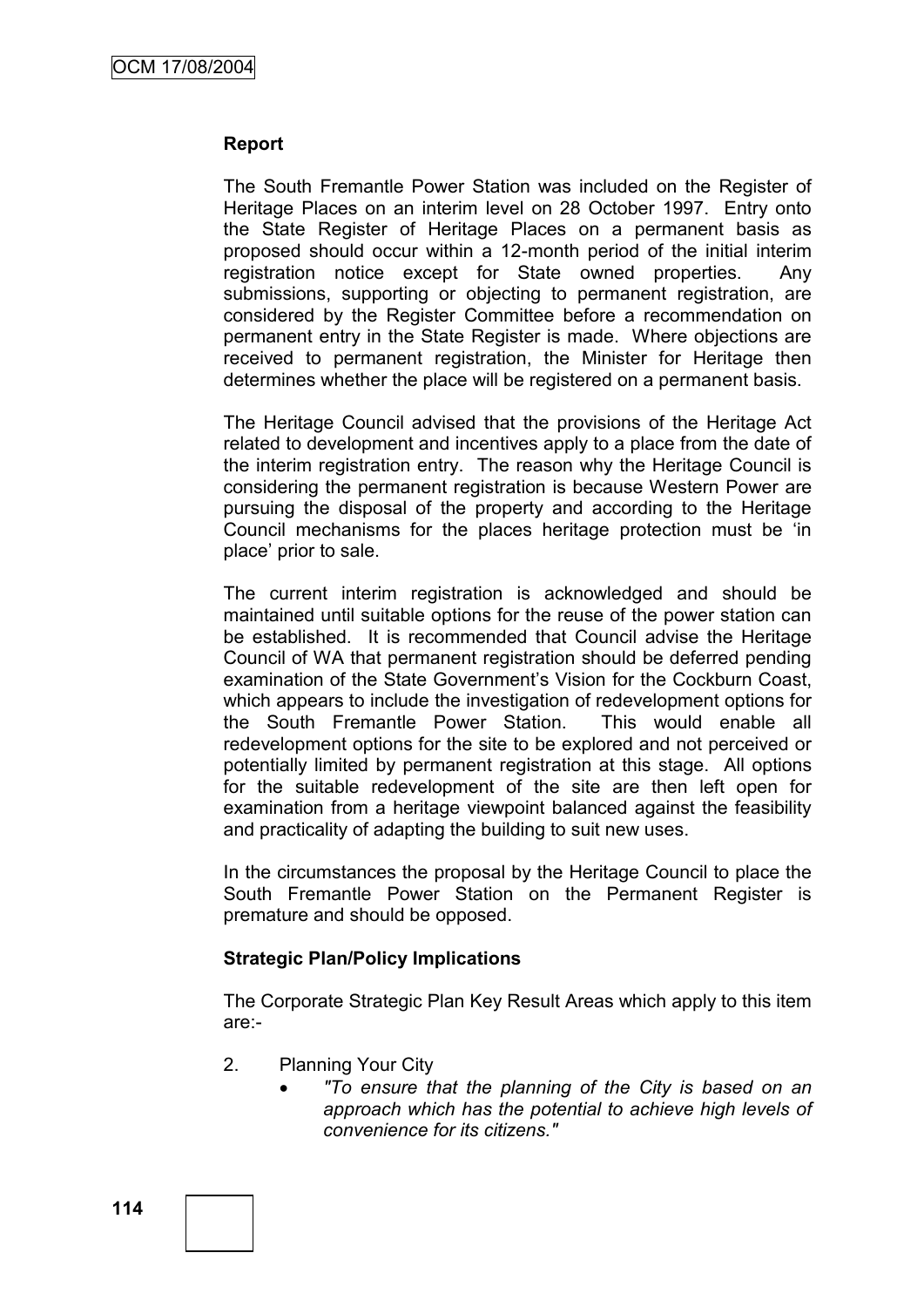# **Budget/Financial Implications**

Council's decision is appealable. Legal representation will be required if an appeal is lodged with the Tribunal.

# **Legal Implications**

N/A

# **Community Consultation**

N/A.

**Implications of Section 3.18(3) Local Government Act, 1995**

Nil.

## **14.20 (MINUTE NO 2540) (OCM 17/08/2004) - RENEWAL/MODIFICATION OF DEVELOPMENT APPROVAL PROPOSED GROUPED DWELLING - LOT 719; 5 AIRLIE PLACE, COOGEE - OWNER/APPLICANT: D A & G L NORMAN (3300331) (TW) (ATTACH)**

# **RECOMMENDATION**

That Council:

(1) approve the proposed grouped dwelling on Lot 719 (5) Airlie Place, Coogee in accordance with the revised plans; subject to:-

STANDARD CONDITIONS

- 1. Development can only be undertaken in accordance with the terms of the application as approved herein and any approved plans.
- 2. Nothing in the approval or these conditions shall excuse compliance with all relevant written laws in the commencement and carrying out of the development.
- 3. No wall, fence or landscaping greater than 0.75 metres in height measured from the natural ground level at the boundary, shall be constructed within 1.5 metres of a vehicular accessway unless such wall or fence is constructed with a 2 metre truncation.
- 4. All stormwater being contained and disposed of on-site.
- 5. No activities causing noise and/or inconvenience to neighbours being carried out after 7.00pm or before 7.00am, Monday to Saturday, and not at all on Sunday or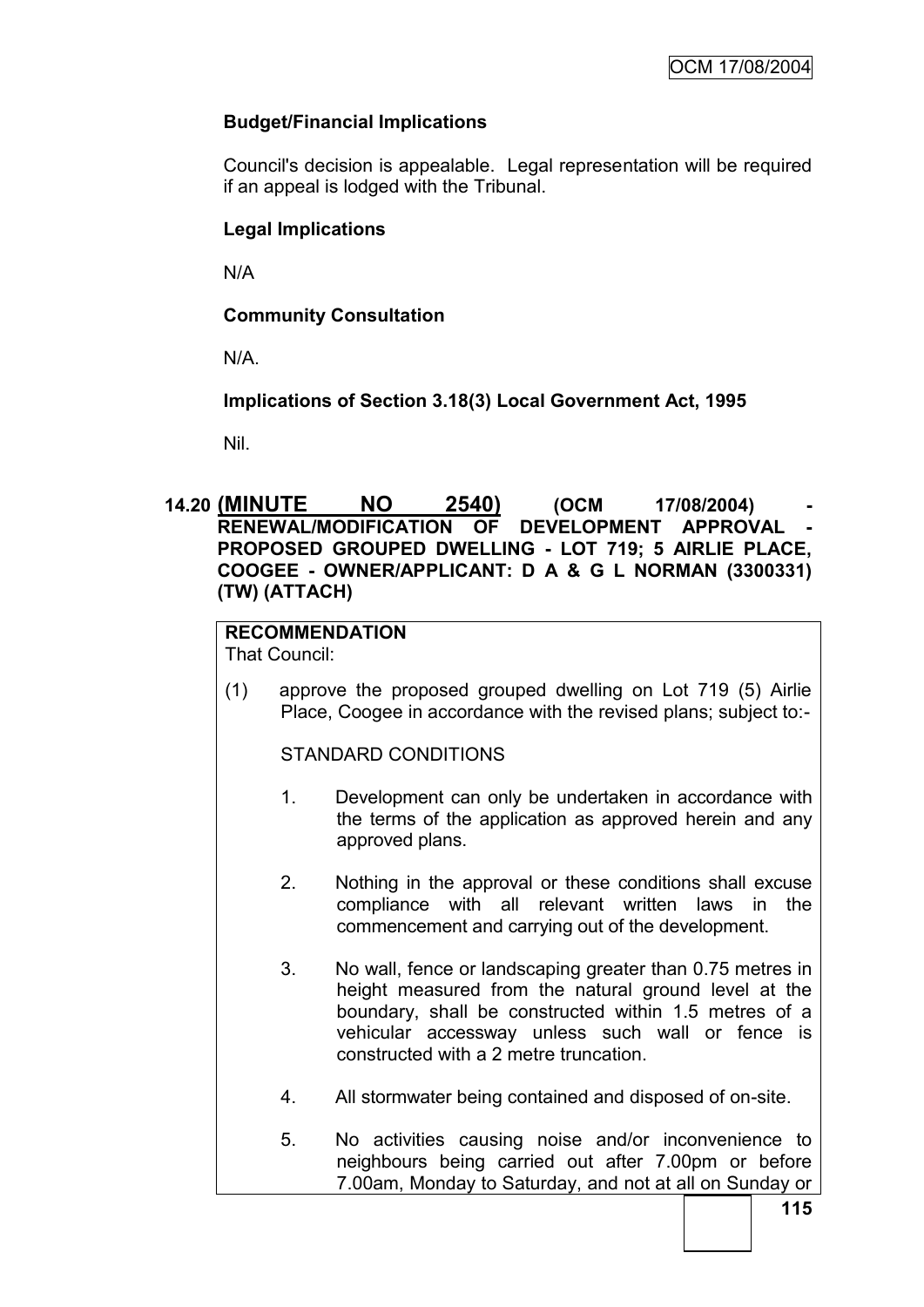Public Holidays.

6. Retaining wall(s) being constructed in accordance with a qualified Structural Engineer"s design and a building licence being obtained prior to construction.

## SPECIAL CONDITIONS

- 7. The owner to provide permanent screening to restrict views into neighbouring properties, in accordance with the revised plans.
- 8. Surface finish of the boundary wall abutting the adjoining lot to be constructed to Council satisfaction.

#### **FOOTNOTES**

- 1. The development is to comply with the requirements of the Building Code of Australia.
- 2. In regard to Condition No. 8, the surface finish of the boundary wall of the adjoining lot should be to the satisfaction of the adjoining landowner and to be completed as part of the building licence. In the event of a dispute the boundary wall must be constructed with a clean or rendered finish to the satisfaction of the Council.

# **COUNCIL DECISION**

MOVED Clr S Limbert SECONDED Clr L Goncalves that the recommendation be adopted.

**CARRIED 10/0**

## **Background**

| ZONING:           | MRS:                                  | Urban                  |  |
|-------------------|---------------------------------------|------------------------|--|
|                   | TPS3:                                 | <b>Residential R20</b> |  |
| <b>LAND USE:</b>  | <b>Existing 2 Story Dwelling</b>      |                        |  |
| LOT SIZE:         | 944m <sup>2</sup>                     |                        |  |
| AREA:             | 441.75 m <sup>2</sup>                 |                        |  |
| <b>USE CLASS:</b> | Permitted - Grouped (R-Code) Dwelling |                        |  |

In 1994 the City approved a two storey residential dwelling on the lot. This dwelling has been constructed and is sited within the northeastern portion of the site on a  $502m^2$  of the land.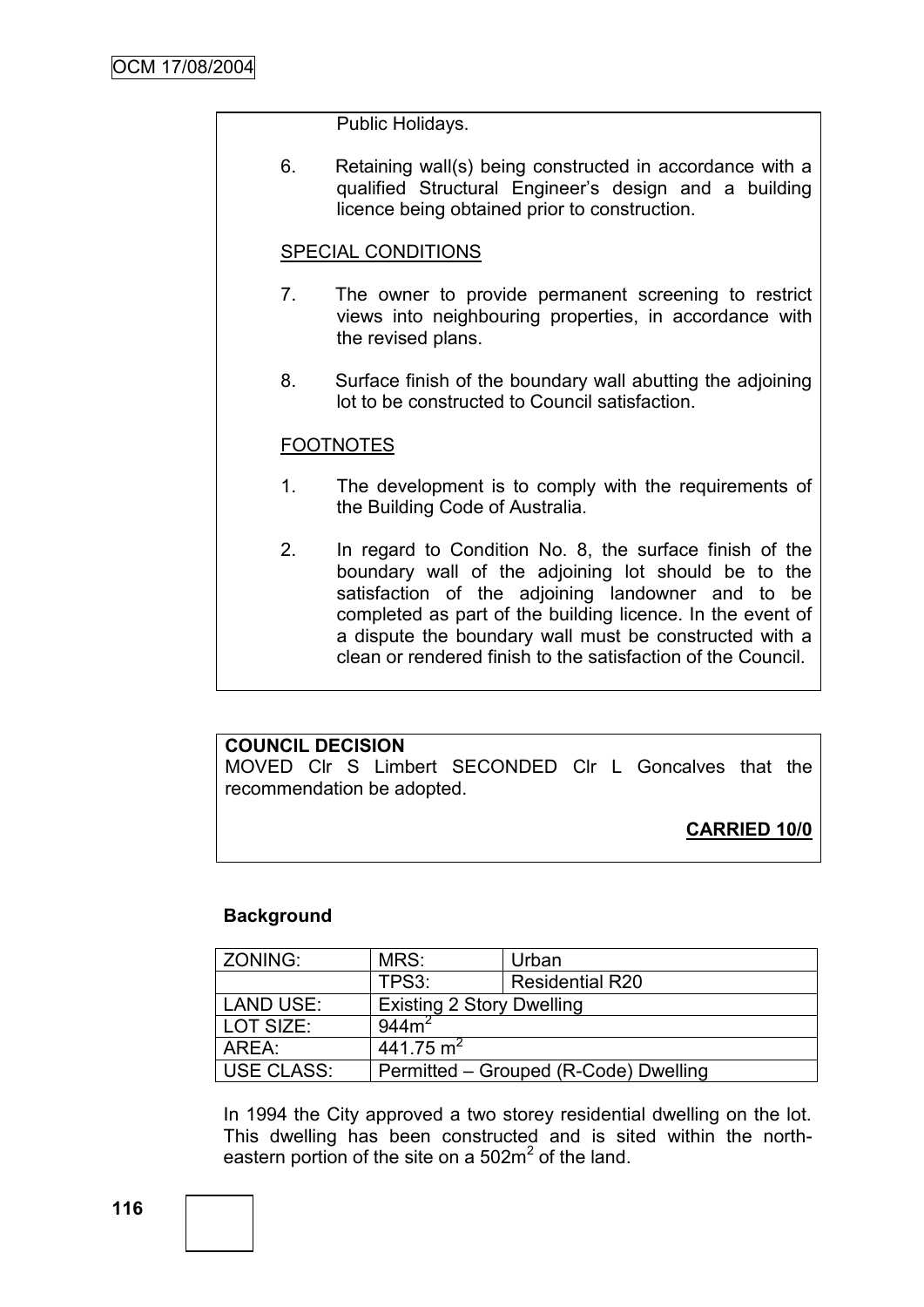On the  $7<sup>th</sup>$  of July 2003 the City received an application for a three storey residential dwelling to be located on the south-western portion of the site on a 441.75 $m^2$  parcel of land.

On the 21<sup>st</sup> of October 2003 Council decided to defer the application for a three story residential dwelling pending the receipt of revised plans.

On the  $20<sup>th</sup>$  of February 2004 the application for the three storey residential dwelling was approved under delegated authority of Council.

# **Submission**

The applicant has lodged modified plans to those approved on the  $20<sup>th</sup>$ of February 2004. The modifications are as follows: -

- The retaining wall running north-south along the west boundary has been moved to 1.6m off the boundary and reduced from RL 18.2 to RL 17.6. A 1.6m high privacy screen is shown on the plans.
- The level of the outdoor paved area has been reduced from RL 18.2 to RL 17.6.
- The level of the ground floor has been reduced from RL 18.3 to 18.1.
- The roof has been changed from tiled hip to low pitch metal deck.

The proposed modifications to the dwelling do not comply with the Acceptable Development requirements of the Residential Design Codes and the applicant seeks assessment under the performance criteria which has been summarised as follows:

- 1. No windows of the dwelling from a habitable room have a view of the street and the approach to the dwelling. The applicant provides the following justification:
	- This is due to the constraints of the site and the shape of the new lot*.*
	- The only habitable room with a view to the street is the study and this is not set back sufficiently from the boundary therefore is to be of translucent glazing.
- 2. The garage door occupies more than 50% of the frontage at the setback line as viewed from the street. The applicant provides the following justification:
	- This is due to the constraints of the site and the shape of the new lot*.*
- 3. The boundary wall to the dining room and void area on the first floor exceeds the 3m height limit. The applicant provides the following justification:
	- The shape of the new lot as well as the steep gradient to the site has forced that particular section of wall to exceed the required height limit.

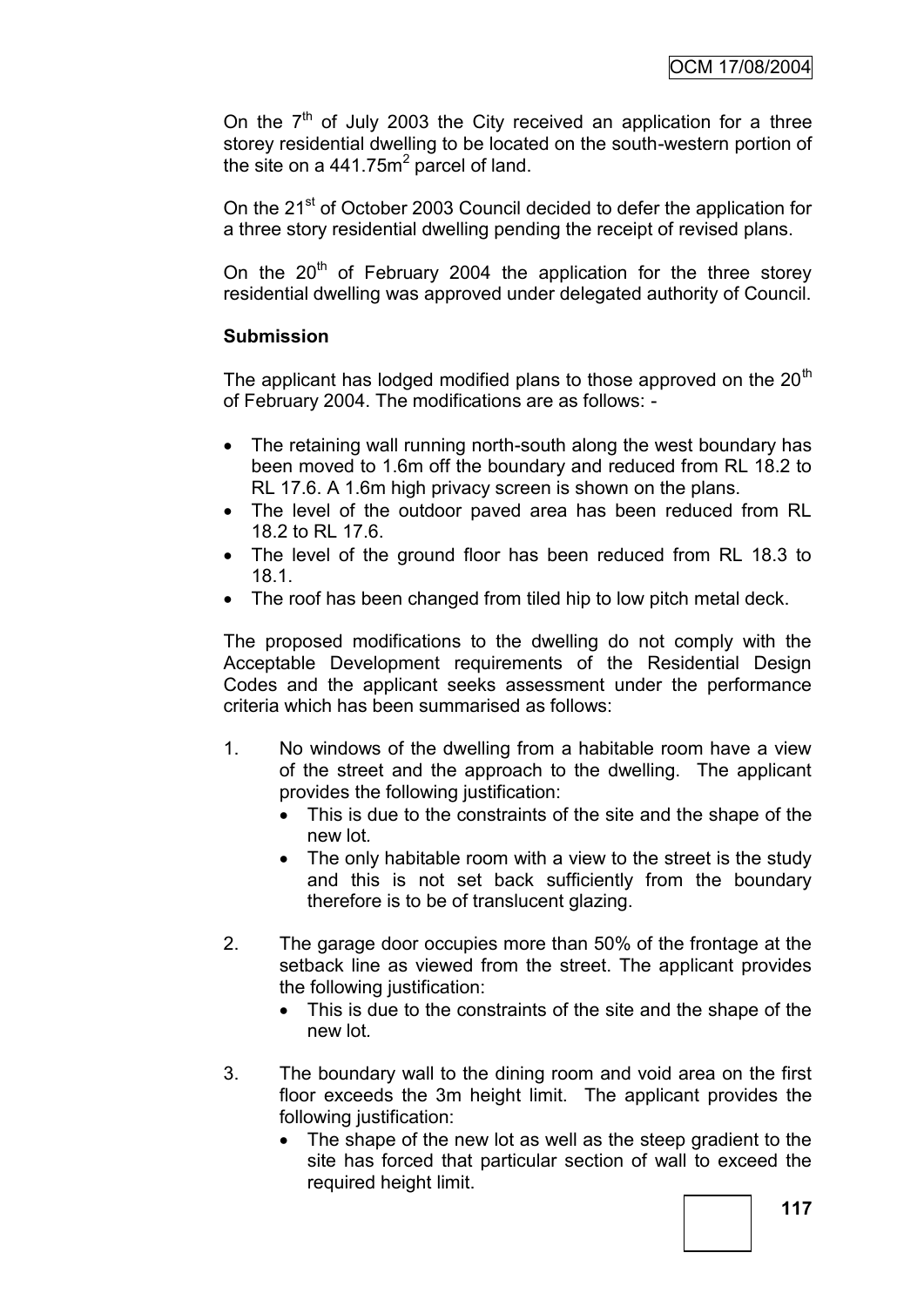- 4. The driveway occupies more than 40% of the frontage of the property. The applicant provides the following justification:
	- The nature of the site and subsequent shape of the new lot does not allow enough flexibility to be able to comply with the required criteria.
- 5. The first floor terrace is 5.4m from the rear boundary instead of the required 7.5m. The applicant provides the following justification:
	- The metal horizontal louvres adjacent to the terrace wall and 1m above finished floor level provide adequate screening thus eliminating any overlooking into the rear outdoor area of the adjoining properties at No. 6 & No. 8 Howick Court.
- 6. The windows to the living room & bedroom 1 are within the 6m direct line of site within the cone of vision. The applicant provides the following justification:
	- The horizontal metal louvres adjacent to the windows of the living room and bedroom 1 provide screening to the rear yard of No, 3 Airlie Place. This maintains the visual privacy to the adjacent properties. The vertical screen adjacent to the window at bedroom 1 prevents any overlooking downwards into the rear yard of No, 3 Airlie Place.

A copy of the submission made by the applicant is attached in the Agenda attachments. This provides an expanded justification to the variations under the performance criteria. In addition, a copy of the site plans; floor plans, elevations and cross sections of the proposal are included in the Agenda attachments.

# **Report**

The subject lot is situated on the west side of Airlie Place and has views overlooking Cockburn Sound. The existing two-storey dwelling would be retained on a separate lot, alongside the proposed second dwelling. The locality itself is characterised by large houses of single and two-storey construction, with the desire for an increasing number of three storey houses.

The subject lot has a steep slope to the rear, with a crossfall from RL 20 on the left front corner to RL 15 in the left rear corner. The basement level is proposed at RL 15.7. The ground floor is proposed at RL 18.0 and 18.1. The second floor is proposed at RL 20.84, which is lower than the first floor level of the existing residence.

The proposal seems to take advantage of the awkward lot configuration and slope by building into it at different levels, but this only serves to raise the height of the building and pose problems with adherence to setbacks.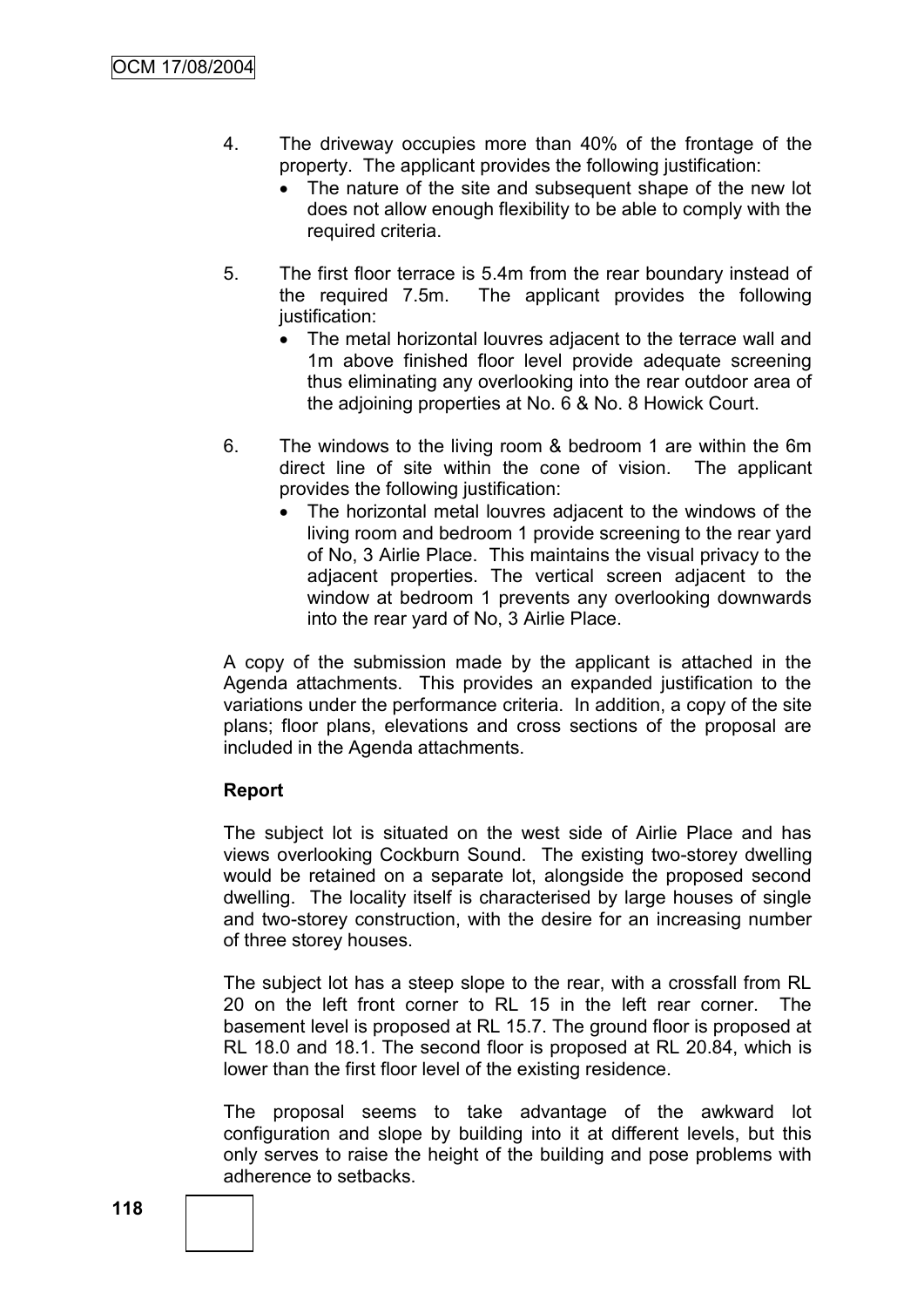Subject to Council approval the land with an area of  $944m<sup>2</sup>$  can facilitate 2 grouped dwellings pursuant to Town Planning Scheme No. 3. The proposal does not comply with the Acceptable Development requirements of the Residential Design Codes and therefore the applicant has requested this proposal be assessed against the performance criteria.

As part of the assessment process, six adjoining neighbours were notified and given the opportunity to comment on the development. Letters were sent to the owners of No. 3 Airlie Place, No. 6 Airlie Place, No. 8 Airlie Place, No. 6 Howick Court, No. 8 Howick Court and No. 12 Howick Court, Coogee. Four owners replied within the 14-day advertising period. Three out of the four owners objected to the proposal.

The owners of No. 3 Airlie Place raised an objection and had the following concerns:

- The height and position of the proposed building would dominate and overshadow their house.
- The proposed building would create a wind tunnel through the northern side of their house.
- The traffic would increase in such a small cul-de-sac.

The owners of No. 6 and No. 12 Howick Court also objected to the proposal. These allotments are located to the west and significantly below the natural ground level of the subject site. The following summarises the grounds of objection:

- Invasion of privacy,
- Not convinced that privacy devices, such as louvres will provide privacy.
- The proposed building will block off natural light throughout most of the day.

The main concerns associated with the proposal are the potential loss of privacy for the neighbouring properties and overshadowing.

The surveillance off the street, garage door width and vehicular access width are minor issues, which have been addressed adequately by the applicant.

## *Privacy*

The proposal includes a series of vertical and horizontal louvres to eliminate overlooking into the rear outdoor area of the adjoining properties at No. 6 and No. 8 Howick Court and the rear yard of No. 3 Airlie Place.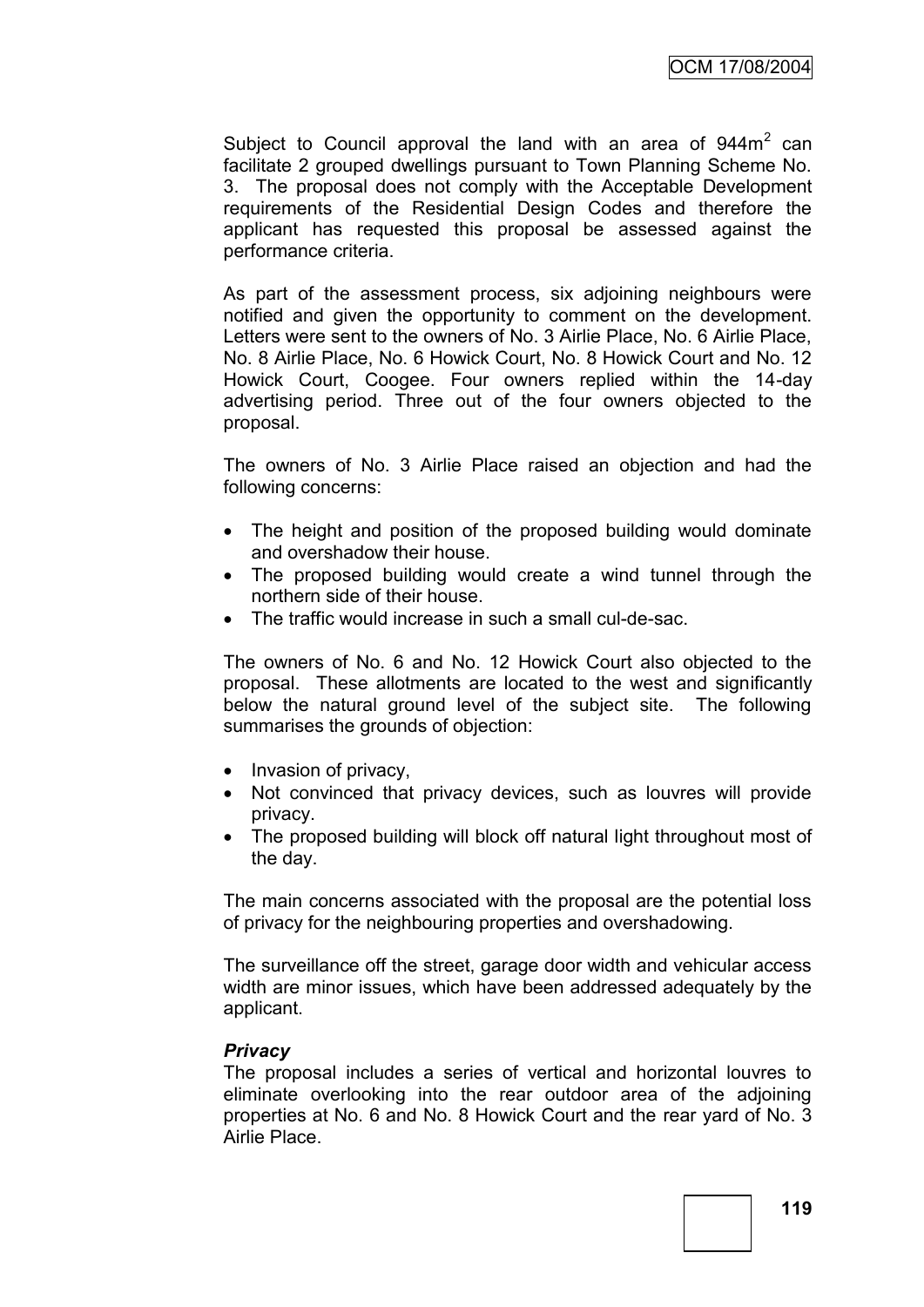The applicant has not provided detailed specifications of the louvres. The applicant has advised that the louvres will be angled away from the dwelling and fixed to ensure privacy is achieved.

The City has previously consented to similar mechanisms for ensuring privacy only to encounter that once constructed, the louvres did not provide adequate screening. The owner is prepared to provide a written undertaking that should the louvres (once constructed) provide inadequate screening, the louvres be replaced with adequate screening to the City"s satisfaction, whether it be by obscuring windows, replacing louvres, etc.

It is considered that the applicant has satisfactorily addressed this design aspect.

#### *Height and Bulk*

The proposed dwelling exceeds the maximum building height specified under Element 7 of the Residential Design Codes. The Codes stipulate a height of 6m to the top of the external wall (roof above), 7m to the top of the external wall (concealed roof) and 9m to the top of a pitched roof.

The modified plans have reduced the detrimental effects of building bulk and height on the neighbouring properties by reducing the height of the ground and first floor levels and modifying the roof to a lower height.

#### *Overshadowing*

The Residential Design Codes specify the sites most vulnerable to overshadowing are sites on the south side of a development site, especially if they are lower or on a south-facing slope.

The modified plans have reduced the effects of overshadowing on the neighbouring properties by reducing the height of the ground and first floor levels and modifying the roof to a lower height.

#### *Conclusion*

Coogee is an area reflective of large houses on steep topography and the area is predominantly single residential in nature. The applicant"s approved plans addressed the design elements, which did not comply with the Performance Criteria of the Residential Design Codes.

In comparison to the approved plans dated the  $20<sup>th</sup>$  of February 2004, the detrimental impacts of overshadowing and excessive height and bulk of the proposed building that form the basis of the neighbouring properties objections have been reduced by the applicant"s modified plans. The revised plans will have less impact on the amenity of surrounding properties.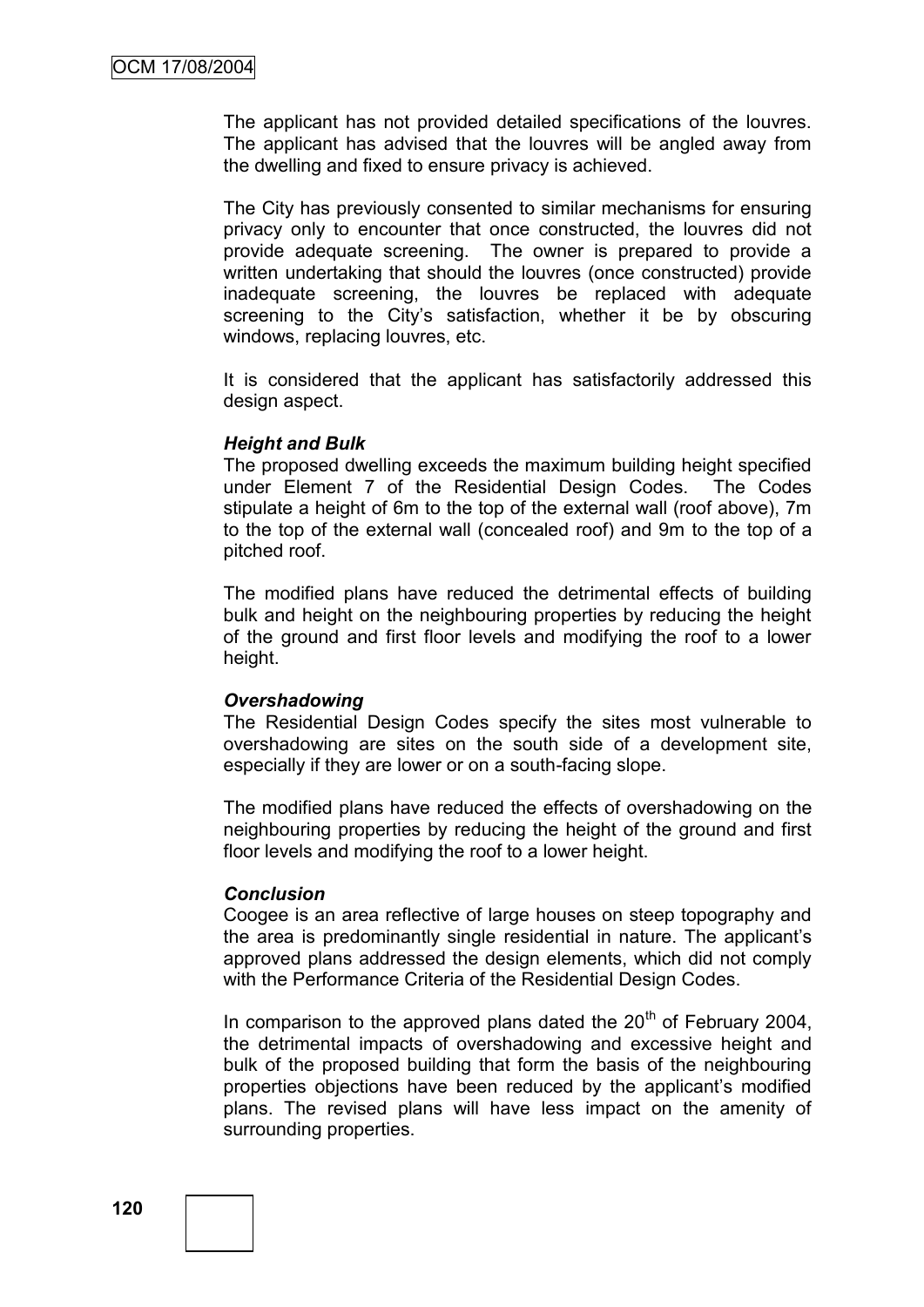# **Strategic Plan/Policy Implications**

The Corporate Strategic Plan Key Result Areas which apply to this item are:-

- 2. Planning Your City
	- *"To ensure that the planning of the City is based on an approach which has the potential to achieve high levels of convenience for its citizens."*
	- *"To ensure that the development will enhance the levels of amenity currently enjoyed by the community."*
	- *"To foster a sense of community within the district generally and neighbourhoods in particular."*

The Planning Policies which apply to this item are:-

| APD8<br><b>Strata Titles</b>                                  |  |
|---------------------------------------------------------------|--|
| <b>Retaining Walls</b><br>APD9                                |  |
| APD10<br>Discretion to Modify Development Standards           |  |
| <b>Standard Development Conditions and Footnotes</b><br>APD17 |  |
| <b>Residential Design Codes</b><br>APD32                      |  |
| Town Planning Scheme No. 3 Provisions<br>APD33                |  |

# **Budget/Financial Implications**

N/A

# **Legal Implications**

N/A

# **Community Consultation**

The City notified the affected owners of the proposal under cover of letter dated 30 June 2004.

# **Implications of Section 3.18(3) Local Government Act, 1995**

Nil.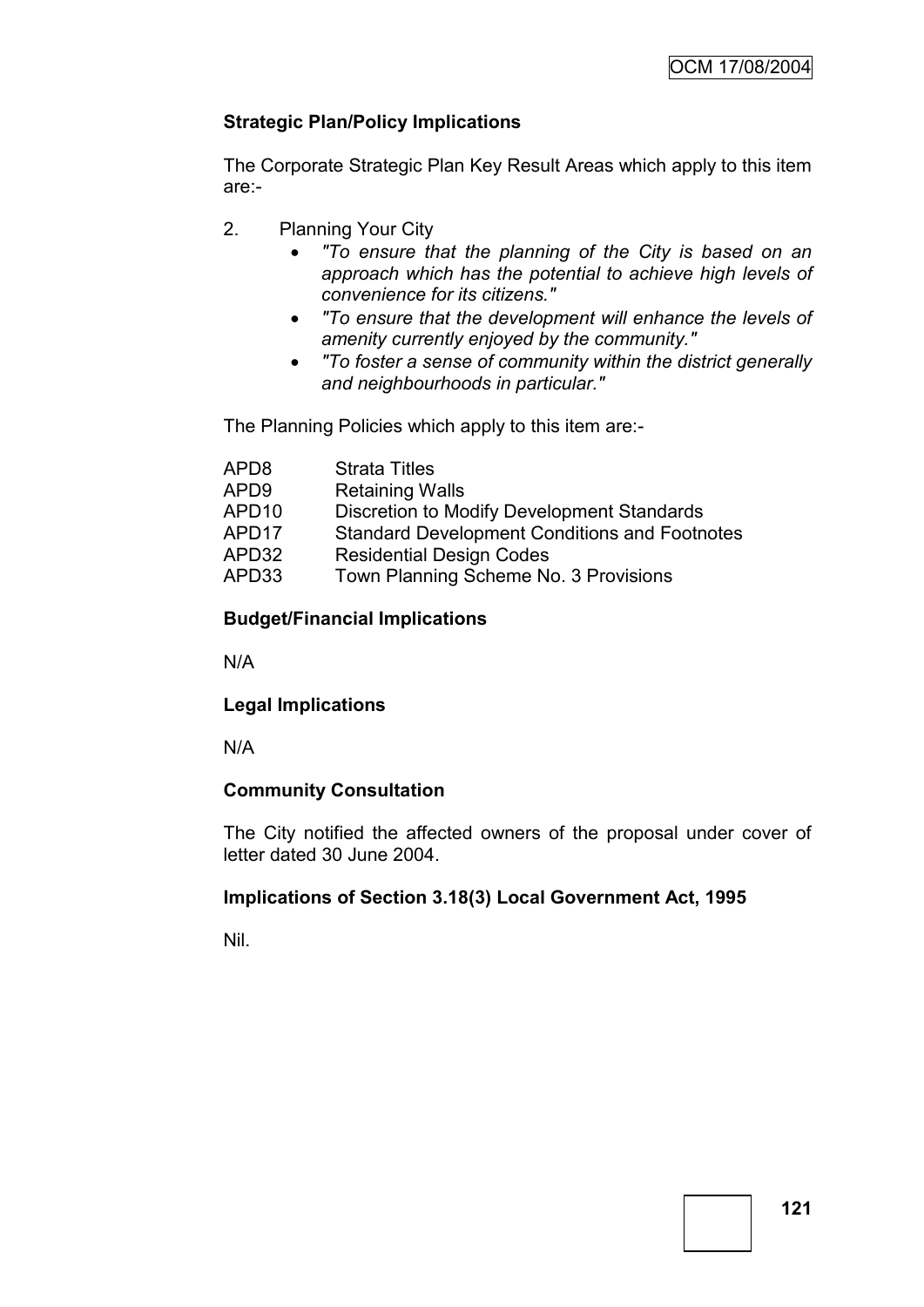#### **15. FINANCE AND CORPORATE SERVICES DIVISION ISSUES**

### **15.1 (MINUTE NO 2541) (OCM 17/08/2004) - LIST OF CREDITORS PAID (5605) (KL) (ATTACH)**

#### **RECOMMENDATION**

That Council receive the List of Creditors Paid for July 2004, as attached to the Agenda.

#### **COUNCIL DECISION**

MOVED Clr S Limbert SECONDED Clr L Goncalves that the recommendation be adopted.

**CARRIED 10/0**

#### **Background**

It is a requirement of the Local Government (Financial Management) Regulations 1996, that a List of Creditors be compiled each month and provided to Council.

#### **Submission**

N/A

#### **Report**

N/A

## **Strategic Plan/Policy Implications**

N/A

## **Budget/Financial Implications**

N/A

## **Legal Implications**

N/A

## **Community Consultation**

N/A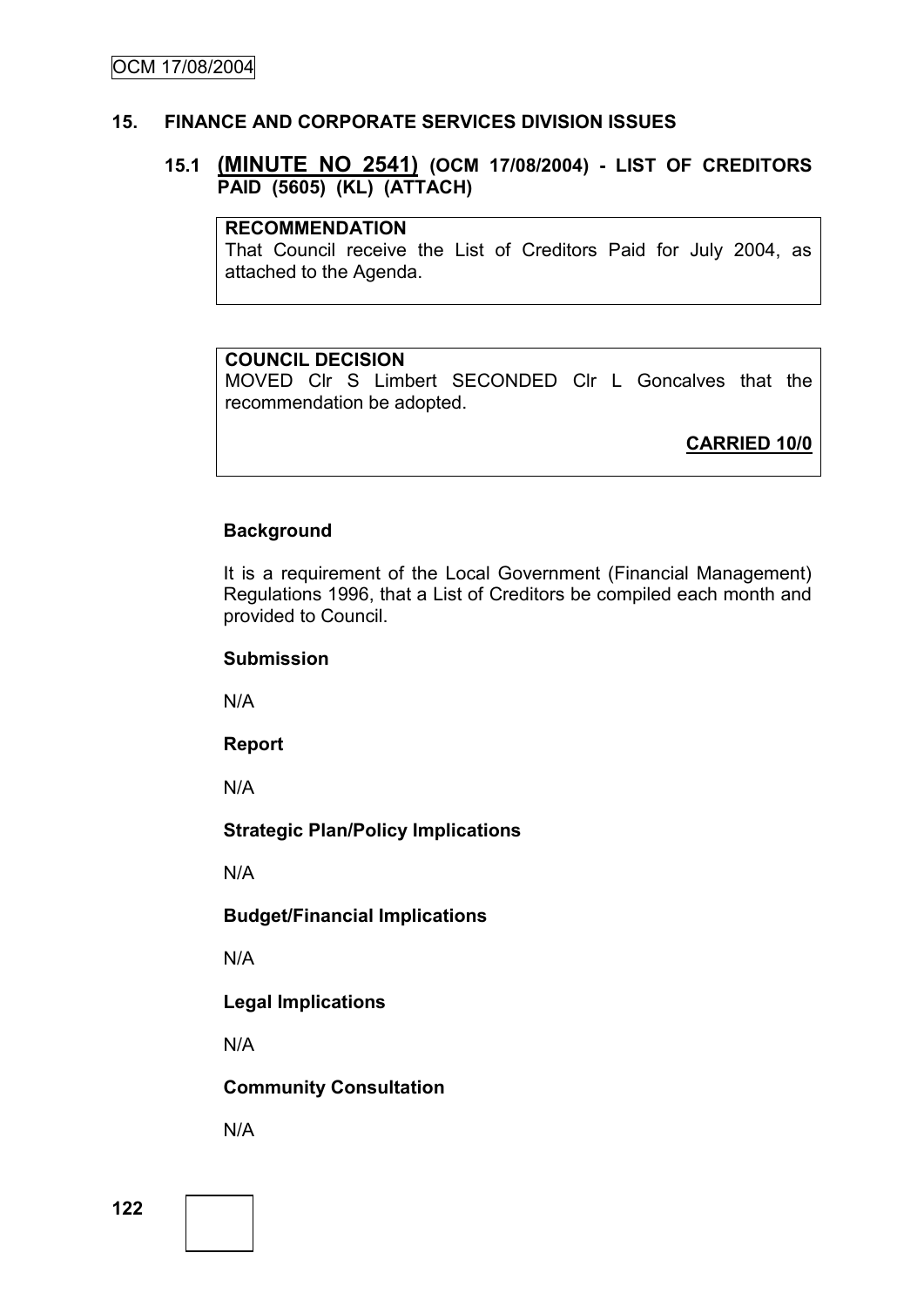# **Implications of Section 3.18(3) Local Government Act, 1995**

Nil.

## **16. ENGINEERING AND WORKS DIVISION ISSUES**

## **16.1 (MINUTE NO 2542) (OCM 17/08/2004) - OFFICE ACCOMMODATION FOR THE SOUTHERN METROPOLITAN REGIONAL COUNCIL (4904) (BKG) (ATTACH)**

#### **RECOMMENDATION** That Council:

- (1) advises the Southern Metropolitan Regional Council that it supports the business plan for purchasing permanent office accommodation for the Southern Metropolitan Regional Council, as attached to the Agenda**;** and
- (2) agrees to enter into a project participation agreement for the purchase of office accommodation, subject to support from the majority of the "share percentage" as detailed in the Governance Contribution Schedule.

## **COUNCIL DECISION**

MOVED Clr S Limbert SECONDED Clr L Goncalves that the recommendation be adopted.

**CARRIED 10/0**

## **Background**

The Southern Metropolitan Regional Council currently rents office space from the City of Melville at their offices in Booragoon. The Chief Executive Officer, Manager of Finance, Manager Engineering, Media/Publicity Officer and 2 clerical staff are located there.

There is also staff located at Canning Vale where the Regional Resource Recovery Centre operates.

The lease of the office space from the City of Melville expired in June 2004.

A business plan to purchase offices was considered by Council in October 2003 and it was resolved that: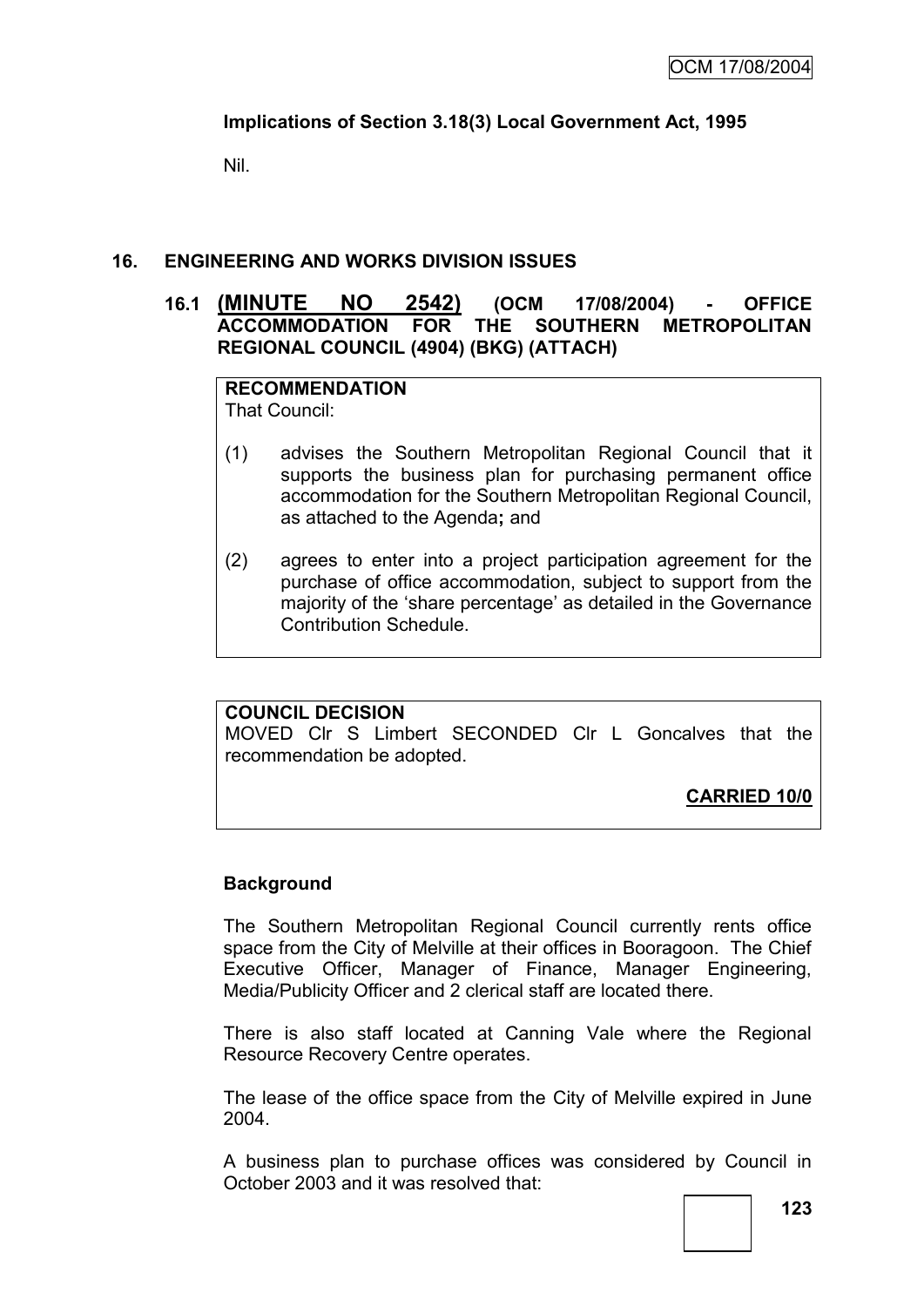- (1) it does not support the business plan recommendation to consider the option of buying a property at this stage;
- (2) it supports the Southern Metropolitan Regional Council leasing office space for a period of up to 4 years to accommodate the staff numbers anticipated in that time frame subject to:
	- (a) the lease payments being competitive to allow the SMRC to carry out its functions;
	- (b) the building having adequate on-site parking and being readily accessible from a main road;
	- (c) the building being located within the boundaries of the regional Council.

Since then the Regional Council has negotiated with the City of Melville to extend its current lease until June 2005.

#### **Submission**

The Southern Metropolitan Regional Council (SMRC) has prepared an amended business plan dated May 2004, for members to consider purchasing permanent office accommodation. The SMRC has advised that the proposal supports the benefits of buying office accommodation as an investment rather than long term leasing and seeks its members" support in funding and owning a shared real estate investment.

#### **Report**

The Southern Metropolitan Regional Council now has a fully operational waste processing plant at Canning Vale.

This represents and investment of approximately \$34 million and has an annual turnover of \$7 million.

The completion of this project means the Southern Metropolitan Regional Council is a permanent entity within the region and will be around for at least the next 20 years.

The Regional Council, at its meeting in May 2004, resolved that the Chief Executive Officer pursue the option of purchasing a building and that Member Councils be invited to comment on the proposal and indicate their decision to enter into a Project Participants Agreement.

The reason presented for purchase is that it represents a better investment. If a property is leased/rented for the next 20 years, no equity is obtained in property. The business plan reports that for a net cost of not greater than 10% of leasing accommodation the SMRC"s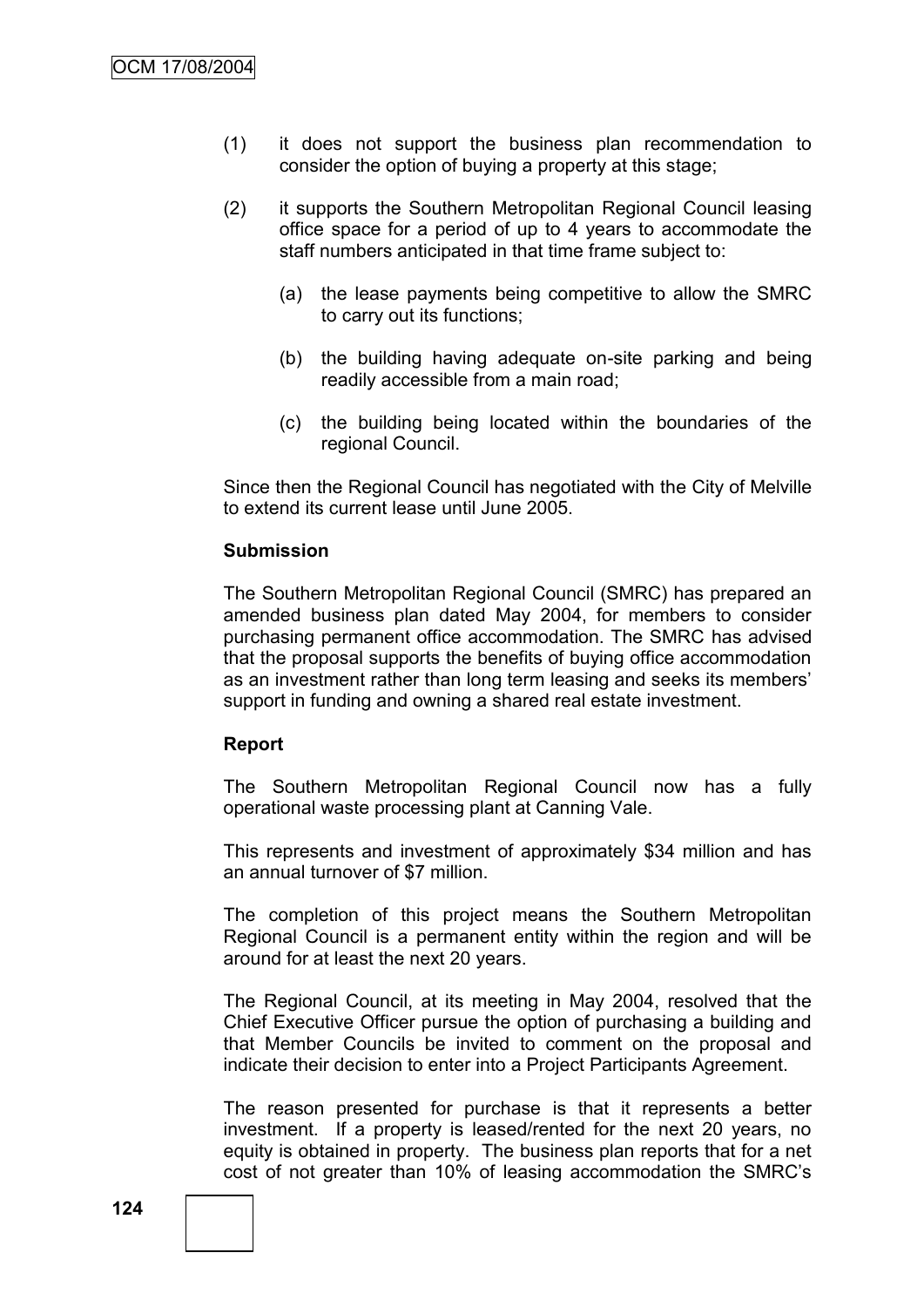members could invest in a real estate property that would develop a considerable asset within ten years. This is further demonstrated in the financial implications in the business plan.

The previous office recommendation not to purchase the building was based on the premise it was premature when the RRRC project was not operational. Now the plant is operational, the purchase of the building is the best investment option.

It is proposed that:

- an interest only loan repayment be obtained for the first 5 years with a set rate of 6.5%. Note principal will only be repaid from sale of proceeds or additional funding;
- the SMRC set a limitation on the net cost to its members for annual borrowing costs at time of purchase and for the first three years at \$47,500. For example, should the SMRC purchase office accommodation of 500 sqm and only require 240 sqm for the first three years, then the unused office space of 260 sqm must be tenanted on a secured three year lease at commercial rental prior to any purchase commitment by the SMRC. The income generated will then offset the annual interest borrowing cost; and
- the chosen commercial office accommodation shall be an existing building purchased as a sound investment decision that is able to be tenantable and will result in a positive net return at the end of its useful life.

The estimated financial impact for members is as follows:

An allocation methodology as per the SMRC"s Activity Based Costing Formula will allocate floor space to all of the SMRC"s expenditure programmes. For example, 26% of the total cost is a direct payment contribution (Governance), the remaining 74% is allocated together with other administrative costs to SMRC Projects and forms part of each Project"s budget expenditure which is charged as user pay fees. Where a Member is not participating in a Project it will be charged that percentage allocated to that Project.

The table below shows the 26% Governance Contribution that is a direct charge to members:

| <b>Members</b> | Share % | <b>Est Annual</b> | <b>Est Annual</b> | <b>Difference</b> |
|----------------|---------|-------------------|-------------------|-------------------|
|                |         | Rent              | Buy               | %PA               |
|                |         | 26%               | 26%               | Buy - Rent        |
| Canning        | 20.81%  | \$2,338           | \$2,570           | \$232             |
| Cockburn       | 18.75%  | \$2,106           | \$2,316           | \$210             |
| E Fremantle    | 1.80%   | \$202             | \$223             | \$21              |
| Fremantle      | 7.11%   | \$799             | \$879             | \$80              |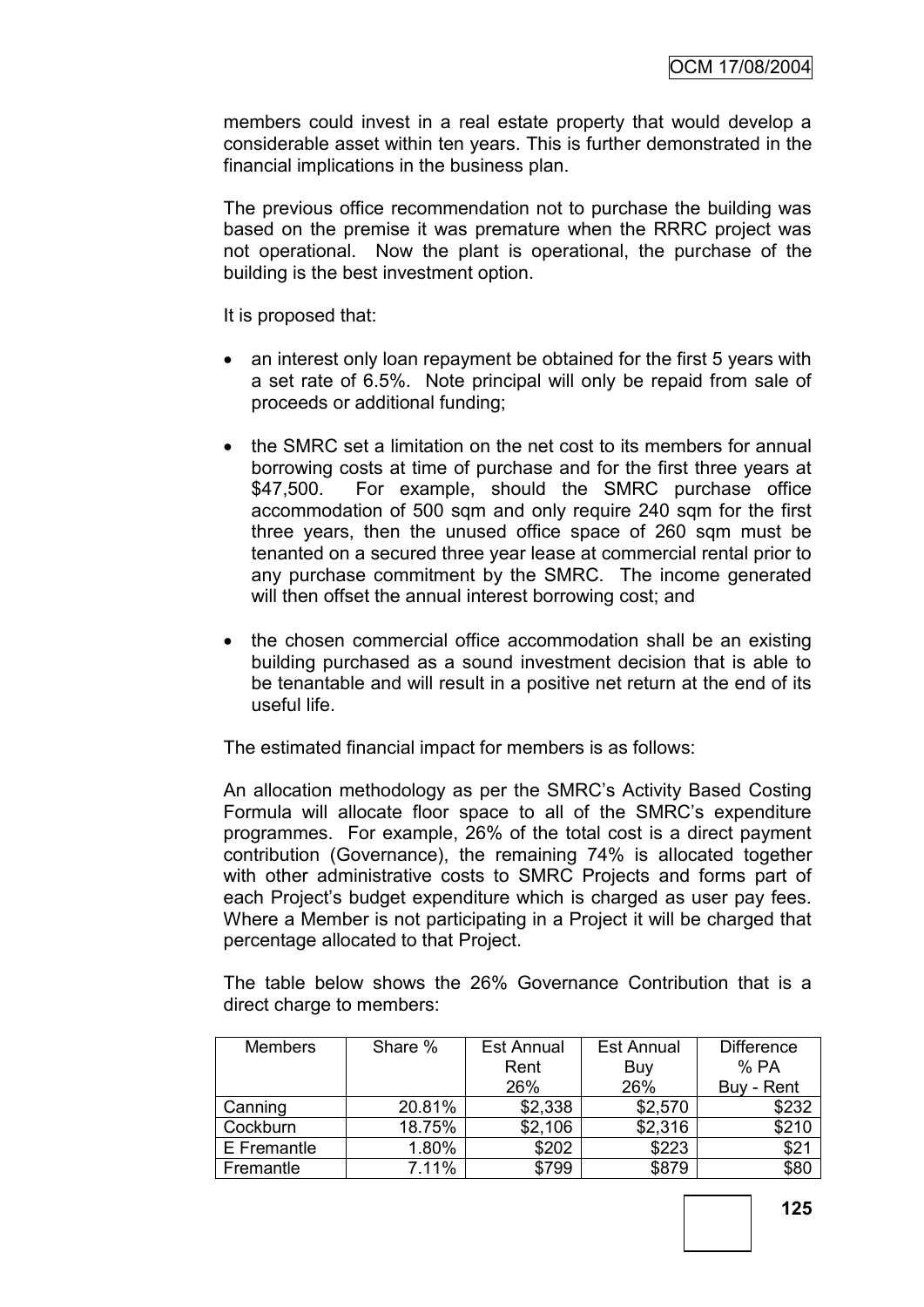| Kwinana         | 5.88%   | \$660    | \$726    | \$66    |
|-----------------|---------|----------|----------|---------|
| <b>Melville</b> | 25.80%  | \$2,898  | \$3,186  | \$288   |
| Rockingham      | 19.85%  | \$2,229  | \$2,451  | \$222   |
| Total           | 100.00% | \$11,232 | \$12,350 | \$1,118 |
|                 |         | 26% of   | $26%$ of |         |
|                 |         | \$43,200 | \$47,500 |         |

**Share %** - Based on 2001 Census Population as per Establishment Agreement

**Est Annual Rent** - This is 26% of the total rental the SMRC will pay for 240 sqm office space @ \$180 p/sqm per annum.

**Est Annual Buy** – This is 26% of the limit placed on the SMRC being the net loan interest for 240 sqm office space up to 10% above market rental charges (\$198 p/sqm per annum).

**Difference PA Buy – Rent** – The difference between the estimated annual buy and estimated annual rent that members will be required to pay.

Members not wishing to enter into the Project will pay the market rental based on its population share % for the Projects it participates in.

The current office lease at the City of Melville expired at the end of June 2004 and but a short term lease arrangement has been agreed with the City of Melville for the SMRC to stay in the same office area whilst the Amended Business Plan is considered. The City of Melville has agreed to charge rental and outgoings at \$240 per sqm for a maximum period of twelve months.

This proposal is considered a Project of the SMRC under its Establishment Agreement and may be entered into by one or more member councils with equity share derived from the accumulated contributions from each participant.

## **Strategic Plan/Policy Implications**

One of the objectives of the corporate plan is to deliver services and to manage resources in a way that is cost effective without compromising quality.

## **Budget/Financial Implications**

The current rental payment at the City of Melville is \$37,440 pa for 155 sqm.

It is proposed to purchase an existing building in the City of Melville area with an area of approximately 500 sqm with a purchase price of \$1.5 million.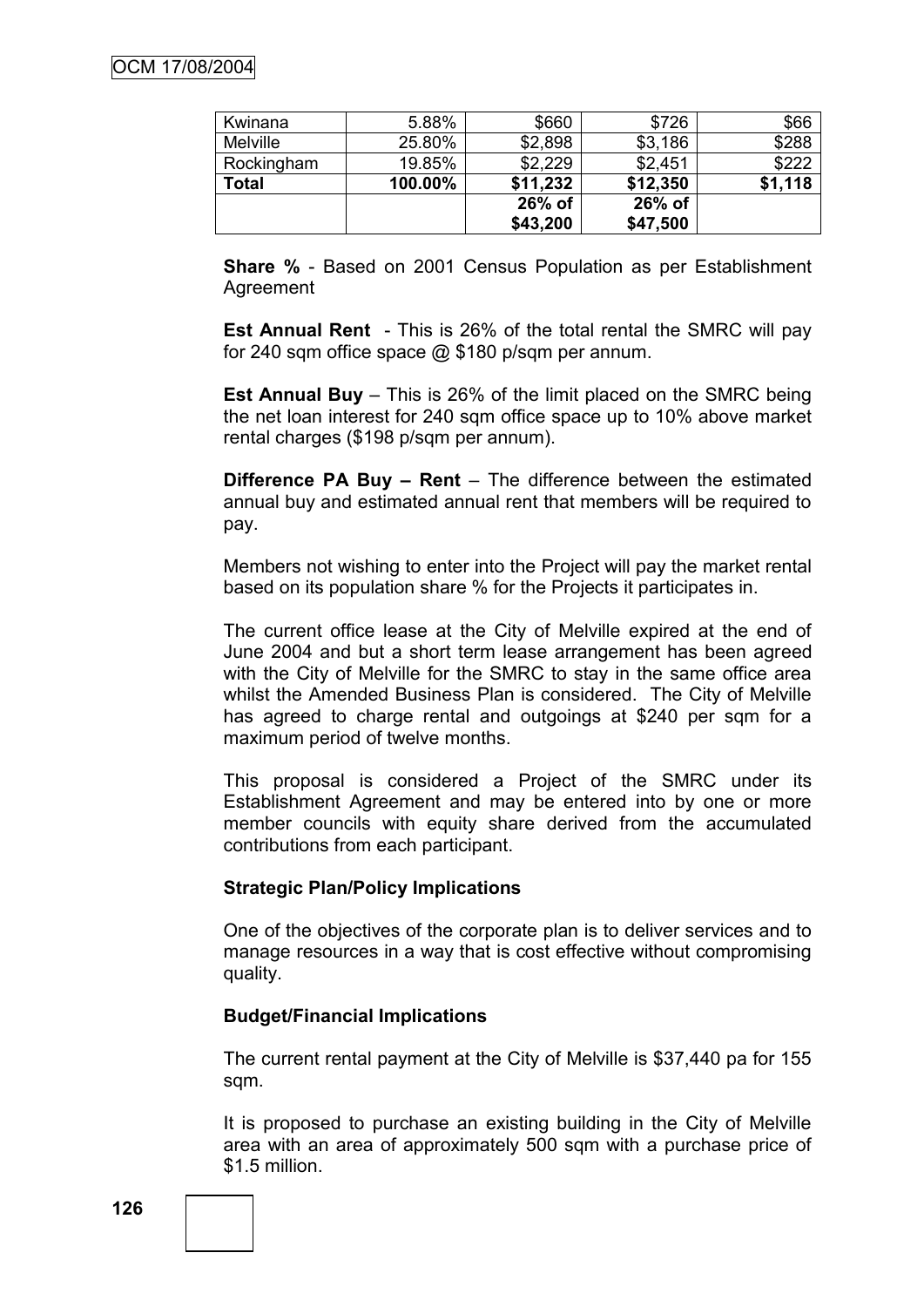The repayments on an interest only loan of 6.5% will be \$102,000 for the first 5 years. It is expected to lease out 260 sqm with a return of \$54,500. The remaining repayment of \$47,500 would be paid by the participating Councils. The City of Cockburn has approximately 25% share, increasing to 30% over time. This will equate to an annual contribution of  $$47,500 \times 25\% = $13,000$  approximately per annum.

The leasing figure is very similar. A more detailed financial analysis is contained in the business plan, attached to the Agenda.

## **Legal Implications**

N/A

## **Community Consultation**

N/A

## **Implications of Section 3.18(3) Local Government Act, 1995**

This proposal is to purchase an existing building from private owners.

## **17. COMMUNITY SERVICES DIVISION ISSUES**

**17.1 (MINUTE NO 2543) (OCM 17/08/2004) - W.A. CROATIAN ASSOCIATION (INC.) REQUEST FOR LOT 21 PROGRESS DRIVE, BIBRA LAKE TO BE REVALUED BY THE VALUER GENERAL (1117890) (LJCD) (ATTACH)**

# **RECOMMENDATION**

That Council:

- (1) request the Valuer General to review the valuation report dated 7 April, 2004, which provided a market valuation for Lot 21 Progress Drive, Bibra Lake, subject to the W.A. Croatian Association (Inc.) agreeing in writing to pay the costs of the revaluation; and
- (2) instruct the Valuer General"s Office to undertake the review on exactly the same basis as when the land was sold at that time.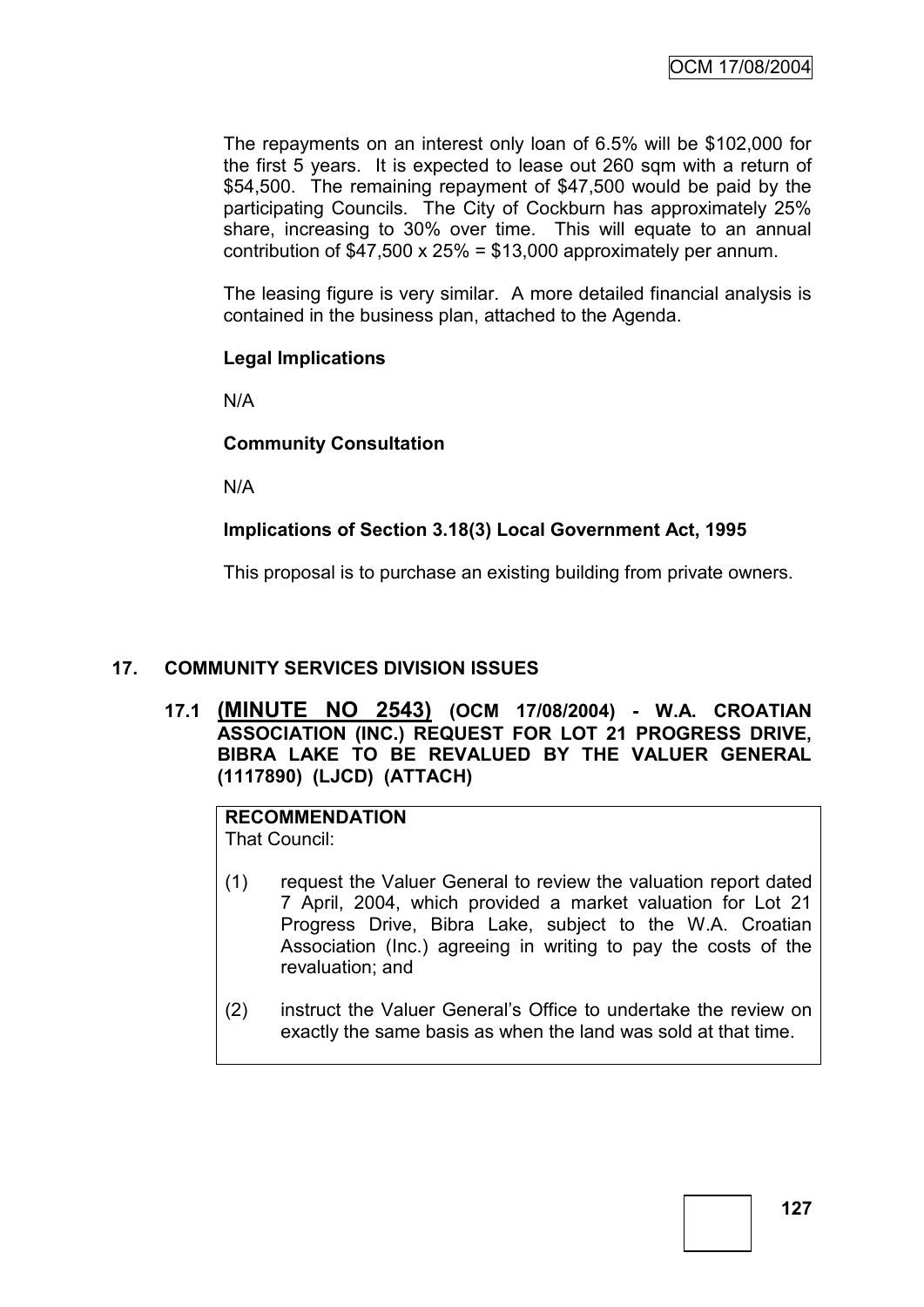## **COUNCIL DECISION**

MOVED Clr S Limbert SECONDED Clr M Reeve-Fowkes that Council:

- (1) reserve its right to assert that the valuation of \$325,000 provided by the Valuer-General and dated 7 April 2004, is the operative valuation for the purpose of clause 3.6 of the original Contract for Sale between the City and the Association stamped 4 May 2000;
- (2) on a "without prejudice" basis, request the Valuer-General to review that valuation, subject to:
	- 1. An agreed statement between the City and the Association to the satisfaction of the City"s Solicitors first being provided to the Valuer-General, setting out key assumptions on which the valuation is to be prepared, particularly ensuring that correct zoning, System 6 Reservations, the Ministerial Statement and any other applicable restrictions are taken into account in valuing.
	- 2. The Association agreeing in writing to pay the costs of revaluation.
- (3) review its position on (1) above following receipt of the revaluation referred to in (2) above.

**CARRIED 10/0**

# **Explanation**

Clause 3.6 of the original Contract for Sale provides the City with a right of first refusal, not an option to purchase as such. The Association was under no obligation to accept the City's offer to buy, however the Association cannot sell the land to anyone else so long as the City remains interested in buying it at the Valuer-General's valuation. While it is open for Council to ask the Valuer-General to revalue the land, any such position taken by the City should be 'without prejudice' to the City's ongoing contention that only the first valuation provided by the Valuer-General is applicable for the purposes of Clause 3.6. If the revaluation proves acceptable to both parties, it would be open to the Association and the City to proceed on a Contract of Sale and purchase outside the scope of Clause 3.6. If the revaluation proves unacceptable, the City could revert to its formal position that the first valuation only is relevant for the purposes of Clause 3.6.

Staff have recommended this alternative motion to Council.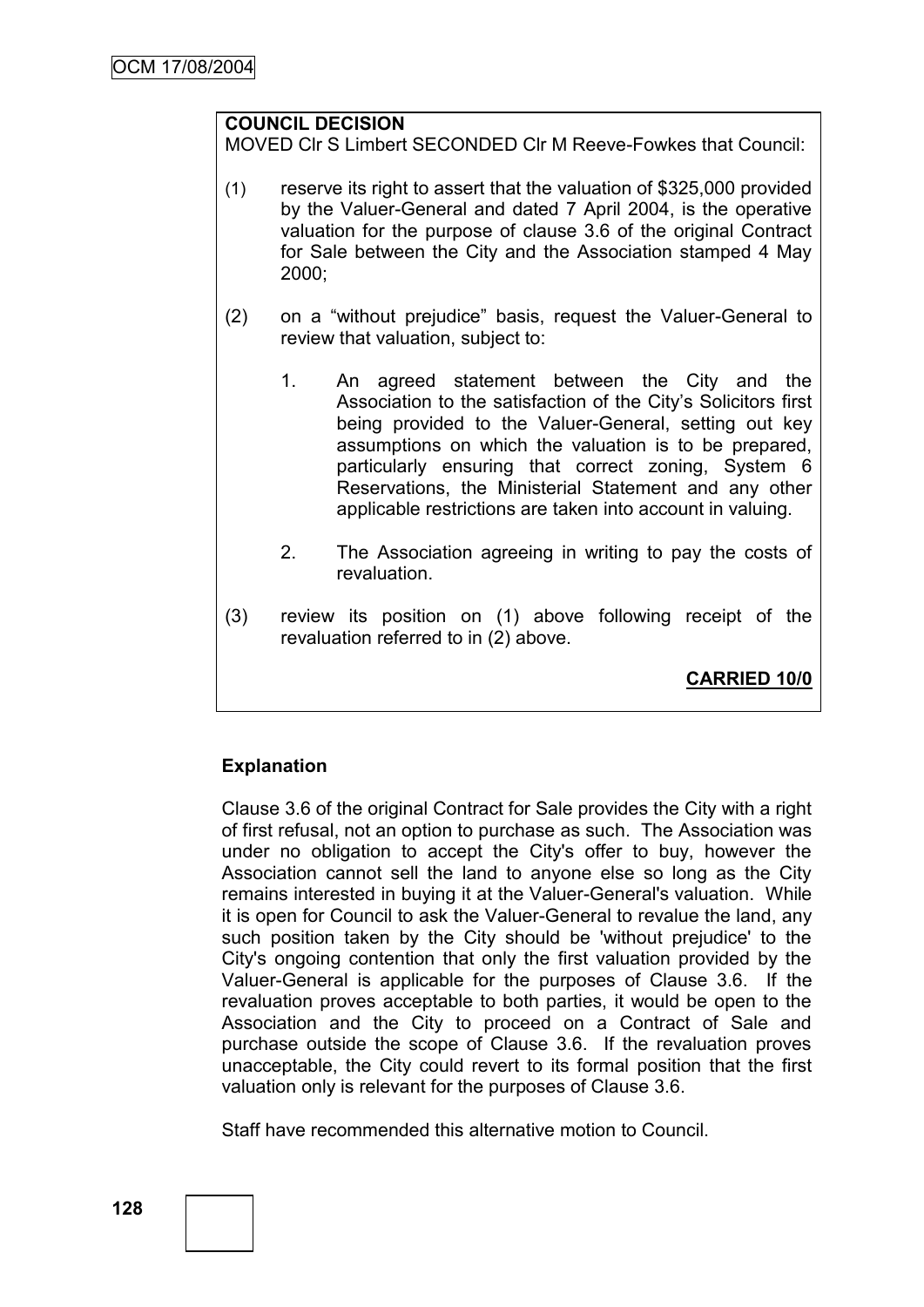OCM 17/08/2004

## **Background**

Clause 3.6 of the Contract of Sale between the W.A. Croatian Association (Inc.) and the City in relation to Lot 21 Progress Drive, Bibra Lake states in part "if at any time the Association decides to sell the land the Association must advise the City of that decision by written notice served upon the City at the City's address...' The Contract of Sale goes on to say that if the City wishes to exercise its first right of refusal to purchase the land then the City has 14 days in which to submit an offer to the W.A. Croatian Association (Inc.) in respect to the land.

In accordance with the terms of the Contract of Sale Council commissioned the Valuer General to provide a market valuation for Lot 21 Progress Drive, Bibra Lake. The Valuation Report of the Valuer General was presented to a Special Meeting of Council held on the 13 April, 2004 and Council decided to purchase Lot 21 Progress Drive, Bibra Lake for the sum of \$325,000, being the market valuation provided by the Valuer General.

A signed Contract of Sale or Strata Title by Offer and Acceptance form was forwarded to the W.A. Croatian Association (Inc.) on the 14 April, 2004, along with Council"s cheque for \$32,500 being the required ten (10) percent deposit. The Association returned Council"s cheque because it considered the offer made was inadequate owing to costs associated with the project which have improved the land. A letter dated the 7 May, 2004, was received by Council from the Association informing the City that the Association had received offers from other parties for Lot 21 Progress Drive and the offers ranged from \$380,000 to \$690,000.

The Association also took issue with the development costs as assessed by the City and suggested that the two valuers get together to discuss their individual valuations.

As the Contract of Sale provided a settlement date on or before 14 May, 2004, it was considered that an informal position on the Association"s request be obtained from the Elected Members.

On the 11 May, 2004, at an Agenda Forum, Elected Members were informally asked for their view regarding the valuation of the land. The Elected Members were of the view that a Contract existed and that the terms of the Contract should be applied. This advice was conveyed to the Association by letter dated 13 May, 2004. The Offer and Acceptance along with the deposit cheque for \$32,500 was returned to the Association on that date. As at 27 July, 2004, the deposit cheque has not been presented for payment.

The legal firm of Mony De Kerloy acting on behalf of the W.A. Croatian Association (Inc.) wrote to Council on 27 May, 2004, taking issue with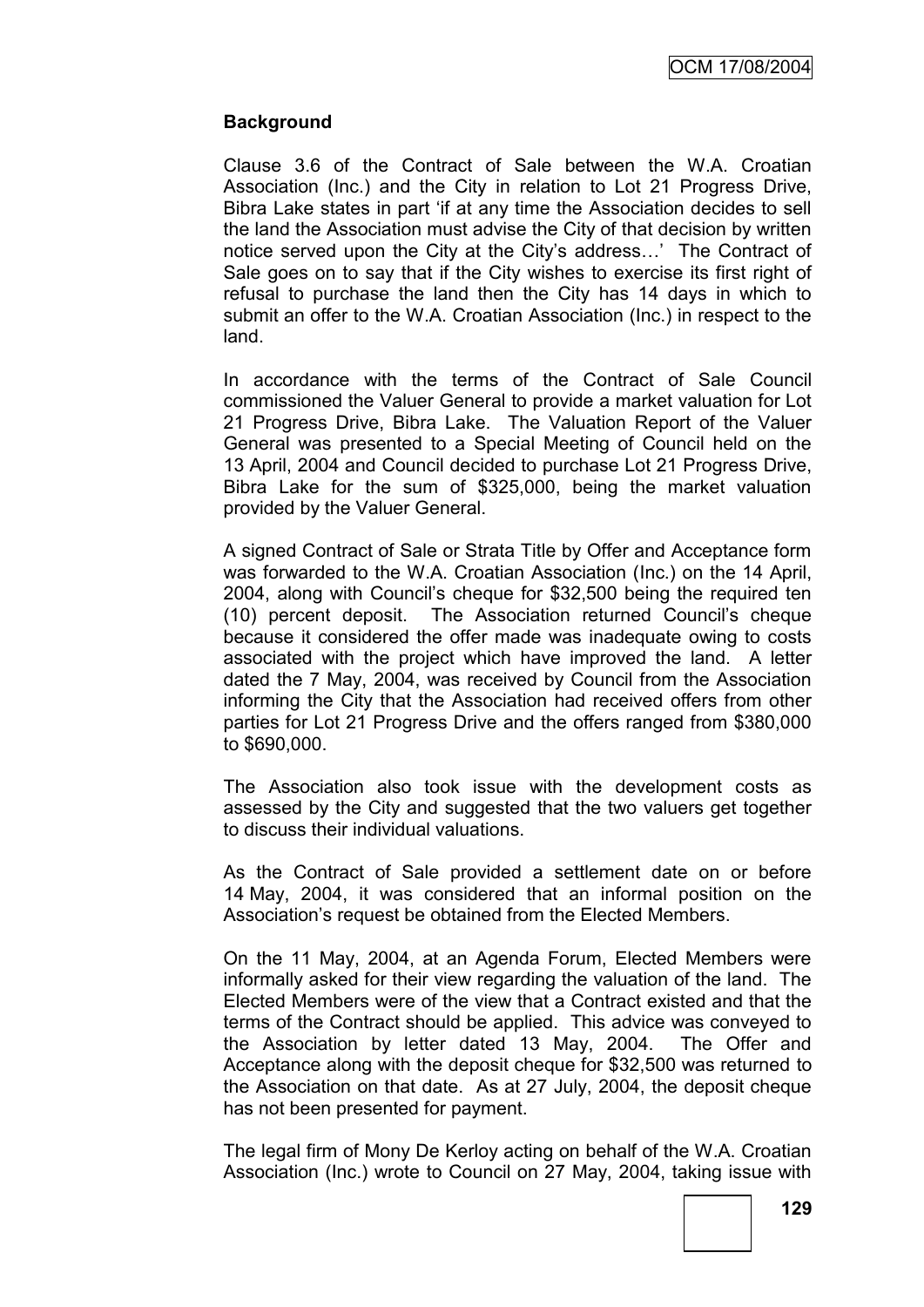the market valuation provided by the Valuer General and requested a copy of the instructons issued to the Valuer General and also asked for the land to be revalued.

Based on the 11 May discussion, Mony De Kerloy were advised by letter dated 1 June, 2004, that the Valuer General would not be requested to revalue the land. A copy of the instructions to the Valuer General was not provided (a copy of the instructions is attached to the Agenda).

#### **Submission**

N/A

## **Report**

Council received a further letter from Mony De Kerloy dated 22 July, 2004, along with a copy of a valuation report for Lot 21 Progress Drive, Bibra Lake prepared by the firm of Pember Wilson and Eftos stating that the market value for the land was \$620,000 (a copy of the valuation report is attached to the Agenda). A further request was made to have the Valuer General revalue the land.

The initial market valuation undertaken by the Valuer General in May, 1998, (copy attached) separated Lot 21 Progress Drive into two parts, that is, the conservation section and the developable section. The former was valued as rural land and the remaining portion was valued as residential. In valuing the land consideration was given to the "System 6" reservations and also the Ministerial Statement concerning the limitations to development of the land.

An analysis of both valuation reports suggests that each valuer used a different methodology to arrive at their valuation. The Valuer General provided a market valuation of \$325,000 using sales statistics of property in the Banjup area. This is considered reasonable since Lot 21 Progress Drive is situated in an environmentally sensitive area and the Banjup area with its resource zone, is also environmentally sensitive. An important factor is that it was valued on the same basis as when it was sold. It was valued on the same basis as it was originally sold by Council to the Association. The Pember Wilson and Eftos valuation report has utilised sales statistics of unrestricted developable land in Barrington Street and vacant industrial land in Cocos Drive.

Given the disparity between the market valuations it would be appropriate to reaffirm the value of the land by the Valuer General. However, if instructions are issued to implement the aforegoing then the W.A. Croatian Association (Inc.) should agree in writing to pay the costs of the Valuer General for undertaking the revaluation.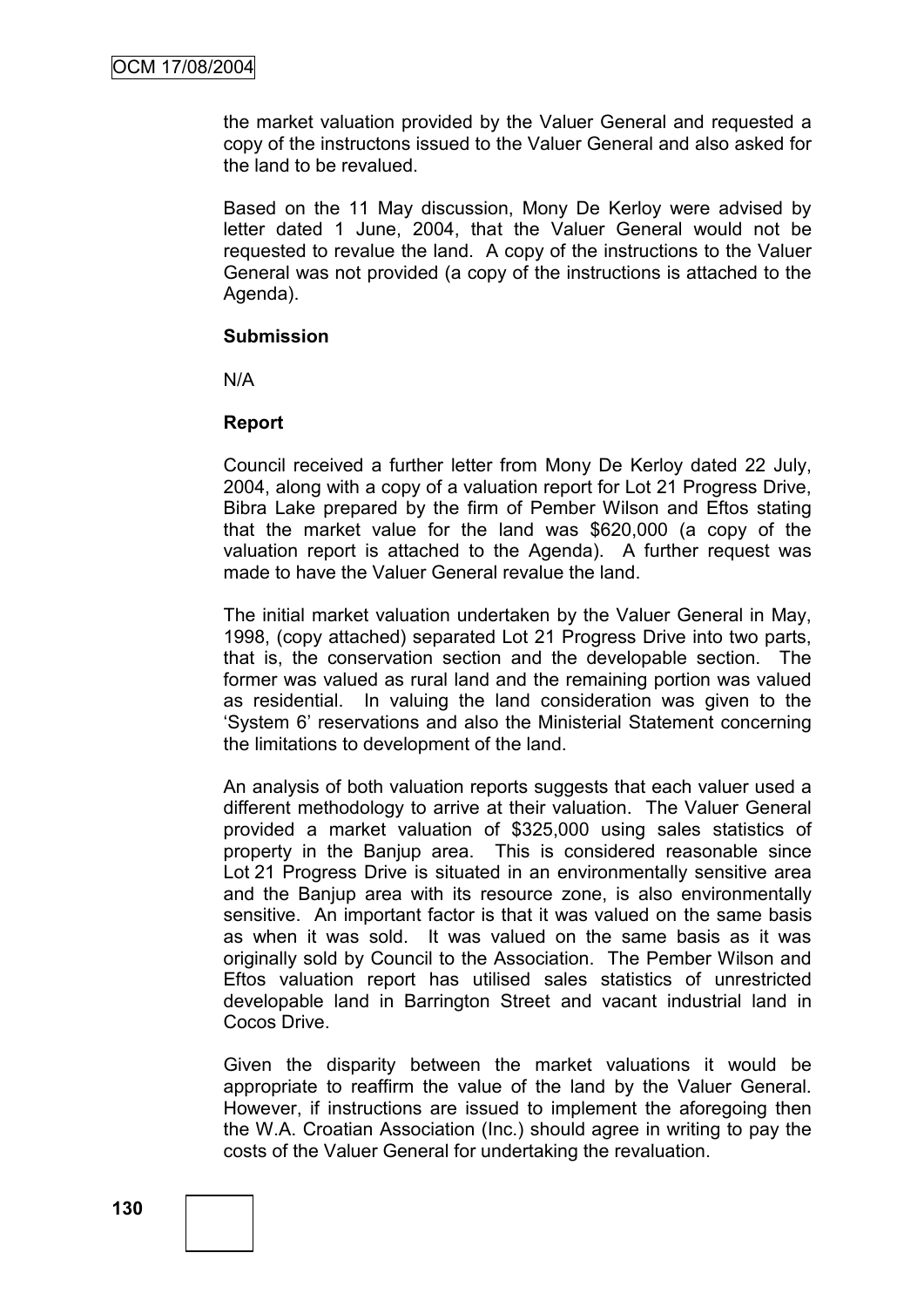## **Strategic Plan/Policy Implications**

Key Result Area "Managing Your City" refers.

#### **Budget/Financial Implications**

Should Council proceed with the purchase of the property, a funding source will need to be identified as no funds have been provided in the 2004/05 budget.

## **Legal Implications**

This matter is subject to a Contract of Sale between Council and the W.A. Croatian Association (Inc.) stamped 4 May, 2000. Clause 3.6 of the Contract specifically refers.

## **Community Consultation**

N/A

**Implications of Section 3.18(3) Local Government Act, 1995**

Nil.

# **17.2 (MINUTE NO 2544) (OCM 17/08/2004) - LOCATION OF ATWELL BMX JUMPS (8100) (AJ) (ATTACH)**

#### **RECOMMENDATION**

That Council approve the construction of a set of BMX jumps on Atwell Park located on the corner of Tapper Road and Armadale Road in accordance with the attached location plan.

## **COUNCIL DECISION**

MOVED Clr I Whitfield SECONDED Clr M Reeve-Fowkes that the recommendation be adopted.

**CARRIED 10/0**

## **Background**

The Council allocated \$10,000 towards the provision of two sets of BMX jumps in the 2003/04 budget. One of the sets of BMX jumps was to be located at Len Packham Reserve in Coolbellup and the other to be located at Atwell Park in Atwell.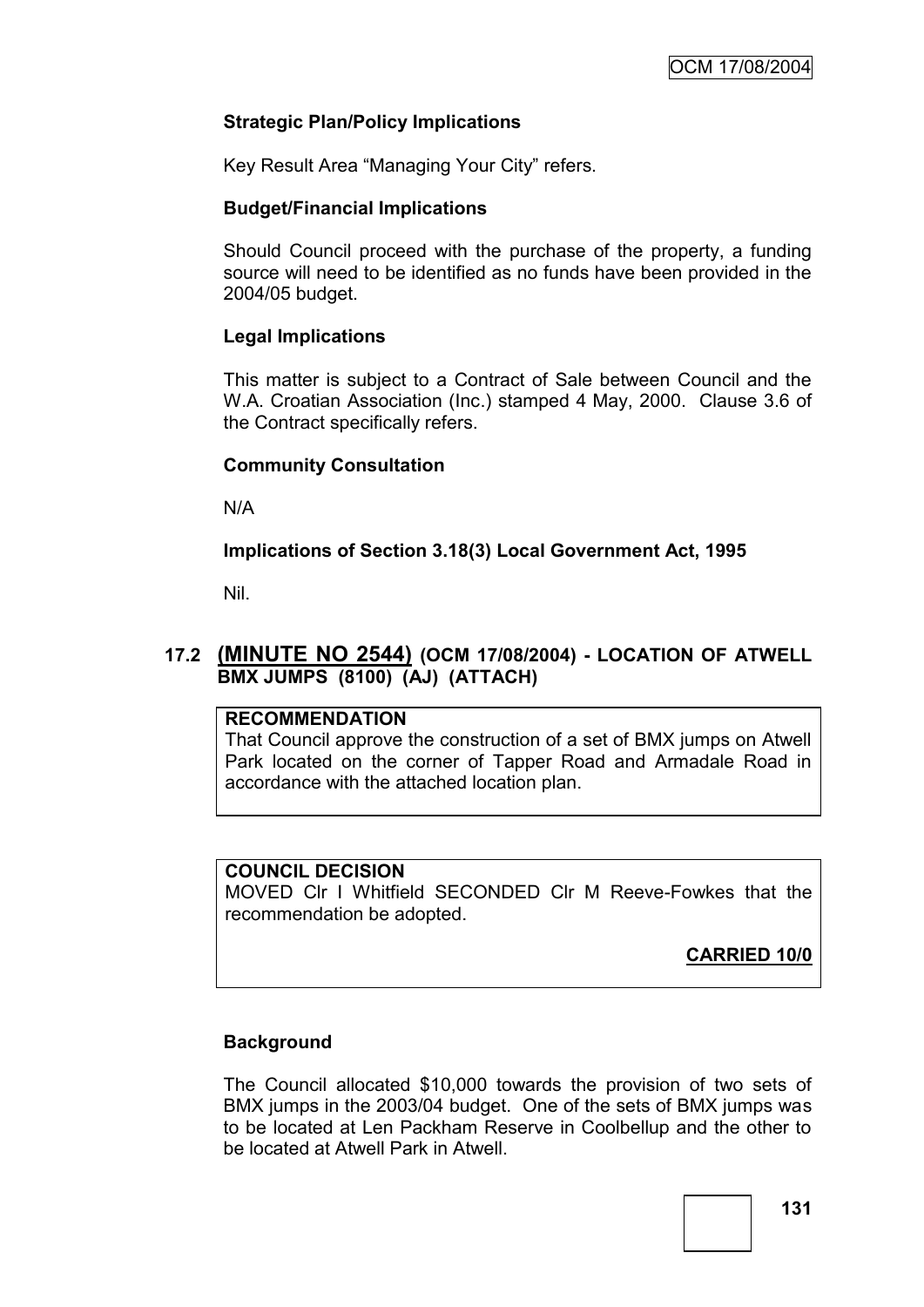## **Submission**

In accordance with Council Policy AEW4, signs were erected on the proposed locations on Len Packham Reserve and Atwell Park for the BMX tracks.

No responses were received during the public comment period for the BMX jumps to be located in Coolbellup. Responses have been received from community members during the public comment period that ended on the  $9<sup>th</sup>$  July 2004 for the Atwell BMX jumps. Comments on the community responses for the various locations are included in the report.

#### **Report**

The City of Cockburn has previously installed two sets of BMX jumps. One is located at Market Garden Swamps on Rockingham Road and the other is located at Dixon Reserve next to the Wally Hagan Basketball Stadium. The intention is for the jumps to be used by all ages of children and youth, including those who are just learning to ride bikes. The jumps are not intended in any way to be of a competition standard.

Atwell was identified as a location requiring BMX facilities after a number of requests from community members. Children on bikes were also often riding through the Atwell Community Centre creating a potentially dangerous situation with pedestrians, in particular young children in the centre. When questioned, the youth on the bikes indicated they had no bike facilities to use in Atwell.

Coolbellup was identified as an obvious location for BMX jumps after it came to the City"s attention that a large number of local children had built a network of jumps in the bushland adjoining Forrest Road. Public Liability issues required that these jumps be removed leaving the children with no bike facilities in the immediate area.

The locations for the BMX jumps were proposed in both Atwell and Coolbellup with a number of requirements being considered:

- 1. The locations of the jumps are highly visible to the public and passing traffic.
- 2. They are easy to find for the youth.
- 3. There are other facilities close by, i.e. shops and basketball courts.
- 4. There is the maximum possible buffer zone between the proposed facility and the nearest residences.

The Atwell Community Association has, prior to the comment period expressed its support for a set of BMX jumps, amongst other youth facilities to be provided in Atwell. An onsite meeting with the President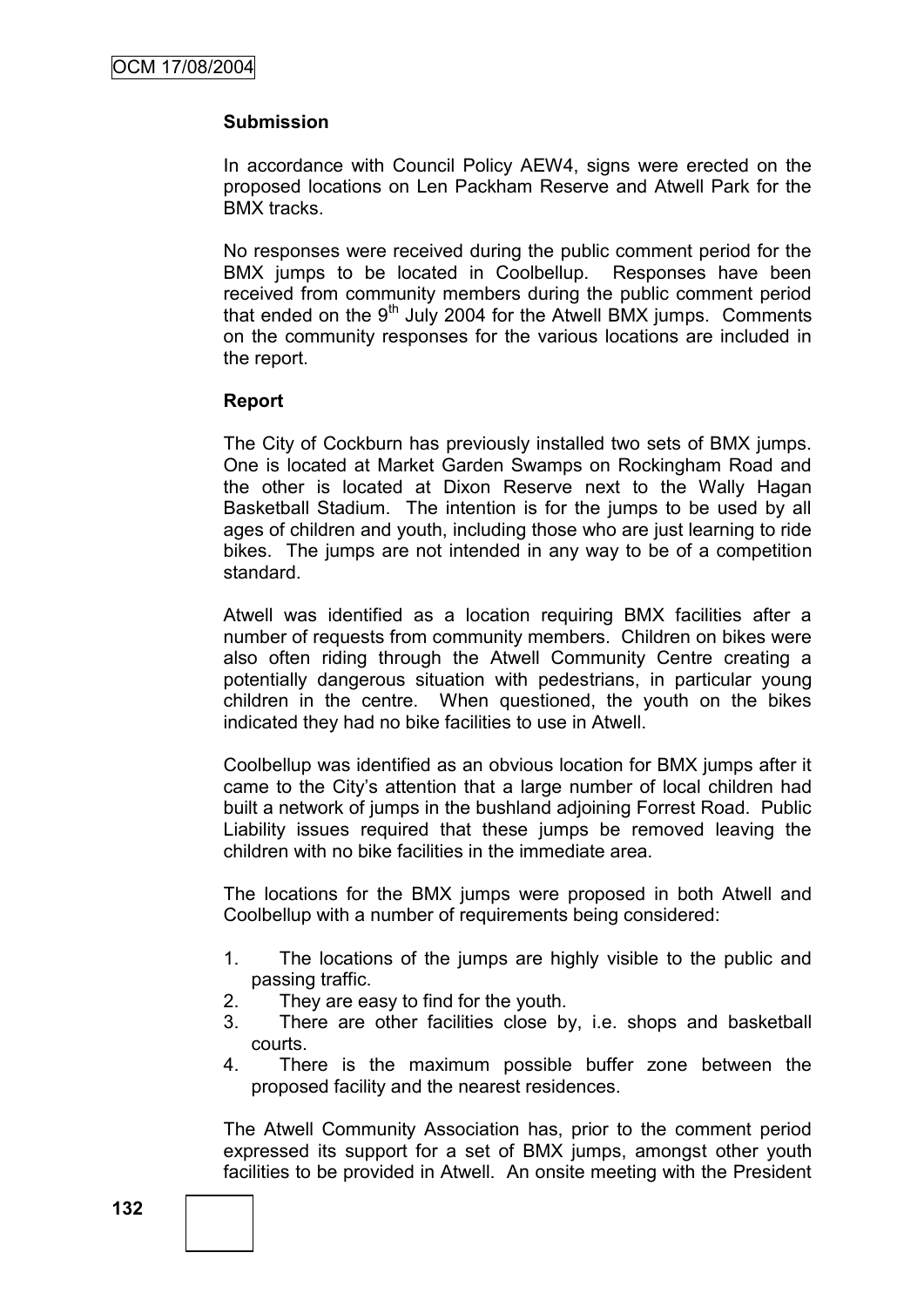of the Atwell Community Association indicated the particular location in which the BMX jumps would best be located. An aerial photo of the proposed location is attached.

Letters were received from four residences, all within a 320m radius from the proposed location of the BMX jumps. A number of issues were identified in the letters to the City, including: safety issues for the children on bikes; environmental concerns for the "wetlands" at Atwell Reserve; antisocial behaviour of youth who will use the site; the flat area of the park being better suited to other activities. It must be noted that the Atwell Park is not an environmental wetland, it is actually a drainage sump. The park was vested with the City in June 1994 for the designated purpose of "Public Recreation and Drainage". Other locations for the BMX jumps were also identified in the letters sent in. Some of these locations included:

- 1. Atwell Ovals (this field is under enormous field space pressures with the current sporting clubs)
- 2. Mosedale Reserve (this park is relatively small and any BMX jumps would be no further than 50m from the closest residence).
- 3. Harvest Lakes (there is no location which is easily identifiable as a location for BMX facilities)

Atwell Park on the corner of Tapper and Armadale Roads is the only suitable site for a set of BMX jumps as many other parks in Atwell are either environmentally sensitive (Freshwater Drive Public Open Space) or are too small to accommodate this kind of facility whilst allowing a suitable buffer between the facility and residential housing. Previous experience has shown that where the buffer zone between BMX/skate parks and housing is less than 50metres, there is an unsatisfactory noise impact on those residents. The closest house to the proposed BMX jumps is approximately 85metres on the other side of Tapper Road.

As there were no complaints received regarding the location of a BMX track on the Len Packham Reserve in Coolbellup, approval to proceed with this work will be in accordance with Delegated Authority AEW4.

#### **Strategic Plan/Policy Implications**

Key Result Area "Facilitating the needs of your community" Refers.

#### **Budget/Financial Implications**

Funds allocated as per the 2003/04 budget have been carried forward for this project.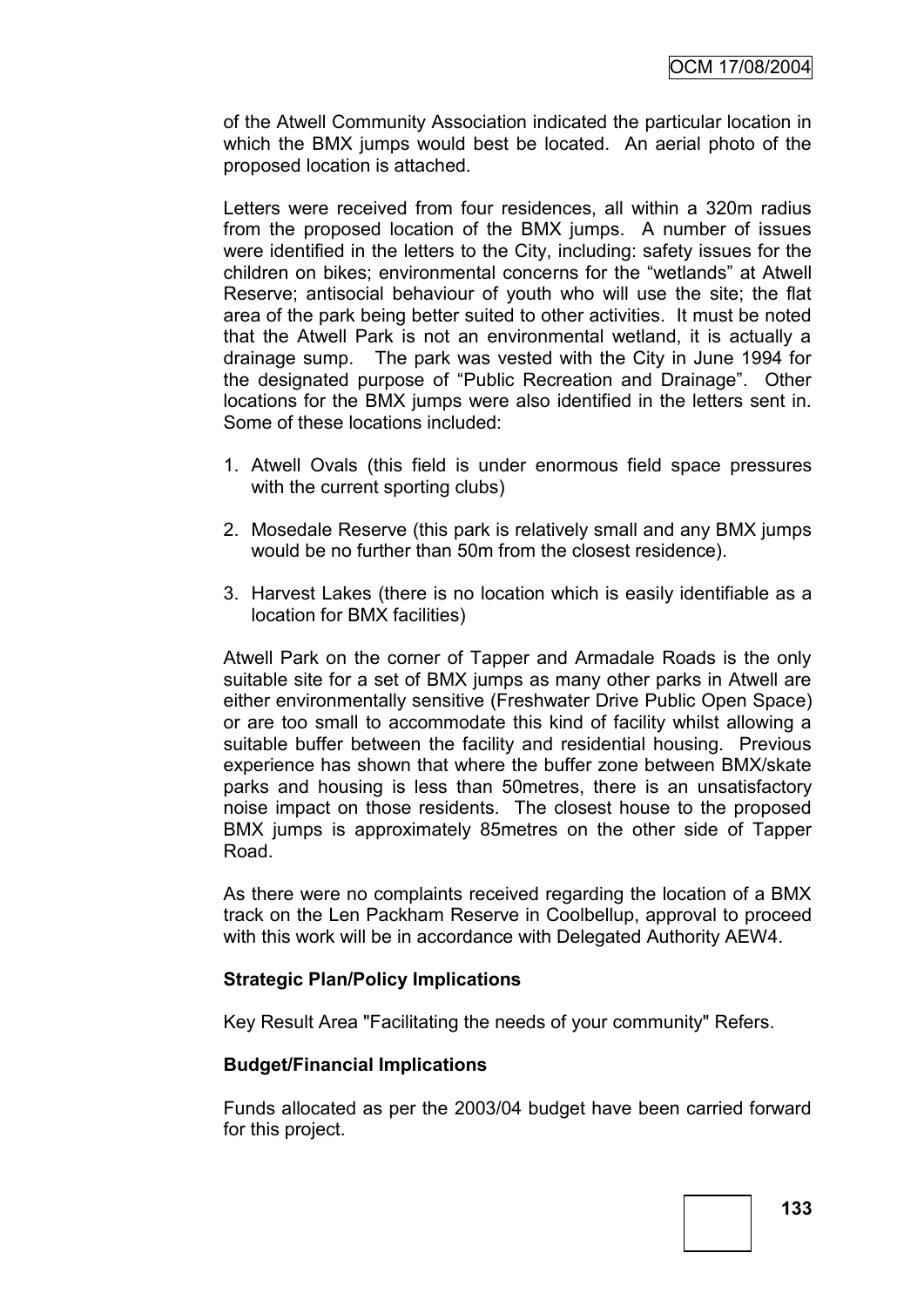# **Legal Implications**

N/A

## **Community Consultation**

Site meetings and communications were held with the President of the Atwell Community Association. Signage was placed at the location as per Council Policy AEW4 – Installation of playground/recreational equipment on reserves.

#### **Implications of Section 3.18(3) Local Government Act, 1995**

Nil.

# **17.3 (MINUTE NO 2545) (OCM 17/08/2004) - COOGEE BEACH SURF LIFE SAVING CLUB (8004) (RA) (ATTACH)**

#### **RECOMMENDATION**

That Council advise the Coogee Beach Surf Life Saving Club that it is not prepared to support an application by the Club for a Restricted Club License at this time, but is prepared to consider an application at the time the Club moves into new premises.

## **COUNCIL DECISION**

MOVED Clr K Allen SECONDED Clr L Goncalves that Council support the application for a restricted Club Liquor License by the Coogee Beach Surf Life Saving Club Inc at the Coogee Beach First Aid Rooms and adjoining building, subject to:

- (1) Council entering into a 5 year lease agreement with the Coogee Beach Surf Life Saving Club Inc. for the use of the old First Aid building and attached buildings, in accordance with the site plan for the leased area;
- (2) the following trading hours being applicable:
	- $\bullet$  Friday 5.00 pm  $-$  12.00 am
	- $\bullet$  Saturday 1.00 pm  $-$  12.00 am
	- Sunday and Public Holidays 11.00 am 10.00 pm
- (3) all requirements and approvals of the Department of Planning and Infrastructure, City"s Health Department and the Department of Racing, Gaming and Liquor being obtained and any associated costs being met by the Club.

**CARRIED 9/1**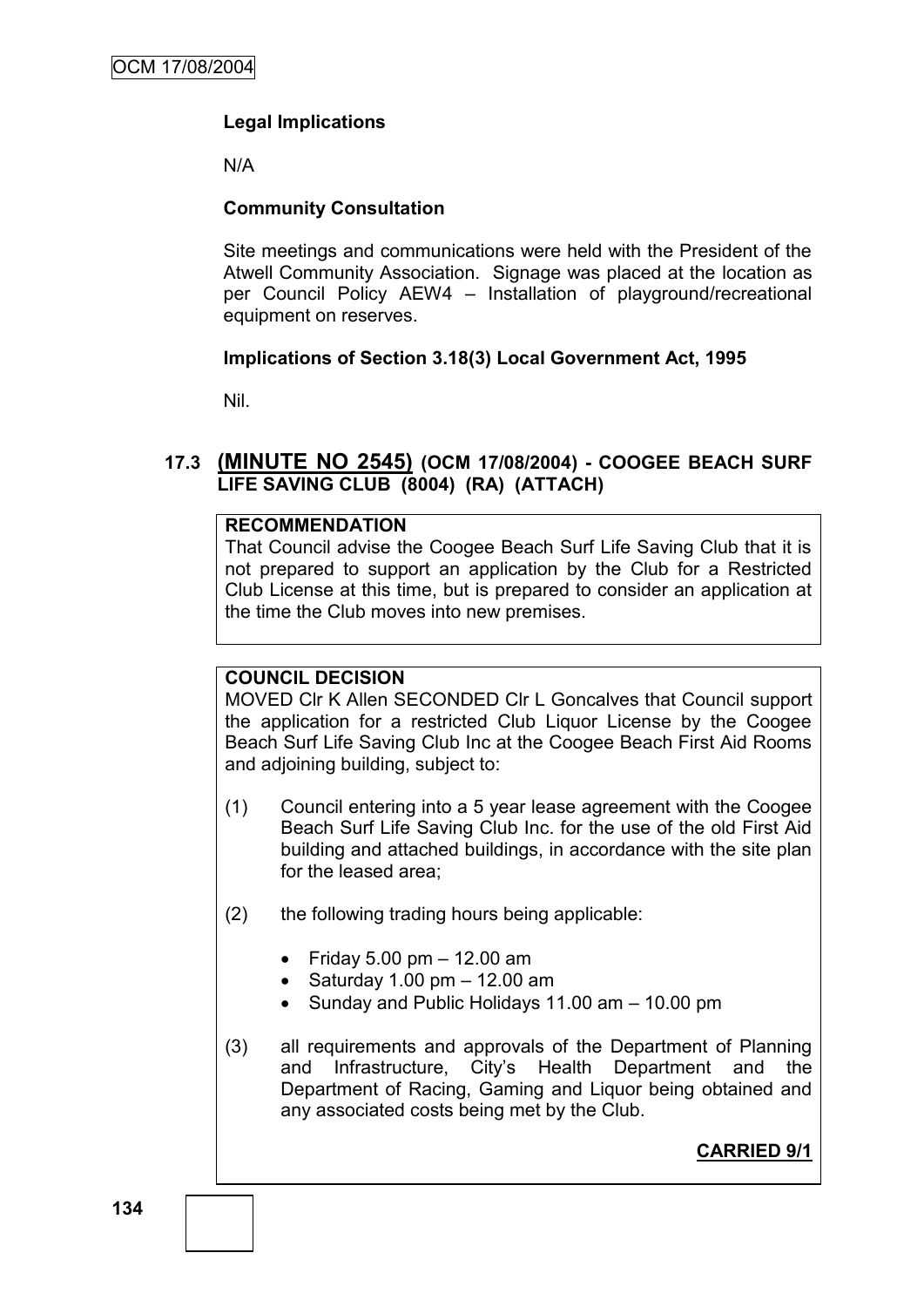## **Explanation**

The availability and construction of the Club's new clubrooms site is still some 2-3 years away. The Coogee Surf Life Saving Club is now a mix of senior and junior members that provide an ongoing service to the Cockburn community. The Club has experienced only two break-in attempts which has seen them recently upgrade security measures to the building even further. It is now quite possibly the most secure building along the coast. The Surf Club's regular presence at Coogee since inception has also seen a decrease to the amount of unruly and anti-social behaviour at the beach. Their presence is not just restricted to weekends but also to week days and evenings where members undertake training. The Club now wishes to provide a positive social environment for its growing senior membership base at the conclusion of beach patrols and other weekend functions. Council should support the management of the Club in their endeavours.

## **Background**

Council at its meeting of the 21 January 2003 resolved to approve the construction of a temporary storage shed on the area of land abutting the Coogee Beach Surf Life Saving Club (CBSLC) in accordance with the Plan provided on the following conditions:

- (1) the necessary development approvals are received from the relevant State Government agencies;
- (2) the temporary storage shed meets all necessary building requirements and standards;
- (3) the Coogee Beach Surf Life Saving Club acknowledges that the storage shed is temporary until the future of the Coogee Beach Café/Kiosk has been decided by the Council;
- (4) up to \$10,000 of the amount originally offered to the Club, for the purchase of equipment be used as a contribution towards the construction of the temporary storage shed.

## **Submission**

The Surf Life Saving Club has approached the City seeking approval for a restricted club license to operate from the centre.

## **Report**

In accordance with Council Policy ACS 10 the CBSLC have been required to enter discussions on a lease agreement for the use of the premises that they occupy at Coogee Beach if they wish to have a restricted club license. The maximum proposed hours of operation for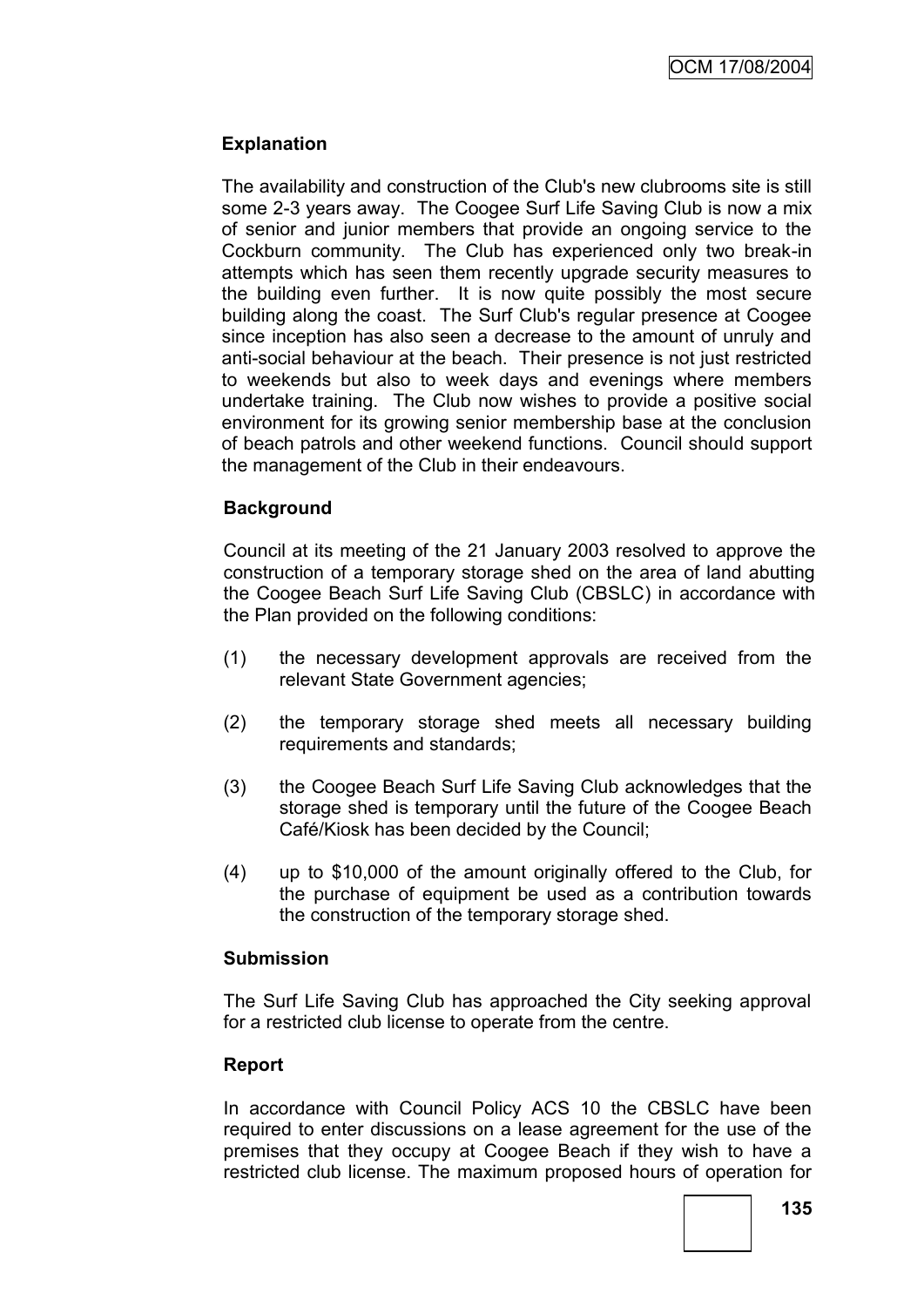the Club are Wednesday  $5.00 \text{pm} - 10.00 \text{pm}$ ; Friday  $5.00 \text{pm}$  12.00 $\text{pm}$ ; Saturday 1.00pm – 12.00pm: Sunday and public holidays 11.00am 10.00pm. The club has also provided a copy of a Bar Management policy for the operation of the liquor license.

The current facilities used by the Coogee Beach Surf Life Saving Club are on reserve land owned by the Department of Planning and Infrastructure. An application for a liquor license will required by the Department of Racing Gaming and Liquor to be signed by the owner, DPI who advise that provided the application is for a Club License by a not-for-profit organisation it could be approved.

The Coogee Beach Surf Life Saving Club has been promoted as a Club essentially for juniors with some adult membership. The premise can be described as basic and would require substantial work to bring them up to a standard acceptable to the Department of Racing, Gaming and Liquor and the City"s Health Department for a Club liquor license. The experience has also been that premises that store liquor are very prone to break-ins. The Clubrooms are on the main thoroughfare between the car park and the beach and hence very public. Any anti-social behaviour by members hence could be visible.

Balanced against the issues raised above is the need for Council to encourage and support the establishment of well-run clubs with income sources that allow them to be self-supporting. To date the Coogee Beach Surf Life Club has proven to have a strong management structure and membership. The Club may well argue that its financial viability to some extent relies on it acquiring a Restricted Club Liquor License.

Should Council resolve to support the application by the Club it is recommended that appropriate clauses be inserted in a lease agreement that gives the opportunity for the City to terminate its agreement to the liquor license should it deem it necessary in the future.

If Council wishes to support an application for a restricted club liquor licence by the Coogee Beach Surf Life Saving Club Inc. at the Coogee Beach First Aid Rooms and adjoining buildings it require the Club to:

- 1. Enter a 5-year lease agreement with the Coogee Beach Surf Life Saving Club Inc for the use of the old First Aid building and attached buildings in accordance with the site plan for the leased area.
- 2. Support the application for a restricted club license for the following trading hours:
	- Friday 5.00 pm 12.00 am
	- $\bullet$  Saturday 1.00 pm  $-$  12.00 am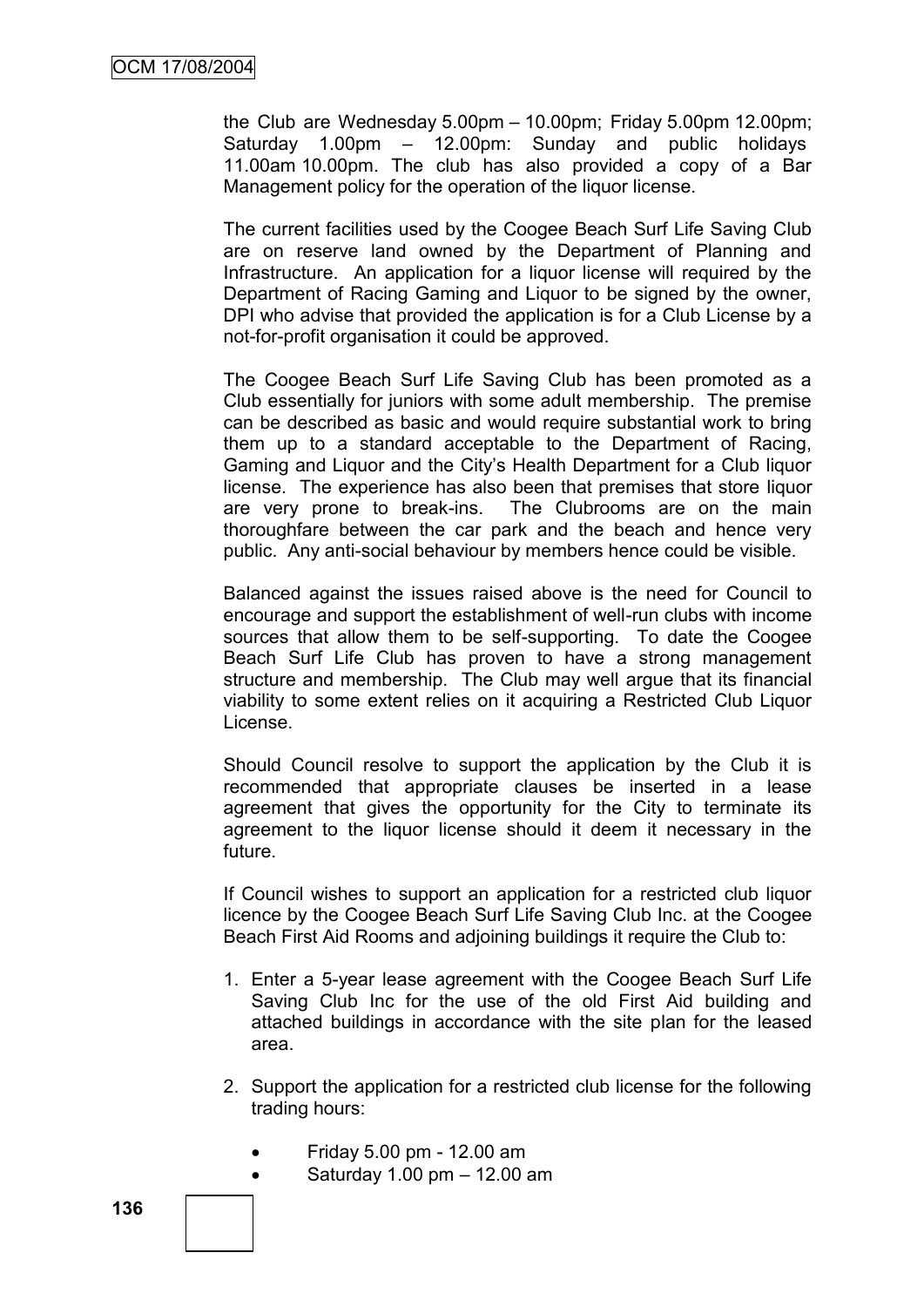Sunday and Public holidays 11.00 am - 10.00pm

subject to all requirements and approvals of the Department of Planning and Infrastructure, City"s Health Department and the Department of Racing, Gaming and Liquor and any associated costs being met by the Association.

The long-term position of Council has been to develop a new facility on the Poore Grove site to create two beach access nodes in the area. This proposal has been included in the Coogee Beach Structure Plan that is now out for public comment. The availability of the Poore Grove site for the construction of new clubrooms for the surf club is difficult to estimate other than to say it will be some years off. The current premises are likely to be used for some time by the club.

#### **Strategic Plan/Policy Implications**

Facilitating a range of services responsive to the community needs.

#### **Budget/Financial Implications**

All costs associated with the license application and any building works required to meet the requirements of Racing Gaming and Liquor would be met by the Surf Life Saving Club.

#### **Legal Implications**

There will need to be a formal lease agreement created between the Club and the City. There are a number of statutory requirements to be met by the Club imposed by the Department of Racing, Gaming and Liquor and the City"s Health Department for the operation of a liquor license, as the owners of the land. The Department of Planning and Infrastructure will be required to also approve the liquor licence application.

#### **Community Consultation**

The Department of Racing Gaming and Liquor have specific advertising requirements for the provision of a restricted Liquor License for a club.

## **Implications of Section 3.18(3) Local Government Act, 1995**

Nil.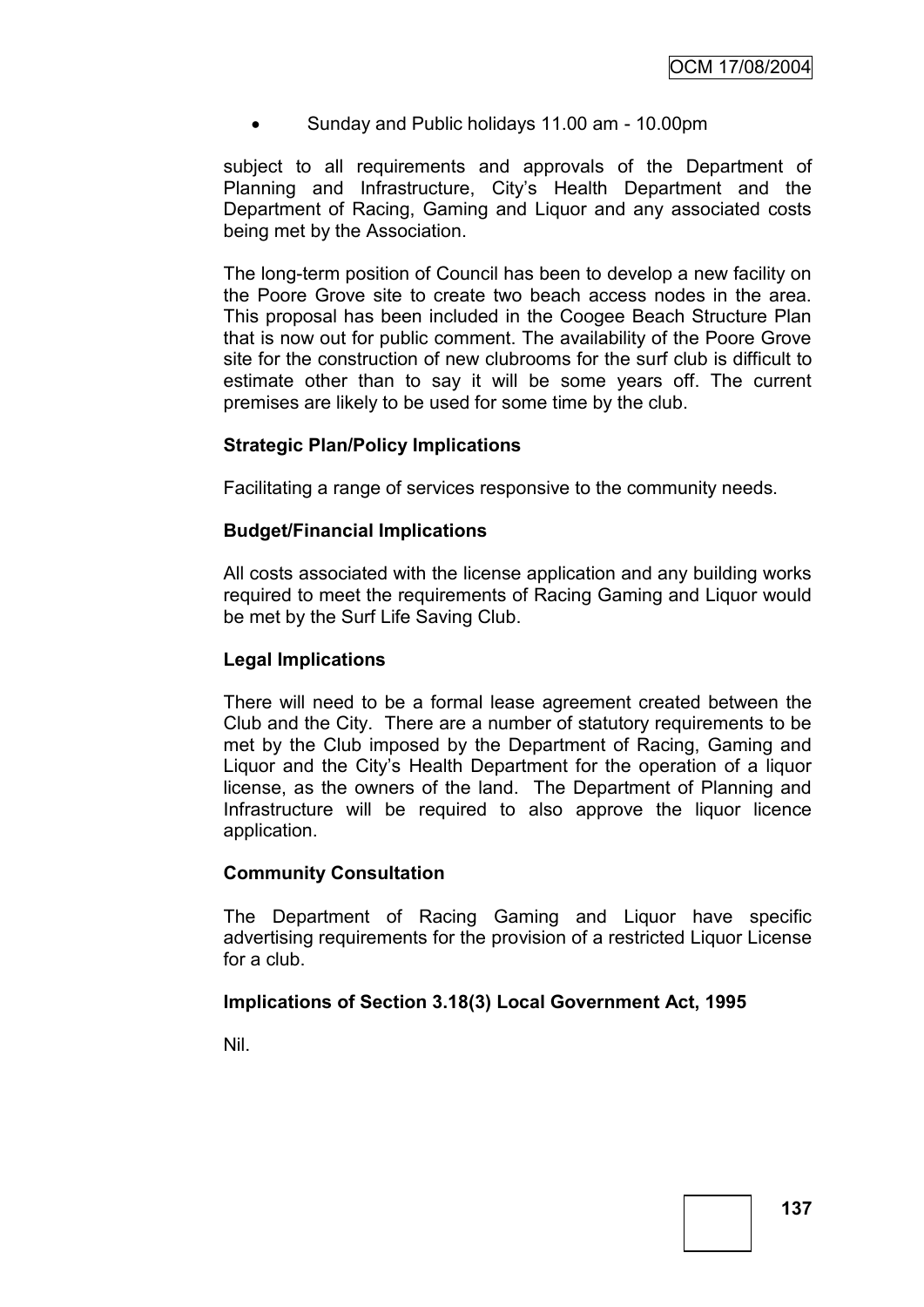## **17.4 (MINUTE NO 2546) (OCM 17/08/2004) - PROPOSAL TO OPEN SPEARWOOD LIBRARY ON WEDNESDAYS (710400) (DMG) (ATTACH)**

# **RECOMMENDATION**

That:

- (1) the Spearwood Library be opened to clients on Wednesdays for a trial period effective from 15 September 2004 to 23 February 2005; and
- (2) an assessment report on the trial Wednesday opening be presented to the Ordinary Council Meeting in February 2005 with the view of making a decision on the continuation or otherwise of Wednesday opening at the Spearwood Library.

# **COUNCIL DECISION**

MOVED Deputy Mayor R Graham SECONDED Clr S Limbert that:

- (1) the Spearwood Library be opened to customers on Wednesdays for a trial period effective from 15 September 2004 to 23 February 2005;
- (2) an assessment report of the trial Wednesday opening be presented to the Ordinary Council meeting in February 2005, to make a decision on whether the Wednesday opening should be continued;
- (3) an extensive promotional campaign advising the community of the Wednesday opening times be initiated immediately, using all publicity mediums available to Council;
- (4) Council adopts the opinion that a volunteers services programme, in accordance with the Australian Library and Information Association (ALIA) Policy on the use of volunteers be initiated in its libraries; and
- (5) a report be presented to the October Council Meeting providing options to Council for the development of a volunteers programme for Library Services.

**CARRIED 10/0**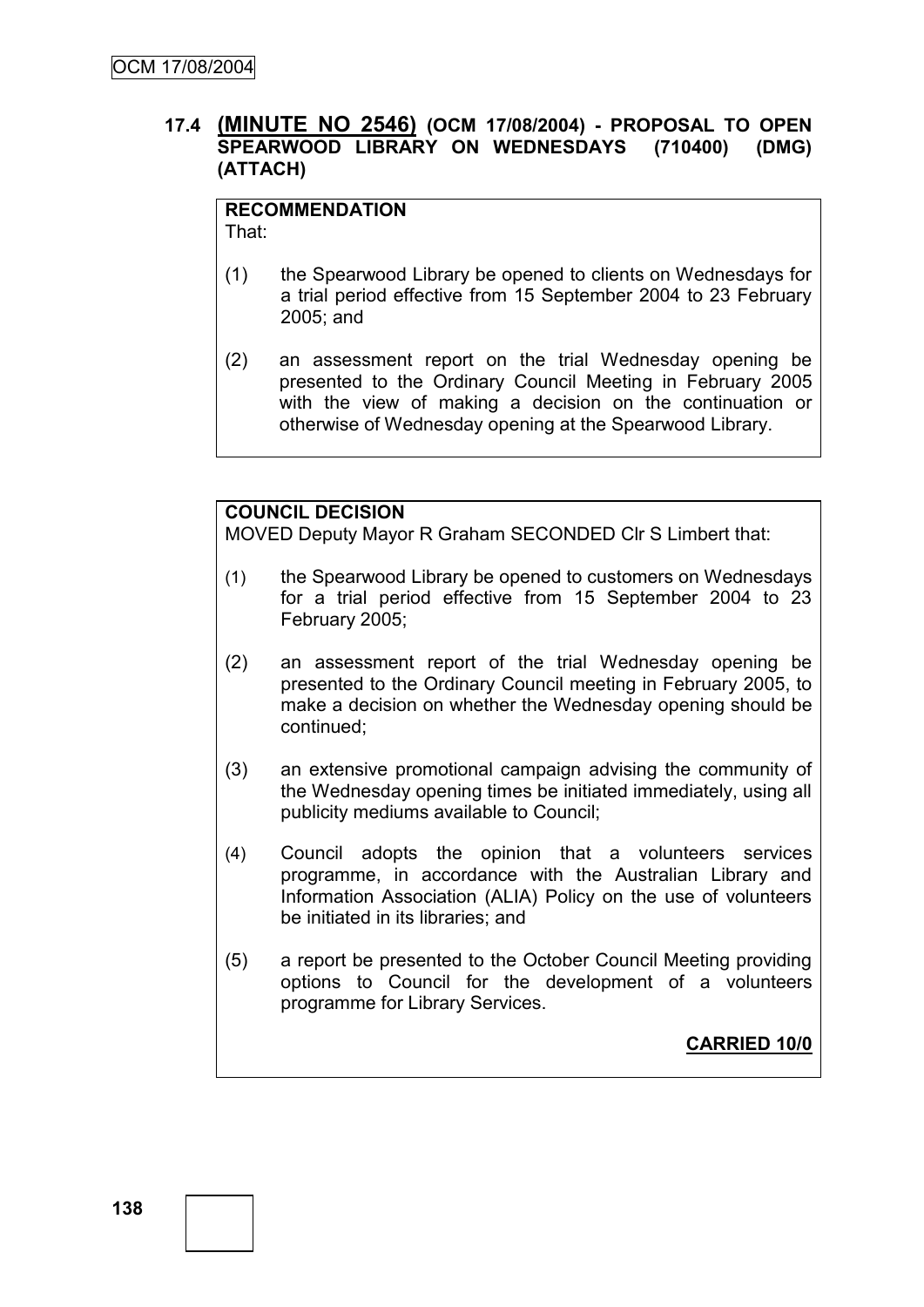# **Explanation**

A promotional campaign will advise library customers of the amended opening hours for the library. Volunteer labour is increasingly valued by Council and Council believes that it is consistent with good practice and community values for volunteer services to be used in its libraries.

## **Background**

At the Council Meeting conducted on 20 April 2004, under the heading of "Matters to be noted for investigation, without debate", Deputy Mayor Graham requested that a report be prepared and presented to a future Council meeting outlining the issues involved in the Provision of Library Services at the Spearwood Library on Wednesdays. The report should:-

- 1. Outline the reasons why a service is not currently provided.
- 2. Indicate whether there is a reduced library staff workforce on Wednesdays.
- 3. Provide a comparison of opening hours between the Cockburn Library Service and library services at bordering local authorities.

Subsequently, a report was prepared and presented to the Council Meeting of 20 July, 2004, where it was resolved that:-

- "(1) *the Spearwood Library be opened to customers on Wednesdays with effect from 1 September 2004, and that any necessary funds be provided in the 2004/05 Municipal Budget; and*
- *(2) a comprehensive report be presented to the August Ordinary Council Meeting regarding the range of financial and non financial and staffing options available to Council to achieve the outcome specified in (1) above."*

In order to have the Council resolution independently assessed, a consultant with experience in library management issues was engaged. The Report, by Poustie Consulting Pty Ltd, is attached.

#### **Submission**

See report attached to the Agenda.

#### **Report**

The attached report from Poustie Consulting Pty Ltd has been analysed and is considered to adequately address the resolution of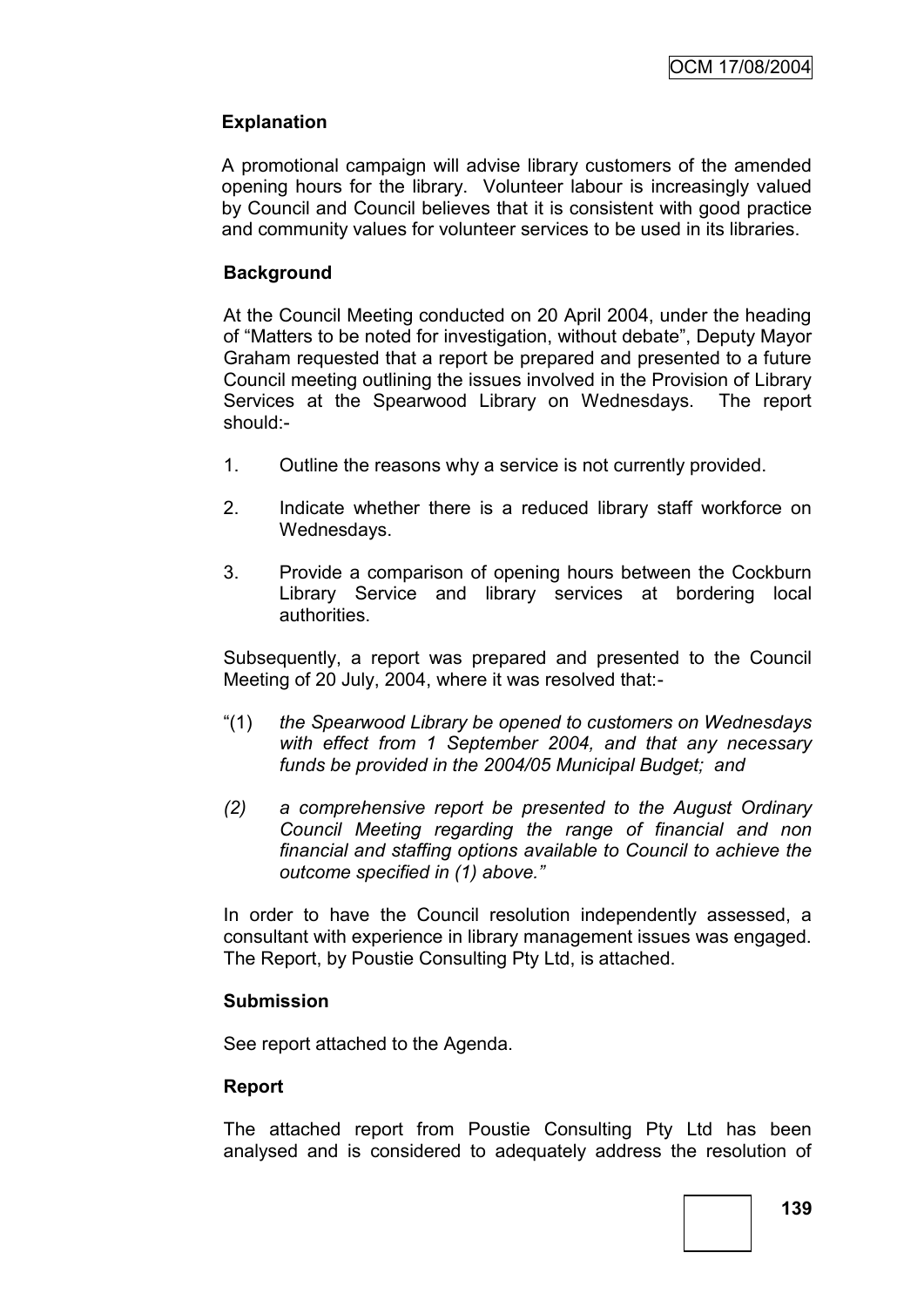Council. Accordingly, the recommendations contained in the Report are supported.

## **Strategic Plan/Policy Implications**

Key Result Area "Facilitating the Needs of Your Community" refers.

## **Budget/Financial Implications**

Funds provided in 2004/05 Budget.

## **Legal Implications**

N/A

## **Community Consultation**

N/A

# **Implications of Section 3.18(3) Local Government Act, 1995**

Nil.

# **18. EXECUTIVE DIVISION ISSUES**

# **18.1 (MINUTE NO 2547) (OCM 17/08/2004) - APPOINTMENT OF ACTING CHIEF EXECUTIVE OFFICER (2612) (RWB)**

#### **RECOMMENDATION** That:

- (1) Mr Don Green be appointed as Acting Chief Executive Officer as from 11 September 2004, until such time as the new Chief Executive Officer commences duty; and
- (2) the above appointment be conditional on the new Chief Executive Officer not being a current employee of the City of **Cockburn**

# **COUNCIL DECISION**

MOVED Clr M Reeve-Fowkes SECONDED Clr L Goncalves that the recommendation be adopted.

**CARRIED 10/0**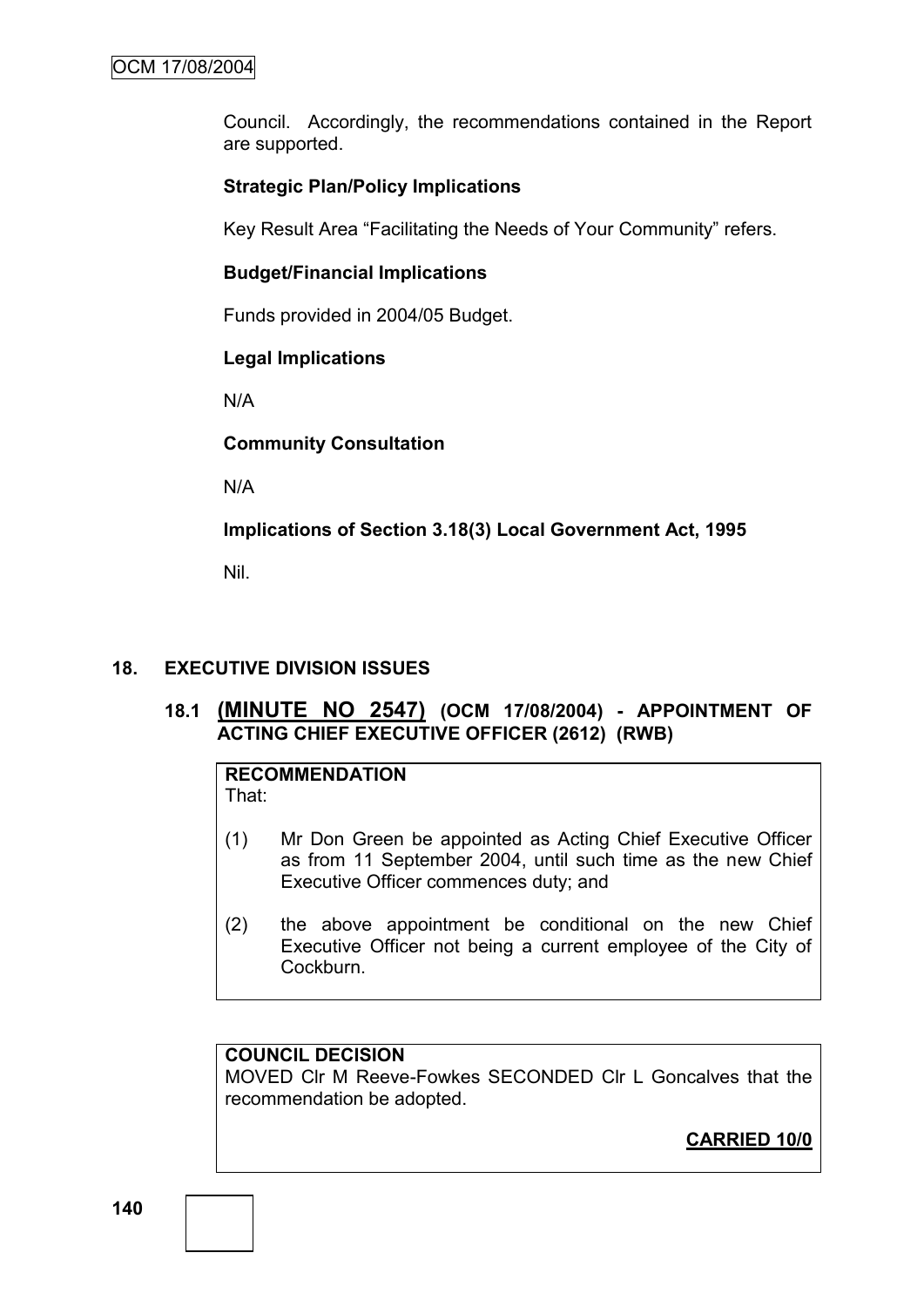## **Background**

Mr Brown ceases employment with the City on Friday, 10 September 2004. There is a need to appoint an Acting Chief Executive Officer in the period until the new Chief Executive Officer commences duties.

#### **Submission**

Nil.

## **Report**

With Mr Brown leaving the City's employment on 10 September 2004, the appointment of an Acting Chief Executive Officer is required for the period until the new Chief Executive Officer commences duties.

At the time of writing this report, the commencement date is unknown.

Mr Green has relieved as Acting Chief Executive Officer for the past 12 years and is therefore recommended.

Council has recently adopted Policy SC30 which provides for the appointment of an Acting Chief Executive Officer during periods that the CEO is on leave. The Policy would not apply in this instance.

Should Council appoint an existing City employee to Chief Executive Officer, then it would not be necessary for Council to appoint an Acting CEO.

### **Strategic Plan/Policy Implications**

Key Result Area "Managing Your City" refers.

### **Budget/Financial Implications**

Funds are available for higher duties.

### **Legal Implications**

The Local Government Act requires Council to appoint a Chief Executive Officer.

# **Community Consultation**

N/A

### **Implications of Section 3.18(3) Local Government Act, 1995**

Nil.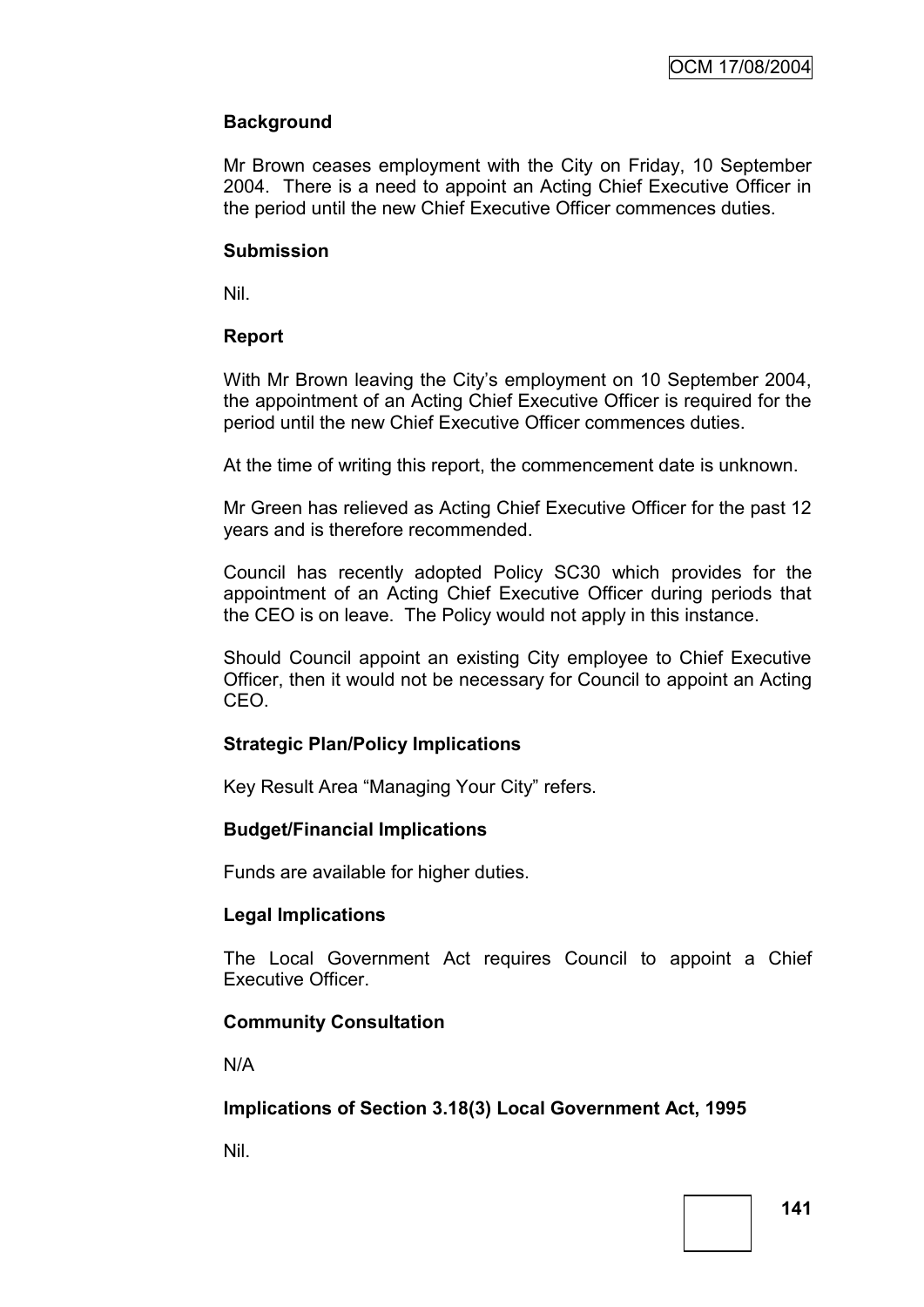OCM 17/08/2004

#### **19. MOTIONS OF WHICH PREVIOUS NOTICE HAS BEEN GIVEN**

Nil

#### **20. NOTICES OF MOTION GIVEN AT THE MEETING FOR CONSIDERATION AT NEXT MEETING**

Nil

### **21. NEW BUSINESS OF AN URGENT NATURE INTRODUCED BY COUNCILLORS OR OFFICERS**

Nil

### **22. MATTERS TO BE NOTED FOR INVESTIGATION, WITHOUT DEBATE**

Nil

#### **23. CONFIDENTIAL BUSINESS**

Nil

### **24. (MINUTE NO 2548) (OCM 17/08/2004) - RESOLUTION OF COMPLIANCE (SECTION 3.18(3), LOCAL GOVERNMENT ACT 1995)**

#### **RECOMMENDATION**

That Council is satisfied that resolutions carried at this Meeting and applicable to items concerning Council provided services and facilities, are:-

- (a) integrated and co-ordinated, so far as practicable, with any provided by the Commonwealth, the State or any public body;
- (b) not duplicated, to an extent Council considers inappropriate, services or facilities as provided by the Commonwealth, the State or any other body or person, whether public or private; and
- (c) managed efficiently and effectively.

### **COUNCIL DECISION**

MOVED Clr I Whitfield SECONDED Clr S Limbert that the recommendation be adopted.

**CARRIED 10/0**

**142**